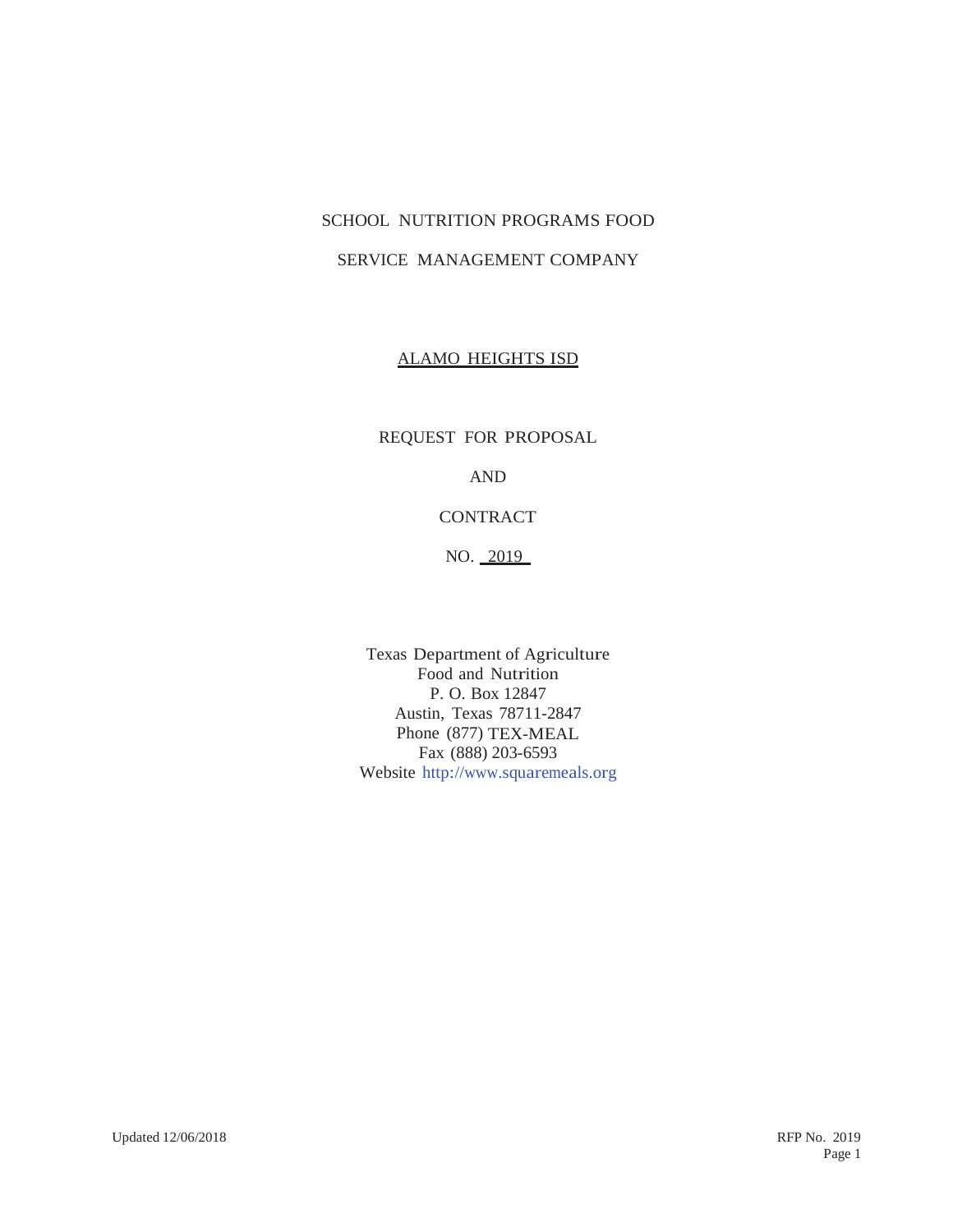In accordance with Federal civil rights law and U.S. Department of Agriculture (USDA) civil rights regulations and policies, the USDA, its Agencies, offices, and employees, and institutions participating in or administering USDA programs are prohibited from discriminating based on race, color, national origin, sex, disability, age, or reprisal or retaliation for prior civil rights activity in any program or activity conducted or funded by USDA.

Persons with disabilities who require alternative means of communication for program information (e.g. Braille, large print, audiotape, American Sign Language, etc.), should contact the Agency (State or local) where they applied for benefits. Individuals who are deaf, hard of hearing or have speech disabilities may contact USDA through the Federal Relay Service at (800) 877-8339. Additionally, program information may be made available in languages other than English.

To file a program complaint of discrimination, complete the USDA Program Discrimination Complaint Form, (AD-3027) found online at: http://www.ascr.usda.gov/complaint\_filing\_cust.html, and at any USDA office, or write a letter addressed to USDA and provide in the letter all of the information requested in the form. To request a copy of the complaint form, call (866) 632-9992. Submit your completed form or letter to USDA by:

- (1) mail: U.S. Department of Agriculture Office of the Assistant Secretary for Civil Rights 1400 Independence Avenue, SW Washington, D.C. 20250-9410;
- (2) fax: (202) 690-7442; or
- (3) email: mailto: program.intake@usda.gov.

This institution is an equal opportunity provider.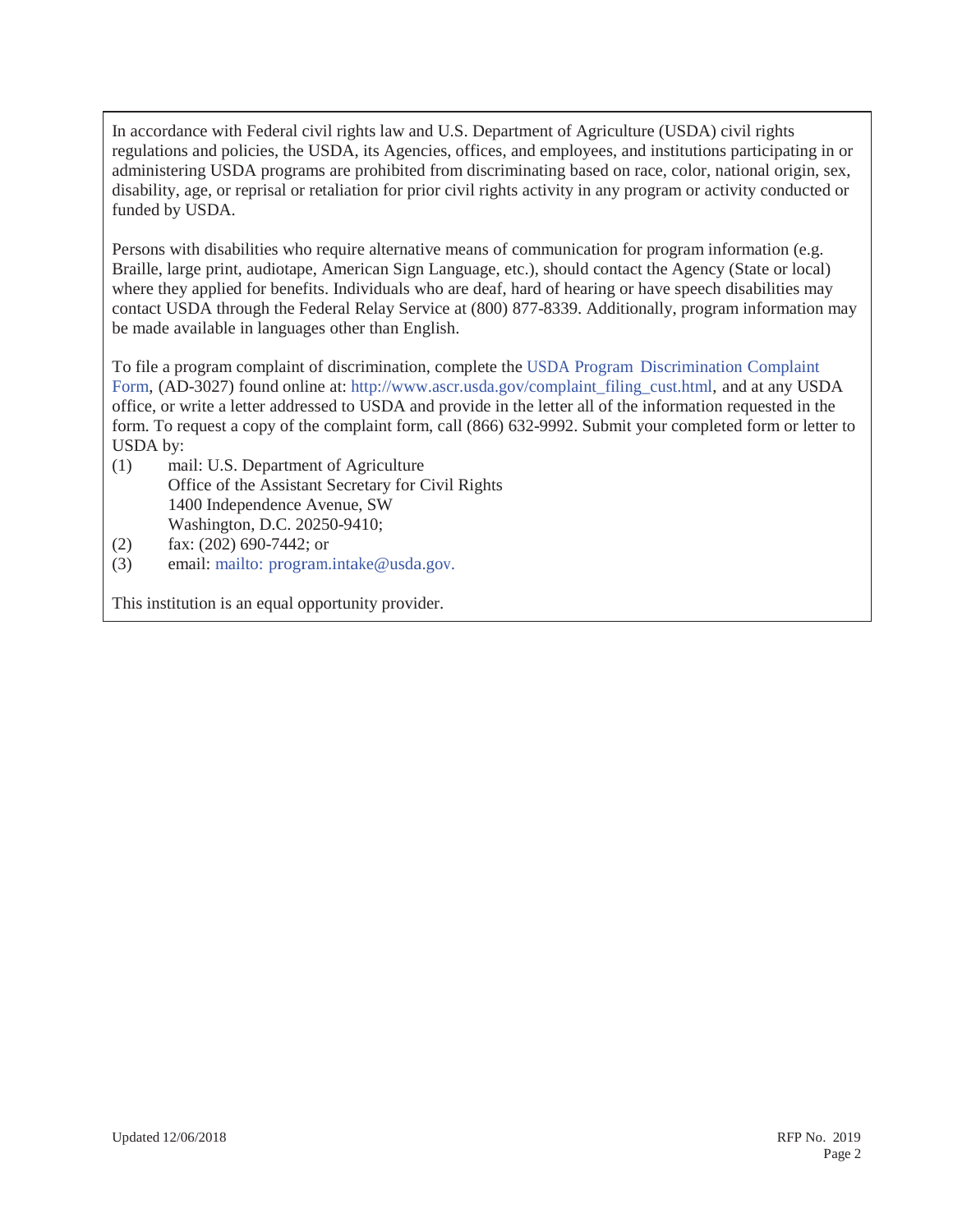| Table of Contents |
|-------------------|
|                   |
|                   |
|                   |
|                   |
|                   |
|                   |
|                   |
|                   |
|                   |
|                   |
|                   |
|                   |
|                   |
|                   |
|                   |
|                   |
|                   |
|                   |
|                   |
|                   |
|                   |
|                   |
|                   |
|                   |
|                   |
|                   |
|                   |
|                   |
|                   |
|                   |
|                   |
|                   |
|                   |
|                   |
|                   |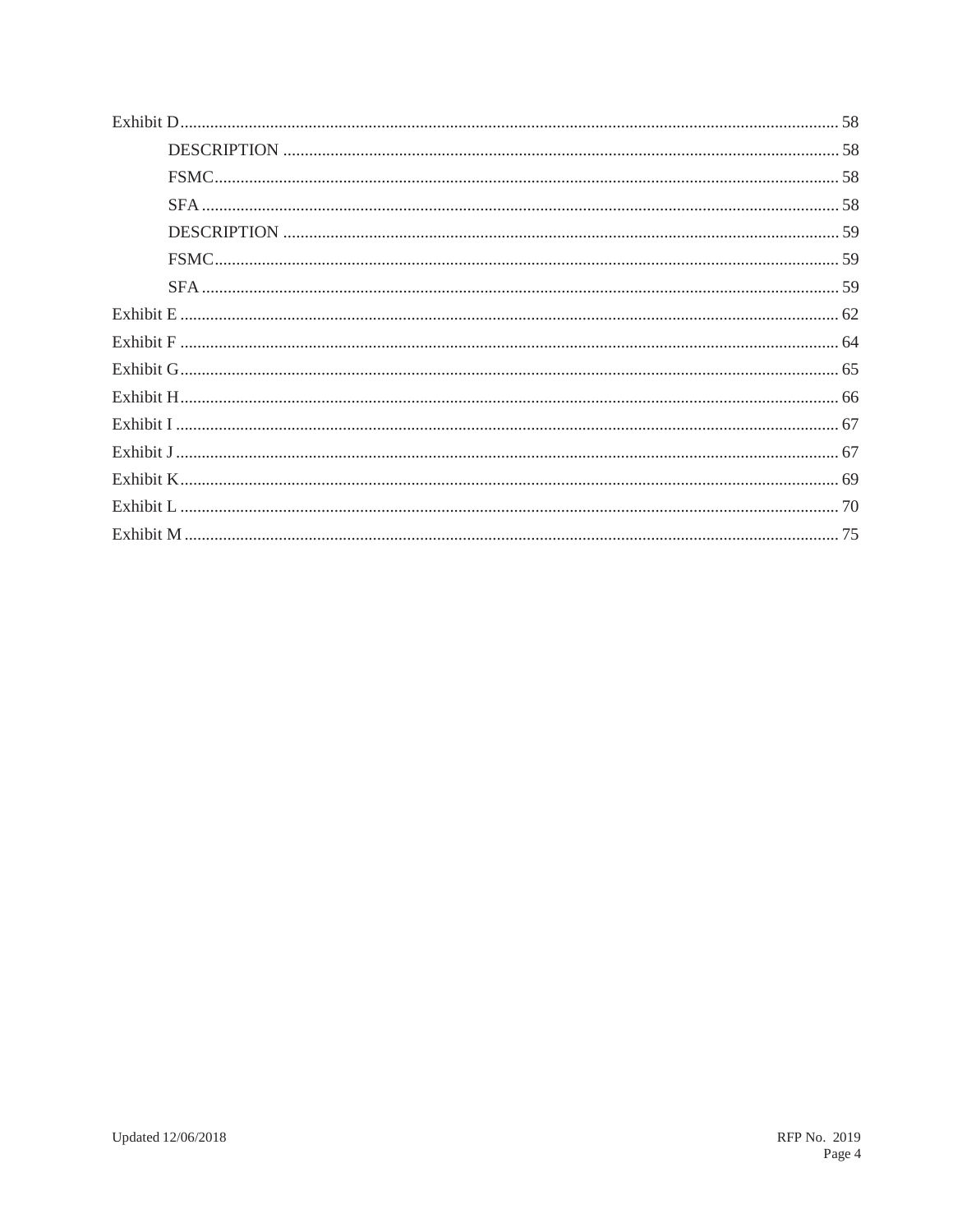# I. INTRODUCTION

This document contains a Request for Proposals for providing food service management services for ALAMO HEIGHTS ISD participation in the United States Department of Agriculture's School Nutrition Programs and sets forth the terms and conditions applicable to the proposed procurement. Upon acceptance, this document shall constitute the contract (Contract) between the offeror and the school food authority.

The Texas Department of Agriculture (TDA) is not and will not be a party to any contract between a school food authority (SFA) and a food service management company (FSMC). The school food authority has full responsibility for ensuring that the terms of the Contract are fulfilled. The Texas Department of Agriculture (TDA) has no involvement with the enforcement of this Contract; however, TDA can deny payment for meals received or purchased under an invalid Contract.

# II. REQUEST FOR PROPOSALS

# A. Legal Notice

Notice is hereby given that ALAMO HEIGHTS ISD, hereinafter referred to as the School Food Authority (SFA), intends to examine alternatives to its present food service program.

No intent should be construed from this legal notice that SFA intends to enter into a contract with any party for alternative food service unless, in the sole opinion of SFA, it is in SFA's best interest to do so.

All costs involved in submitting a response to this Request for Proposals (RFP) shall be borne in full by the party incurring said cost.

SFA reserves the right to accept any proposal which it determines most favorable to the interest of SFA and to reject any or all proposals or any portion of any proposal submitted which, in SFA's opinion, is not in the best interest of SFA.

The offeror to this RFP will be referred to as the FSMC, and any contract that may arise from this RFP will be between the FSMC and the SFA.

# B. Request for Proposals

Proposals will be received until 2PM CST on  $\frac{3}{18/2019}$  for supplying ALAMO HEIGHTS ISD (SFA) with food service management services during the school year of 2019 - 2020, with options for renewal of the Contract for four (4) additional terms of one year each.

SFA will consider :

- $\boxtimes$ Cost-reimbursable Proposals
- $\Box$ Fixed Meal Rate Proposals

Competitive sealed proposals are subject to all the conditions and specifications attached hereto and will be received in the office of ALAMO HEIGHTS ISD and shall be marked on the envelope "Food Service Management Proposal, # 2019" and also marked on the envelope with respondent's return address.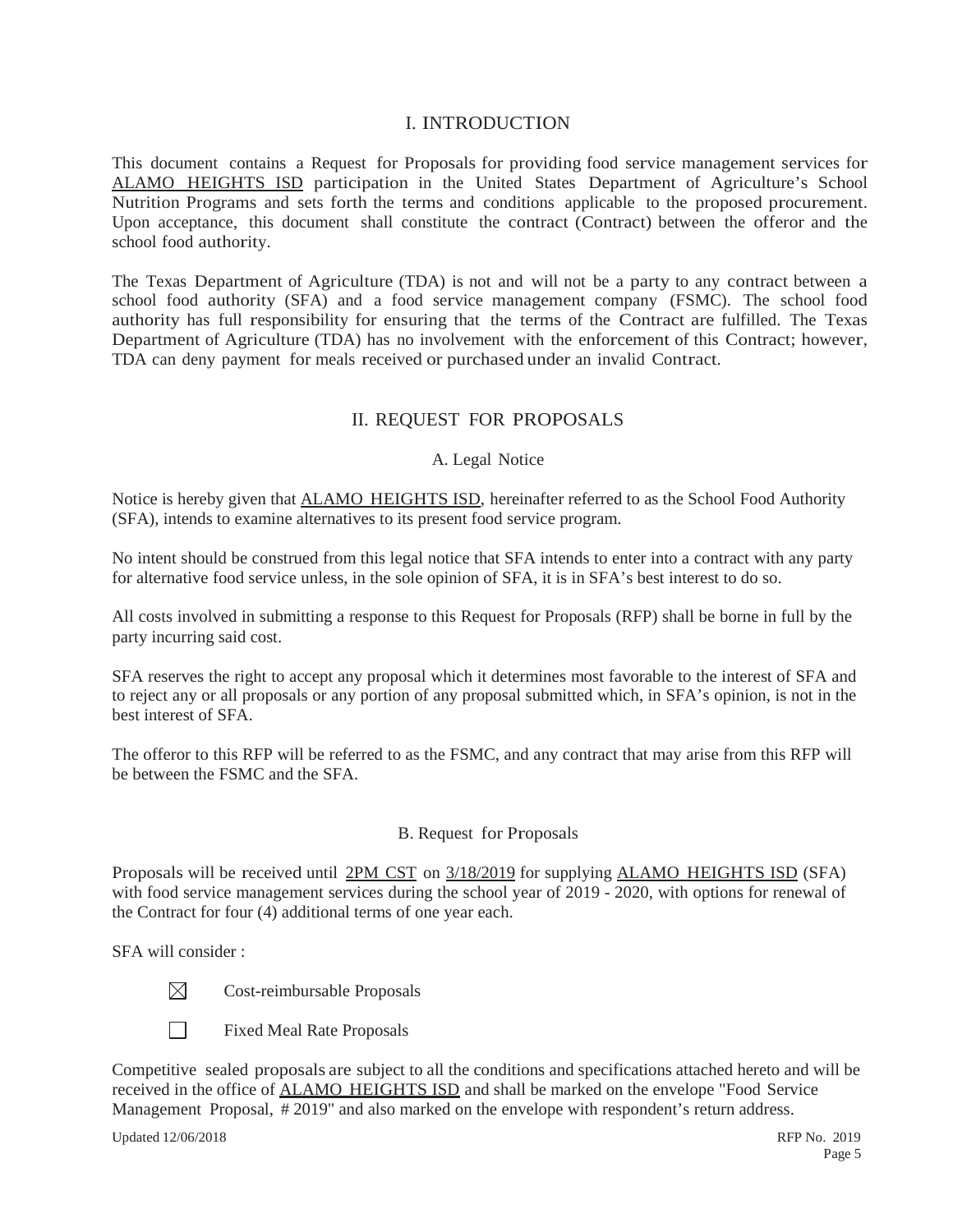SFA reserves the right to reject any and all proposals and to waive any minor technicalities in order to take the action which it deems to be in the best interest of SFA.

Additional information required to adequately respond to this RFP may be obtained from SFA's business office telephone 210-822-3374.

Offerors must submit a complete response to this RFP, including all certifications, in order to provide a responsive proposal.

Contracts entered into on a basis of submitted proposals are revocable if contrary to law.

(See Standard Terms and Conditions herein below).

# C. Procurement Method

Procurement Method will be the Competitive Sealed Proposals method (commonly known as a Request for Proposals or RFP). The Competitive Sealed Proposals method differs from the traditional sealed bid method in the following ways:

- Competitive sealed proposals allow discussions with competing offerors and adjustments to the initial proposal.
- Comparative judgmental evaluations may be made when selecting among acceptable proposals for award of the Contract.

As provided herein, under state law and/or regulations and SFA's policy, discussions may be conducted with responsible offerors who submit proposals (Proposals) determined to be reasonably susceptible to be selected for award, for the purpose of clarification, to assure full understanding of all terms and conditions of the response to this RFP and Contract's requirements. In conducting these discussions, there shall be no disclosure of any information derived from proposals submitted by competing offerors.

All procurement transactions shall be conducted in a manner that provides maximum full and open competition consistent with 2 CFR § 200.

# D. Pre-Proposal Meeting

A meeting with interested offerors to review the specifications, to clarify any questions, and for a walkthrough of the facilities with school officials will be on 3/4/2019 at 5pm CST. Location: 7101 Broadway San Antonio, TX 78209. Attendance is required, and no guaranteed cafeteria visits. Vendor presentations will not be scheduled at this time.

# E. Proposal Submission and Award

SFAs must use this prototype FSMC RFP and Contract to be approved. An SFA not completing the required procurement procedures cannot be approved for participation in the reimbursement programs.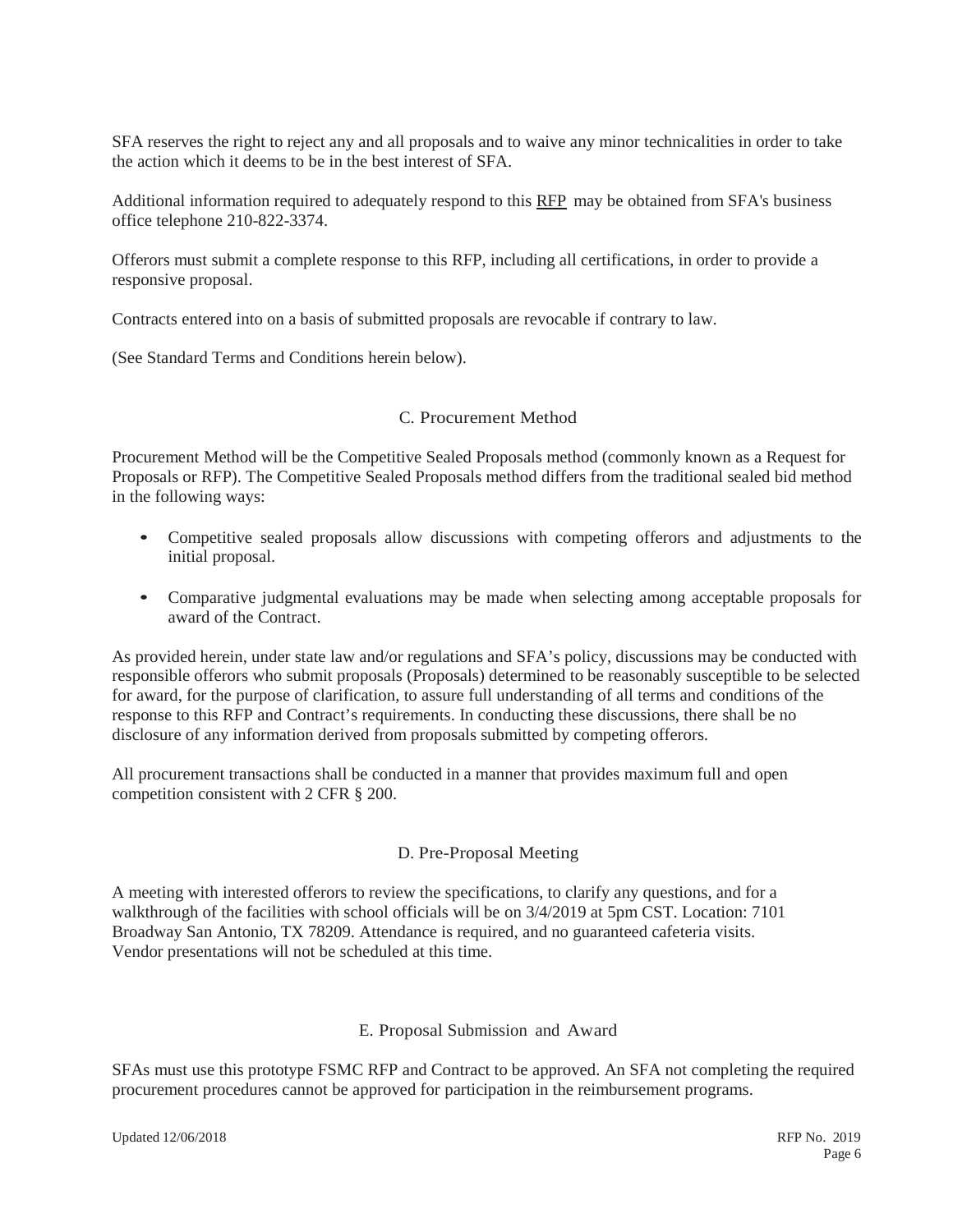Two copies of Competitive Sealed Proposals are to be submitted to:

Name: ALAMO HEIGHTS ISD Mailing Address: 7101 Broadway Physical Address: 7101 Broadway City: San Antonio State/Zip: Texas / 78209

Opening will be at 2:01 PM(CST) 3/18/2019. Proposals will not be accepted after this time. All Proposals are to be submitted in a sealed envelope marked "Food Service Management Proposal, # #2019."

SFA reserves the right to accept any Proposal which it deems most favorable to the interest of SFA and to reject any or all Proposals or any portion of any Proposal submitted which, in SFA's opinion, is not in the best interest of SFA.

To be considered, each offeror must submit a complete response to this solicitation using the forms provided, along with any other documents submitted as a part of the Proposal, and considered responsive to this RFP. No other documents submitted with the RFP and Contract will affect the Contract provisions, and there may be no modifications to the RFP and Contract language. In the event that offeror modifies, revises, or changes the RFP and/or Contract in any manner, SFA may reject the offer as non-responsive.

Award will be made only to a qualified and responsible offeror whose Proposal is responsive to this solicitation. A responsible offeror is one who's financial, technical, and other resources indicate an ability to perform the services required. Offeror shall submit for consideration such records of work and further evidence as may be required by the SFA's Board of Trustees. Failure to furnish such records and evidence, or the inclusion of any false or misleading information therein, shall be sufficient cause for the rejection of the Proposal or termination of any subsequent Contract.

The qualification data shall be submitted by each offeror along with the sealed Proposal, and offeror must be incorporated or licensed to do business in the State of Texas and must be registered with the Food and Nutrition Division (FND) of the Texas Department of Agriculture (TDA). Respondents should submit annual reports or financial statements for the past fiscal year in the format of an "accountant's review," including notes to the financial statements and provided by a certified public accountant. If offeror is doing business with like school systems and is familiar with the regulations pertaining to operations in such environments, offeror will receive points for that experience in the evaluation of the weighted criteria. If offeror is presently operating a comparable, successful National School Lunch Program (NSLP) and School Breakfast Program (SBP) in a school setting, offeror will receive points for that experience in the evaluation of the weighted criteria.

Offerors or their authorized representatives are expected to fully inform themselves as to the conditions, requirements, and specifications before submitting proposals; failure to do so will be at the offeror's own risk and it cannot secure relief on plea of error. The SFA is not liable for any cost incurred by the offeror in submitting a proposal. Paying the FSMC from School Nutrition Program funds is prohibited until the Contract is signed.

If additional information is requested, please contact Mike Hagar at 210-822-3374. Any additional information provided to one offeror will be available to all.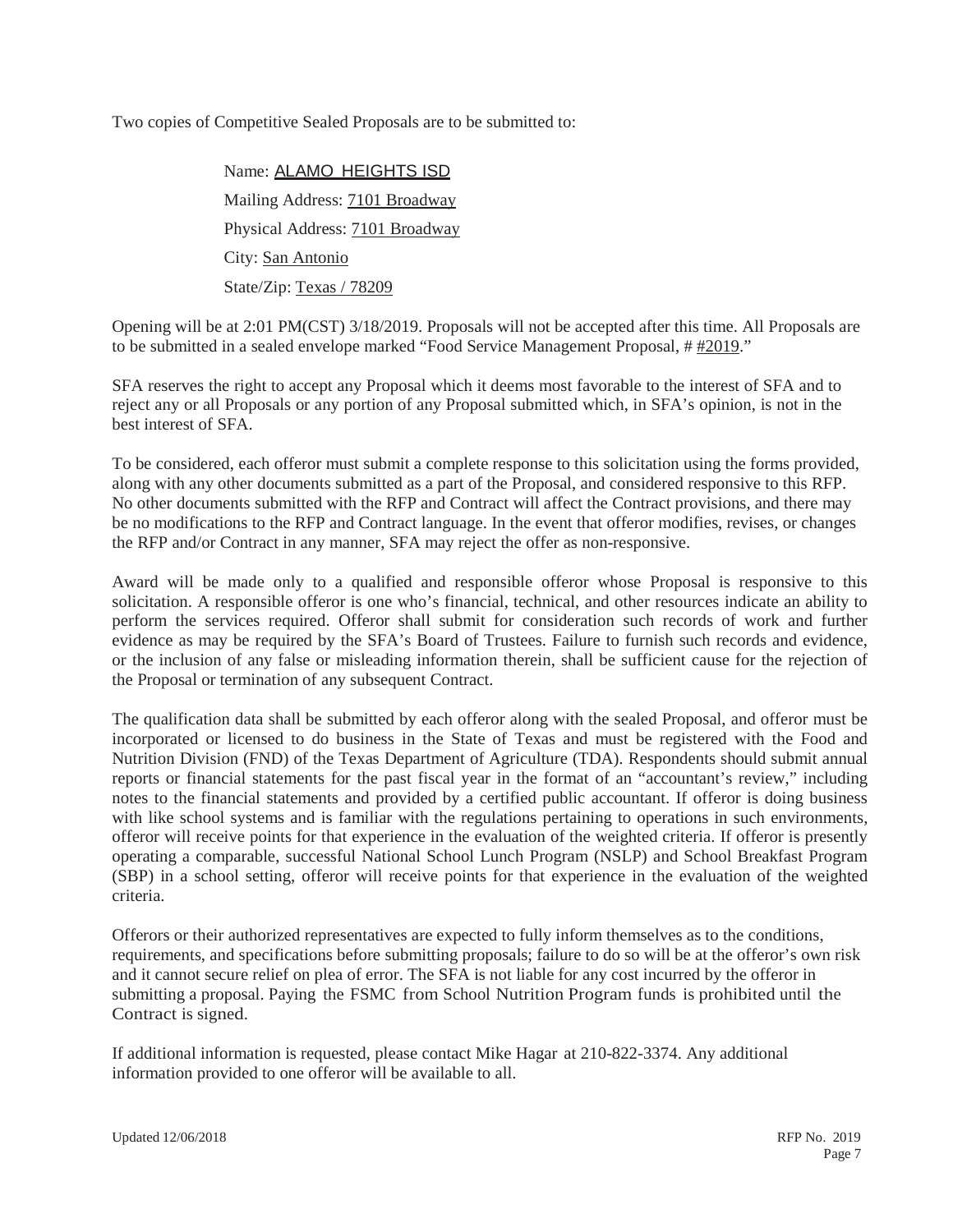# F. Late Proposals

Any proposal submitted after the time specified for receipt will not be considered and will be returned unopened.

# G. Altering, Amending or Withdrawing Proposal

No proposal may be altered, amended or withdrawn after the specified time for opening proposals.

# H. Calculation of Time

Periods of time, stated as a number of days, shall be calendar days.

# I. Firm Offer

By submitting a response to this RFP, and if such response is not withdrawn prior to the time for opening proposals, offeror understands and agrees that it is making a firm offer to enter into a Contract, which may be accepted by SFA and which will result in a binding Contract. Such proposal is irrevocable for a period of ninety (90) days after the time for opening of proposals has passed. (FSMC must initial and date here to show agreement)

# J. Final Contract

The complete Contract includes all documents included by the SFA in the RFP, and all documents submitted by the FSMC that have been mutually agreed upon by both parties (i.e. worksheets, attachments, and operating cost sheets) and identified in Section III, Paragraph 5 of the Standard Terms and Conditions.

# (THIS SPACE INTENTIONALLY LEFT BLANK)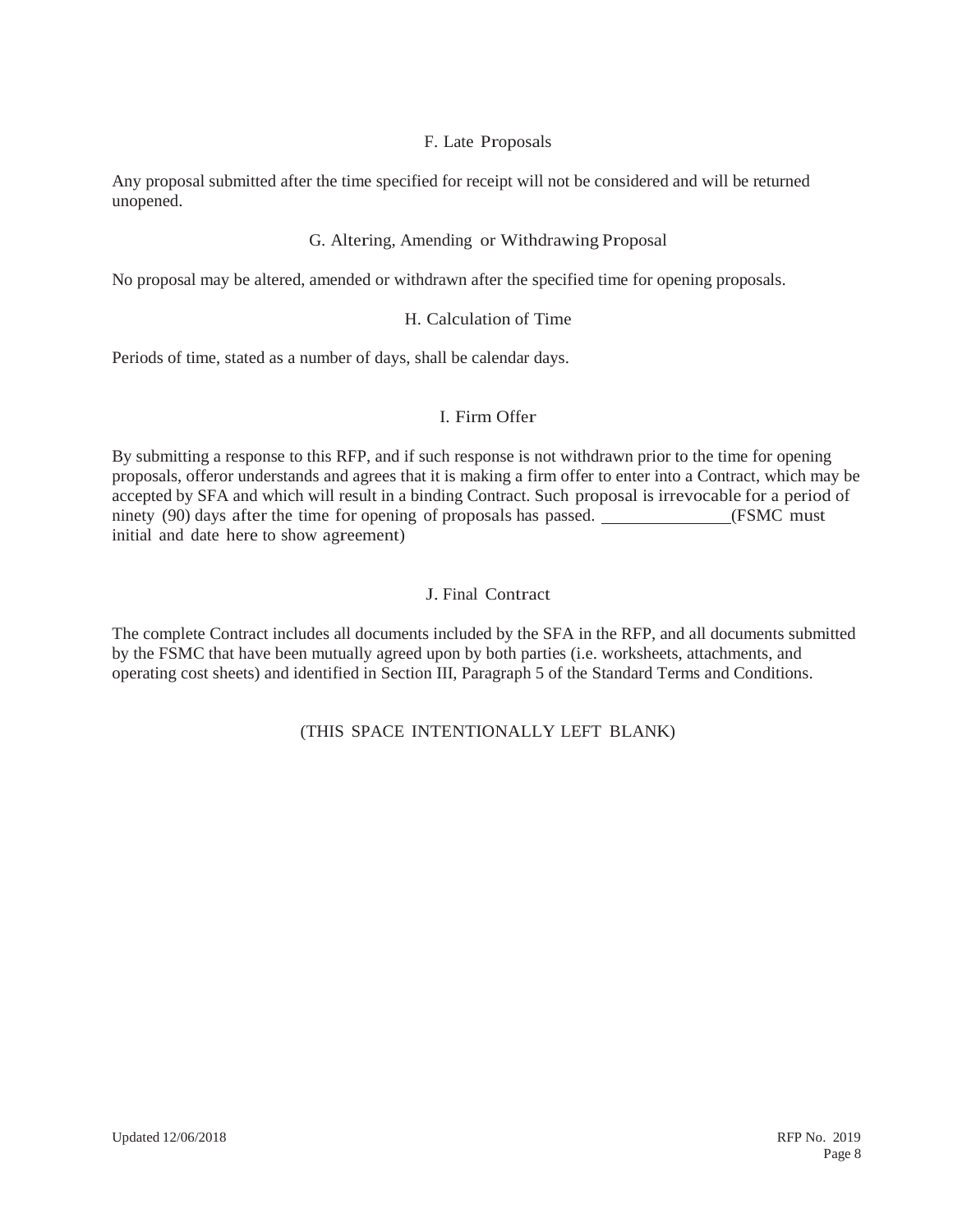# III. STANDARD TERMS AND CONDITIONS

### A. Definitions

The following definitions shall apply within this document and its attachments:

1. "Accounting Periods" means Each Month

2. "Allowable Cost" means costs that are allowable under 2 CFR Part 200, Subpart E, "Cost Principles."

3. "Applicable Credit" means the meaning established in 2 CFR 200.406.

4. "Charge" means any charge for an Allowable Cost that is: (i) incurred by FSMC in providing the goods and services that are identified in SFA's Food Service Budget; (ii) not provided for in the General and Administrative Expense Fee; and (iii) established and reasonably allocated to SFA in accordance with the Methodology for Allocated Costs, which is attached to this Contract as "Exhibit F", and fully incorporated herein by reference.

5. "Contract" means this RFP and Contract, the exhibits attached to this RFP and Contract, and FSMC's Proposal, as accepted by SFA in its sole discretion.

6. "Cost-reimbursable" contract means a contract that provides for payment of incurred costs to the extent prescribed in the contract, with or without a fixed fee.

7. "Direct Cost" means any Allowable Cost that is: (i) incurred by FSMC in providing the goods and services that are identified in SFA's Food Service Budget; and (ii) reasonably necessary in order for FSMC to perform the Services hereunder. The term "Direct Cost" does not include any cost allocated to SFA as Charges, the General and Administrative Expense Fee, or any Management Fees.

8. "Effective Date" means July 1, 2019.

9. "Fixed Fee" means an agreed upon amount that is fixed at the inception of the Contract. In a cost reimbursable contract, the fixed fee includes the contractor's direct and indirect administrative costs and profit allocable to the Contract.

10. "FSMC's Proposal" means Food Service Management Company's response to the RFP and Contract.

Updated 12/06/2018 RFP No. 2019 11. "General and Administrative Expense Fee" means FSMC's fee for those services provided at SFA's Food Service Locations, which shall include all of the following: Personnel and Labor Relations Services and Visitation, Legal Department Services, Purchasing and Quality Control, Technical Research, Cost Incurred in Hiring and Relocating FSMC Management Personnel, Dietetic Services (Administrative and Nutritional), Test Kitchens, Accounting and Accounting Procedures, Tax Administration, Technical Supervision, Supervisory Personnel and Regular Inspections or Audit Personnel, Teaching and Training Programs, General Regional Support, General National Headquarters Support, Design Services, Menu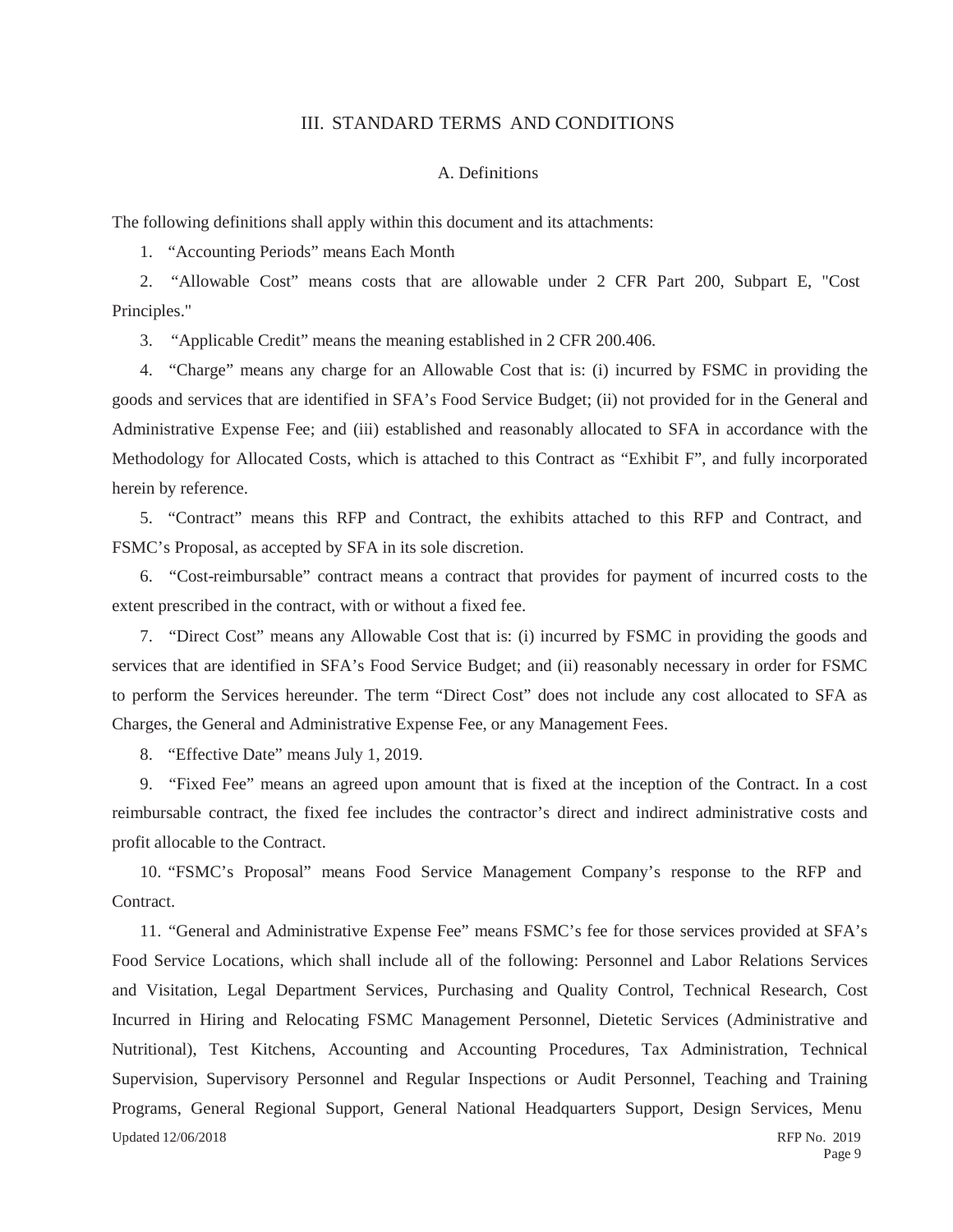Development, Information Technology and Support, Payroll Documentation and Administrative Cost, Sanitation, and Personnel Advice, but does not include any costs billed to SFA as Charges or Direct Costs. Expenses included in the General and Administrative Fees may not be charged in any other expense. Any travel related to these expenses must be covered by the General and Administrative Expense. Only actual, net, documented costs may be charged to SFA for any charges outside the General and Administrative Expense Fee.

12. "Meal Equivalent" can be derived in two ways to obtain the meal equivalency: 1) dividing the total cost of producing a la carte items sold by the unit cost of producing a reimbursable lunch; and 2) absent cost data, dividing the a la carte revenue by the per meal sum of the Federal and State Free reimbursement plus value of USDA entitlement and bonus donated foods. A la carte revenue should include all sales to adults and a la carte sales to students. (Contracting with Food Service Management Companies: Guidance for School Food Authorities, May 2016)

13. "Non-profit School Food Service Account" means the restricted account in which all of the revenue from all food service operations conducted by the SFA principally for the benefit of school children is retained and used only for the operation or improvement of the nonprofit school food service.

14. "Program(s)" or "Child Nutrition Program(s)" means the USDA Child Nutrition Programs in which SFA participates.

15. "Program Funds" means all funds that are required to be deposited into the Non-profit School Food Service Account.

16. "Proposal" means Food Service Management Company's response to the RFP and Contract.

17. "Retroactive Incentive Fee" means an additional fee paid as an incentive to the FSMC to improve SFA's food service operation, the amount of which depends on FSMC's performance during the current school year, and related to a benchmark number mutually agreed upon by SFA and FSMC. Retroactive Incentive Fee may only apply to meals served in SFA's food service operation during the current school year.

18. "RFP" means SFA's Request for Proposal and Contract, # 2019, and all of its attachments.

19. "Services" means the services and responsibilities of FSMC as described in this Contract, including any additional services described in Section O of this Contract.

20. "SFA" or "School Food Authority" means the school food authority as defined in 7 CFR § 210.2.

21. "SFA's Food Service Budget" means the Food Service Budget for the Current School Year, which is attached to this Contract as "Exhibit C" and fully incorporated herein.

22. "SFA's Food Service Facilities" means the areas, improvements, personal property and facilities made available by SFA to FSMC for the provision of the food services as more fully described herein.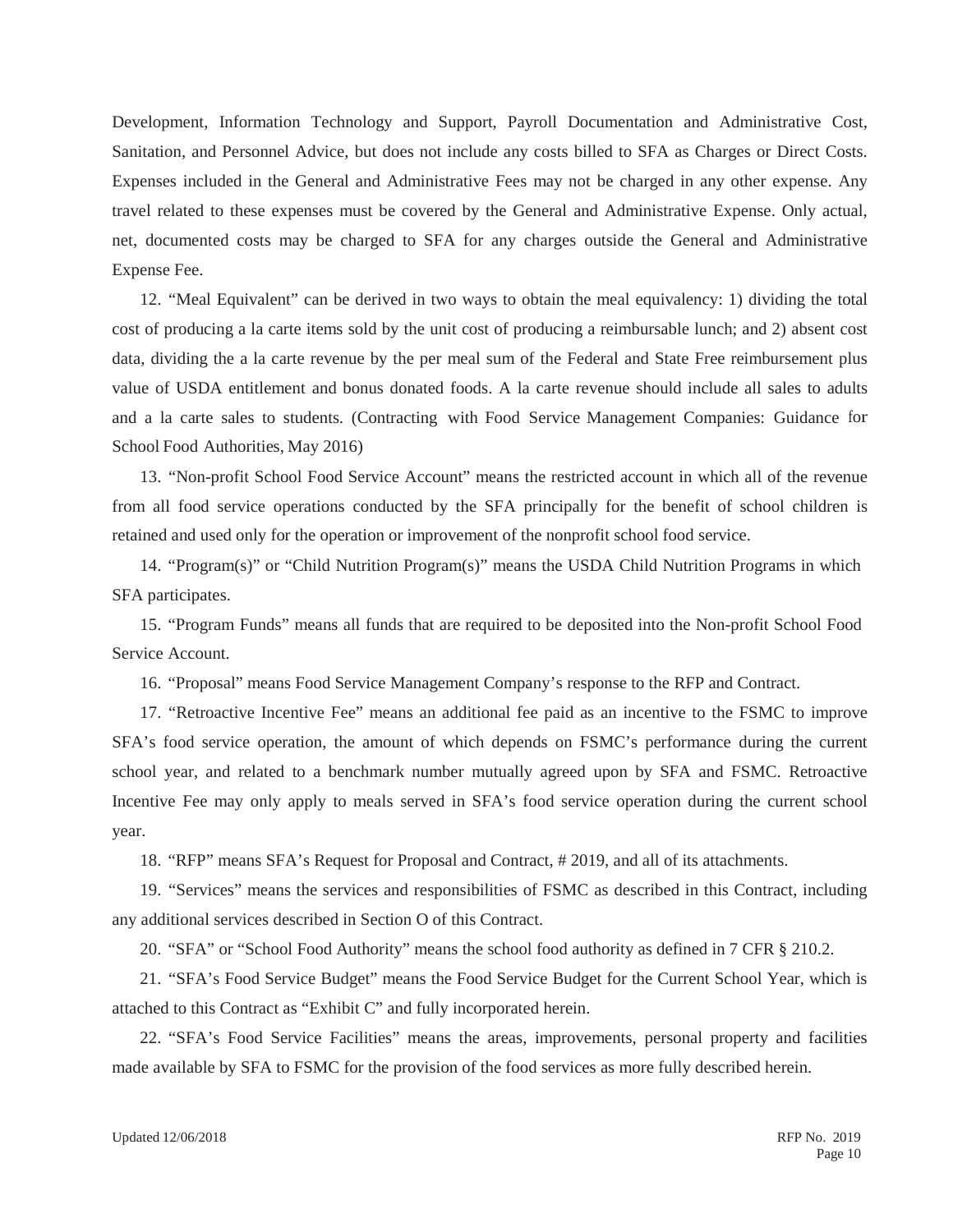23. "SFA's Food Service Program" means the preparation and service of food to SFA's students, staff, employees and authorized visitors, including the following programs: the National School Lunch Program (NSLP), the School Breakfast Program (SBP), Disaster Feeding, the

Fresh Fruit and Vegetable Program (FFVP), Catering, and the a la carte food service..

24. "SFA's Food Service Location(s)" means the schools or other locations where Program meals are served to SFA's schoolchildren.

25. "Summer Program" means either the Summer Food Service Program or the Seamless Summer Option identified herein below, and in which SFA participates.

26. "TDA" means the Texas Department of Agriculture.

27. "USDA" means United States Department of Agriculture, Food and Nutrition Service.

### B. Scope and Purpose

1. Duration of Contract. Unless it is terminated in accordance with Section III, paragraph L, this Contract will be in effect for a period of one year commencing on July 1, 2019, and terminating on June 30, 2020, and may be renewed for four (4) additional terms of one year each upon mutual agreement between SFA and FSMC.

2. During the term of this Contract, FSMC shall operate SFA's Food Service Program in conformance with SFA's agreement with the Texas Department of Agriculture's (TDA) Food and Nutrition Division (FND).

3. FSMC shall have the exclusive right to operate the programs checked below at the sites specified by SFA in the Schedule of Food Service Locations and Services Provided, which is attached to this Contract as "Exhibit A" and fully incorporated herein.

- $\boxtimes$ National School Lunch Program (NSLP)
- M School Breakfast Program (SBP)
	- Breakfast in the Classroom
	- $\Box$ Universal Breakfast
- $\Box$ After-School Care Program (ASCP—NSLP)
- $\Box$ Summer Food Service Program (SFSP)
- $\Box$ Seamless Summer Option (SSO-NSLP)
- $\Box$ Special Milk Program (SMP)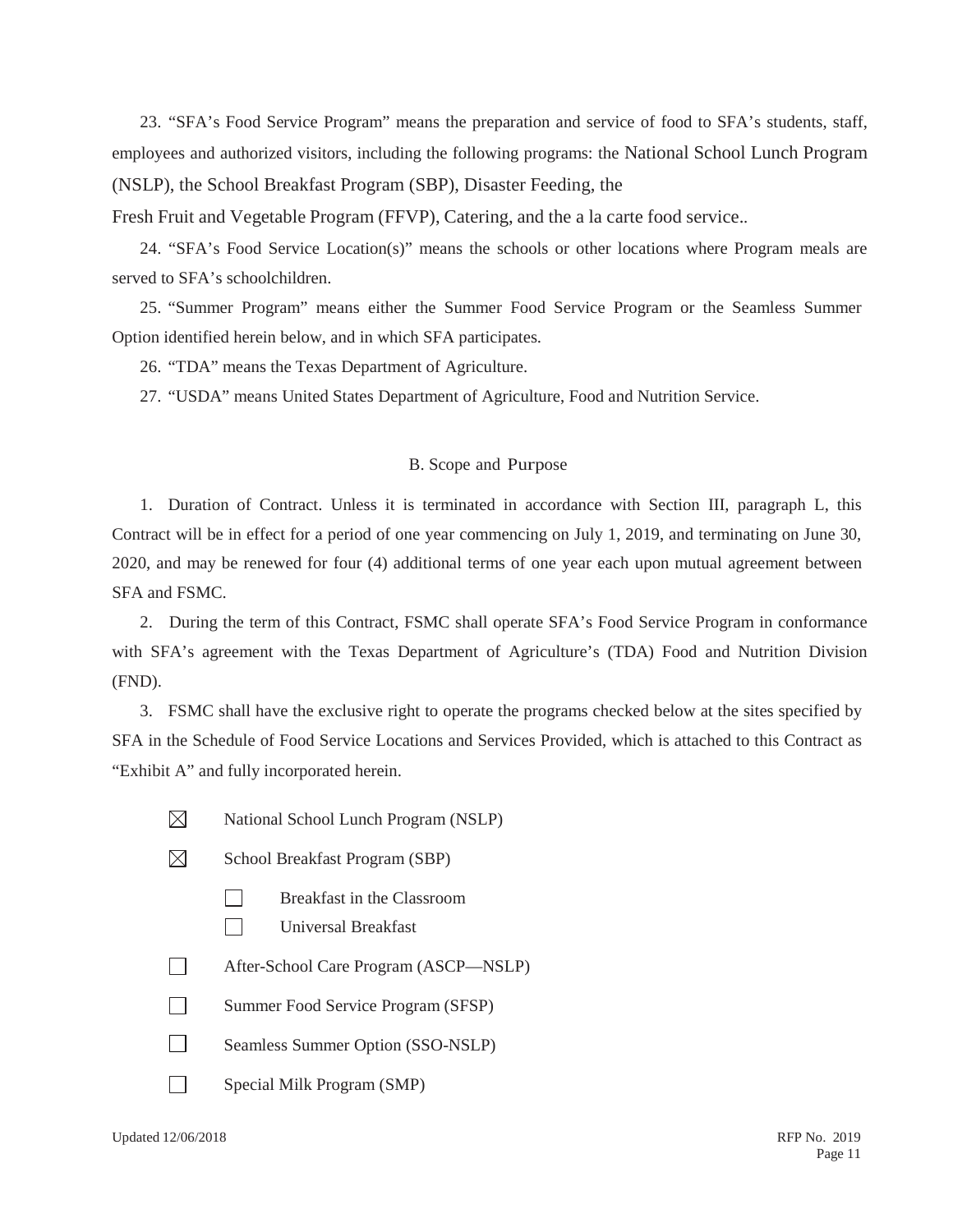|             | Other:                                                     |
|-------------|------------------------------------------------------------|
| $\boxtimes$ | Disaster Feeding [Includes H1N1 and Hurricane Feeding]     |
| $\boxtimes$ | Concessions (applies only to concessions operated by FSMC) |
| $\boxtimes$ | Vending (applies only to FSMC supplied vending machines)   |
| $\boxtimes$ | <b>Contract Meals</b>                                      |
| $\boxtimes$ | Catering                                                   |
| $\boxtimes$ | <b>Adult Meals</b>                                         |
| $\boxtimes$ | À la Carte                                                 |
| $\boxtimes$ | Fresh Fruit and Vegetable Program (FFVP)                   |
|             | Child and Adult Care Food Program (CACFP)                  |

4. The FSMC shall be an independent contractor and not an employee of the SFA. The employees of the FSMC are not employees of the SFA.

5. FSMC's operation of SFA's Food Service Program shall include performance by FSMC of all the Services, which are described in this Contract, for the benefit of SFA's students, faculty and staff.

6. The SFA shall retain signature authority for the application/contract, free and reduced price policy statement, and Programs indicated in Section B, Paragraph 2, herein, and the monthly claim for reimbursement. (Reference 7 CFR §210.9[a] and [b] and 7 CFR §210.16[a] [5])

7. SFA shall be responsible for the establishment and maintenance of the free and reduced-price meals' eligibility roster. (7 CFR § 210.7(c), 7 CFR § 210.9(b)(18) and 7 CFR § 245.6(e))

8. FSMC shall implement an accurate point of service count using the counting system provided by SFA in its application to participate in the School Nutrition Programs and approved by TDA for the programs listed in Section B, Paragraph 3, herein, as required under USDA regulations. Such a counting system must eliminate the potential for the overt identification of free and reduced-price eligible students under USDA Regulation 7 CFR §245.8.

9. SFA shall be responsible for the development and distribution of the parent letter and Application for Free and Reduced-Price Meals and/or Free Milk and participating in Direct Certification. SFA shall be responsible for the determination of eligibility for free or reduced-price meals and free milk, if applicable. SFA shall be responsible for conducting any hearings related to determinations regarding eligibility for free or reduced-price meals and free milk, if applicable.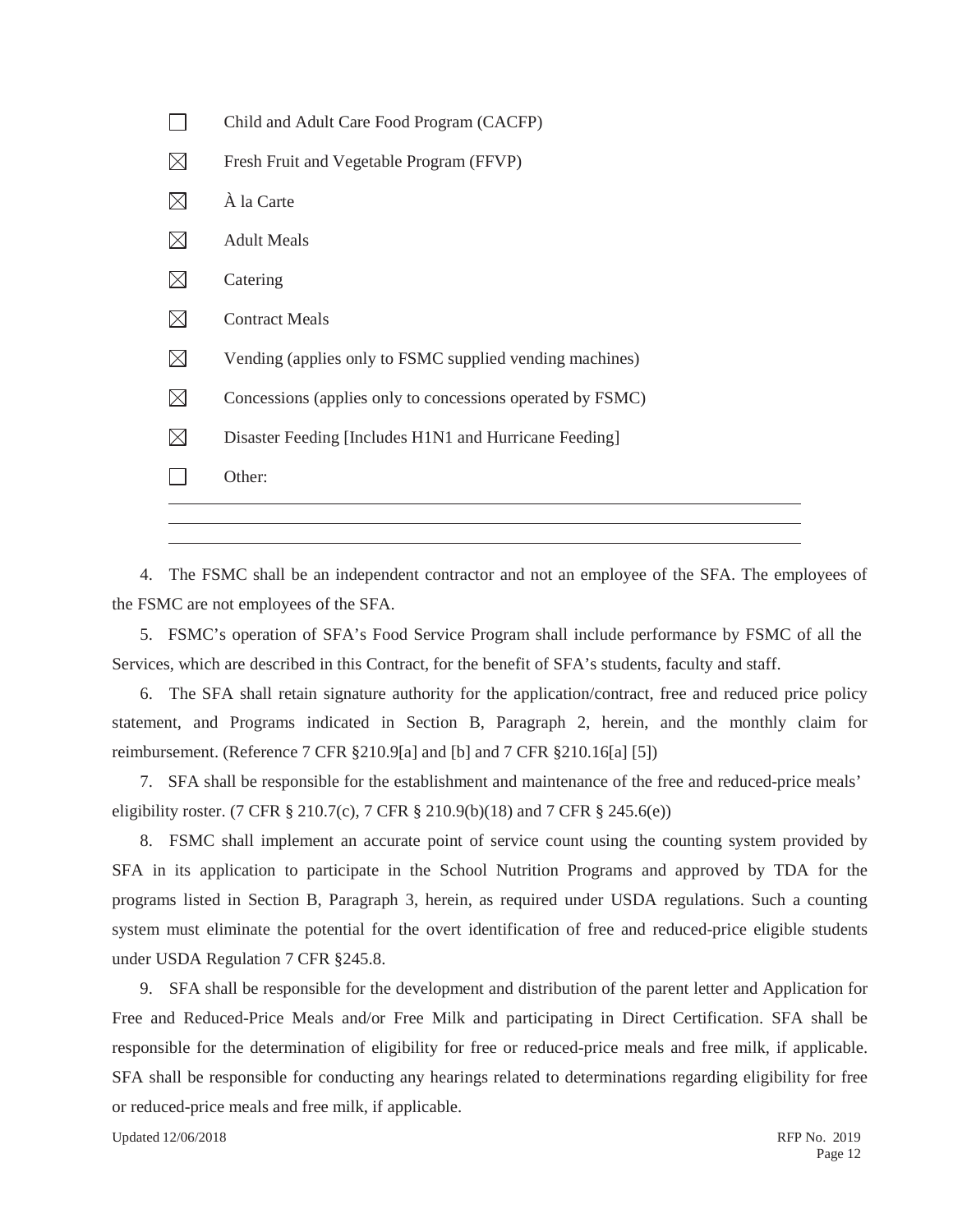10. The SFA shall be responsible for verifying Applications for Free and Reduced-Price Meals as required by USDA regulations.

11. SFA and FSMC agree that this Contract is neither a cost-plus-a-percentage-of-income nor a costplus-a-percentage-of-cost contract as required under United States Department of Agriculture (USDA) Regulations 7 CFR §210.16(c) and 2 CFR 200.323(d).

12. SFA shall be legally responsible for the conduct of SFA's Food Program and shall supervise the food service operations in such manner as will ensure compliance with all applicable statutes, regulations, rules and policies including regulations, rules, and policies of TDA and USDA regarding the School Nutrition Programs.

13. SFA shall retain control of the Non-profit School Food Service Account and overall financial responsibility for SFA's Food Service Program.

14. SFA shall establish all selling prices, including price adjustments, for all reimbursable and nonreimbursable meals/milk and à la carte (including vending, adult meals, contract meals, and catering) prices. (Exception: Non-pricing programs need not establish a selling price for reimbursable meals/milk.)

15. SFA shall be responsible for ensuring the resolution of Program reviews and audit findings. FSMC shall fully cooperate with SFA in resolving review and audit issues, and FSMC shall indemnify SFA for any fiscal action, claims, losses or damages, fault, fraud, required repayment or restoration of funds, including reasonable attorney's fees incurred in defending or resolving such issues, that results from FSMC's intentional or negligent acts.

16. SFA shall monitor the food service operation of FSMC through periodic on-site visits to ensure that the food service is in conformance with USDA program regulations. (7 CFR § 210.16(a) (3))

17. If there is more than one SFA Food Service Location, SFA or FSMC, on behalf of SFA, shall conduct an on-site review of the counting and claiming system at each SFA Food Service Location no later than February 1 of each year. If FSMC conducts the on-site review, FSMC will promptly report any findings to SFA. SFA shall at all times retain responsibility for the counting and claiming system. (7 CFR § 210.8(a) (1))

18. FSMC shall maintain all records necessary, in accordance with applicable regulations, for SFA, TDA and USDA to complete required monitoring activities and must make said records available to SFA, TDA, and USDA upon request for the purpose of auditing, examination and review. (7 CFR  $\S 210.16(c) (1)$ )

19. FSMC shall provide additional food service such as banquets, parties, and refreshments for meetings as requested by SFA. SFA or requesting organization will be billed for the actual cost of food, supplies, labor, and FSMC's overhead and administrative expenses if applicable to providing such service. USDA commodities shall not be used for these special functions unless SFA's students will be primary beneficiaries. (Reference All State Directors' Memo 99-SNP-14.)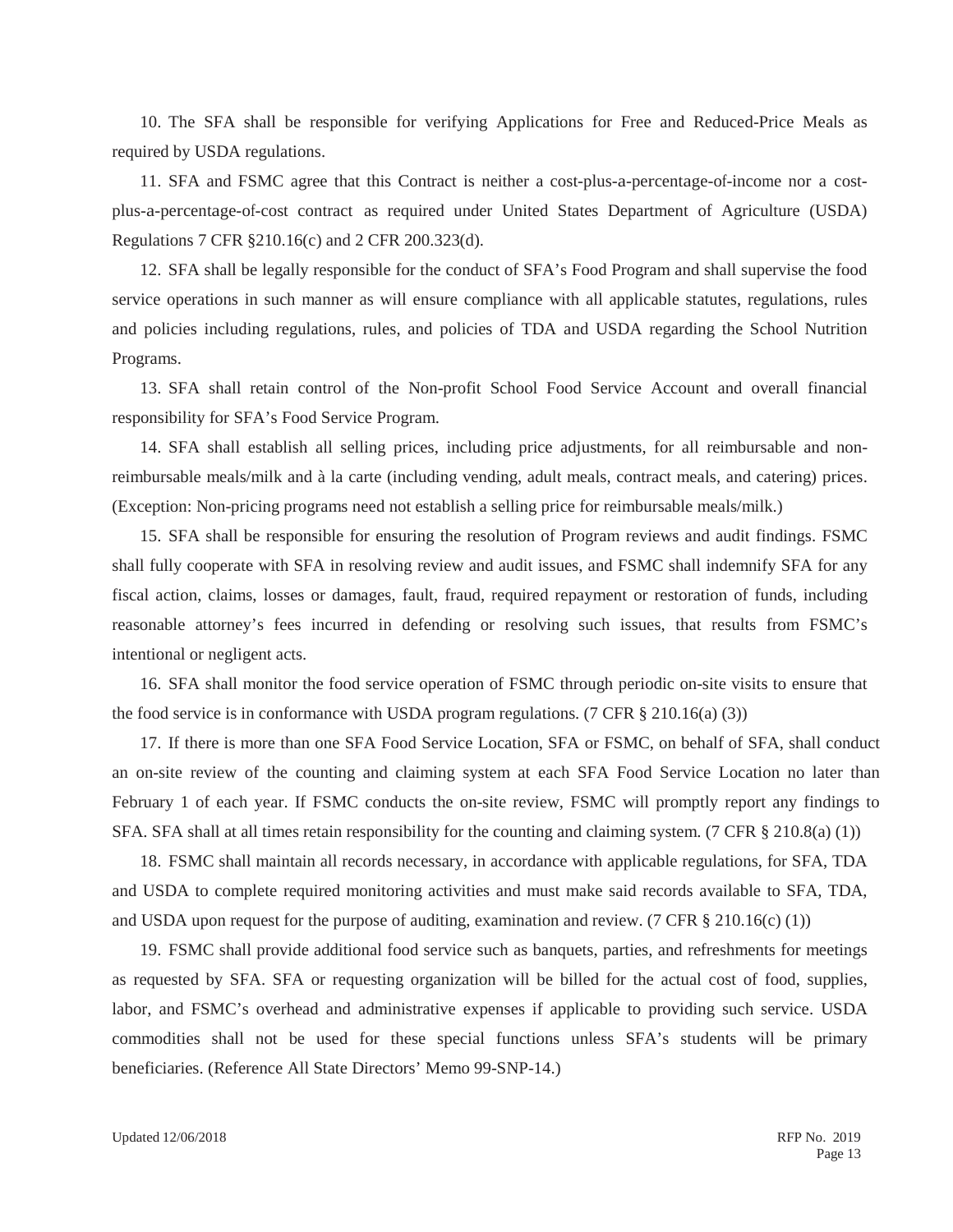20. Payments on any claim shall not preclude SFA from making a claim for adjustment on any item found not to have been in accordance with the provisions of this RFP and Contract and bid specifications.

21. SFA may request of FSMC additional food service programs; however, the SFA reserves the right, at its sole discretion, to sell or dispense food or beverages, provided such use does not interfere with the operation of the Child Nutrition Programs. Any change to the scope of services to be provided by FSMC that is beyond the scope or original intent of this RFP and Contract, or that would constitute a material change to the RFP/Contract must be rebid. A key factor in determining materiality is whether other bidders knowing of the change would have bid differently. (Reference USDA Guidance Memo SP2-2010, October 9, 2009.)

22. FSMC shall cooperate with SFA in promoting nutrition education, health and wellness policies and coordinating SFA's Food Service Program with classroom instruction.

23. FSMC shall comply with applicable federal, state and local laws, rules and regulations, policies, and instructions of TDA and USDA and any additions or amendments thereto, including USDA Regulations at 7 CFR Parts 210, 220, 245, 250; 2 CFR Part 200; and 2 CFR Part 180, as adopted and modified by USDA Regulation 2 CFR Part 417; 7 CFR Part 215 (SMP), if applicable; and 7 CFR Part 225 (SFSP), if applicable; 7 CFR Part 226 (CACFP); and 2 CFR Parts 200.38, 74, & 101(b)(1), and the other laws described in the "Schedule of Applicable Laws," which is attached to this Contract as "Exhibit G" and fully incorporated herein by reference.

24. Any changes to the terms or conditions of this Contract, which are required by Federal or State law or rule, or changes to Federal or State laws or rules, are automatically incorporated herein, effective as of the date specified in such law or rule.

25. FSMC shall comply with all SFA building rules and regulations.

26. Gifts from FSMC: The SFA's officers, employees, or agents shall neither solicit nor accept gratuities, favors, nor anything of monetary value from contractors nor potential contractors in accordance with all laws, regulations and policies. To the extent permissible under federal, state, or local laws, rules, or regulations, such standards shall provide for appropriate penalties, sanctions, or other disciplinary actions to be applied for violations of such standards. (See SP 09-2015; and 2 CFR Parts 200.112 & 318).

27. Any additional payments to the SFA or any foundations or organizations associated with the SFA that are unrelated to food service, such as money or rebates for school improvements and student scholarships, are not allowable.

28. SFA shall obtain and post all licenses and permits that it is required to hold under federal, state or local law.

29. In the event that the RFP requires FSMC to provide management services for SFA's School Nutrition Program, the parties shall operate the Program according to federal, state, and local regulations.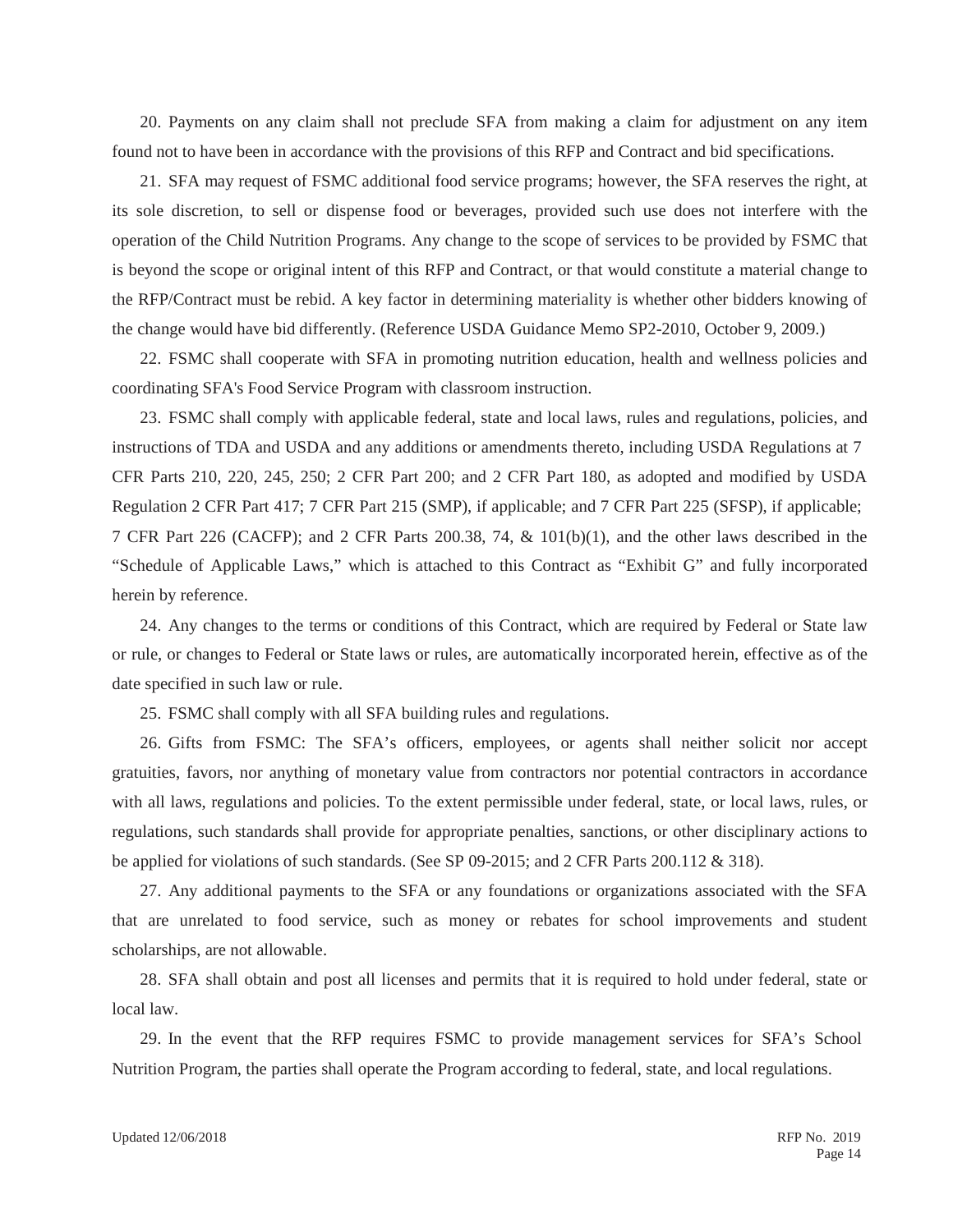30. In the event that FSMC provides management services for the Fresh Fruit and Vegetable Program (FFVP) at any of SFA's Food Service Locations, SFA and FSMC shall operate the FFVP in accordance with the requirements of Section 19 of the National School Lunch Act, all applicable regulations and policies, and the FFVP Handbook for Schools, as well as USDA guidance issued via memorandum and the Administrative Review Manual (ARM). SFA and FSMC further agree that not more than 10% of the total funds awarded to the school and/or schools for operation of the FFVP may be used for administrative expenses.

#### C. Food Service

1. FSMC shall serve meals on such days and at such times as requested by the SFA.

2. SFA shall retain control of the quality, extent, and general nature of the food service.

3. FSMC shall offer free, reduced-price, and full-price reimbursable meals to all eligible children participating in SFA's Food Service Programs indicated in Section B, Paragraph 3 herein.

4. In order for FSMC to offer à la carte food service, the FSMC must offer free, reduced-price, and paid reimbursable meals to all eligible children.

5. FSMC shall provide meals that meet the meal pattern set by USDA.

- 6. FSMC shall promote maximum participation in the Programs.
- 7. FSMC shall provide the specified types of service in the schools/sites listed in Exhibit A.

8. FSMC shall sell on the premises only those foods and beverages authorized by the SFA and only at the times and places designated by the SFA, and that meet School Nutrition Program requirements.

9. FSMC must make substitutions in the food components of the meal pattern for students with disabilities when their disability restricts their diet as stated in the students' Individual Educational Plans (IEPs) or 504 Plans and when the need for the substitution is certified by an appropriately licensed medical practitioner. Substitutions for disability reasons must be made on a case-by-case basis only when supported by a written statement of the need for substitutions that includes recommended alternate foods, unless otherwise exempted by FNS. Such statement must be signed by an appropriately licensed medical practitioner (reference: 7 CFR §210.10(g)(1); SP 40-2017; SP 26-2017; and SP 59-2016. The FSMC may make substitution for those nondisabled students who are unable to consume regular breakfast or lunch because of medical or other special dietary needs. Substitutions for students without disabilities who cannot consume the regular lunch or afterschool snacks because of non-disabling medical or other special dietary needs must be made on a case-by-case basis only when supported by a statement from a licensed medical authority except in the case of fluid milk substitutions (reference: 7 CFR  $\S210.10(g)(2)$ ). There will be no additional charge to the student for such substitutions. (USDA, "Accommodating Children with Special Dietary Needs in the School Nutrition Programs Guidance for School Food Service Staff.")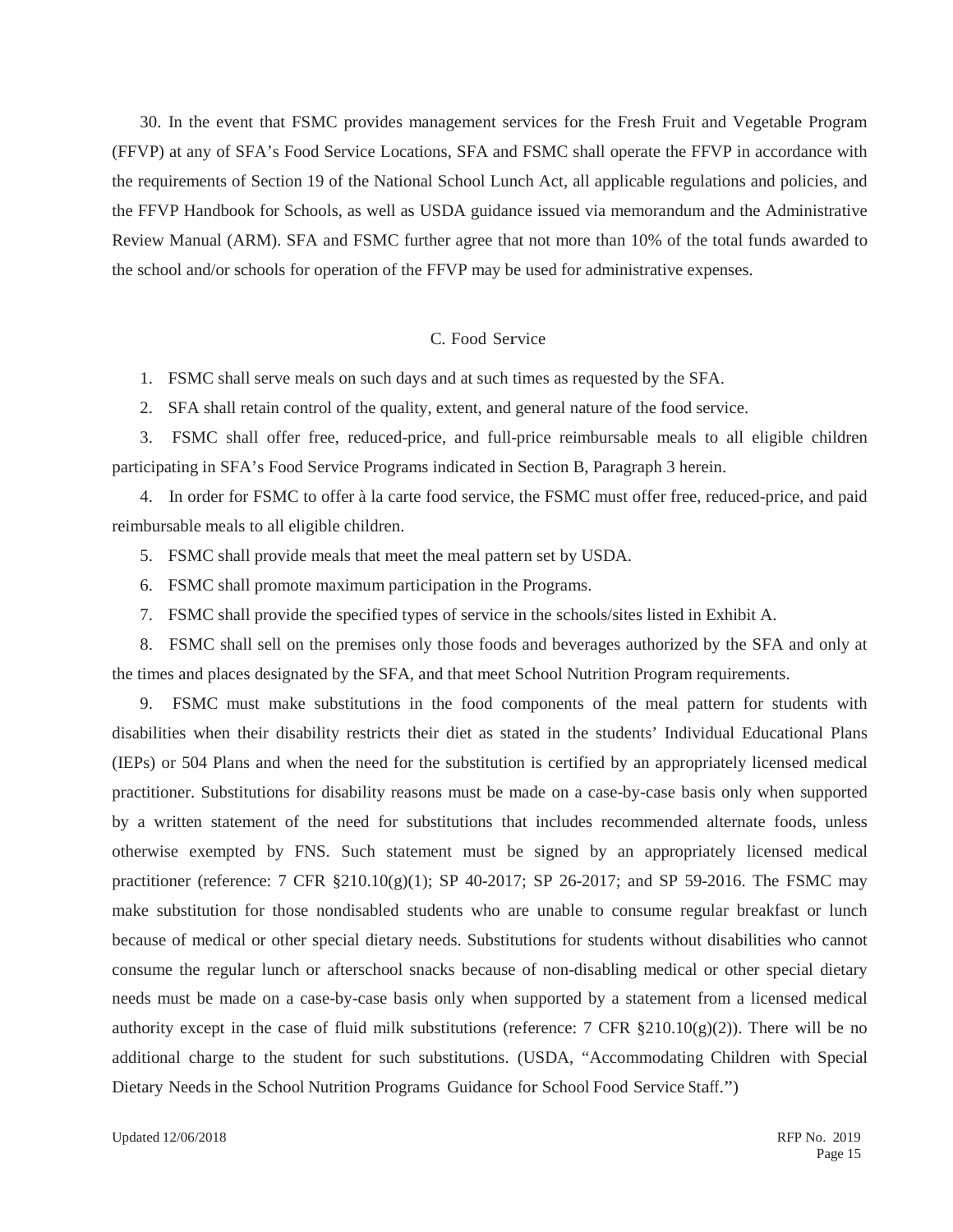10. FSMC shall make substitutions for fluid milk for non-disabled students who cannot consume fluid milk due to medical or special dietary needs. Substitutions shall be made when a medical authority or student's parent or legal guardian submits a written request for a fluid milk substitute identifying the medical or other special dietary need that restricts the student's diet. Notification of fluid milk substitutions shall remain in effect until the medical authority or the student's parent or legal guardian revokes such request in writing, or SFA changes its substitution policy for non-disabled students. Fluid milk substitutes shall provide nutrients as required by federal and state regulations. There will be no additional charge to the student for such substitutions. (Reference 7 CFR § 210.10[g] and 7 CFR § 220.8)

#### D. Use of Advisory Group/Menus

1. SFA shall establish and the FSMC shall participate in the formation, establishment, and periodic meetings of an SFA advisory board composed of students, teachers, and parents to assist in menu planning. (Reference 7 CFR § 210.16[a] [8])

2. FSMC shall serve meals that follow the 21-day menu cycles that meet the food specifications contained in Food Specifications, which is attached to this Contract as "Exhibit E" and fully incorporated herein, and that meet School Nutrition Program requirements. Additionally, SFA and FSMC shall agree to detailed Meal Specifications for each meal included in the 21-day cycle menus in Program Cycle Menus, which are attached to this Contract as "Exhibit B" and fully incorporated herein. At a minimum, such Meal Specifications shall include: (i) a recipe for each menu item that includes the total yield, portion size, ingredients and all USDA-required nutrient information; (ii) the identity of all branded items that may be used in the meal; and (iii) whenever possible, the grade, style and condition of each food item and other information that indicates the acceptable level of quality for each food item. FSMC shall provide a detailed recipe for each Meal Specification identified for the  $9<sup>th</sup>$  day in the NSLP menu cycle. A hard copy of these recipes shall be kept on file at SFA.

3. FSMC must follow: (i) the 21-day menu cycle and Meal Specifications developed by SFA for the NSLP; (ii) the 21-day menu cycle and Meal Specifications developed by SFA for the SBP; (iii) the 21-day menu cycle and Meal Specifications developed by SFA for the After School Snack Program; and (iv) the 21 day menu cycle and Meal Specifications developed by SFA for the Summer Program.

4. FSMC shall serve a la carte items that follow a 21-day menu cycle contained in Exhibit B and that meet all state and federal School Nutrition Program requirements. Additionally, SFA and FSMC shall agree to detailed a la carte specifications for each a la carte item included in the 21-day cycle menu. At a minimum, such specifications shall include: (i) a recipe for each menu item that includes the total yield, portion size, ingredients and all USDA required nutrient information; (ii) the identity of all branded items that may be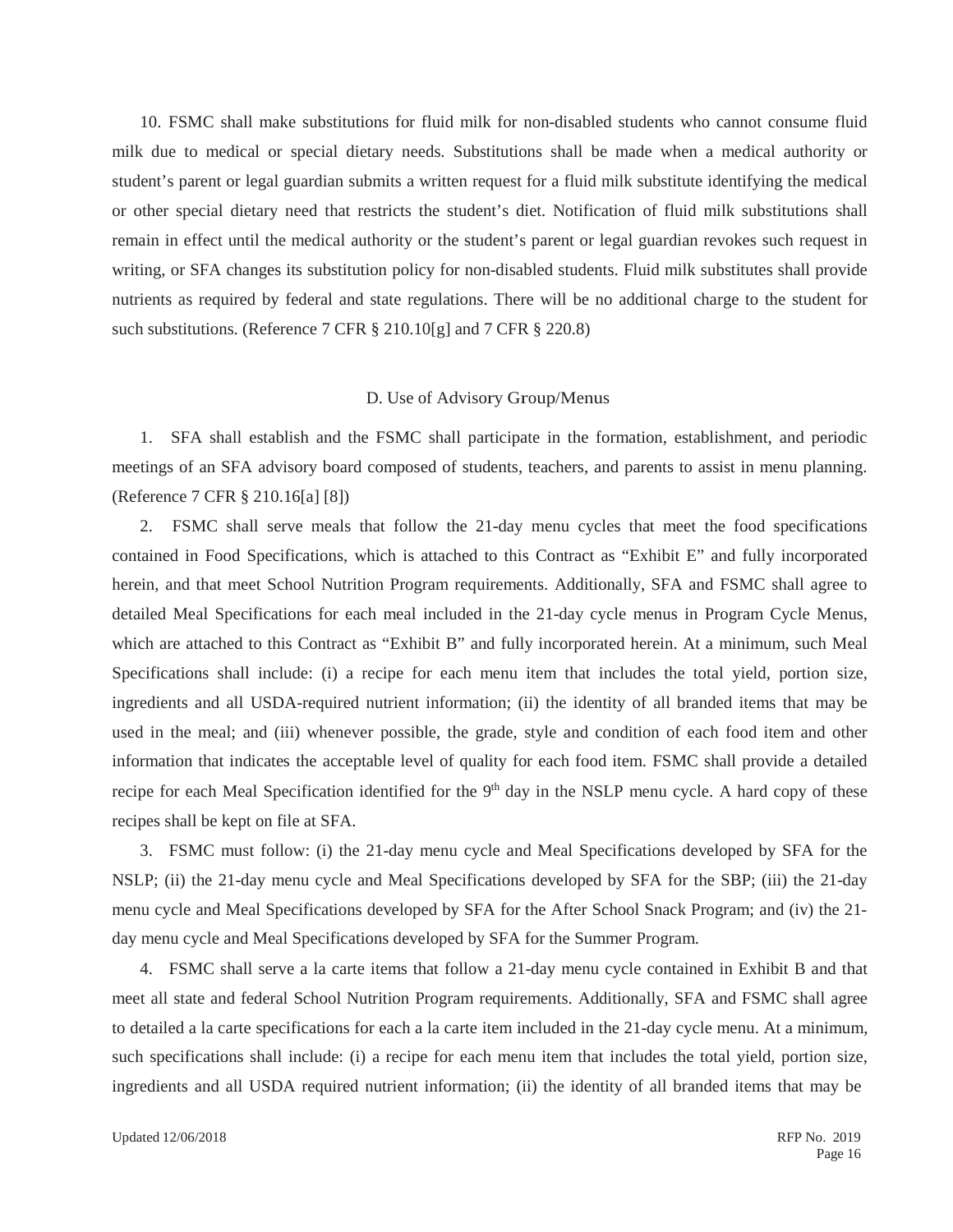used in the meal; and (iii) whenever possible, the grade, style and condition of each food item and other information that indicates the acceptable level of quality for each food item. FSMC shall provide a detailed recipe for each Meal Specification identified for the 9th day in the a la Carte menu cycle. A hard copy of these recipes shall be kept on file at SFA.

5. FSMC may not change or vary the menus after the first menu cycle for the NSLP, SBP, ASCP, Summer Program or the a la carte items without written approval of SFA. SFA shall approve the menus no later than two weeks prior to service. (Reference 7 CFR §210.16 and 7 CFR §210.10) Any changes or variances requested by FSMC for substitutions to SFA menu of lower quality food items shall be justified and documented in writing by FSMC. FSMC must maintain documentation for substitutions and justification of lower quality food items for the records retention period that is applicable to food production records and shall make such documentation available to SFA, TDA and USDA for review upon request. (7 CFR 210.16(c) (1) and 7 CFR §210.23)

6. FSMC must submit a FFVP (Fresh Fruits and Vegetable Program) cycle menu based on the information contained in the 2004 Resource, Fruits and Vegetables Galore: Helping Kids Eat More, (available from the FNS website, and as described in current guidance from USDA and TDA.)

7. FSMC must comply with SFA's local wellness policy. In addition, the FSMC must comply with all state and local laws that affect school meal preparation and/or service.

### E. Purchases

1. If FSMC is procuring goods or services that are being charged to SFA under a cost-reimbursable contract or under Section O of this Contract:

a. FSMC may not serve as a vendor.

b. SFA shall ensure that FSMC fully discloses all discounts, rebates, applicable credits, allowances, and incentives received by the FSMC. Allowable costs will be paid from the nonprofit school food service account to the FSMC net of all discounts, rebates and other applicable credits accruing to or received by the FSMC or any assignee under the Contract, to the extent those credits are allocable to the allowable portion of the costs billed to the SFA.

c. If FSMC receives a discount, rebate, applicable credit, allowance, or incentive, FSMC must disclose and return to the SFA nonprofit school food service account the full amount of the discount, rebate, or Applicable Credit that is received based on the purchases made on behalf of SFA, and appropriate records which allow the SFA to ensure compliance as described in Exhibit M of this document must be maintained by the FSMC. 7 CFR Part 210.21(f)(l)(i).

d. FSMC's determination of its allowable costs must be made in compliance with the applicable Department and Programs regulations (Reference 2 CFR Part 200).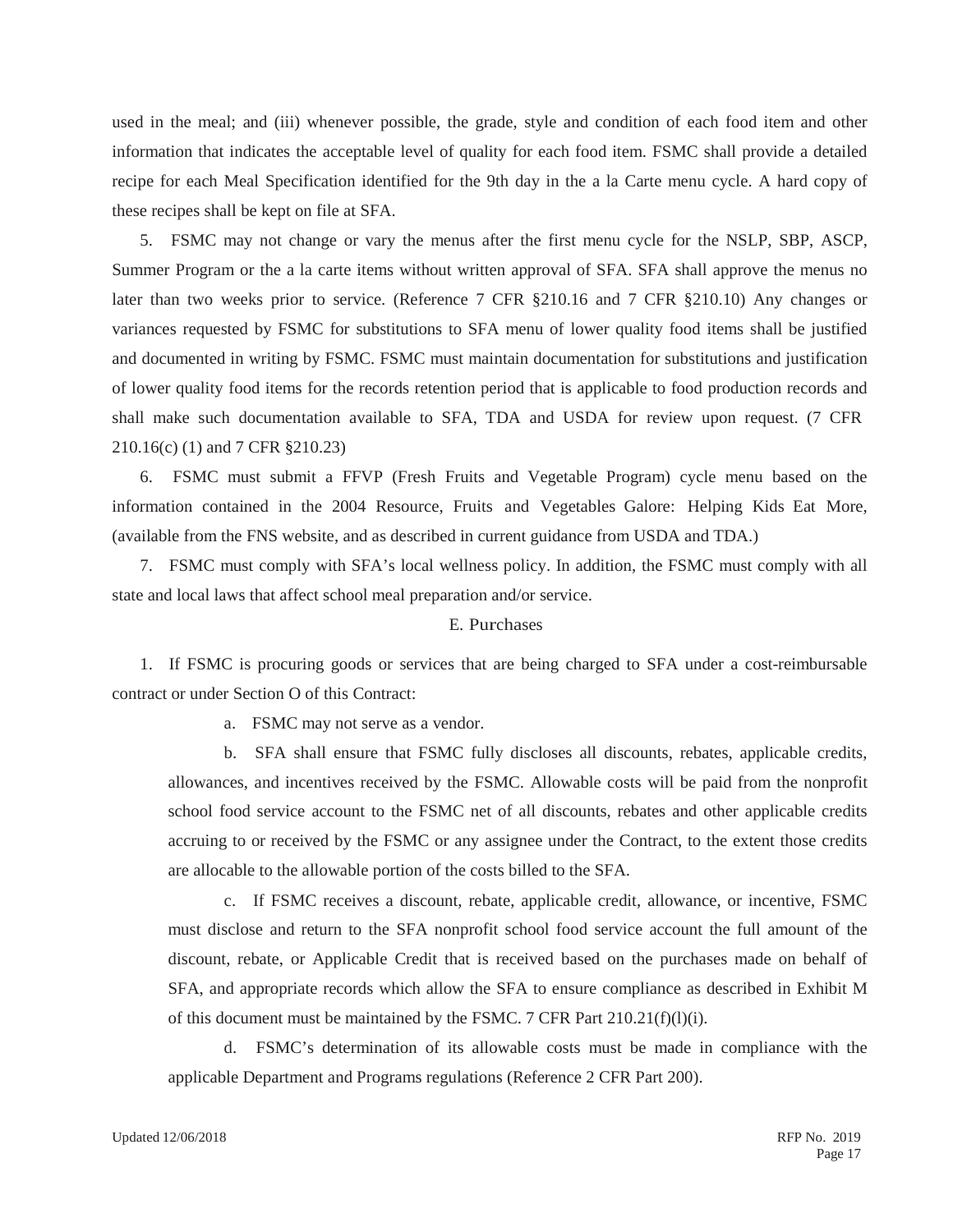e. FSMC must (1) separately identify, for each cost submitted for payment to the school food authority, the amount of an Allowable Cost and the amount that is unallowable, or (2) FSMC must exclude all unallowable costs from its billing documents and certify that only allowable costs are submitted for payment and that records have been established that maintain the visibility of unallowable costs, including directly associated costs in a manner suitable for Contract cost determination and verification.

f. FSMC shall identify the amount of each discount, rebate and other applicable credit on bills and invoices presented to SFA for payment and individually identify the amount as a discount, rebate, or in the case of other applicable credits, the nature of the credit.

g. The method by which FSMC shall report discounts, rebates and other Applicable Credits allocable to the Contract that are not reported before the conclusion of the Contract is by  $10<sub>th</sub>$  of every month..

h. All discounts, rebates, allowances, and incentives must be returned to SFA by 30th of every month..

i. Under a cost-reimbursable contract, FSMC shall maintain documentation of costs and discounts, rebates and other Applicable Credits consistent with federal, state and local regulations, and shall furnish such documentation upon request to the SFA, or state or federal representatives or auditors.

2. Whether SFA conducts its own procurement or whether FSMC procures products on behalf of SFA, FSMC may not require any additional liability coverage, regardless of dollar value, beyond that which SFA would require under procurements not involving FSMC.

3. FSMC shall document and track all FFVP expenses separately and make this documentation easily accessible for SFA or TDA review. Cost should be broken into two categories, operational cost and administrative cost.

a. Operational cost should cover the primary cost to run the FFVP to include purchase of fruits and vegetables, including the cost of pre-cut produce and delivery charges; non-food items or supplies that are used in serving and cleaning; and salaries and fringe benefits for employees engaged in preparing and distributing fresh fruits and vegetables and in maintaining a sanitary environment.

b. Administrative costs are used principally to support planning and managing the program. Administrative costs cannot exceed ten (10%) percent of the SFA's FFVP costs. The SFA is required to strictly scrutinize all requests for reimbursement of FFVP costs, to ensure that those costs are: (i) allowable; (ii) actual costs; (iii) fully documented; (iv) utilized to purchase fresh fruits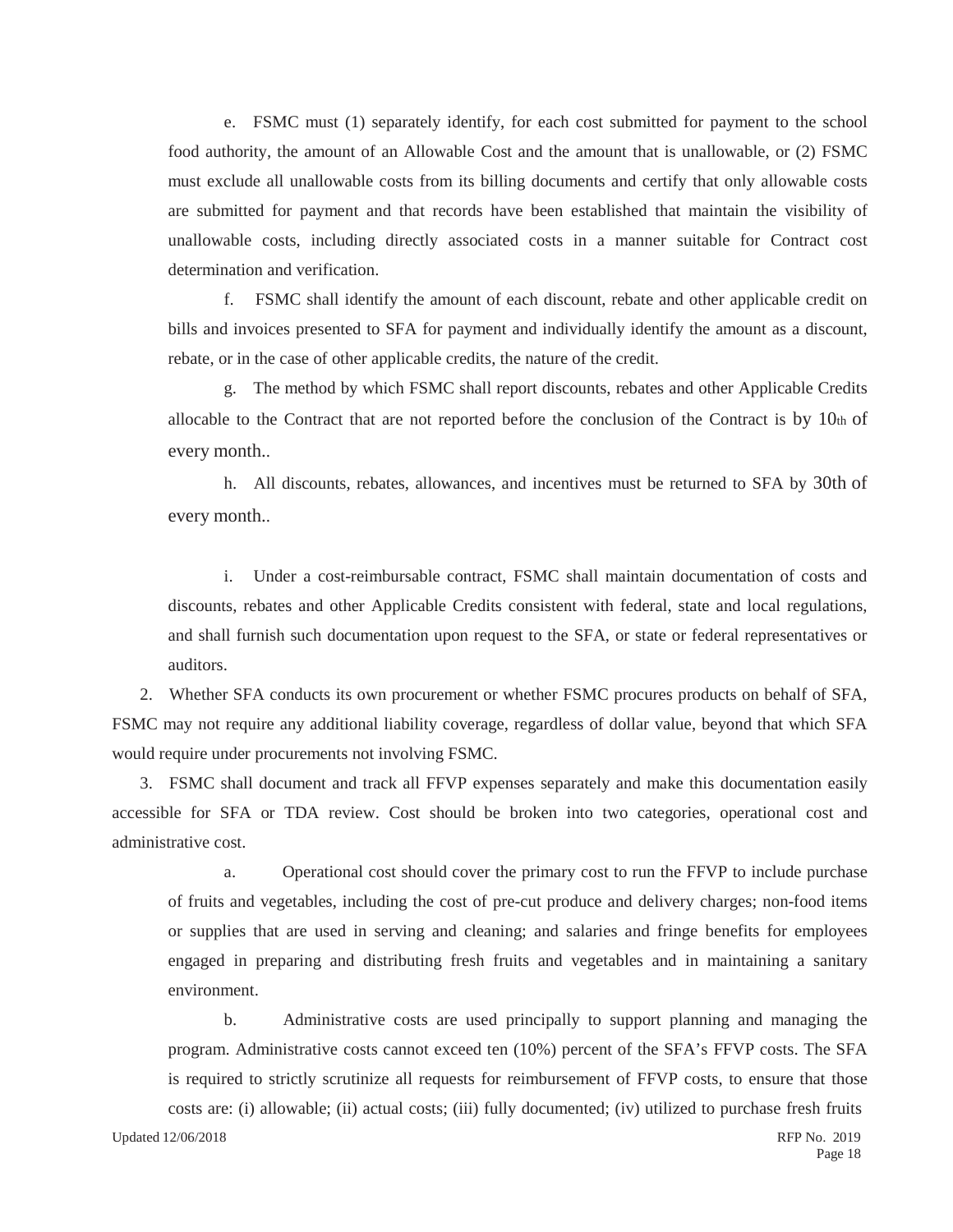and vegetables in accordance with applicable law and regulations; and (v) do not request reimbursement for more than 10% for administrative costs. TDA will monitor the SFA and FSMC to ensure strict compliance with this provision.

4. SFA must check only one of the purchasing options stated herein below [Note: SFA may not change the purchasing option once it has issued its RFP. Any change would be considered material and require SFA to either begin its procurement process again so that all bidders have the same opportunity or require SFA to pay FSMC using funds other than School Nutrition funds.]:

- a.  $\Box$  SFA will do all purchasing for School Nutrition Program.
- b.  $\Box$  Except for Section O, Paragraph 2, SFA will do all purchasing for CNP.
- c.  $\boxtimes$  For Cost-Reimbursable Contracts: FSMC bills SFA for foods when purchased. At the option of SFA, FSMC will purchase back unused supplies from SFA at the termination of the Contract in order to prevent overbuying (if FSMC bills SFA for supplies as purchased, rather than as used).
- d.  $\Box$  For Fixed-Price Per Meal Contracts: FSMC will buy the beginning inventory, exclusive of commodities, from SFA (not applicable in a cost-reimbursable contract since FSMC should only be charging for new purchases).

5. If FSMC is acting as a purchasing agent on behalf of SFA and purchasing foods or other goods or services for SFA under this Agreement, SFA shall ensure that FSMC shall comply with all applicable competitive bidding and open competition requirements for such purchases, as set forth in 2 CFR Part 200, including but not limited to 2 CFR Sections 200.317-326. In addition, SFA shall ensure that FSMC shall comply with all applicable federal, state and local laws, rules and regulations, policies, and instructions of TDA and USDA and any additions or amendments thereto, including USDA Regulation 7 CFR Parts 210, 220, 245, 250; 2 CFR Part 200; and 2 CFR Part 180, as adopted and modified by USDA Regulation 2 CFR Part 417; 7 CFR Part 215 (SMP), if applicable; and 7 CFR Part 225 (SFSP), if applicable; 7 CFR Part 226 (CACFP); and 2 CFR Parts 200.38, 74, & 101(b)(1).

6. SFA and FSMC acknowledge that, to the extent required by 7 CFR § 250.23, 2 CFR Part 200, and SP 38-2017, SFA must, whenever possible, purchase only food products that are produced in the United States. As required by the Buy American provision, all products must be of domestic origin as required by 7 CFR Part 210.21(d). The District participates in the National School Lunch Program and School Breakfast Program and is required to use the nonprofit food service funds, to the maximum extent practicable, to buy domestic commodities or products for Program meals. A "domestic commodity or product" is defined as one that is either produced in the U.S. or is processed in the U.S. substantially using agricultural commodities that are produced in the U.S. as provided in 7 CFR Part 210.21(d). Exceptions to the Buy American provision should be used as a last resort; however, an alternative or exception may be approved upon request from SFA. Requests for exemption must include the: a) Alternative substitute(s) that are domestic and meet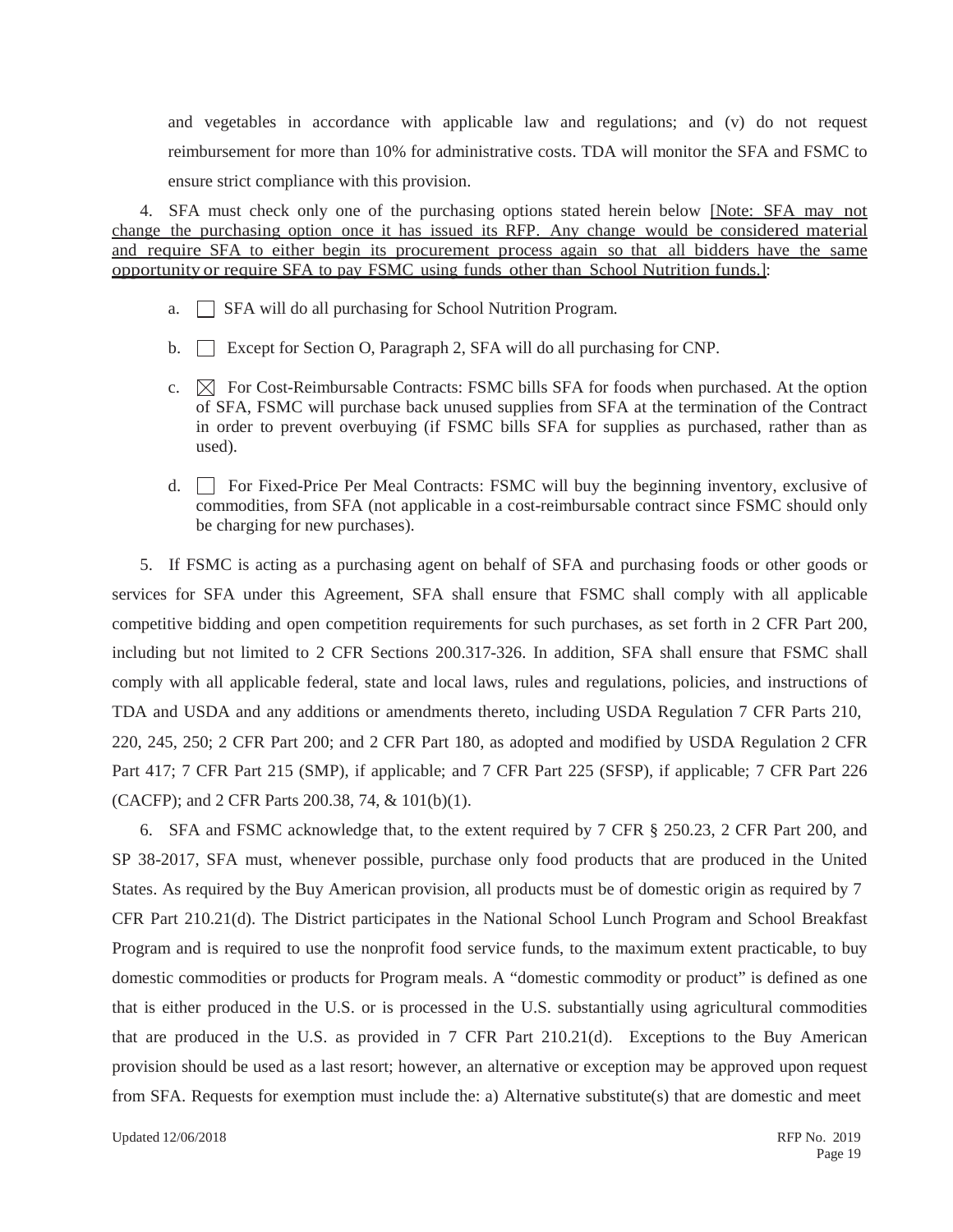the required specifications: i) Price of the domestic food alternative substitute (s); and ii) Availability of the domestic alternative substitute (s) in relation to the quantity ordered; and b) Reason for exception: limited/lack of availability or price (include price): iii) Price of the domestic food product; and iv) Price of the non-domestic product that meets the required specification of the domestic product.

7. SFA and FSMC acknowledge that to the extent required by Texas Education Code § 44.042(a), unless preempted by federal law or regulations, SFA or FSMC, if box "c" or "d" has been checked in paragraph 3 hereinabove, will use best efforts to purchase agricultural products produced, processed or grown in Texas if the cost and quality are equal. The availability of Texas products is expected by SFA. The farm to school relationship should be enhanced, encouraged and supported by any vendor supplying goods to SFA. Therefore, SFA will always give preference to items that can be delivered within 24 hours of harvest or production. It is encouraged that the FSMC submit a list of locally grown, processed, and manufactured items available through them for consideration on a regular basis. The products must be labeled and a good faith effort put forward by FSMC to purchase local first when available. In keeping with our mission of establishing relationships, we advocate for a fair price be paid to farmers to help make this important segment of our business sustainable.

#### F. USDA-Donated Foods

1. SFA shall retain title to all USDA-donated foods.

2. FSMC will conduct all activities relating to donated foods for which it is responsible in accordance with 7 CFR Parts 250, 210, 220, 225 and 226, as applicable.

3. SFA shall assure that the maximum amount of USDA-donated foods are received and utilized by FSMC. (7 CFR § 210.9(b)(15))

4. SFA shall ensure that FSMC has credited it for the value of all USDA-donated foods received for use in SFA's meal service in the school year. (7 CFR § 250.51(a))

5. SFA shall maintain responsibility for procuring processing agreements, private storage facilities, or any other aspect of financial management relating to commodities. (7 CFR § 250.15)

6. FSMC shall accept and use all donated ground beef and ground pork products, and all processed end products, without substitution, in SFA's Food Service Program. Upon termination of this Contract, or if this Contract is not extended or renewed, FSMC must return all unused donated ground beef, pork and processed end products to SFA.  $(7 \text{ CFR } \S \; 250.52(c))$ 

7. FSMC further agrees to accept and use all other donated foods in SFA's food service. FSMC may use (substitute) commercially purchased foods of the same generic identity, of U.S. origin, and of equal or better quality than the USDA-donated foods, in SFA's Food Service Program.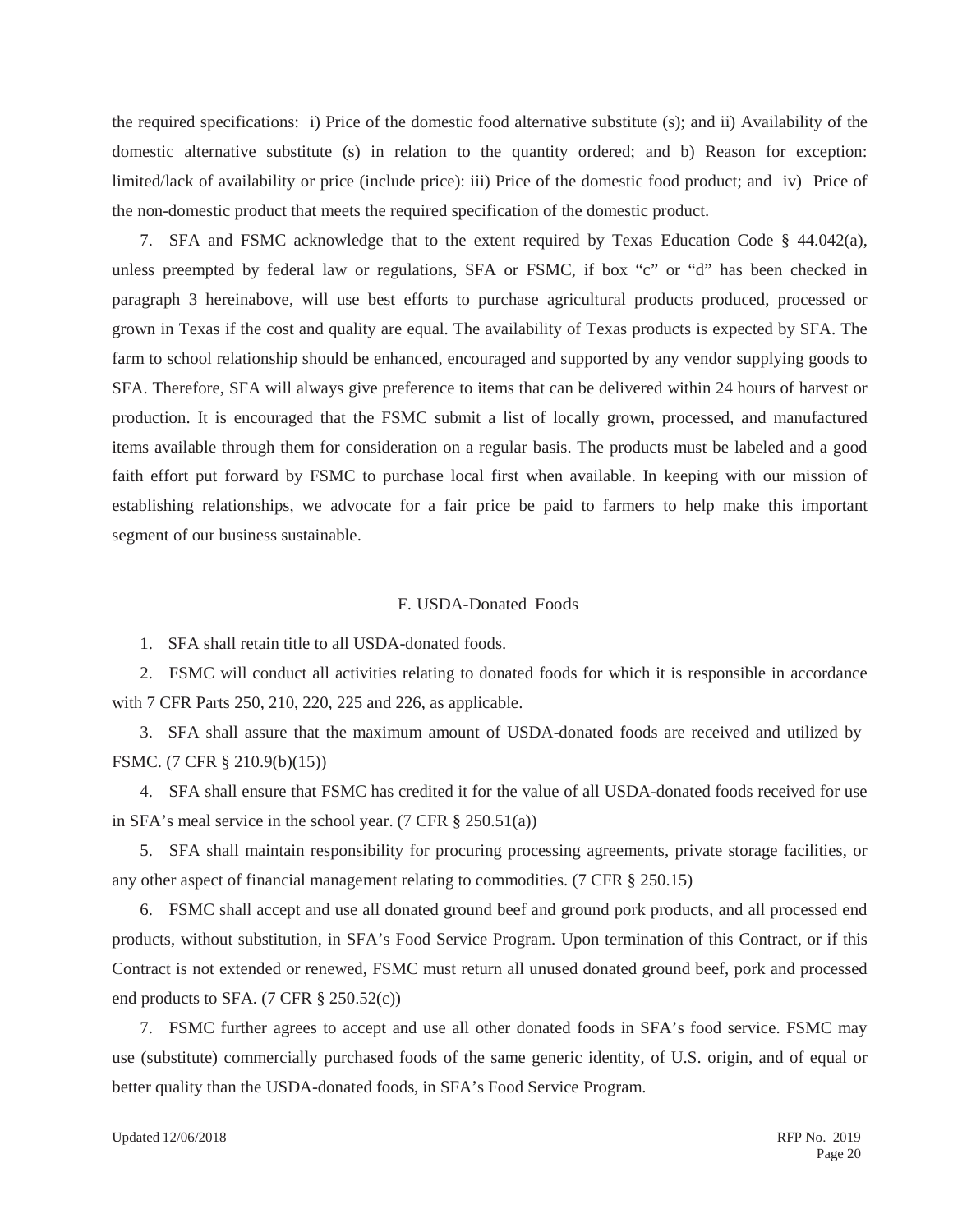SFA shall consult with the FSMC in the selection of commodities; however, the final determination as to the acceptance of commodities must be made by the SFA.

Upon termination of this Contract, FSMC must, at SFA's discretion, return other unused USDAdonated foods to SFA. The value of other unused USDA-donated foods shall be based on the market value of all USDA-donated foods received for use in SFA's food service. Market value shall be the allocated value provided to the SFA in the Texas Unified Nutrition Program System (TX-UNPS). (7 CFR § 250.51(a))

8. FSMC is prohibited from entering into any processing contracts utilizing USDA-donated foods on behalf of the SFA. FSMC agrees that any procurement of end products by FSMC on behalf of SFA will be in compliance with the requirements in subpart C of 7 CFR Part 250 and with the provisions of SFA's processing agreements. FSMC shall credit SFA for the value of USDA-donated foods contained in the end products at the processing agreement value. All refunds received from processors must be credited to SFA's Nonprofit School Food Service Account. (7 CFR § 250.51(a))

9. FSMC shall accept liability for any negligence on its part that results in any loss of, improper use of, or damage to USDA-donated foods.

10. FSMC shall credit SFA for the value of all USDA-donated foods received for use in SFA's meal service in the school year, whether the donated foods are used that year or not, including both entitlement and bonus foods and including the value of USDA-donated foods contained in processed end products. The manner in which FSMC shall account for the value of USDA-donated foods is (7 CFR § 250.51):

- Fixed-meal rate: FSMC must subtract from SFA's monthly bill/invoice the market value of all USDA-donated foods received for use in SFA's food service. The market value is based on the allocated value provided to the SFA in TX-UNPS.
- $\boxtimes$  Cost-reimbursable: FSMC must itemize, in a separate line item in the regular monthly billing to SFA, the savings resulting from use of USDA-donated foods based on the market value of all USDA-donated foods received for use in SFA's food service. The market value is based on the allocated value provided to the SFA in TX-UNPS.

FSMC is prohibited from cashing out USDA-donated foods and providing a credit to SFA for USDA-donated foods. (7 CFR § 250.13)

11. FSMC will comply with 7 CFR 250.14(b) and 250.52 concerning storage and inventory management of USDA-donated foods in accordance with 7 CFR 250.52. FSMC will maintain accurate and complete records with respect to the receipt, use/disposition, storage, and inventory of USDA-donated foods and ensure that its system of inventory management will not result in SFA being charged for USDA- donated foods. Failure by FSMC to maintain the required records under this Contract shall be considered prima facie evidence of improper distribution or loss of USDA-donated foods.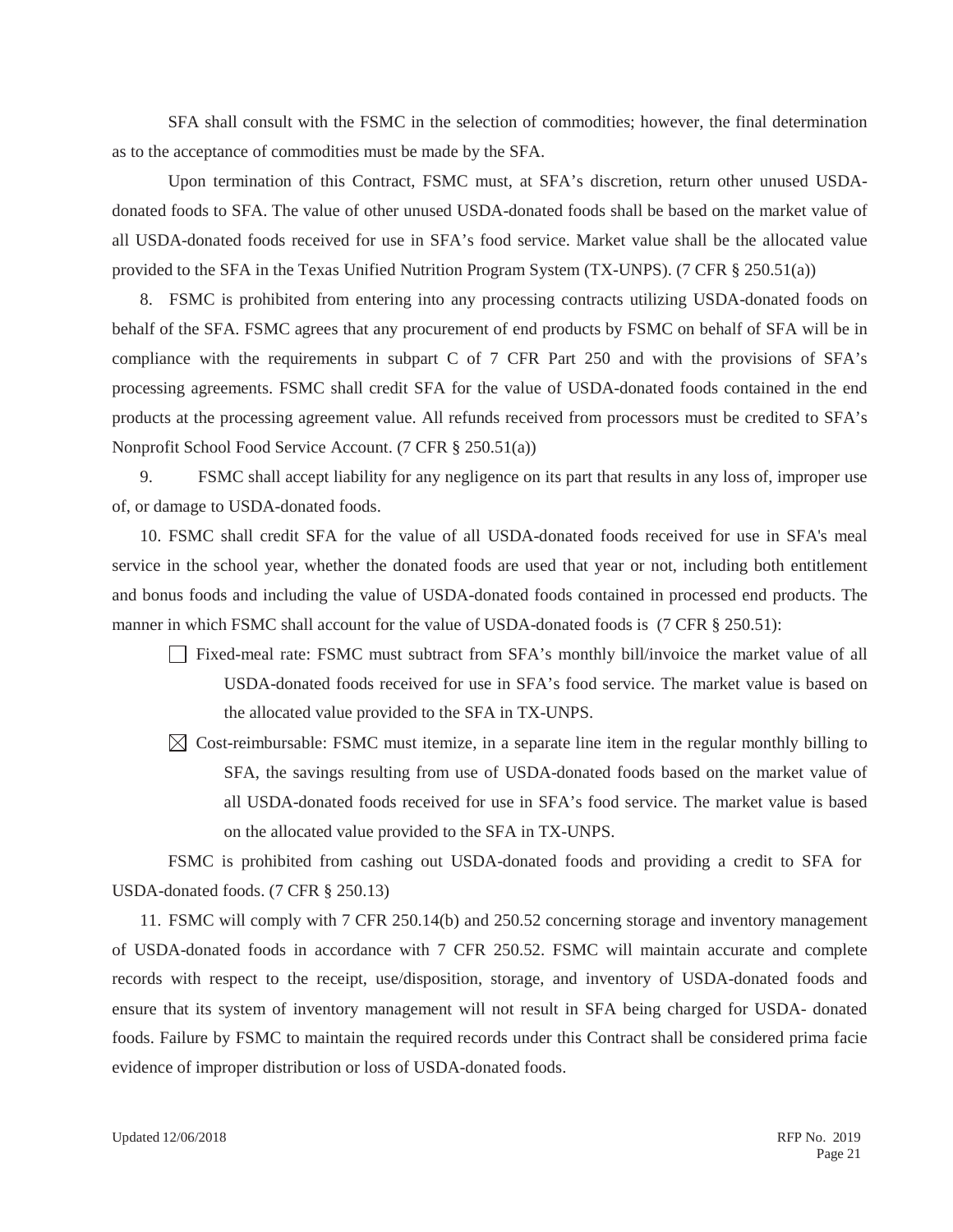12. FSMC will comply, as applicable, with 7 CFR 250.51 and 250.52 concerning payment of processing fees or submittal of refund requests to a processor on behalf of the SFA, or remittance of refunds for the value of donated foods in processed in products to the SFA, in accordance with requirements in 7 CFR Part 250 subpart C.

13. FSMC shall allow SFA and/or any state or federal representative or auditor, including the Comptroller General and USDA, or their duly authorized representatives, to perform onsite reviews of FSMC's food service operation, including the review of records, to ensure compliance with requirements for the management and use of USDA-donated foods. (7 CFR § 250.53(a) (10))

14. FSMC shall maintain records to document its compliance with requirements relating to USDAdonated foods in accordance with 7 CFR § 250.54(b). (7 CFR § 250.53(a) (11))

15. In a Fixed-meal rate contract, the bid rate per meal must be calculated as if no USDA-donated commodities were available.

16. FSMC acknowledges that renewal of this Contract is contingent upon the fulfillment of all contract provisions herein relating to USDA-donated foods. (7 CFR § 250.53(a) (12))

17. FSMC shall ensure that all federally donated foods received by the SFA and made available to the FSMC accrue only to the benefit of the school food authority's nonprofit school food service and are fully utilized therein. (7 CFR  $\S 210.16(a)(6)$ )

### G. Employees

1. FSMC shall provide and pay a staff of qualified management (and operational) employees assigned to duty on SFA's premises for efficient operation of the Programs.

2. SFA must designate if current SFA employees, including site and area managers as well as any other staff, will be retained by SFA or be subject to employment by the FSMC. This must agree with the information reported in the List of Charts and Other Attachments, Chart 4, which is attached to this Contract as "Exhibit D" and fully incorporated herein, and the Schedule of FSMC Employees, which is attached to this Contract as "Exhibit H" and fully incorporated herein.

| <b>CHECK ONLY ONE:</b><br>Employees retained by: |           | SFA (See Exhibit D, Chart 4.)                               |
|--------------------------------------------------|-----------|-------------------------------------------------------------|
|                                                  | $\bowtie$ | FSMC (See Exhibit H)                                        |
|                                                  |           | Both SFA and FSMC (See Exhibit D, Chart 4 and Exhibit<br>H) |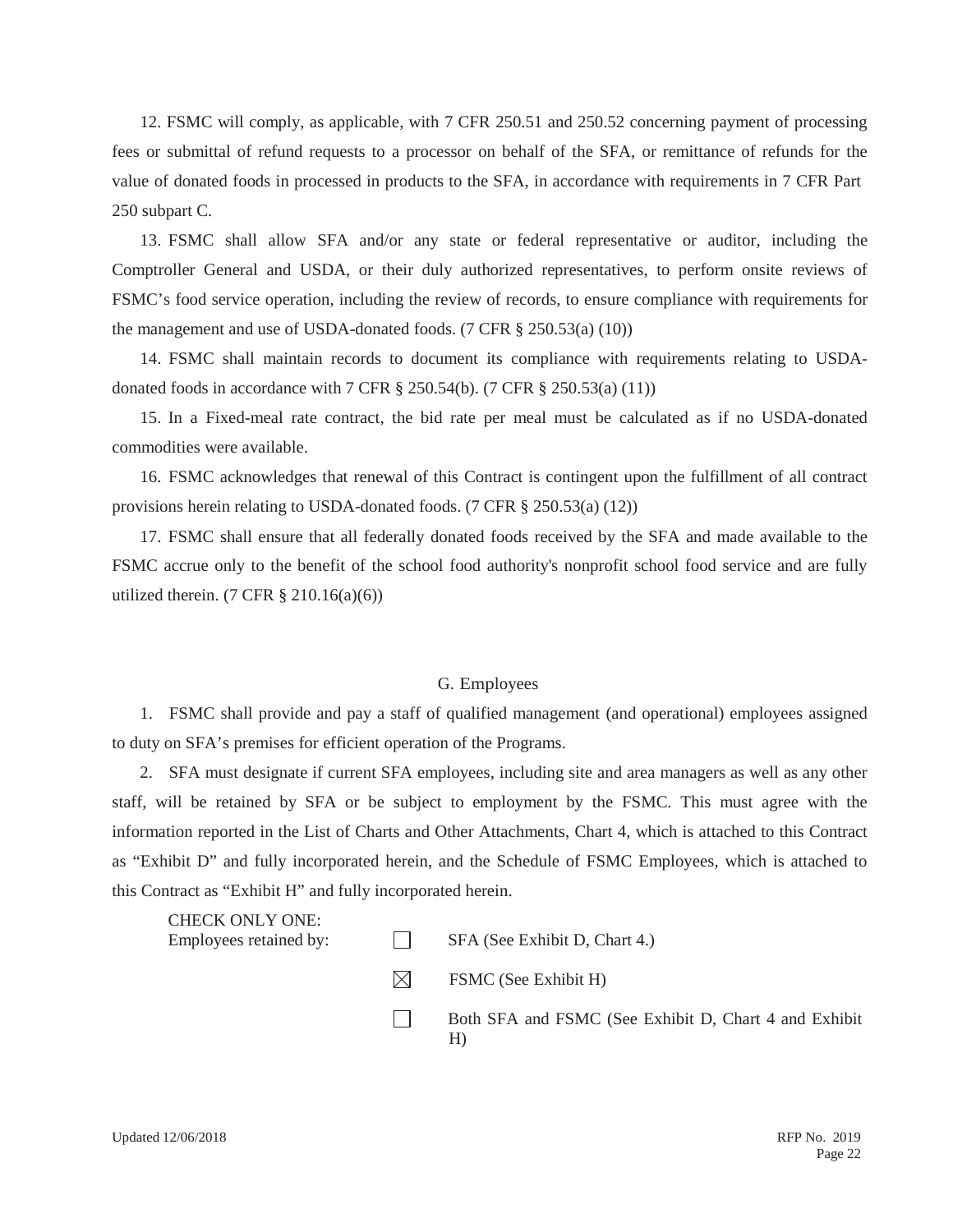For any employees retained by FSMC, SFA shall provide in Exhibit H a list of each FSMC food service position and the minimum qualifications acceptable to SFA for each position.

3. Any food service position not identified in the above-stated Exhibits shall be an employee of SFA. Such employees shall be supervised on SFA's behalf by FSMC management employees; provided, however, that SFA shall retain the exclusive right to control the terms and conditions of the employment of such supervisory and non-supervisory employees, including, but not limited to, control over their hiring, firing, promotion, discipline, levels of compensation and work duties.

4. If SFA is sharing FSMC employees with other SFAs, SFA shall identify in Chart 9 of the "List of Charts and Other Attachments," which is attached to this Contract as "Exhibit D" and fully incorporated herein, each SFA with whom the FSMC employee is to be shared and state the percentage of time each employee will spend with each SFA. SFA's budget shall reflect percentage of time each employee will work at SFA and for which SFA will be charged.

5. SFA shall have final approval regarding the hiring of Food Service Director.

6. FSMC shall comply with all wage and hours of employment requirements of federal and state laws. FSMC shall be responsible for supervising and training personnel, including SFA-employed staff. Supervision activities include employee and labor relations, personnel development, and hiring and termination of FSMC management staff, except for the Food Service Director. FSMC shall also be responsible for the hiring and termination of non-management staff who are employees of FSMC.

7. If provided for in the Proposal, SFA and FSMC may transition SFA's food service employees to FSMC's payroll. If transition occurs, FSMC shall give first consideration to current employees of SFA or incumbent contractor when hiring employees to provide services pursuant to this Contract, but FSMC shall not be obligated to hire such employees. SFA shall not pay cost of transferring SFA employees to FSMC payroll. Under a cost-reimbursable contract, after transition occurs, FSMC may charge the cost of transitioned employees to SFA as Direct Costs.

8. FSMC shall provide Workers' Compensation coverage for its employees, as required by law.

9. FSMC shall instruct its employees to abide by the policies, rules, and regulations with respect to use of SFA's premises as established by SFA and which are furnished in writing to FSMC.

10. FSMC shall maintain its own personnel and fringe benefits policies for its employees, subject to review by SFA. Under a cost-reimbursable contract, fringe benefits, as well as the basis for any salary increases, must be specified in the Proposal and approved by SFA in order for these to be Allowable Costs. Salary increases, if any, shall be awarded, in part, on the basis of criteria mutually established by SFA and FSMC. Such criteria, at a minimum, shall reflect measurable and substantive improvements in operating efficiencies, such as unit costs for food, labor and direct items or specific and identifiable increase in such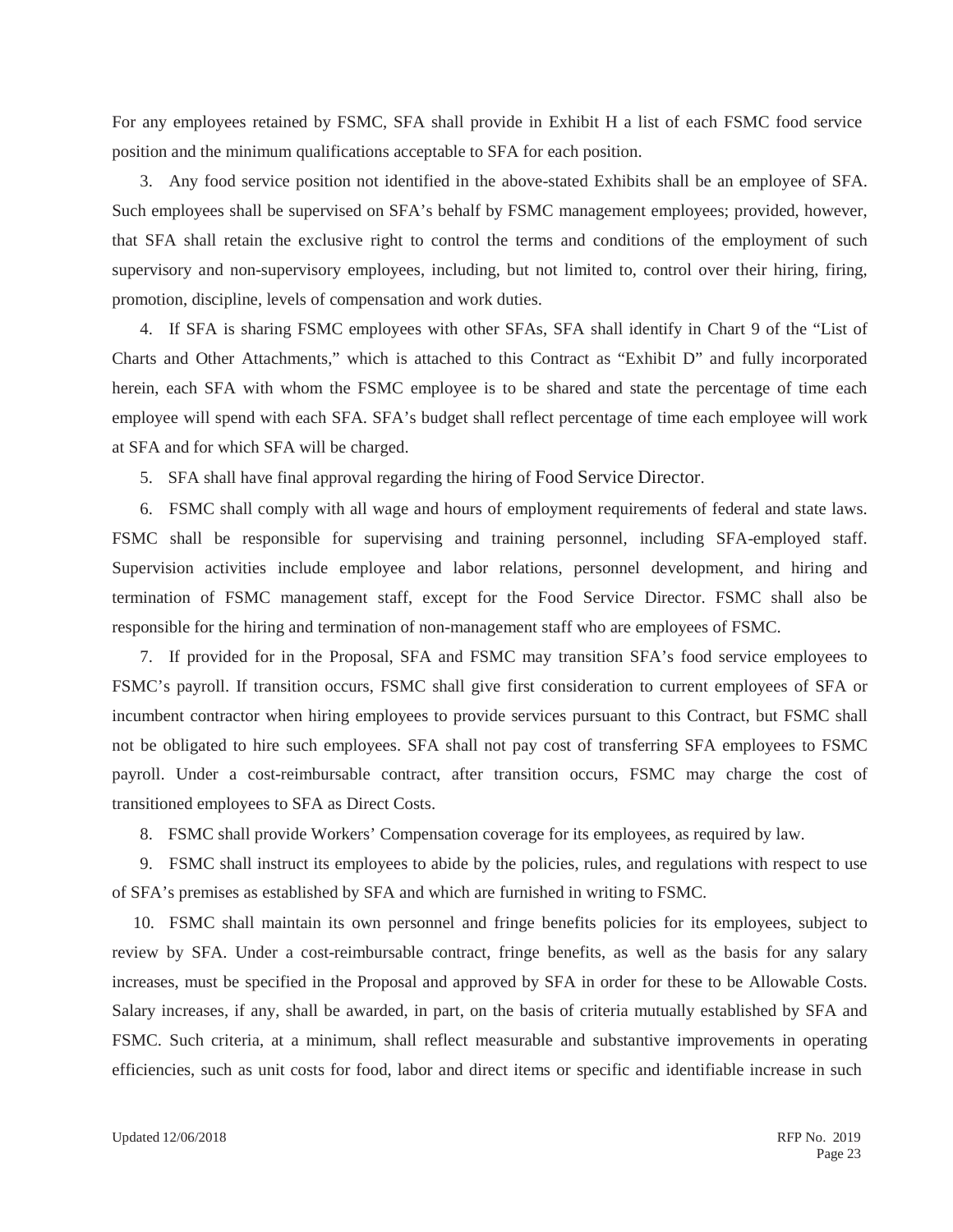areas as the total numbers of students and staff participating in food service programs, and the total number of identified students for free and reduced meal reimbursements.

11. FSMC shall assign to duty on SFA's premises only employees acceptable to SFA.

12. Staffing patterns, except for the Food Service Director, shall be mutually agreed upon.

13. FSMC will remove any employee who violates health requirements or conducts himself or herself in a manner that is detrimental to the well-being of the students, provided such request is not in violation of any federal, state or local employment laws. In the event of the removal or suspension of any such employee, FSMC shall immediately restructure the food service staff to avoid disruption of service.

14. FSMC shall cause all of its employees assigned to duty on SFA's premises to submit to health examinations as required by law and shall submit satisfactory evidence of compliance with all health regulations to SFA upon request.

15. All SFA and FSMC personnel assigned to the food service operation in each school shall be instructed in the use of all emergency valves, switches, and fire and safety devices in the kitchen and cafeteria areas.

16. To the extent and in the manner required by state law, FSMC shall perform a security (background) check on any FSMC employee that will be working at SFA.

17. FSMC shall not blacklist or require a letter of relinquishment or publish or cause to be published or blacklisted any employee of FSMC or SFA discharged from or voluntarily leaving the service of FSMC or SFA with intent of and for the purpose of preventing such employee from engaging in or securing similar or other employment from any other corporation, company, or individual.

19. Both SFA and FSMC shall ensure that their employees adhere to the professional standards and continuing education training requirements as required by federal regulations, codified at 7 CFR Part 210.30, throughout the initial term and all renewals of this Contract. School food authorities that operate the National School Lunch Program, or the School Breakfast Program (7 CFR Part 220), must establish and implement professional standards for school nutrition program directors, managers, and staff, as defined in 7 CFR Part 210.2. Both SFA and FSMC shall establish and implement the foregoing standards and requirements under this Contract.

.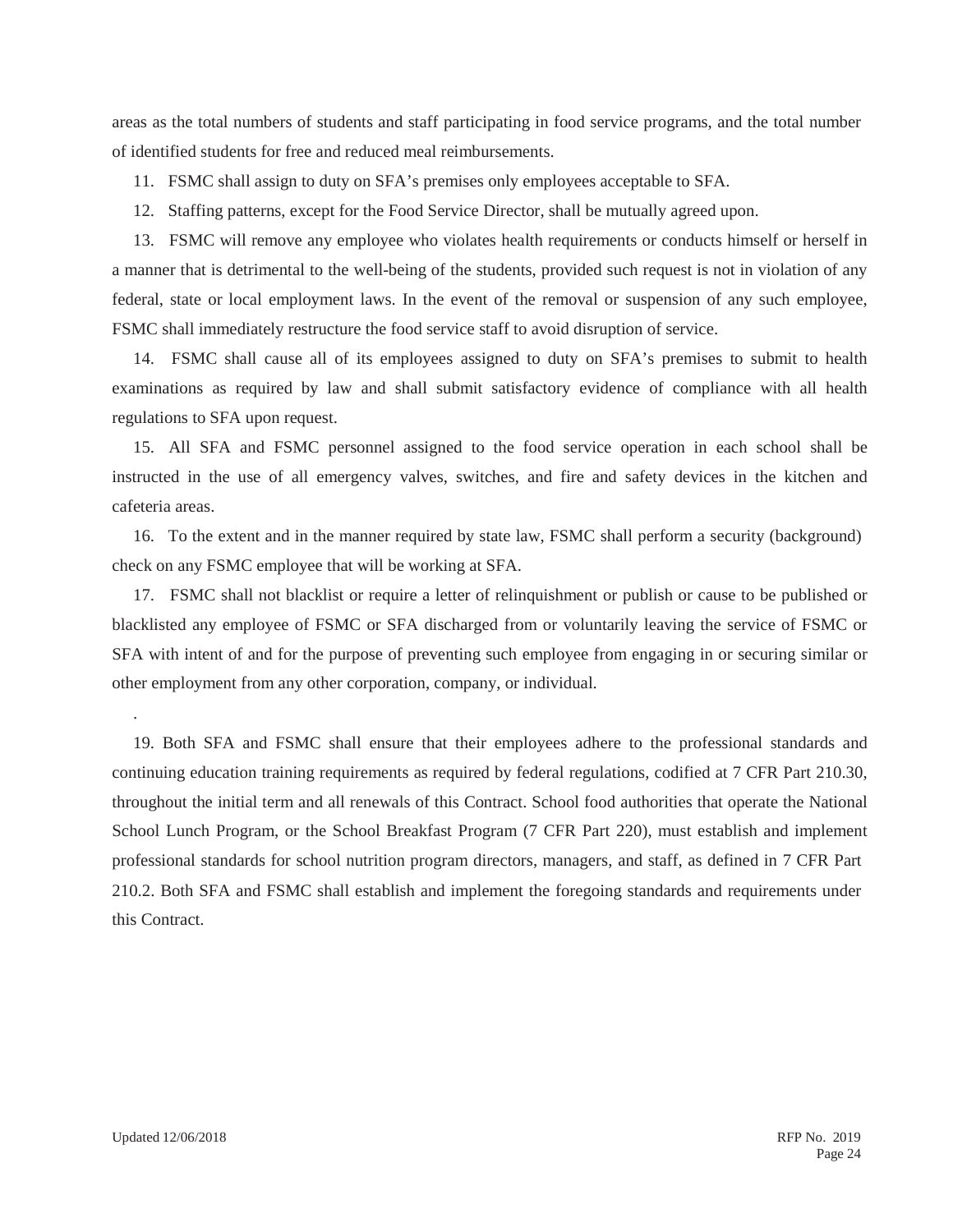#### H. Use of Facilities, Inventory, Equipment, and Storage

1. SFA will make available, without any cost or charge to FSMC, area(s) of the premises in which FSMC shall render its services. SFA shall have full access to the food service facilities at all times and for any reason, including inspection and audit.

2. At the commencement, termination or expiration of this Contract, FSMC and SFA shall take a physical inventory of all non-expendable supplies and capital equipment owned by SFA, including, but not limited to, silverware, trays, chinaware, glassware and kitchen utensils and all furniture, fixtures, and dining room equipment utilized in SFA's Food Service Program. FSMC and SFA shall mutually agree on the usability of such supplies and equipment and, at the expiration or termination of this Contract, FSMC shall surrender to SFA all non-expendable supplies and capital equipment in the condition in which it was received except for ordinary wear and tear, damage by the elements and except to the extent that said premises or equipment may have been lost or damaged by vandalism, fire, flood or other acts of God, or theft by persons other than employees of FSMC except through the negligence of FSMC or its employees, or for any other reason beyond the control of FSMC. FSMC and SFA will sign a summary of the beginning inventory at the commencement and at the expiration or termination of this Contract and keep a copy of each on file with this Contract.

3. At the commencement and at the expiration or termination of this Contract, FSMC and SFA shall jointly undertake a beginning and closing inventory of all food and supplies. Commodities shall also be inventoried by a separate inventory. FSMC and SFA shall determine whether any portion of the beginning inventory is not suitable for SFA's continued use. Such inventory, when completed, shall become a part of this Contract by incorporation. FSMC shall be responsible for accounting for any difference between the beginning inventory and the ending inventory and shall compensate SFA for any shortfall in inventory not arising from: (1) normal wear and tear; or (2) theft, fire or other casualty loss beyond the control of FSMC and not arising from the negligence of FSMC or its agents. The value of the inventories, except for commodities inventories, shall be determined by invoice cost. The value of commodities inventories shall be the market value, which is the value in USDA's Electronic Commodity Ordering System (ECOS) at the time the USDA-donated foods are received by SFA.

4. During the course of this Contract, title to all SFA food and supplies shall remain with the SFA.

5. FSMC shall maintain the inventory of silverware, chinaware, kitchen utensils and other operating items necessary for the food service operation and at the inventory level as specified by SFA.

6. SFA will replace expendable equipment and replace, repair and maintain nonexpendable equipment except when damages result from the use of less than reasonable care by the employees of FSMC.

7. FSMC shall maintain adequate storage procedures, inventory and control of USDA-donated foods in conformance with SFA's agreement with TDA.

Updated 12/06/2018 RFP No. 2019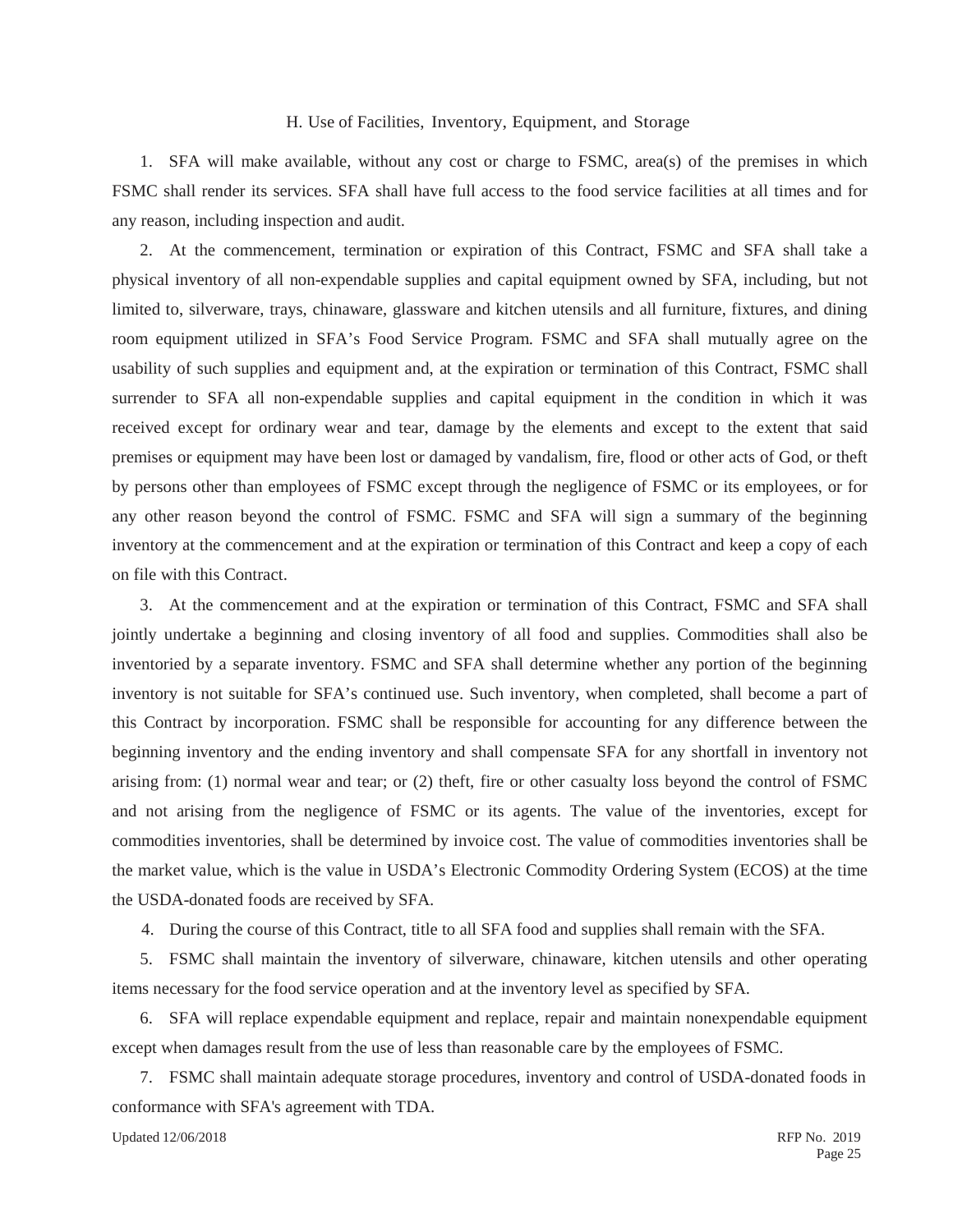- 8. FSMC shall provide SFA with keys for all food service areas secured with locks.
- 9. SFA shall provide FSMC with local telephone service.

10. SFA shall provide water, gas and electric service for the food service program. If SFA is providing water, gas and electric service for the food service program, charges to the food service account shall be determined in the following manner: . District may use this formula:

District will:

1) Calculate the square footage of the kitchen by developing a percentage of utilities based on the square footage of the food service facilities in relation to the total school square footage.

2) Determine the percentage of time the kitchen is in use compared to the total campus use. (The kitchen my operate 7 hours but the school day with activities may be 9 hours.)

3) Apply percentages to the average cost of the total utilities.

District will only charge utilities for kitchens during months of operation (if the kitchen was not operating in the summer, District will not charge the food service operation for utilities during the summer months.) District will not include cafeteria usage when the cafeteria is used for purposes other than feeding students (pep rallies, study hall, evening functions).

11. SFA shall furnish and install any equipment and/or make any structural changes to the facilities needed to comply with federal, state, or local laws, ordinances, rules and regulations.

12. SFA shall be responsible for any losses, including USDA-donated foods, which may arise due to equipment malfunction or loss of electrical power not within the control of FSMC.

13. FSMC shall not remove any food preparation and serving equipment owned by SFA from SFA's premises.

14. SFA shall not be responsible for loss or damage to equipment owned by FSMC and located on SFA premises.

15. FSMC shall notify SFA of any equipment belonging to FSMC on SFA premises within ten days of its placement on SFA premises.

16. FSMC shall comply with all SFA building rules and regulations.

17. FSMC shall not use SFA's facilities to produce food, meals or services for third parties without the approval of SFA. If such usage is mutually acceptable, there shall be a signed agreement that stipulates the fees to be paid by FSMC to SFA for such facility usage. Such usage may not result in a cost to the Non-profit Food Service Account.

18. SFA, on the termination or expiration of this Contract, shall conduct a physical inventory of all equipment, food and supplies owned by SFA.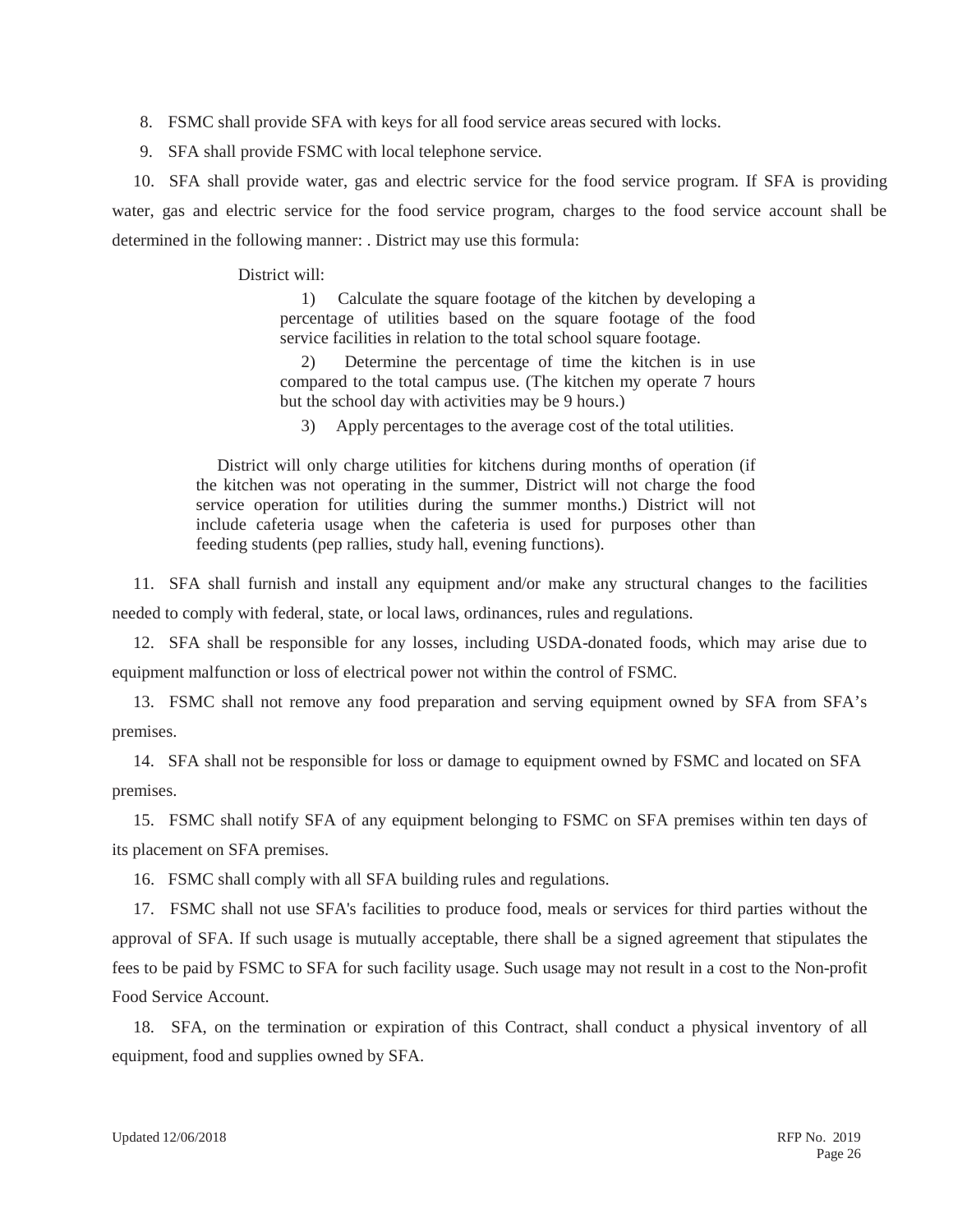19. Upon termination of this Contract, FSMC shall surrender to SFA all of SFA's equipment and furnishings used in SFA's Food Service Program in good repair and condition, reasonable wear and tear excepted.

#### I. Health Certifications/Food Safety/Sanitation

1. FSMC shall maintain, in the storage, preparation and service of food, proper sanitation and health standards in conformance with all applicable State and local laws and regulations and comply with the food safety inspection requirements of  $\S 210.13(b)$ . (7 CFR  $\S 210.9(b)$  (14))

2. FSMC shall maintain all State of Texas and local health certification for any facility outside the school in which it proposes to prepare meals and shall maintain this health certification for the duration of this Contract. (7 CFR § 210.16(c) (2))

3. FSMC shall obtain and post all licenses and permits as required by federal, state, and/or local law.

4. FSMC shall comply with all State of Texas and local and sanitation requirements applicable to the preparation of food.  $(7 \text{ CFR } 210.16(a) (7))$ 

5. SFA shall maintain applicable health certification and ensure that FSMC complies with all applicable state and local regulations pertaining to sanitation, preparing or serving meals at a SFA facility. (7 CFR § 210.16(a) (7))

6. SFA shall provide sanitary toilet and hand washing facilities for the employees of FSMC.

7. FSMC shall be responsible for cleaning food service equipment, kitchen floors, hoods and grease filters.

8. SFA shall be responsible for the maintenance and expense of insect and pest control in all food service production and storage areas. FSMC will notify SFA of any problems in this area.

9. FSMC shall be responsible for removal of trash and garbage resulting from the food service program in compliance with SFA's schedule for waste disposal.

10. SFA shall be responsible for all regular food service related building maintenance, with the exception of normal clean up.

11. FSMC shall clean the kitchen and dining room areas. (See Exhibit D, Chart 2, Designation of Program Expenses)

12. SFA shall provide regular cleaning service for cafeteria walls, windows, floors, light fixtures, draperies and blinds, and periodic waxing and buffing of floors.

13. SFA shall place garbage and trash in containers in designated areas as specified by SFA.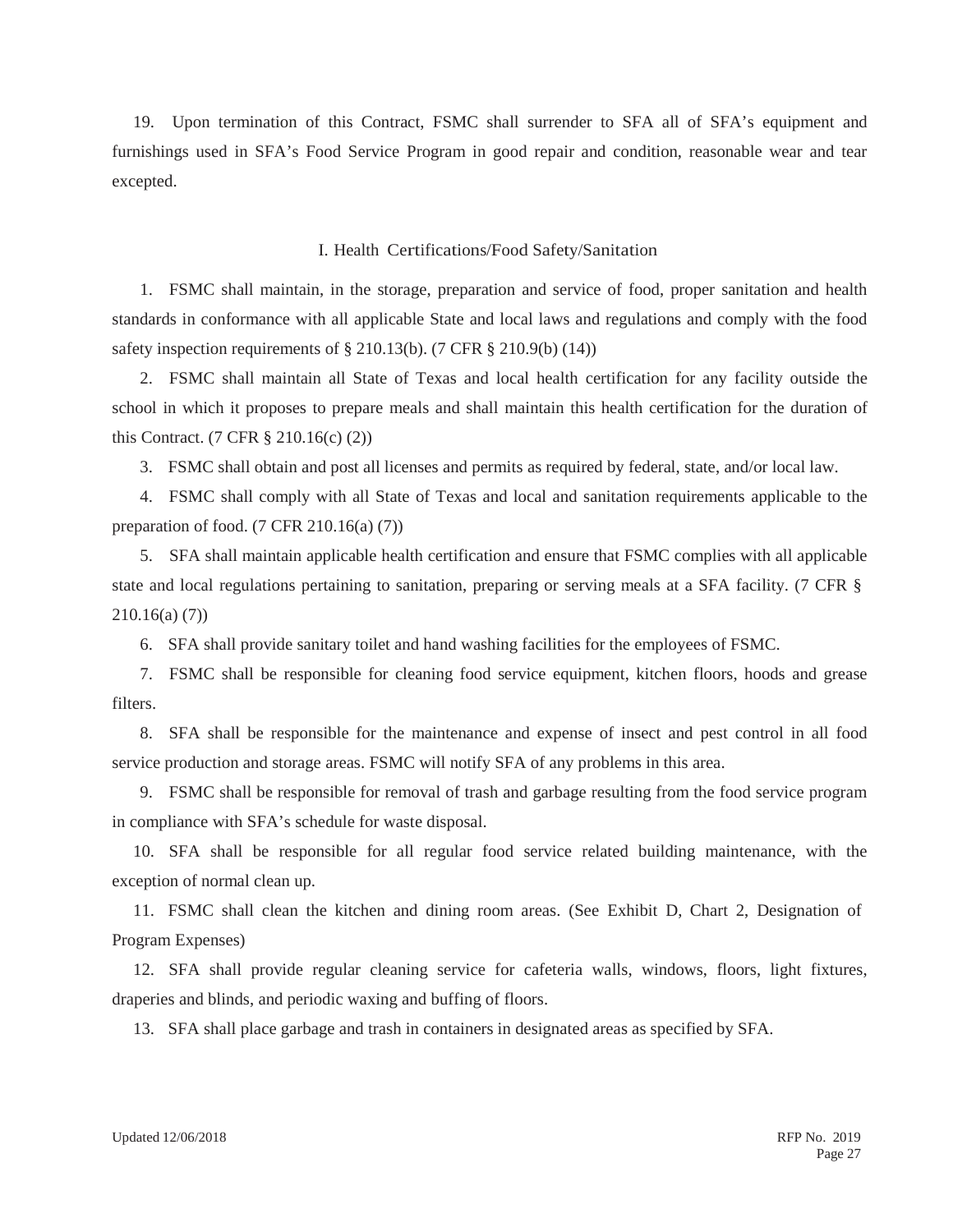14. FSMC shall operate and care for all equipment and food service areas in a clean, safe and healthy condition in accordance with the standards acceptable to SFA and comply with all applicable laws, ordinances, regulations, and rules of federal, state, and local authorities, including laws related to recycling.

15. SFA shall routinely clean grease traps, ductwork, plenum chambers and roof fans.

16. SFA shall provide extermination services as needed.

17. Any cleaning or sanitation that is not specifically assigned herein shall be the responsibility of SFA.

18. FSMC shall adhere to the food safety program implemented by the SFA for all preparation and service of school meals, using a Hazard Analysis and Critical Control Point (HACCP) system as required by 42 U.S.C. § 1758(h)(5)(A).

19. FSMC agrees to allow at least two health inspections to be conducted by the Health Department at every site involved in school meal preparation and/or service as required by 42 U.S.C. § 1758(h)(1).

# J. Financial Terms

1. All income accruing as a result of payments by children and adults, federal and state reimbursements, and all other income from sources such as donations, special functions, catering, à la carte, vending, concessions, contract meals, grants and loans shall be credited to the Non-profit School Food Service Fund on a daily basis. Any profit or guaranteed return shall remain in the SFA's Non-profit School Food Service Fund.

- 2. All facilities, equipment and services to be provided by SFA shall be provided at SFA's expense.
- 3. Computation of Meal Equivalency Rate

Meal Equivalency Rate means the sum of the total reimbursement received for each lunch meal served and claimed. The equivalency factor shall remain fixed for the term of the Contract and all renewals.

| MEAL EQUIVLENCY RATE                                            |          |
|-----------------------------------------------------------------|----------|
| Lunch Rate                                                      |          |
| Current Year Federal Free Rate of Reimbursement:                | \$3.31   |
| Current Year State Match Reimbursement Rate:                    | \$0.0261 |
| Current Year State Program Reimbursement Rate (If Applicable):  | S        |
| Current Year Value of USDA Entitlement Donated Foods            | \$0.235  |
| Current Year Value of USDA Bonus Donated Foods (If Applicable): | S        |
| Total Meal Equivalent Rate:                                     |          |

### 4. Payment Terms/Method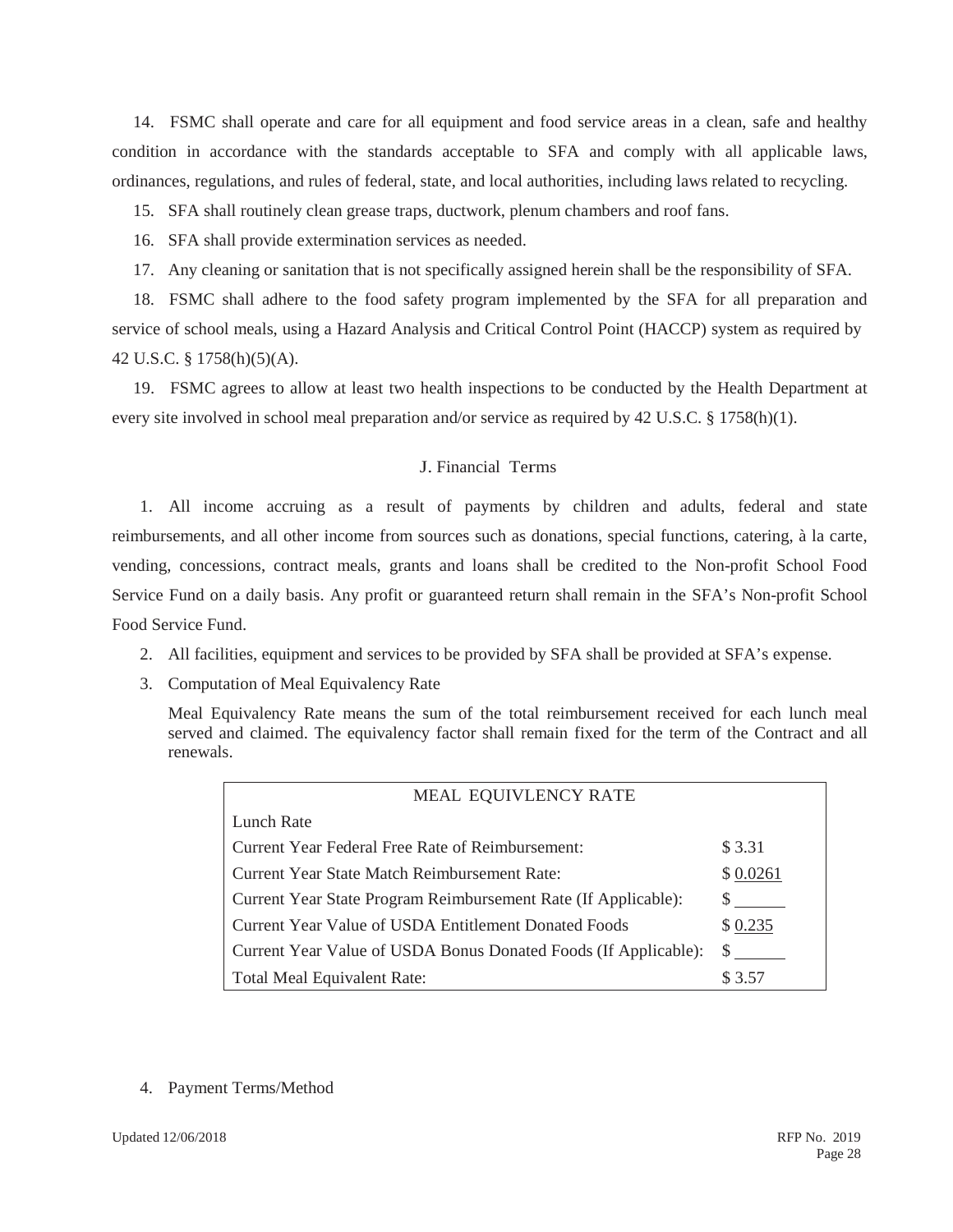SFA must select one of the following two options (Check method selected):

 $\Box$ 

a. (Competitive Sealed Proposals) Fixed-meal Rate Bid—the FSMC must bid and will be paid at a fixed rate per meal/Meal Equivalent. The offer amount should be based on assumption that no donated commodities will be available for use. The method by which FSMC will use and account for USDA-donated foods shall be in accordance with Section F of the Standard Terms and Conditions hereinabove.

| To be completed by the FSMC:             |   |  |  |
|------------------------------------------|---|--|--|
| Fixed Price Per Meal/Meal Equivalent:    |   |  |  |
| <b>Breakfast</b>                         |   |  |  |
| Lunch                                    |   |  |  |
| <b>Snack</b>                             |   |  |  |
| A la Carte                               |   |  |  |
| SP Fixed Price Per Meal/Meal Equivalent: |   |  |  |
| <b>Breakfast</b>                         | S |  |  |
| Lunch                                    |   |  |  |
| Snack                                    |   |  |  |

### Award Criteria

Proposals will be evaluated by a SFA committee based on the offer per meal/meal equivalent and the criteria, categories and assigned weights as stated herein below (to the extent applicable). Contracts must be awarded to the responsive and responsible bidder whose proposal is lowest or most advantageous to the program with price and other factors considered of which cost must be the primary consideration. See United States Department of Agriculture's Food and Nutrition Service Memo dated November 13, 2015, SP 12-2016. Committee members must consist of SFA employees familiar with the regulations and requirements of the school nutrition programs. If a committee member is an agent for, employee of, or in any other manner associated with a FSMC, that FSMC will be precluded from participating in the RFP and subsequent Contract. Each area of the award criteria must be addressed in detail in the Proposal.

Weighted Evaluation Criteria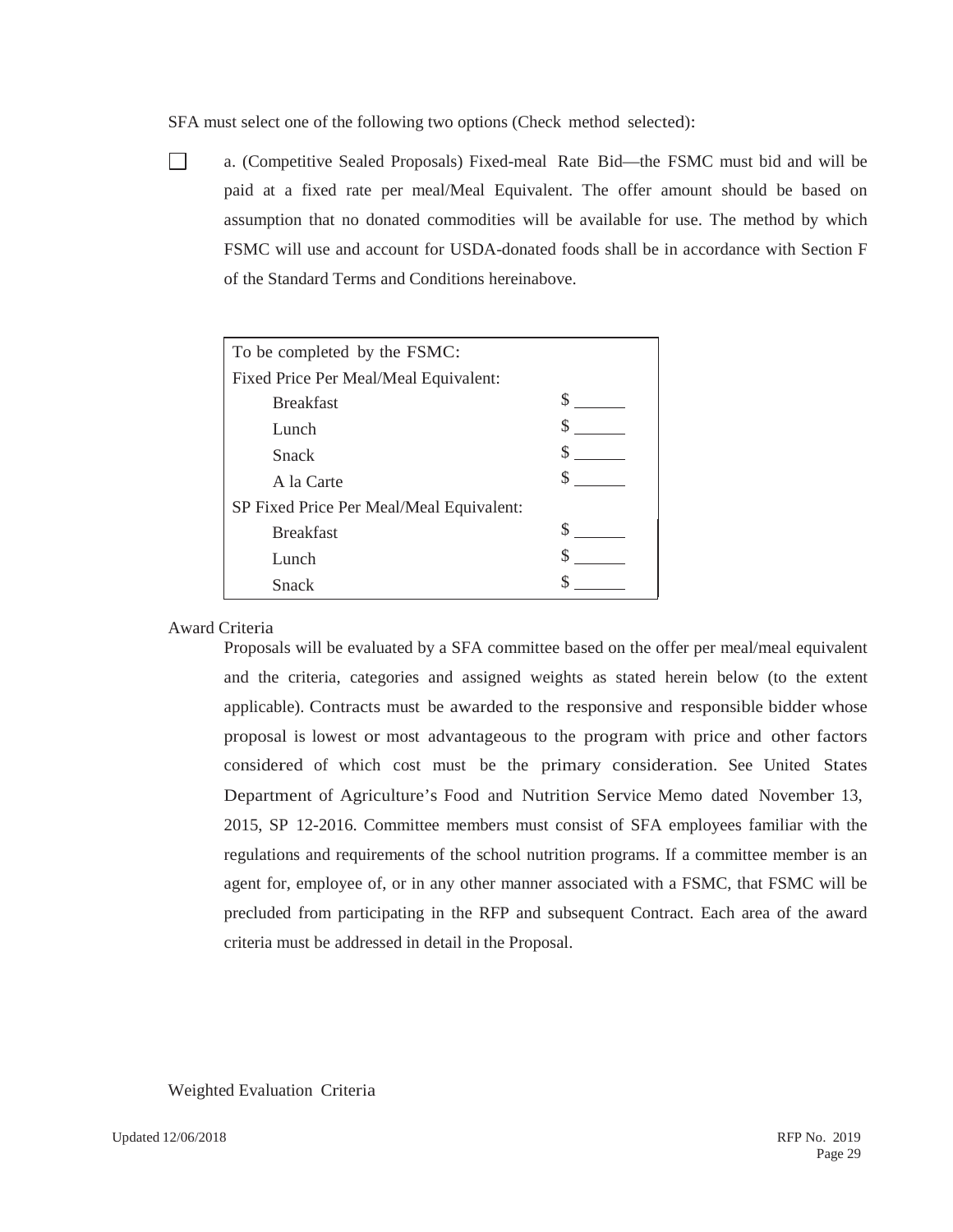SFA must determine in advance what percentage (total of 100 points which equals 100%) each category below will be given when comparing proposals.

- ( ) points Cost & Financial Proposal ( ) points Service Capability Plan (Identifies proposed food service team such as Food Service Director and demonstrates FSMC's ability to provide services as stated in the RFP/Contract) ( ) points Experience, References ( ) points Doing business with like school systems and familiarity with regulations pertaining to such operations/References ( ) points Financial Condition/Stability, Business Practices ( $\Box$ ) points Accounting and Reporting Systems ( ) points Personnel Management (  $\Box$ ) points Innovation ( ) points Promotion of the School Food Service Program ( $\Box$ ) points Involvement of Students, Staff, and Patrons
- 100 points TOTAL

The fixed price per meal/meal equivalent may be increased on an annual basis by the Yearly Percentage Change in the Consumer Price Index for All Urban Consumers, as published by the U.S. Department of Labor, Bureau of Labor Statistics, Food Eaten Away from Home South-Size Class A (population of metropolitan area over 1.5 million) (CPI). Such increases shall be effective on a prospective basis on each anniversary date of this Contract and will be allowed only if approved in advance by SFA. CPI Fee increases for the upcoming Contract renewal year must be submitted to SFA by April 1 of each year. No other fee increases will be allowed.

- $\boxtimes$ b. (Competitive Sealed Proposals) Cost-Reimbursable Contract—the FSMC will be paid on the basis of the Direct Cost incurred plus any fixed fees. The value of commodities used must be itemized in the regular monthly billing to the SFA to document savings resulting from commodity usage. The values are to be determined in accordance with Section F of the Standard Terms and Conditions hereinabove.
	- (1) All program expenses not otherwise defined in the Contract will be assumed to be covered by the FSMC under the General and Administrative Expense Fee. All indirect and overhead costs must be included in the General and Administrative Expense Fee.
	- (2) The following must be included in the General and Administrative Expense Fee and may not be charged in any other expenses. Also, any travel relating to the following must be covered by the General and Administrative Expense Fee.
		- Personnel and Labor Relations Services and Visitation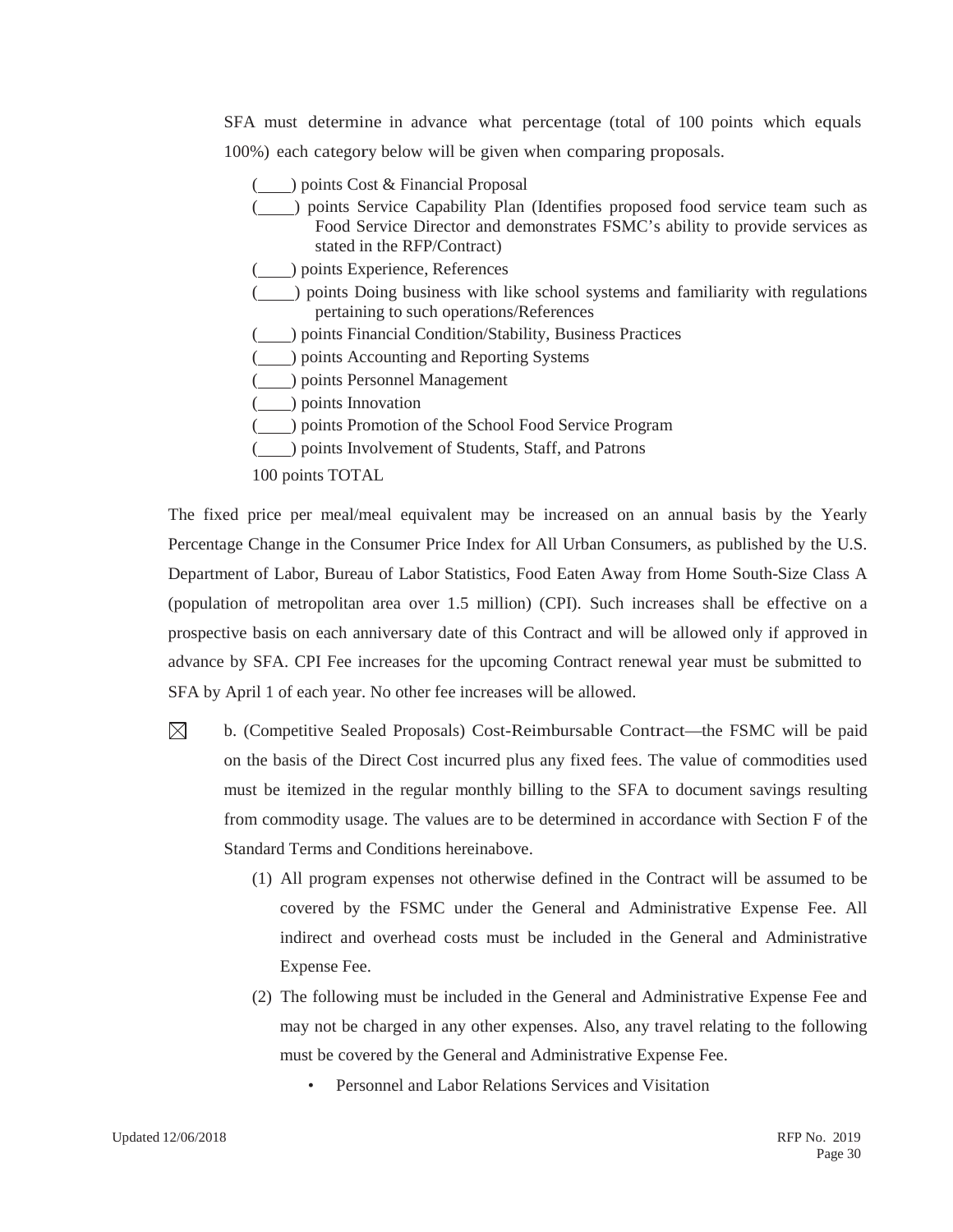- Legal Department Services
- Purchasing and Quality Control
- Technical Research
- Cost Incurred in Hiring and Relocating FSMC Management Personnel
- Dietetic Services (Administrative and Nutritional)
- Test Kitchens
- Accounting and Accounting Procedures
- Tax Administration
- Technical Supervision
- Supervisory Personnel and Regular Inspections or Audit Personnel
- Teaching and Training Programs
- General Regional Support
- General National Headquarters Support
- Design Services
- Menu Development
- Information Technology and Support
- Payroll Documentation and Administrative Cost
- **Sanitation**
- Personnel Advice
- (3) SFA must determine whether a Retroactive Incentive Fee will be considered by SFA for the General and Administrative Expense Fee. Please check one:
	- $\Box$ SFA will entertain a proposal that includes a Retroactive Incentive Fee per meal served for entire school year for FSMC's General and Administrative Expense Fee. FSMC shall include Retroactive Incentive Fee scale in box herein below.
	- $\boxtimes$ SFA will not entertain a proposal that includes a Retroactive Incentive Fee per meal served for entire school year for FSMC's General and Administrative Expense Fee.

If neither box is checked, it is assumed that SFA will not entertain a proposal with a Retroactive Incentive Fee per meal served for FSMC's General and Administrative Expense Fee.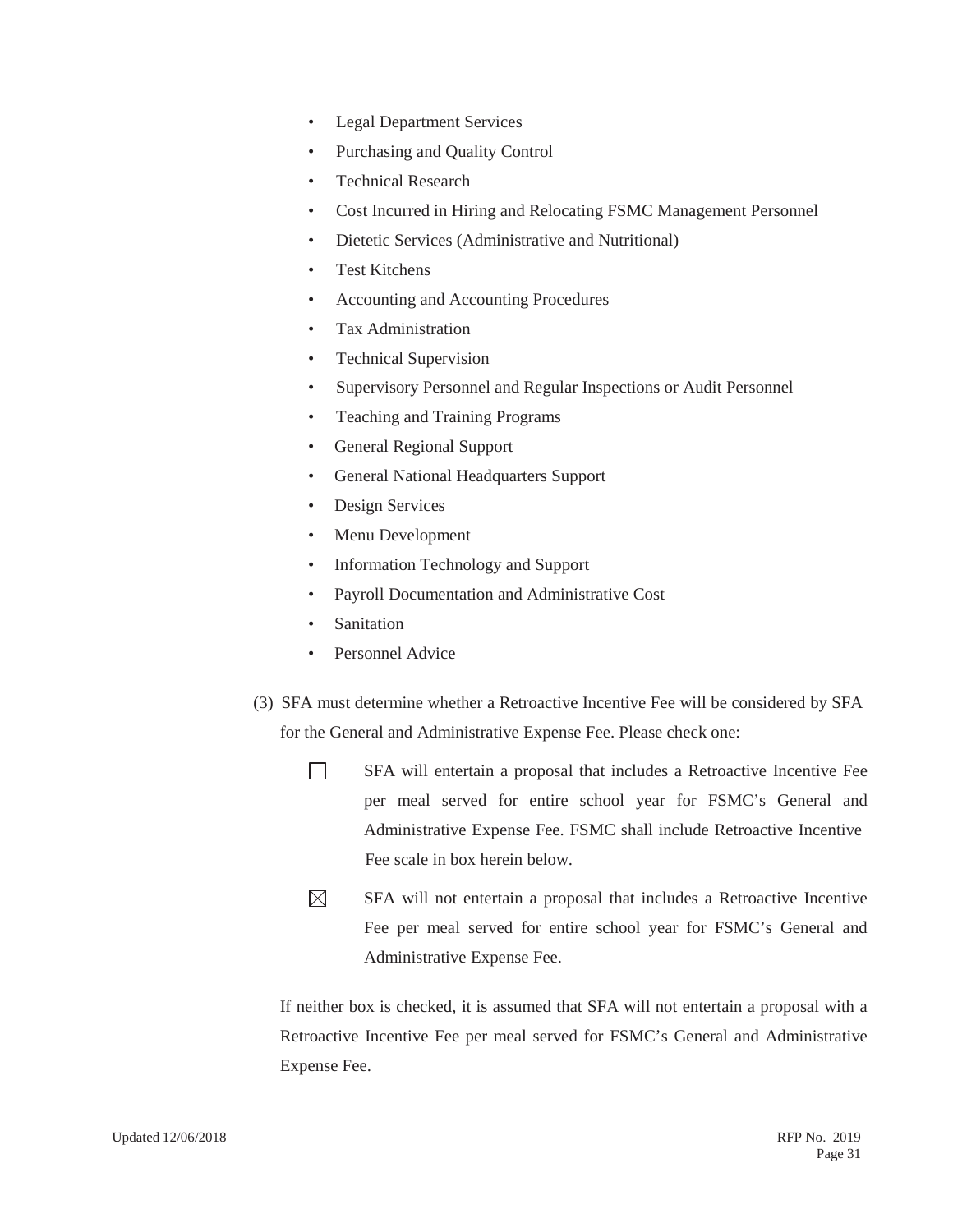| To be completed by the FSMC (Complete One): |  |
|---------------------------------------------|--|
| <b>Flat Fee:</b>                            |  |
| or                                          |  |
| General and Administrative Expense Fee Per  |  |
| Meal/Meal Equivalent:                       |  |

- (4) The Management Fee represents a profit to the FSMC. SFA must determine whether a Retroactive Incentive Fee will be considered by SFA. Please check one:
	- $\Box$ SFA will entertain a proposal that includes a Retroactive Incentive Fee per meal served for entire school year for FSMC's Management Fee. FSMC shall include Retroactive Incentive Fee scale in box herein below.
	- $\boxtimes$ SFA will not entertain a proposal that includes a Retroactive Incentive Fee per meal served for entire school year for FSMC's Management Fee.

If neither box is checked, it is assumed that SFA will not entertain a proposal with a Retroactive Incentive Fee per meal served for FSMC's Management Fee.

| To be completed by the FSMC (Complete One):                         |  |
|---------------------------------------------------------------------|--|
| Flat Fee:                                                           |  |
| or                                                                  |  |
| General and Administrative Expense Fee Per<br>Meal/Meal Equivalent: |  |

(5) Management and General and Administrative Expense Fees shall be paid by the SFA.

# Award Criteria

Proposals will be evaluated by a SFA committee based on the offers as set out above and the criteria, categories and assigned weights as stated herein below (to the extent applicable). Committee members must consist of SFA employees familiar with the regulations and requirements of the child nutrition programs. If a committee member is an agent for, employee of or in any other manner associated with a FSMC, that FSMC will be precluded from participating in the RFP and subsequent contract. Each area of the award criteria must be addressed in detail in the Proposal.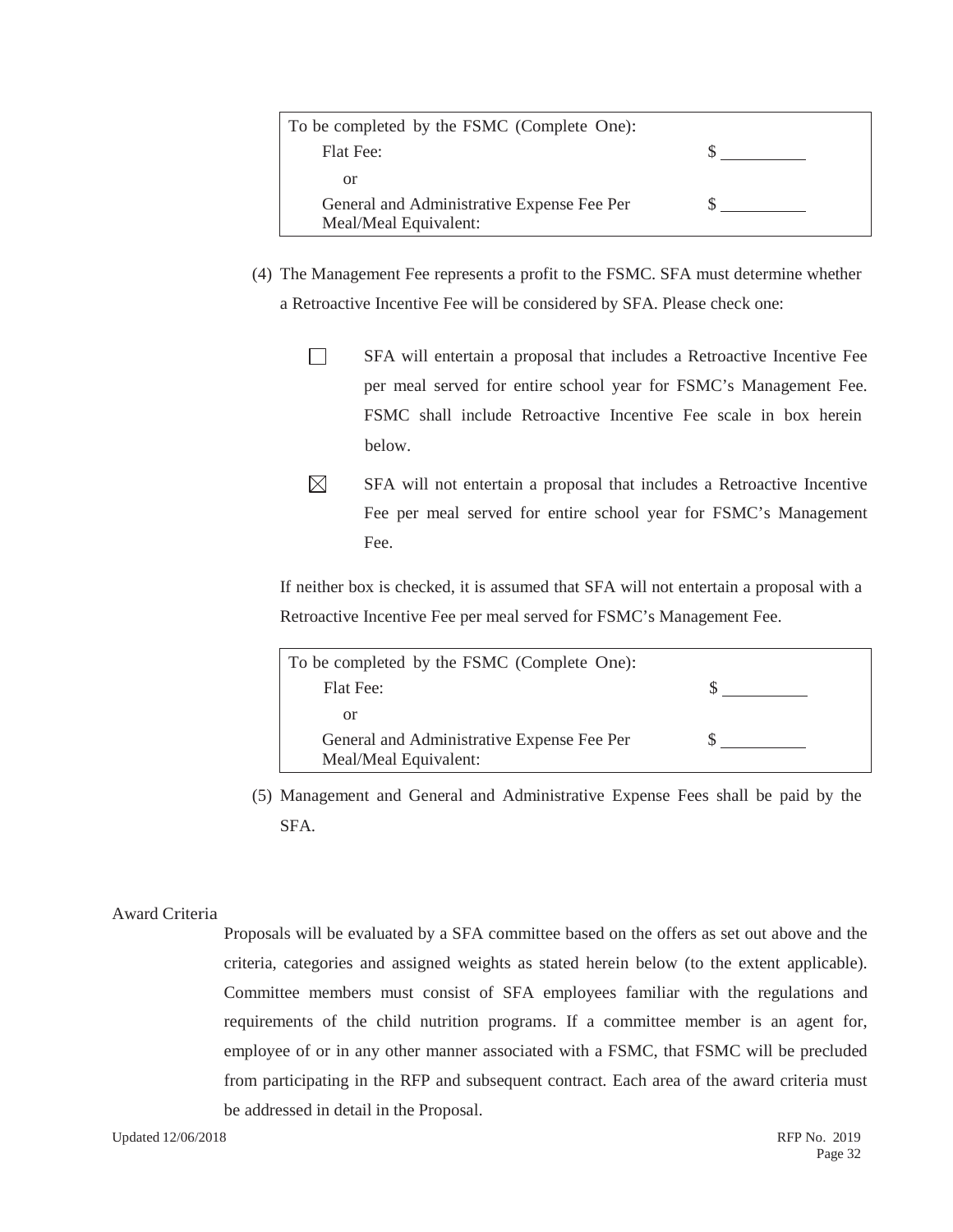#### Weighted Evaluation Criteria

SFA must determine in advance what percentage (total of 100 points which equals

100%) each category below will be given when comparing proposals.

- (11) points Cost & Financial Proposal
- (10) points Service Capability Plan (Identifies proposed food service team such as Food Service Director and demonstrates FSMC's ability to provide services as stated in the RFP/Contract)
- (10) points Experience, References
- (10) points Doing business with like school systems and familiarity with regulations pertaining to such operations/References
- (10) points Financial Condition/Stability, Business Practices
- (10) points Accounting and Reporting Systems
- (10) points Personnel Management
- (10) points Innovation
- (10) points Promotion of the School Food Service Program
- (9) points Involvement of Students, Staff, and Patrons
- 100 points TOTAL

The General and Administrative Expense and Management Fees may be increased on an annual basis by the Yearly Percentage Change in the Consumer Price Index for All Urban Consumers, as published by the U.S. Department of Labor, Bureau of Labor Statistics, Food Eaten Away from Home South-Size Class A (population of metropolitan area over 1.5 million) (CPI). Such increases shall be effective on a prospective basis on each anniversary date of this Contract and will be allowed only if approved in advance by SFA. CPI Fee increases for the upcoming Contract renewal year must be submitted to SFA by April 1 of each year. No other fee increases will be allowed.

5. For the purpose of computing the foregoing meal counts, the number of National School Lunch Program, School Breakfast Program, After School Care Program and Summer Program meals served to children shall be determined by actual count; provided, however, that no payment will be made to FSMC for meals that: (i) are spoiled or unwholesome at the time of delivery; (ii) do not meet detailed specifications as developed by SFA for each food component in the meal pattern; or (iii) do not otherwise meet the requirements of this Contract.

6. Payment Terms/Method: FSMC shall invoice SFA within 10 day from submission of the invoice days after the end of each Accounting Period for the total amount of SFA's financial obligation for that Accounting Period.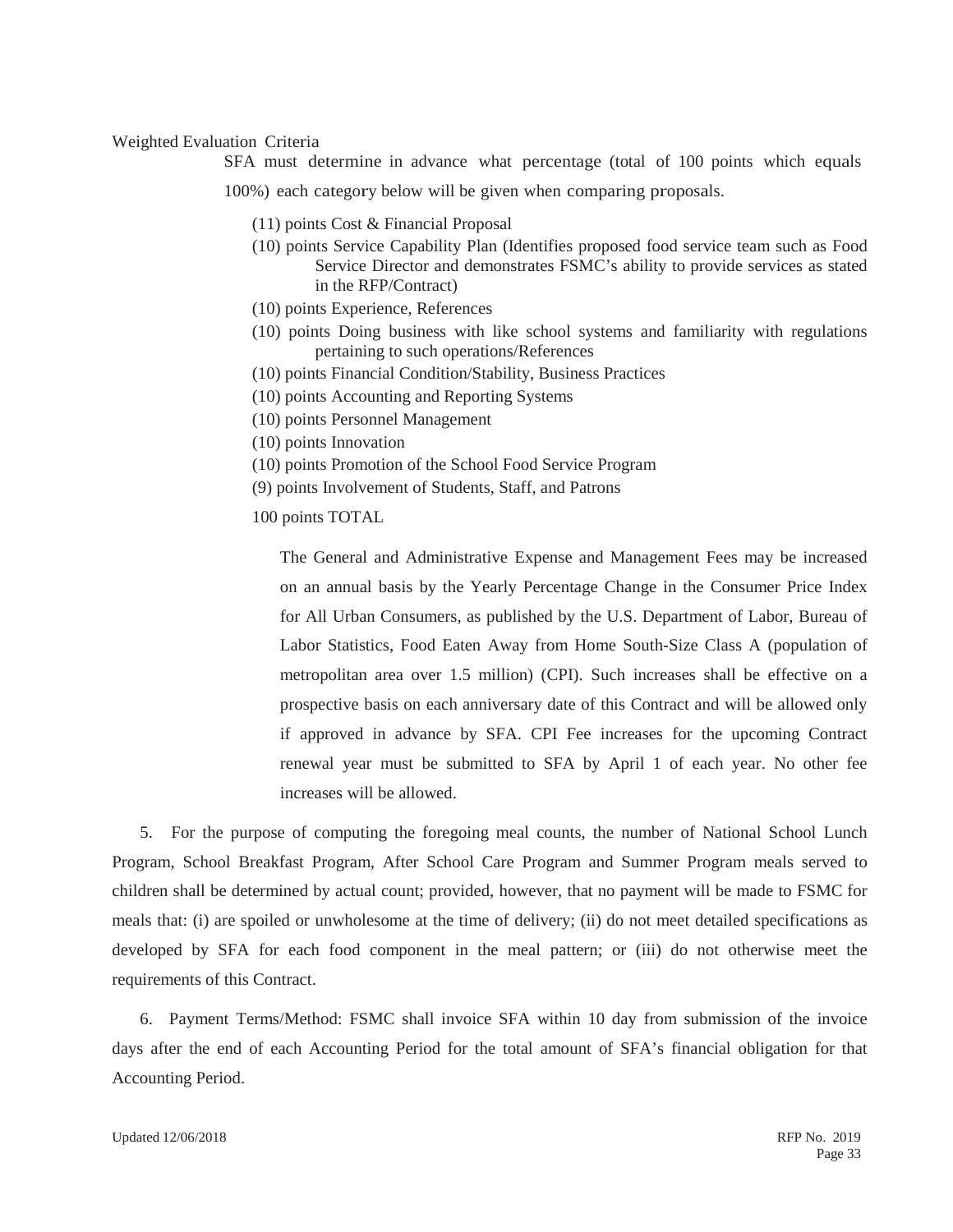7. SFA shall make payment in accordance with the Texas Prompt Payment Act, Tex. Gov't Code Chapter 2251; however, no interest or finance charges that may accrue under this Contract may be paid from SFA's Nonprofit School Food Service Account.

8. FSMC must submit detailed cost documentation for each Accounting Period to support what the SFA is charged for each cost, Charge, or expense. Costs, Charges, and expenses must be mutually agreeable to the SFA and the FSMC and be allowed by TDA. Upon termination of the Contract, all outstanding amounts shall immediately become due and payable. Each invoice submitted by FSMC will include reconciliation for any overpayment or underpayment from prior Accounting Periods and shall identify and account for donated food as stated herein above.

9. FSMC shall be responsible for paying all applicable taxes and fees, including, but not limited to, excise tax, state and local income tax, payroll and withholding taxes, for FSMC employees. FSMC shall indemnify and hold SFA harmless for all claims arising from payment of such taxes and fees.

FSMC may charge SFA for all applicable taxes and fees, including, but not limited to, excise tax, state and local income tax, payroll and withholding taxes, FSMC actually paid for FSMC employees. FSMC may not charge late fees, penalties, or interest.

10. If this is a cost-reimbursable contract, FSMC shall not pay any bonuses under this Contract that are not specifically provided for in the Budget and within the scope or original intent of this RFP/Contract and FSMC's Proposal. Bonuses, if any, shall be awarded, in part, on the basis of criteria mutually established by SFA and FSMC. Such criteria, at a minimum, shall reflect measurable and substantive improvements in operating efficiencies, such as unit costs for food, labor and direct items or specific and identifiable increase in such areas as the total numbers of students and staff participating in food service programs and the total number of identified students for free and reduced meal reimbursements.

11. If this is a cost-reimbursable contract, SFA shall not reimburse for reasonable cellular telephone expense incurred by the Director for communications related to the Contract. Reasonable cellular telephone expenses shall be charged as an expense by FSMC. Reasonable expenses shall not include additional services such as paging, e-mail or voice mail.

12. If this is a cost-reimbursable contract, SFA shall reimburse for travel expenses.

If SFA is reimbursing for travel expenses, Reimbursement shall be for on-site FSMC staff only, that are Direct Costs related to the Contract and which are provided for in the budget. Reasonable expenses shall include mileage reimbursement, lodging (at the lowest available room rate) and reasonable meal expenses. Mileage, lodging and meal expenses will be reimbursed at the same rate as received by SFA employees.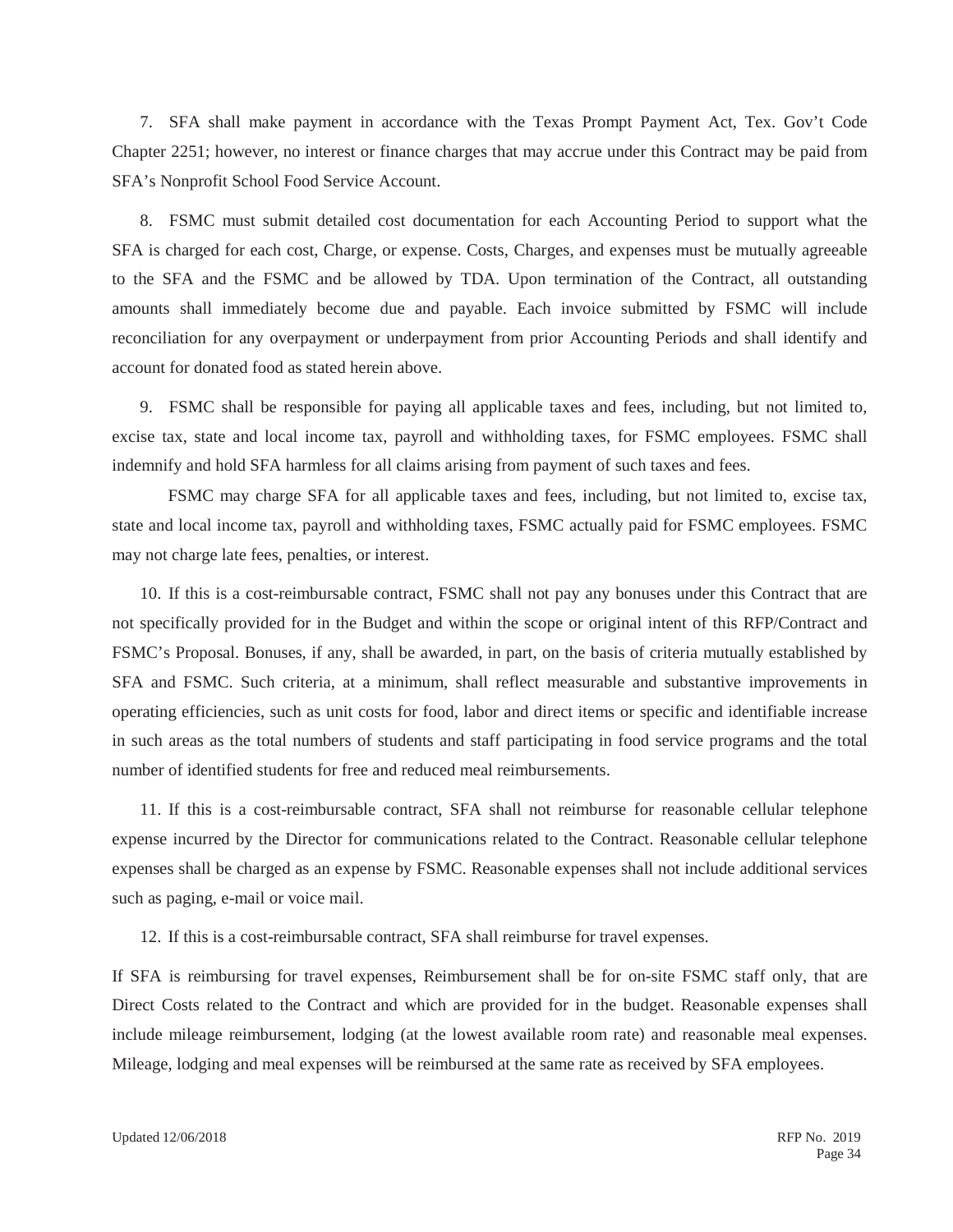13. SFA and FSMC shall cooperate to ensure that SFA's Food Service Program is operated in accordance with SFA's Food Service Budget. In the event that FSMC's operation of SFA's Food Service Program results in a deficit greater than the projected deficit stated in SFA's Food Service Budget or a return that is less than the projected return stated in the Food Service Budget, FSMC shall within 30 days pay SFA a guaranty payment as provided for by the "Schedule of Terms for FSMC Guaranty," which is attached to this Contract as "Exhibit I" and fully incorporated herein. In the event that FSMC pays a guaranty, FSMC may not recover the guaranty from SFA in subsequent Contract years.

14. SFA shall not be responsible for any expenditure incurred by FSMC before execution of this Contract and approval by TDA.

### K. Books and Records

1. FSMC shall maintain such records (supported by invoices, receipts, or other evidence) as SFA will need to meet monthly reporting responsibilities and shall submit monthly operating statements in a format approved by the SFA no later than the  $10<sup>th</sup>$  day following the month in which services were rendered. Participation records, including claim information by eligibility category, shall be submitted no later than the 5th day following the month in which services were rendered. SFA shall perform edit checks on the participation records provided by the FSMC prior to the preparation and submission of the claim for reimbursement.

2. FSMC shall maintain records at SFA's premises to support all allowable expenses appearing on the monthly operating statement. These records shall be kept in an orderly fashion according to expense categories.

3. FSMC shall provide SFA with a year-end statement.

4. If this is a cost-reimbursable contract, SFA may conduct an internal audit of food, labor and other expense items as needed.

5. SFA and FSMC must provide all documents as necessary for the independent auditor to conduct SFA's single audit.

6. If this is a fixed-meal rate contract, SFA shall ensure that all revenues from the sale of nonprogram foods accrues to the non-profit school food service account and that revenues available to support the production of reimbursable school meals does not subsidize the sale of nonprogram foods. For fixed-meal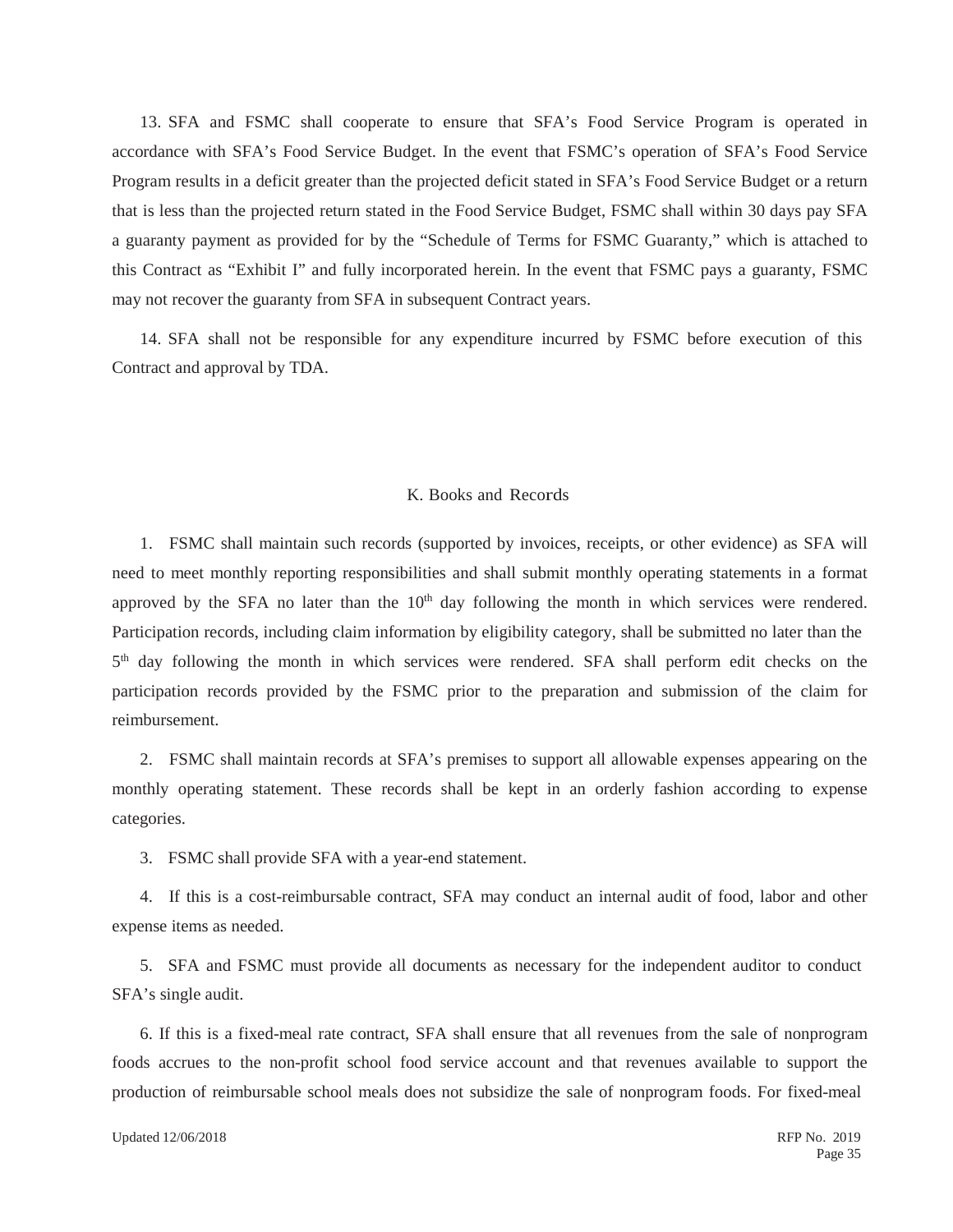rate contracts, FSMC shall annually provide to SFA information on food costs and revenues and such information must include food costs for reimbursable meals, food costs for nonprogram foods, revenues from nonprogram foods, and total revenues. Nonprogram foods may include but are not necessarily limited to: a la carte; catered foods; vending machine foods; and student stores operated and any other sales generated through the nonprofit school food service account not already described herein. The foregoing information shall be utilized to determine compliance with revenue from nonprogram foods found at 7 CFR Part 210.14(f). FSMC shall also provide to SFA, upon request, historical information on the type and value of nonprogram foods and meals to be offered, such as catered foods. FSMC shall be responsible for providing SFA with, and calculating, nonprogram food costs and program revenues for determining compliance with 7 CFR Part 210.14(f), as provided in SP 20-2016, Nonprofit School Food Service Account Nonprogram Food Revenue Requirements (Dec. 23, 2015).

7. FSMC shall make its books and records pertaining to the Contract available, upon demand, in an easily accessible manner for a period of three years after the final claim for reimbursement for the fiscal year to which they pertain. The books and records shall be made available for audit, examination, excerpts, and transcriptions by SFA and/or any state or federal representatives and auditors. If audit findings regarding FSMC's records have not been resolved within the three-year record retention period, the records must be retained beyond the three-year period for as long as required for the resolution of the issues raised by the audit. (Reference 7 CFR §210.9[b][17] and 2 CFR §200.333).

8. Authorized representatives of SFA, TDA, USDA and USDA's Office of the Inspector General (OIG) shall have the right to conduct on-site administrative reviews of the food service operation.

9. FSMC shall not remove federally required records from SFA premises upon the expiration or termination of this Contract.

# L. Term and Termination

1. If, at any time, SFA shall make a reasonable decision that adequate funding from federal, state or local sources shall not be available to enable SFA to carry out its financial obligation to FSMC, then SFA shall have the option to terminate this Contract by giving 10 days written notice to FSMC.

Updated 12/06/2018 RFP No. 2019 2. In the event either party commits a material breach of this Contract, the non-breaching party shall give the breaching party written notice specifying the default, and the breaching party shall have 30 days within which to cure the default. If the default is not cured within that time, the non-breaching party shall have the right to then terminate this Contract for cause by giving 30 days additional written notice to the breaching party. If the breach is remedied prior to the proposed termination date, the non-breaching party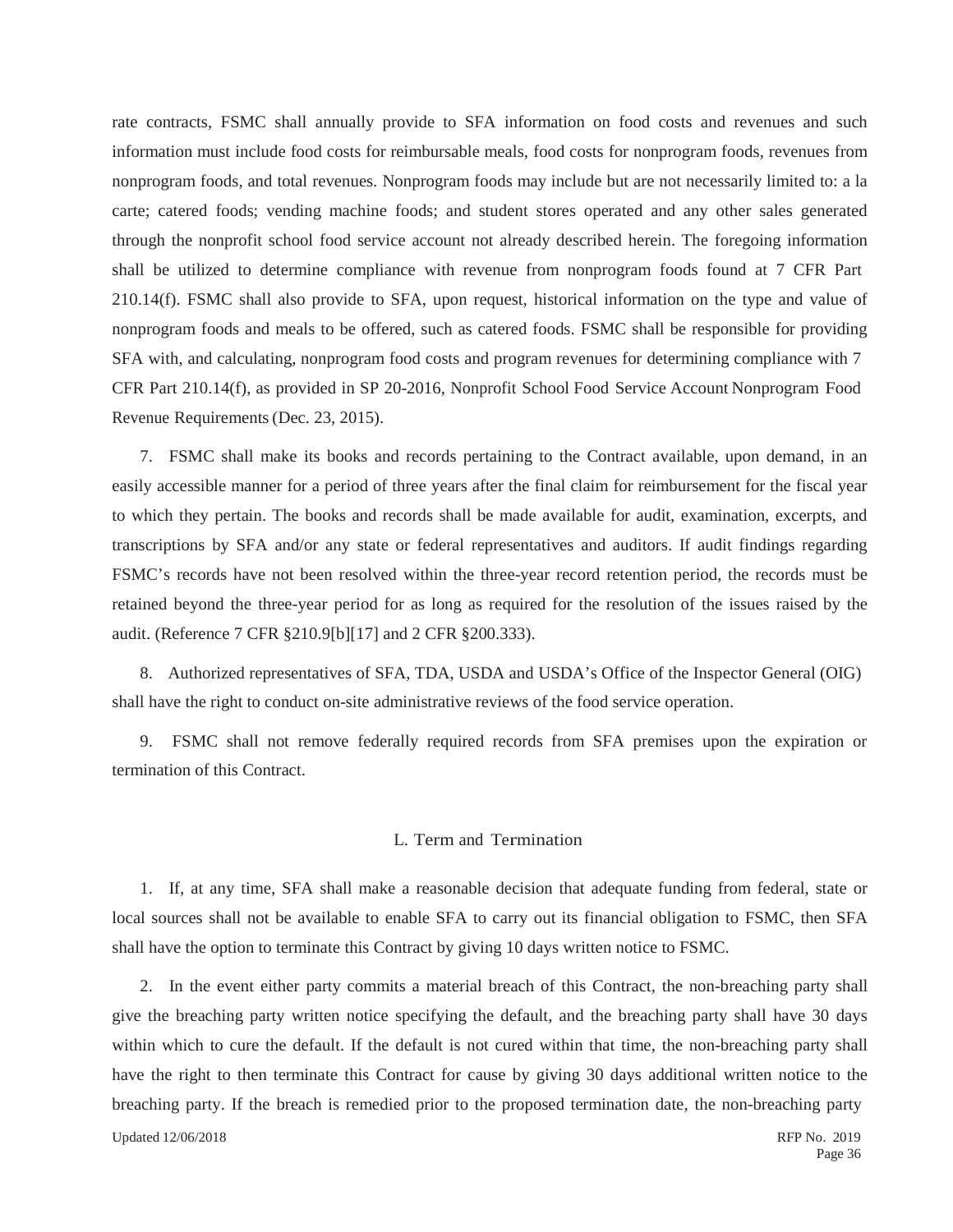may elect to continue this Contract. Notwithstanding the foregoing termination clause, in the event that the breach concerns sanitation problems, the failure to maintain insurance coverage as required by this Contract, failure to provide required periodic information or statements or failure to maintain quality of service at a level satisfactory to SFA, SFA may terminate this Contract immediately.

3. In the event that either party is prevented from performing its obligations under this Contract by war, acts of public enemies, fire, flood or acts of God (individually each known as a "Force Majeure Event"), that party shall be excused from performance for the period of such Force Majeure Event exists.

4. In the event of FSMC's nonperformance under this Contract or the violation or breach of the terms of this Contract, SFA shall have the right to pursue any and all available administrative, contractual and legal remedies against FSMC.

5. FSMC shall promptly pay SFA the full amount of any meal overclaims, disallowed costs or other fiscal actions which are attributable to FSMC's actions hereunder, including those overclaims based on review or audit findings that occurred during the Effective Dates of original and renewal Contracts.

6. SFA is the responsible authority without recourse to USDA or TDA for the settlement and satisfaction of all contractual and administrative issues arising in any way from this Contract. Such authority includes, but is not limited to, source evaluation, protests, disputes, claims or other matters of a contractual nature.

7. Upon service ending by either Contract expiration or termination, it shall be incumbent upon the FSMC to cooperate fully with the replacement FSMC or SFA if SFA is returning to a self-operated food service and with TDA to ensure a smooth and timely transition to the replacement FSMC or SFA.

## M. Insurance

1. FSMC shall maintain the insurance coverage set forth below for each accident provided by insurance companies authorized to do business in the state of Texas. A Certificate of Insurance of FSMC's insurance coverage indicating these amounts must be submitted at the time of award.

- 2. The information below must be completed by SFA:
	- a. Comprehensive General Liability—includes coverage for:
		- 1) Premises—Operations
		- 2) Products—Completed Operations
		- 3) Contractual Insurance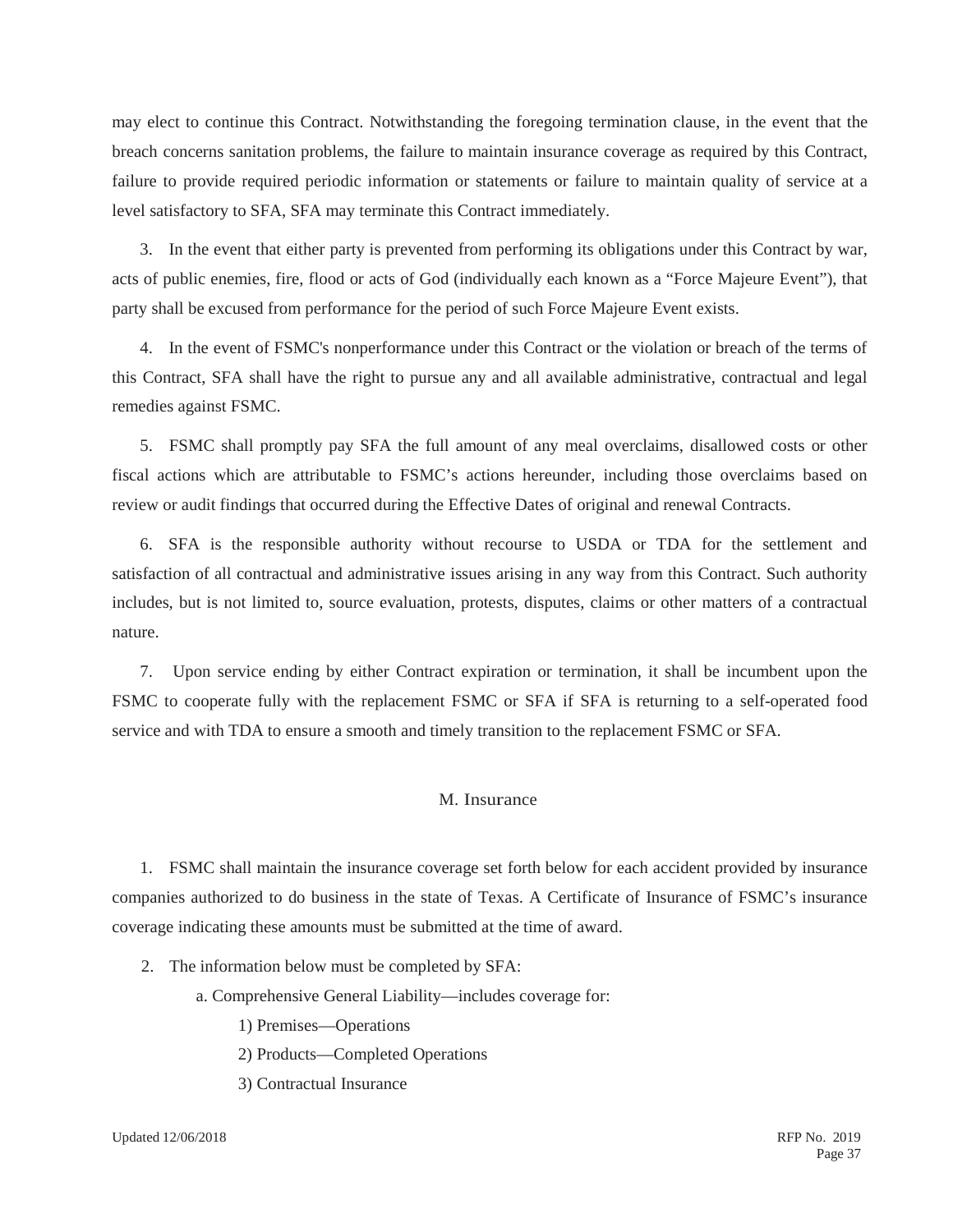- 4) Broad Form Property Damage
- 5) Independent Contractors
- 6) Personal Injury
- \$ 1,000,000.00 Combined Single Limit.
- b. Automobile Liability coverage with a \$ 1,000,000.00 Combined Single Limit.
- c. Workers' Compensation—Statutory; Employer's Liability with a combined single limit of \$ 1,000,000.00.
- d. Excess Umbrella Liability with a combined single limit of \$ 5,000,000.00.

3. SFA shall be included as additional insured on General Liability, Automobile, and Excess Umbrella policies.

4. The contract of insurance shall provide for notice to SFA of cancellation of insurance policies 30 days before such cancellation is to take effect.

5. Notwithstanding any other provision of this Contract, SFA shall not be liable to FSMC for any indemnity.

### N. Trade Secrets and Proprietary Information

Updated 12/06/2018 RFP No. 2019 1. During the term of this Contract, FSMC may grant to SFA a nonexclusive right to access certain proprietary materials of FSMC, including menus, recipes, signage, food service surveys and studies, management guidelines and procedures, operating manuals, software (both owned by and licensed by FSMC) and similar compilations regularly used in FSMC business operations ("Trade Secrets"). SFA shall not disclose any of FSMC's Trade Secrets or other confidential information, directly or indirectly, during or after the term of this Contract. SFA shall not photocopy or otherwise duplicate any such material without the prior written consent of FSMC. All trade secrets and other confidential information shall remain the exclusive property of FSMC and shall be returned to FSMC immediately upon termination of this Contract. SFA shall not use any confusingly similar names, marks, systems, insignia, symbols, procedures and methods. Without limiting the foregoing and except for software provided by SFA, SFA specifically agrees that all software associated with the operation of the food service, including without limitation, menu systems, food production systems, accounting systems and other software, are owned by or licensed to FSMC and not SFA. Furthermore, SFA's access or use of such software shall not create any right, title, interest or copyright in such software and SFA shall not retain such software beyond the termination of this Contract. In the event of any breach of this provision, FSMC shall be entitled to equitable relief, including an injunction or specific performance, in addition to all other remedies otherwise available. All of SFA's obligations under this section are subject to SFA's obligations under the Texas Public Information Act and any other law that may require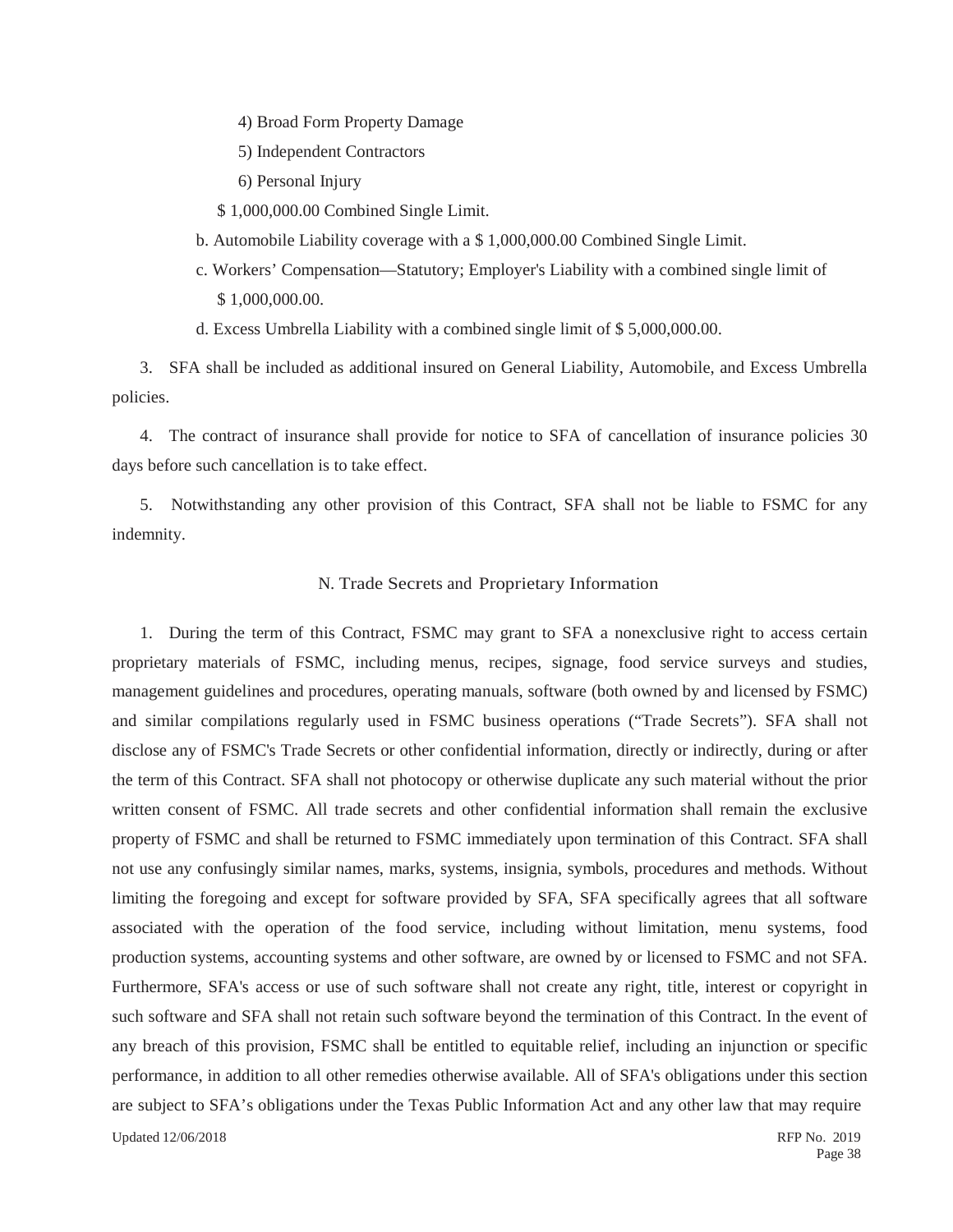SFA to use, reproduce or disclose FSMC confidential information. This provision shall survive termination of this Contract.

2. Any discovery, invention, software or program, the development of which is paid for by SFA, shall be the property of SFA to which TDA and USDA shall have unrestricted rights.

3. During the term of this Contract, FSMC may have access to SFA confidential information ("SFA Confidential Information"), including student identifiable confidential information that is protected from disclosure by federal law (42 U.S.C. §1758(b)(6)). FSMC agrees to hold any SFA Confidential Information in confidence during the term of this Contract and thereafter. FSMC further agrees that FSMC has no independent rights to this information and will not make any SFA Confidential Information available in any form to any third party or use Confidential Information for any purpose other than the performance of FSMC's obligations under this Contract. FSMC will use reasonable security measures to protect SFA's Confidential Information from unauthorized access, use or disclosure and ensure that SFA's Confidential Information is not disclosed or distributed in violation of the terms of this Contract. Immediately upon the termination or expiration of this Contract, FSMC shall return to SFA any copies of SFA's Confidential Information provided to FSMC by SFA, and FSMC will destroy all other copies of SFA's Confidential Information in all forms, partial and complete, in all types of media and computer memory, and whether or not modified or merged into other materials.

## O. Optional Requirements to Be Included

The scope of this Contract shall include these additional services. Check options that apply.

- $\Box$  1. Financing of Certain Equipment.
	- (a) FSMC may finance equipment for SFA's Food Service Program in an amount not to exceed \$0.00. SFA will follow its usual procurement procedures for any transaction that is financed by FSMC; FSMC cannot be the vendor for any procurement that it finances for SFA. SFA shall repay any financing provided by FSMC at the rate specified when the equipment was purchased, which sum shall be charged to SFA as a Direct Cost to the food service program. Ownership of the equipment shall at all times remain with SFA. Any equipment costing \$5,000 or more must be approved in advance by TDA.
	- (b) If the Contract expires or is terminated prior to the complete repayment of the investment, SFA shall, on the expiration date, or within five days after receipt by either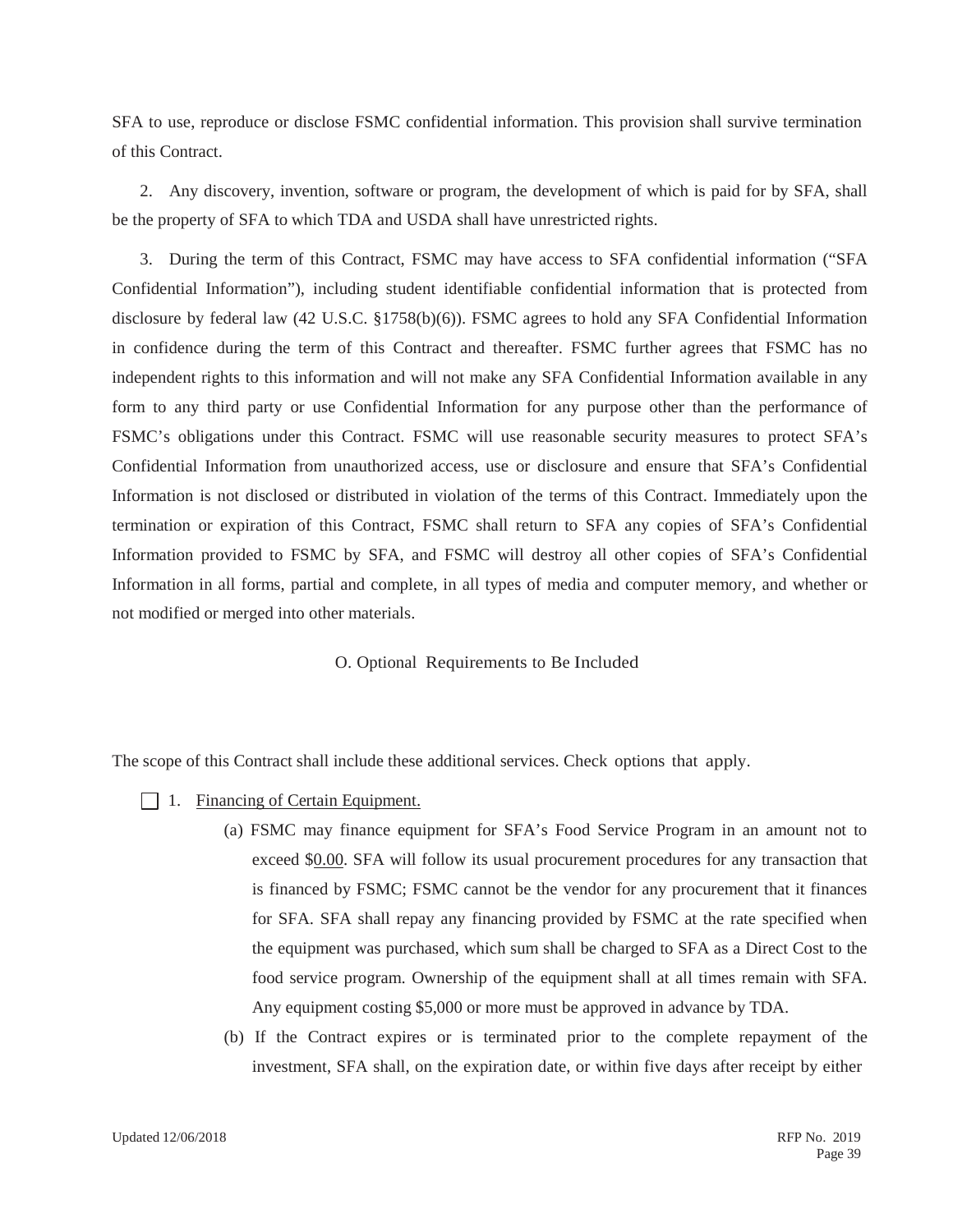party of any notice of termination under this Contract, either (SFA must check appropriate box):

- $\Box$ 1) Deliver the equipment or other items funded by the investment to the FSMC in full release of the unpaid balance.
	- OR
- $\Box$ 2) Retain the property and continue to make payments in accordance with the amortization schedule. (Reference: USDA Memo SP 40-2016, Updated Guidance: "Contracting with Food Service Management Companies, pages 42-43.)
- 2. Information Technology Systems –[CHECK ONLY ONE]
	- (a) Cost Reimbursable Contracts Only. FSMC shall provide, install, deploy into production, operate and maintain and support an information technology system (the "IT System") (which may include, but not be limited to, hardware, owned and licensed software and systems support) necessary for the operation of SFA's Food Service Programs. SFA shall receive a Charge for the use of the IT System. The cost methodology utilized in determining such Charge shall be kept on file by SFA on SFA's premises. SFA shall provide, at its expense, a suitable environment, including such heat, air conditioning, phone and utility service as may be reasonably required for the installation, implementation, operation and maintenance of the IT System. FSMC's IT System shall provide the following services: N/A
	- (b) All Fees Must Be Part of the Fixed-Meal Rate. FSMC shall provide, install, deploy into production, operate and maintain and support an information technology system (the "IT System") (which may include, but not be limited to, hardware, owned and licensed software and systems support) necessary for the operation of SFA's Food Service Programs. SFA shall provide, at its expense, a suitable environment, including such heat, air conditioning, phone and utility service as may be reasonably required for the installation, implementation, operation and maintenance of the IT System. FSMC's IT System shall provide the following services: N/A
- 3. SFA Transition Employee Positions and Dates of Transition. N/A
- $\Box$  4. Other.

or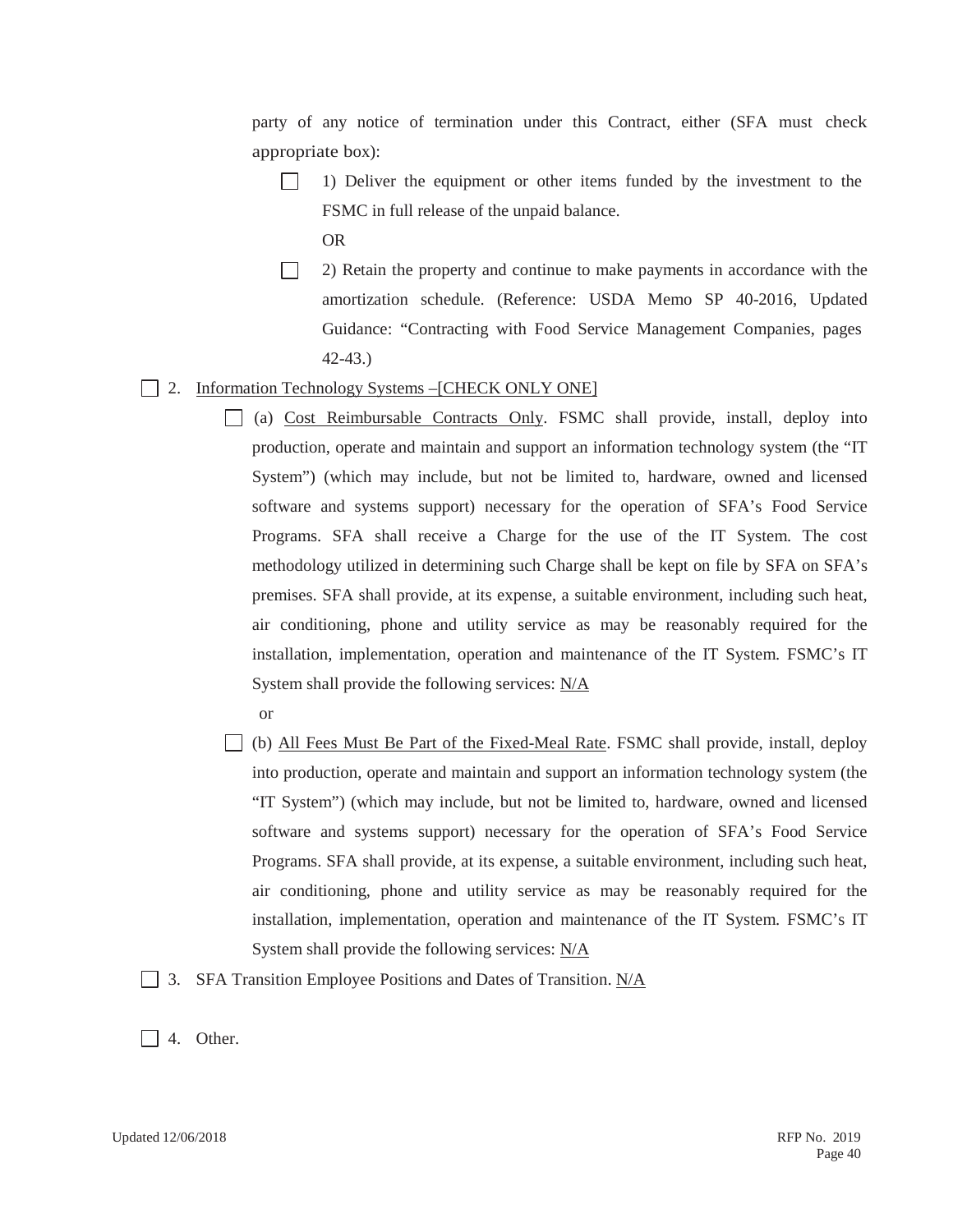#### P. Summer Food Service Program

Check One:  $\Box$  SFA does participate in SFSP [SFA must complete the entire section]  $\boxtimes$  SFA does not participate in SFSP [SFA must mark through the entire section]

1. SFA shall be responsible for determining eligibility of all SFSP sites.

2. SFA, as sponsor, shall be responsible for all management responsibilities of the SFSP, as described in 7 CFR  $\frac{8}{3}$  225.15 (a)(3).

- 3. Bonding requirements.
	- a. Bid guarantee (when the SFSP portion of the bid exceeds \$50,000): Offeror shall submit with his or her bid a bid guarantee in the amount of  $\$\qquad$  [Enter an amount not less than 5 percent or more than 10 percent of the total bid price or may enter \$0, if SFSP bid does not exceed \$50,000], which shall be in the form of a firm commitment such as bid bond, postal money order, certified check, cashier's check, or irrevocable letter of credit. (SFSP Memorandum 13-2014: Procurement Thresholds in the Summer Food Service Program, January 10, 2014). Bid guarantees other than bid bonds will be returned (a) to unsuccessful Offerors as soon as practicable after the opening of proposals and (b) to the successful Offeror upon execution of such further contractual documents. (i.e., insurance coverage) and bonds as may be required by the bid.
	- b. Performance guarantee (when the SFSP portion of the Contract exceeds \$50,000): FSMC must obtain a performance bond in the amount of \$ [Enter an amount 10 percent of the value of the Contract or \$0, if SFSP bid does not exceed \$50,000] which shall be in the form of a firm commitment such as bid bond, postal money order, certified check, cashier's check, or irrevocable letter of credit. (SFSP Memorandum 13-2014: Procurement Thresholds in the Summer Food Service Program, January 10, 2014). Bid guarantees other than bid bonds will be returned to unsuccessful Offerors as soon as practicable after the opening of proposals. Performance bonds for the successful Offeror shall be held for the duration of the Contract.

4. SFA shall immediately correct any problems found as a result of a health inspection and shall submit written documentation of the corrective action implemented within two weeks of the citation.

5. FSMC must comply with the 21-day menu cycle developed by SFA for the SFSP (Exhibit B) and include it in the RFP. SFA shall approve any changes in the menus no later than two weeks prior to service after the initial cycle has been used. The SFA shall inform TDA of menu changes for the SFSP.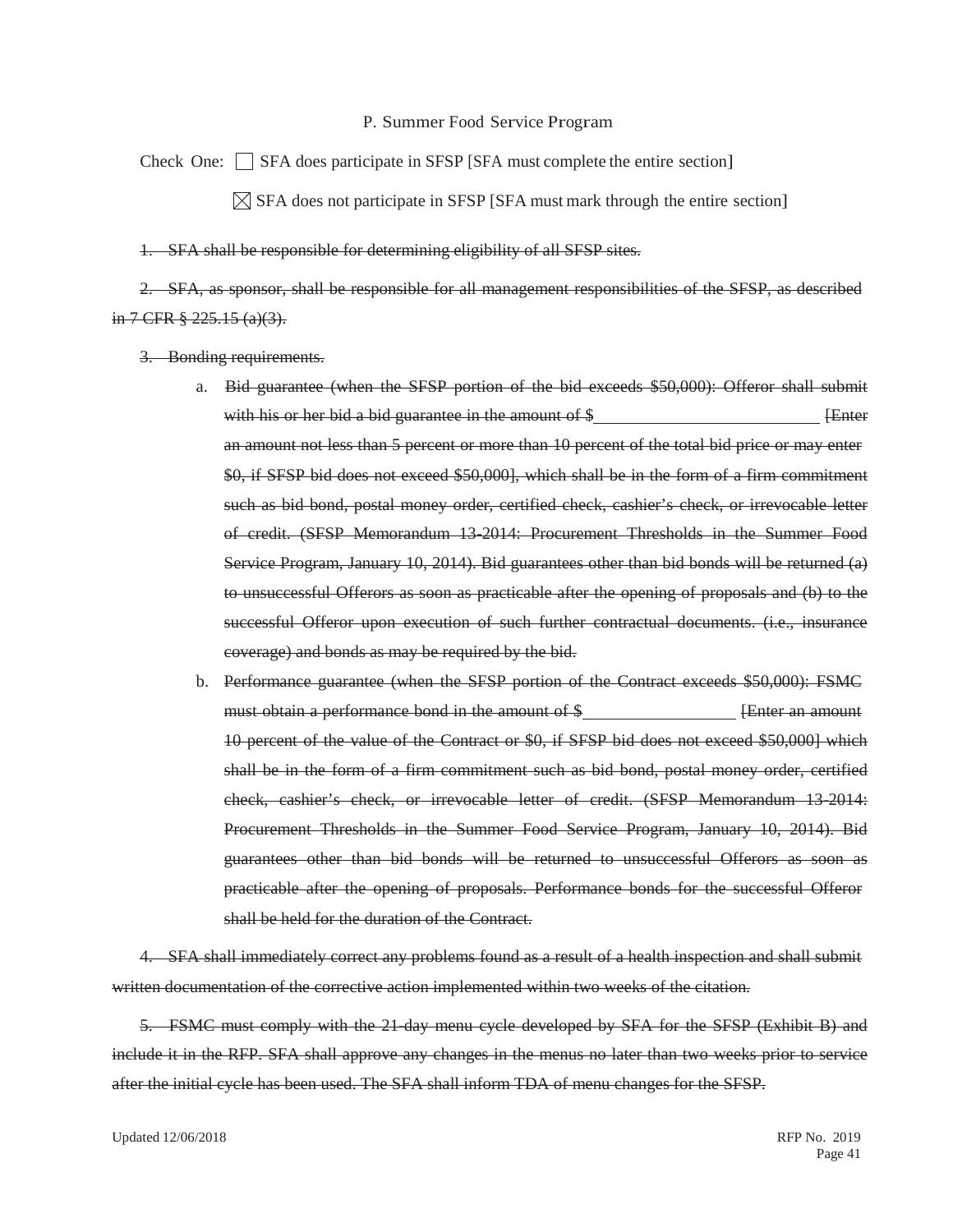6. SFA, as an SFSP sponsor, is responsible for conducting and documenting the required SFSP site visits of all sites for pre-approval and during operation of the program.

7. SFA will make the final determination of the opening and closing dates of all SFSP sites, if applicable.

8. FSMC may use donated foods to conduct SFSP in accordance with Section F of the Standard Terms and Conditions herein above and 7 CFR Part 225 and 2 CFR Part 200.

## Q. Certifications

FSMC shall execute and comply with the following Certifications: (i) Debarment certification shall be provided by: a) the SFA providing the page from The System for Award Management and maintaining such record with other supporting documentation to demonstrate that the SFA had referenced The System for Award Management; or b) that by signing this Agreement that the FSMC certifies that neither it nor any principal is presently debarred, suspended, proposed for debarment, declared ineligible, or voluntarily excluded from participation in this Contract by any federal department or agency or by the State of Texas; or c) submitting the TDA Certification Regarding Debarment, Suspension, Ineligibility and Voluntary Exclusion for Covered Contracts form; and (ii) Anti-collusion Affidavit, which is attached to this Contract as Exhibit J and fully incorporated herein; (iii) Certification Regarding Lobbying, which is attached to this Contract as Exhibit K and fully incorporated herein; and (iv) Standard Form-LLL, Disclosure Form to Report Lobbying, when applicable, which is attached to this Contract as Exhibit L and fully incorporated herein; and (v) Discount and Rebate Certification, which is attached to this Contract as Exhibit M and fully incorporated herein.

### R. Miscellaneous

### 1. Emergency Notifications.

a. SFA shall notify FSMC of any interruption in utility service of which it has knowledge. Notification will be provided to:

Name Food Service Director:

Title:

Telephone number:

Alternate telephone number: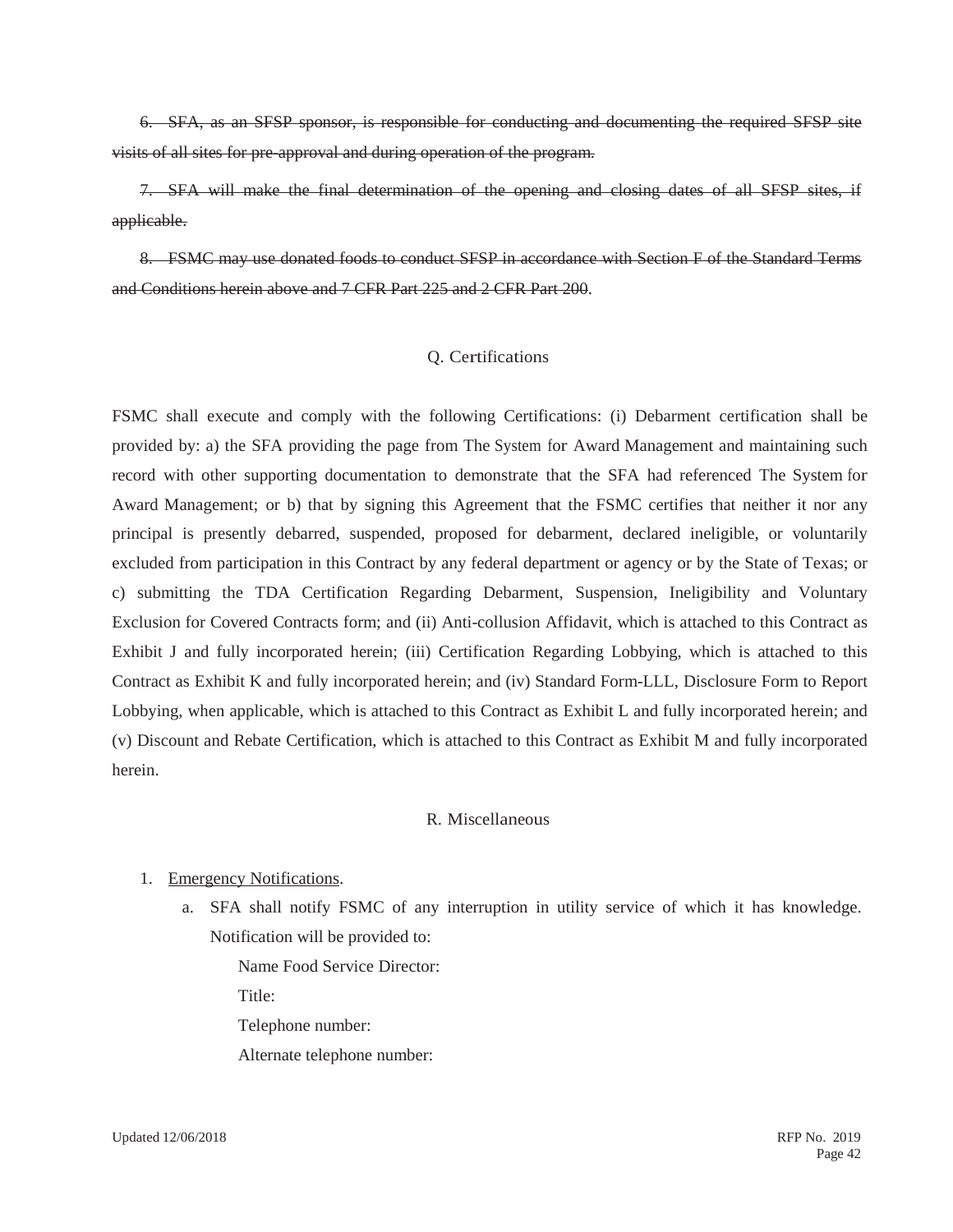b. SFA shall notify FSMC of any delay in the beginning of the school day or the closing of school(s) due to snow or other emergency situations. Notification will be provided to: Name Food Service Director:

Title:

Telephone number:

Alternate telephone number:

2. Governing Law. This Contract is governed by and shall be construed in accordance with Texas and federal law.

3. Headings. All headings contained in this Contract are for convenience of reference only, do not form a part of this Contract, and shall not affect in any way the meaning or interpretation of this Contract.

4. Incorporation/Amendments. This Request for Proposal and Contract, which includes the attached Exhibits A – M and FSMC's proposal documents (collectively the "Contract Documents"), contain the entire agreement between the parties with relation to the transaction contemplated hereby, and there have been and are no covenants, agreements, representations, warranties or restrictions between the parties with regard thereto other than those specifically set forth in this Contract. In the event of a conflict between or among any of the terms of the Contract Documents, such conflicts shall be resolved by referring to the Contract Documents in the following order of priority: (i) SFA's Request for Proposal and Contract and (ii) FSMC proposal documents. No modification or amendment to this Contract shall become valid unless it is made in writing, signed by the parties, and approved by TDA.

5. INDEMNITY. EXCEPT AS OTHERWISE EXPRESSLY PROVIDED IN THIS CONTRACT, FSMC SHALL DEFEND, INDEMNIFY, AND HOLD SFA HARMLESS FROM AND AGAINST ALL CLAIMS, LIABILITY, LOSS AND EXPENSES, INCLUDING REASONABLE COLLECTION EXPENSES, ATTORNEYS' FEES AND COURT COSTS THAT MAY ARISE BECAUSE OF THE ACTIONS OF FSMC, ITS AGENTS OR EMPLOYEES IN THE PERFORMANCE OF ITS OBLIGATIONS UNDER THIS CONTRACT, EXCEPT TO THE EXTENT ANY SUCH CLAIMS OR ACTIONS RESULT FROM THE NEGLIGENCE OF SFA, ITS EMPLOYEES OR AGENTS. THIS CLAUSE SHALL SURVIVE TERMINATION OR EXPIRATION OF THIS CONTRACT.

6. Nondiscrimination. Both SFA and FSMC agree that no child who participates in the NSLP, SBP, SMP, ASCP, CACFP, SSO, or SFSP will be discriminated against on the basis of race, color, national origin, sex, age, or disability.

7. Notices. All notices, consents, waivers or other communications which are required or permitted hereunder, except those required under Emergency Notification herein above, shall be sufficient if given in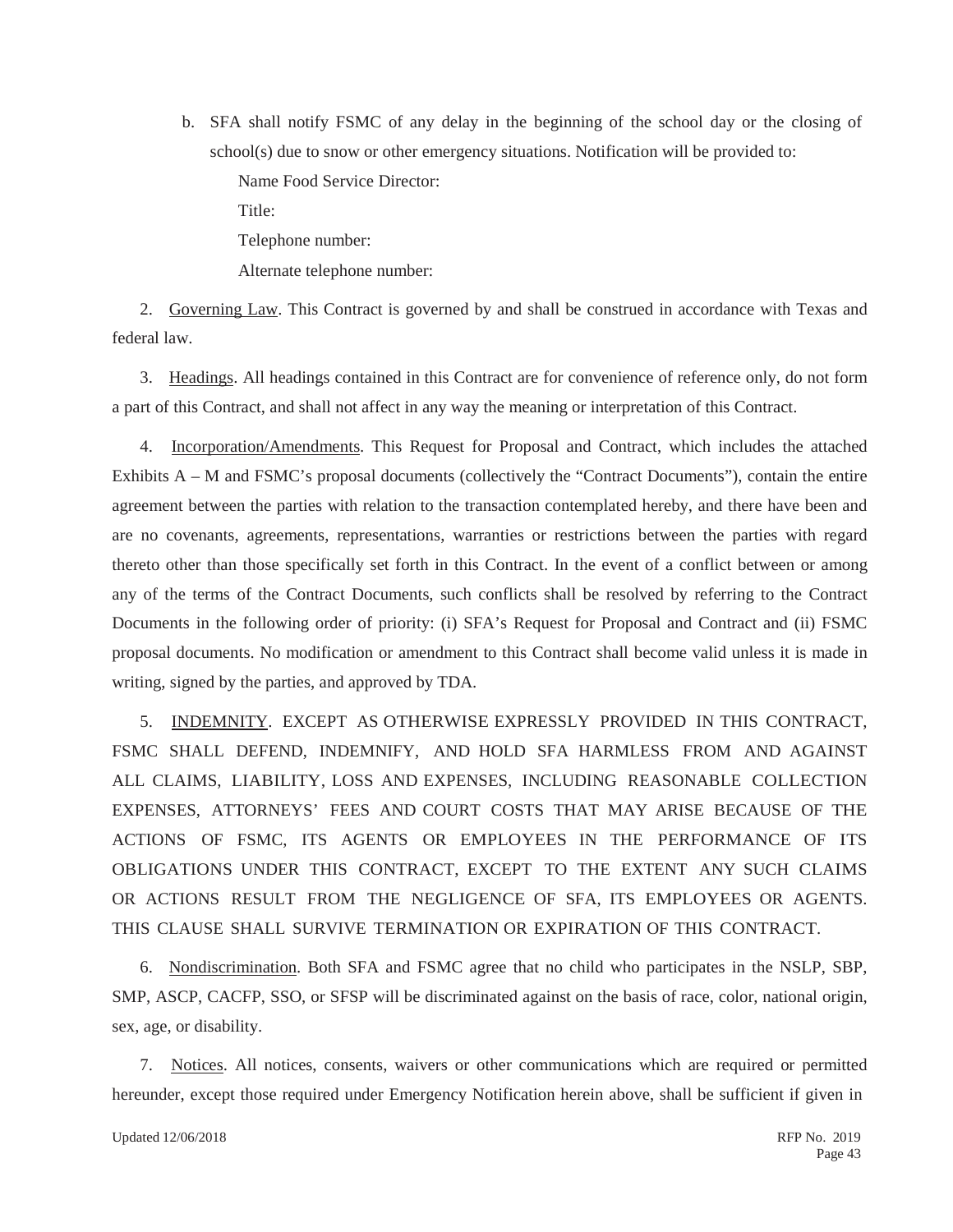writing and delivered personally, or by sending a copy thereof by first class or express mail, postage prepaid, courier service, charges prepaid or by facsimile transmission (followed by the original) to the address (or to the facsimile or telephone number), as follows (or to such other addressee or address as shall be set forth in a notice given in the same manner):

To SFA: Mike Hagar 7101 Broadway San Antonio, TX 78209

210-822-3374

To FSMC:

Copy to: Richard Mallard- 7101 Broadway San Antonio, TX 78209

If such notice is sent by mail or courier service, it shall be deemed to have been given to the person entitled thereto when deposited in the United States mail or courier service for delivery to that person or, in the case of facsimile transmission, when received.

8. Severability. If one or more provisions of this Contract, or the application of any provision to either party or circumstance is held invalid, unenforceable or illegal in any respect, the remainder of this Contract and the application of the provision to other parties or circumstances shall remain valid and in full force and effect.

9. Silence, absence or omission. Any silence, absence, or omission from the Contract specifications concerning any point shall be regarded as meaning that only the best commercial practices are to prevail and that only materials (e.g., food, supplies, etc.) and workmanship of a quality that would normally be specified by SFA are to be used.

10. Subcontract/Assignment. No provision of this Contract shall be assigned or subcontracted without prior written consent of SFA, except that FSMC may, after notice to SFA, assign this Contract in its entirety to an affiliated company or wholly owned subsidiary without prior written consent and without being released from any of its responsibilities hereunder.

11. Waiver. The failure of FSMC or SFA to exercise any right or remedy available under this Contract upon the other party's breach of the terms, covenants or conditions of this Contract or the failure to demand prompt performance of any obligation under this Contract shall not be deemed a waiver of such right or remedy; of the requirement of punctual performance; or of any subsequent breach or default on the part of the other party.

12. TDA review. This Contract is not effective until it is approved, in writing, by TDA.

### (THIS SPACE INTENTIONALLY LEFT BLANK)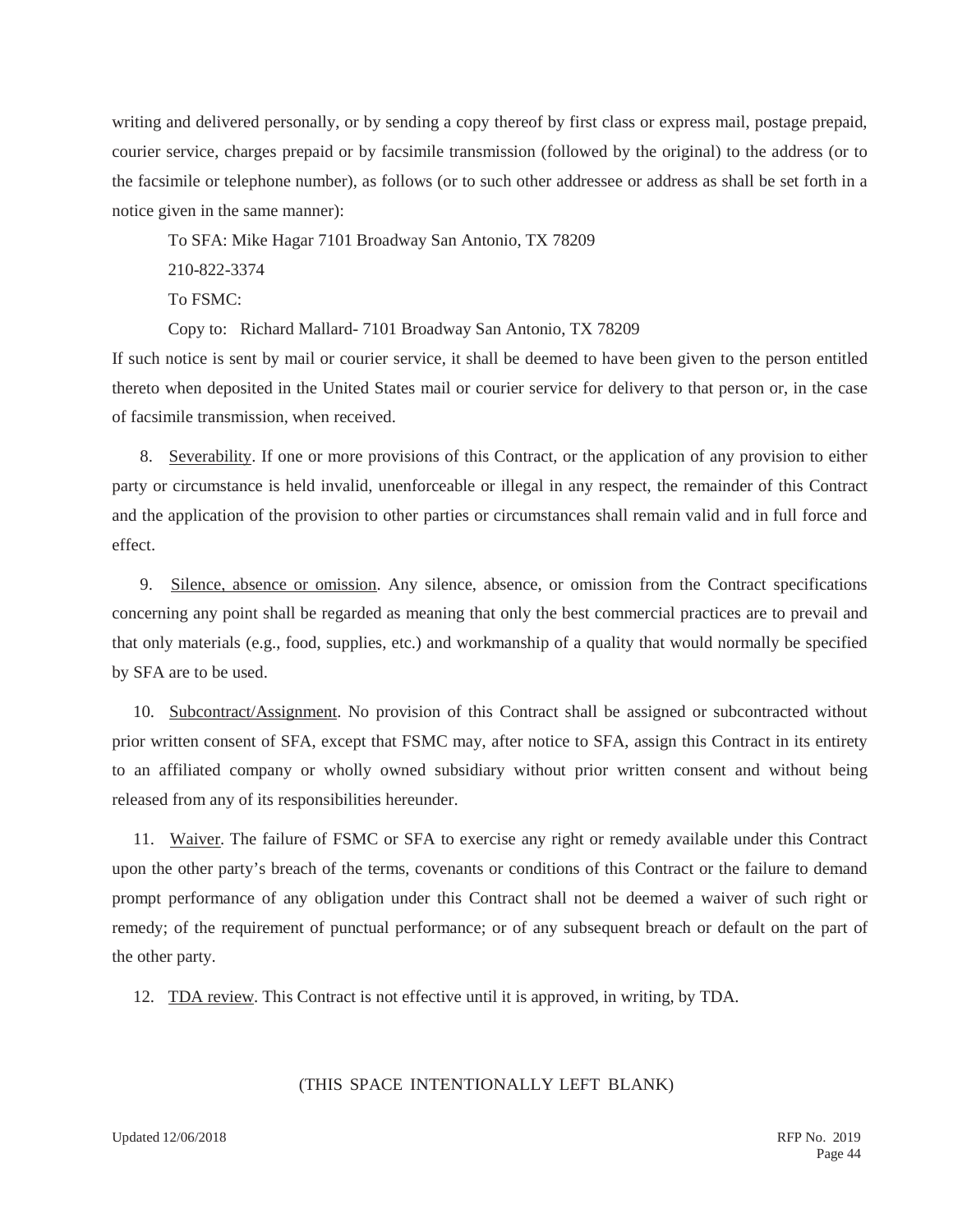## AGREEMENT

Offeror certifies that the FSMC shall operate in accordance with all applicable state and federal regulations.

Offeror certifies that all terms and conditions within the Proposal shall be considered a part of this Contract as if incorporated herein.

This Contract shall be in effect for one year and may be renewed by mutual agreement for four additional one-year periods.

IN WITNESS WHEREOF, the parties hereto have caused this Contract to be signed by their duly authorized representatives.

### ATTEST: SCHOOL FOOD AUTHORITY:

Alamo Heights Independent School District Name of SFA

Signature of Authorized Representative

Mike Hagar Typed Name of Authorized Representative

Superintendent of Business and Finance Title

Date Signed

ATTEST: FOOD SERVICE MANAGEMENT COMPANY:

.

Name of FSMC

Signature of Authorized Representative

Typed Name of Authorized Representative

**Title** 

Date Signed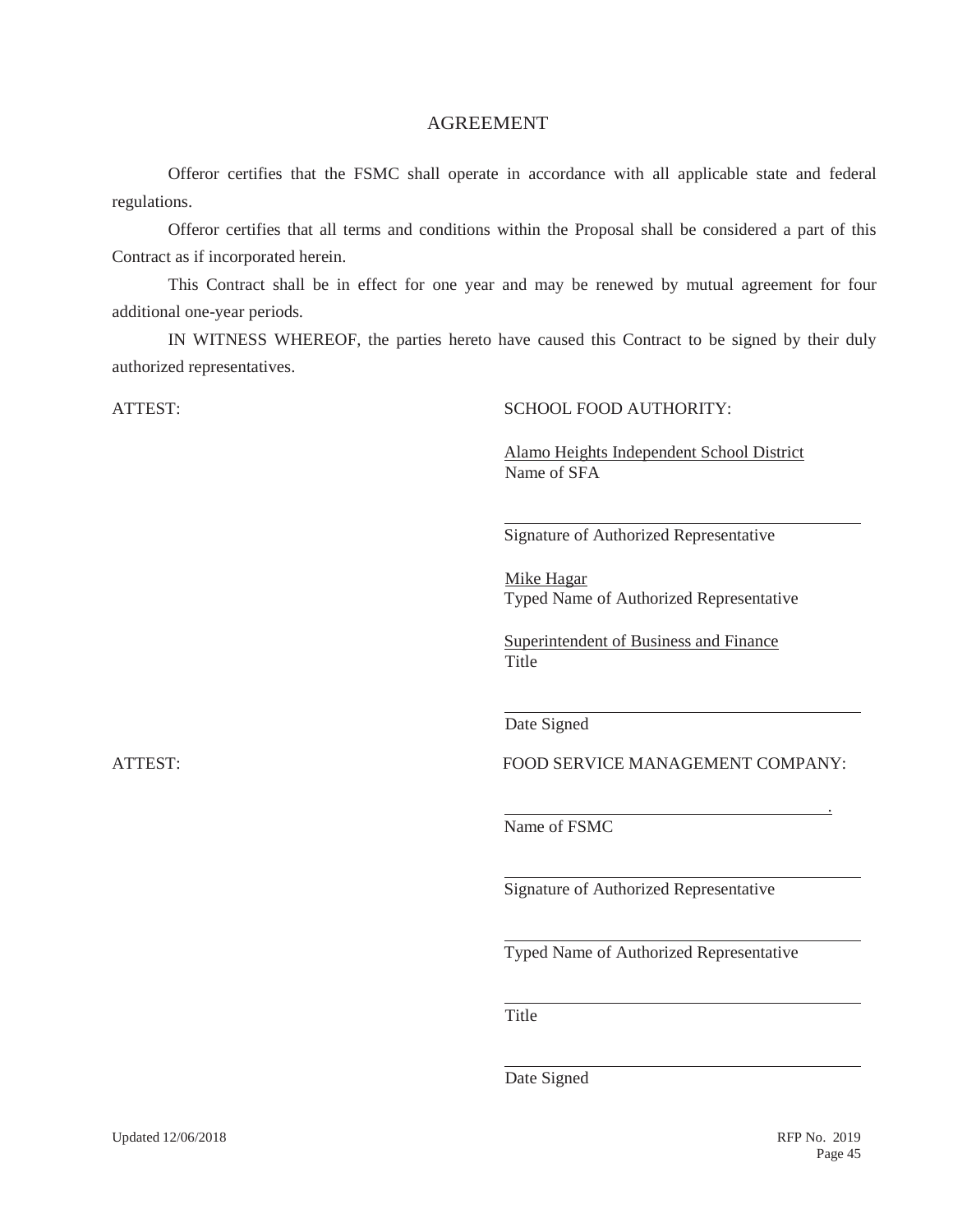## Exhibit A

## SCHEDULE OF FOOD SERVICE LOCATIONS AND SERVICES PROVIDED

[To be completed by SFA]

(Note: Any program not operated in a particular school should be listed in Parenthesis by name of school.)

Meal Services Provided

| <b>St</b>                    |                                 |
|------------------------------|---------------------------------|
| <b>AH Junior School</b>      | NSLP, SBP, A la Carte, Catering |
| Cambridge Elementary         | NSLP, SBP, A la Carte, Catering |
| Howard Early Learning Center | NSLP, SBP, A la Carte, Catering |
| Woodridge Elementary         | NSLP, SBP, A la Carte, Catering |
| TOTAI                        | NSLP, SBP, A la Carte, Catering |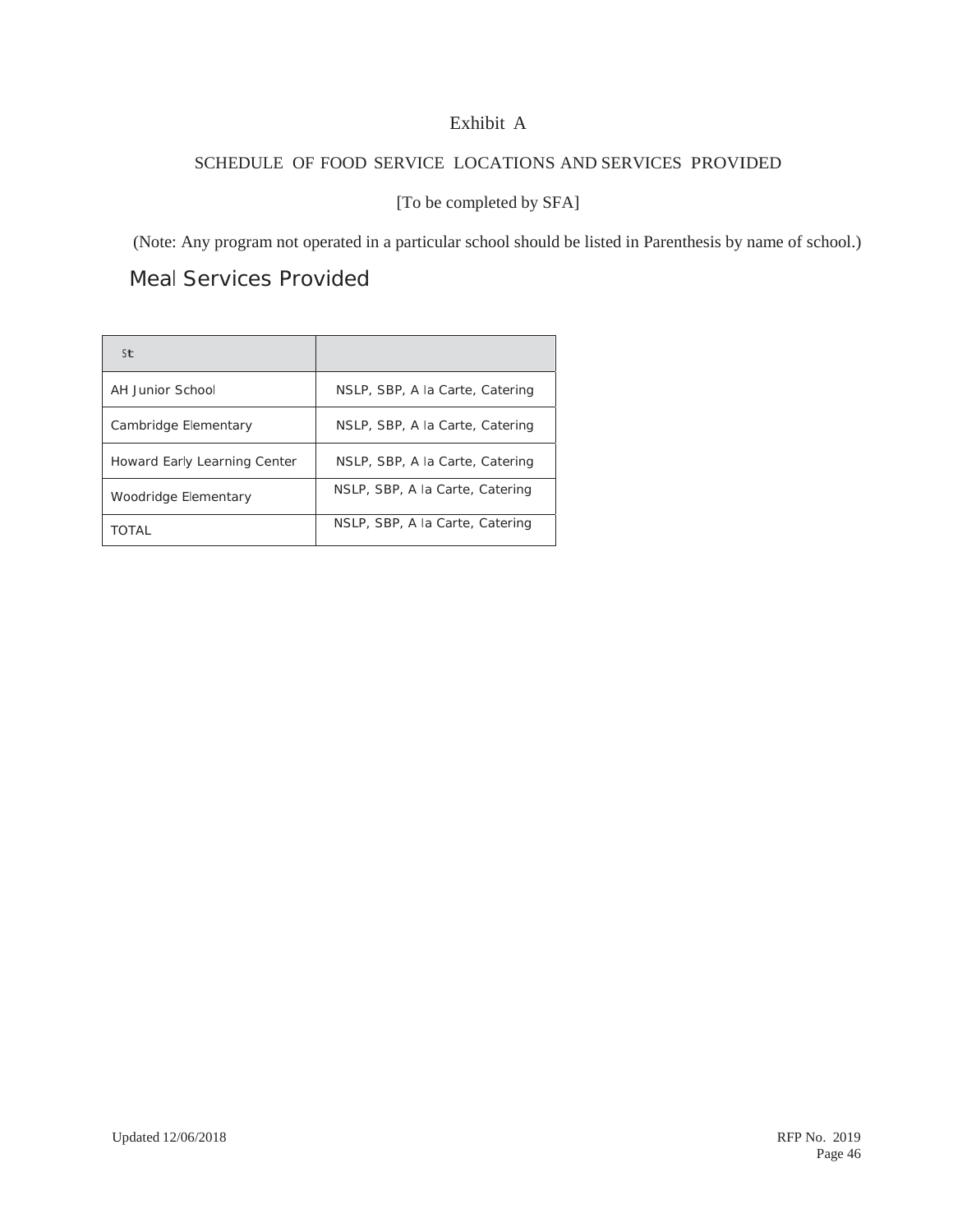## Exhibit B‐ 21‐Day Menu Cycle

## HOWARD MENU  $2018 - 2019$ HOWARD MENUCACFP 2018‐2019

| Lunch                       | Lunch                       | Lunch                      | Lunch                        | Lunch                    |
|-----------------------------|-----------------------------|----------------------------|------------------------------|--------------------------|
| Popcorn Chicken             | Cheeseburger                | Homemade Cheese Enchiladas | Cheesy Chili Mac             | Cheese Pizza             |
| Applesauce                  | Fresh Banana                | Fresh Apple                | <b>Diced Pears</b>           | <b>Sliced Oranges</b>    |
| Green Beans                 | Green Peas                  | Scratch-Made Charro Beans  | <b>Mixed Veggies</b>         | <b>Steamed Carrots</b>   |
| <b>Breakfast</b>            | <b>Breakfast</b>            | <b>Breakfast</b>           | <b>Breakfast</b>             | <b>Breakfast</b>         |
| Sausage Roll                | Rice Chex Cereal            | Mandarin Orange Parfait    | Cinnamon Toast Crunch Cereal | Egg & Chorizo Taco       |
| FF White Milk               | FF White Milk               | FF White Milk              | FF White Milk                | FF White Milk            |
| Pineapple Tidbits           | Applesauce                  | Fresh Banana               | Fresh Apple                  | Apple Juice              |
|                             |                             |                            |                              |                          |
| Lunch                       | Lunch                       | Lunch                      | Lunch                        | Lunch                    |
| Rotini Marinara Meatballs   | Corn Dog                    | Turkey & Cheese Sandwich   | <b>BBQ Chicken</b>           | Pepperoni Pizza          |
| <b>Tropical Fruit Salad</b> | Applesauce                  | <b>Sliced Oranges</b>      | <b>Mandarin Oranges</b>      | Fresh Apple              |
| Broccoli                    | Pea & Carrots               | Mexicorn                   | Chuckwagon Beans             | California Blend         |
| <b>Breakfast</b>            | <b>Breakfast</b>            | <b>Breakfast</b>           | <b>Breakfast</b>             | <b>Breakfast</b>         |
| Potato & Egg Burrito        | Rice Krispies Cereal        | Pig in a Blanket           | <b>Cheerios Cereal</b>       | Ham, Egg & Cheese Muffin |
| FF White Milk               | FF White Milk               | FF White Milk              | FF White Milk                | FF White Milk            |
| <b>Sliced Oranges</b>       | <b>Tropical Fruit Salad</b> | Applesauce                 | Fruit Juice Blend            | <b>Mandarin Oranges</b>  |
|                             |                             |                            |                              |                          |
| Lunch                       | Lunch                       | Lunch                      | Lunch                        | Lunch                    |
| Cheese Crisp                | Cheeseburger                | <b>Taco Pie</b>            | Chicken Noodle               | <b>Meatball Sub</b>      |
| Applesauce                  | Fresh Banana                | Fresh Apple                | <b>Diced Pears</b>           | <b>Sliced Oranges</b>    |
| <b>Sliced Carrots</b>       | Italian Blend               | Scratch-Made Mexican Beans | Corn on the Cobb             | Green Beans              |
| <b>Breakfast</b>            | <b>Breakfast</b>            | <b>Breakfast</b>           | <b>Breakfast</b>             | <b>Breakfast</b>         |
| Breakfast Pizza             | <b>Cheerios Cereal</b>      | Ham, Egg & Cheese Taco     | Cinnamon Toast Crunch Cereal | Sausage & Egg Biscuit    |
| FF White Milk               | FF White Milk               | FF White Milk              | FF White Milk                | FF White Milk            |
| Pineapple Tidbits           | Applesauce                  | Fresh Banana               | Fresh Apple                  | Apple Juice              |
|                             |                             |                            |                              |                          |
| Lunch                       | Lunch                       | Lunch                      | Lunch                        | Lunch                    |
| <b>Beef Ravioli</b>         | Cheese Pizza                | Homemade Beef Enchiladas   | <b>BBQ Chicken</b>           | Deli Stacker Sandwich    |
| <b>Tropical Fruit Salad</b> | Applesauce                  | <b>Sliced Oranges</b>      | <b>Mandarin Oranges</b>      | Fresh Apple              |
| Pea & Carrots               | <b>Broccoli Florets</b>     | Scratch-Made Charro Beans  | Green Peas                   | <b>Mixed Veggies</b>     |
| <b>Breakfast</b>            | <b>Breakfast</b>            | <b>Breakfast</b>           | <b>Breakfast</b>             | <b>Breakfast</b>         |
| Breakfast Wrap              | <b>Rice Chex Cereal</b>     | <b>Cheerios Cereal</b>     | Bean & Cheese Burrito        | Frittata                 |
| FF White Milk               | FF White Milk               | FF White Milk              | FF White Milk                | FF White Milk            |
| <b>Sliced Oranges</b>       | <b>Tropical Fruit Salad</b> | Applesauce                 | Fruit Juice Blend            | <b>Mandarin Oranges</b>  |
|                             |                             |                            |                              |                          |
| Lunch                       |                             |                            |                              |                          |
| Macaroni & Cheese           |                             |                            |                              |                          |
| Applesauce                  |                             |                            |                              |                          |
| Green Beans                 |                             |                            |                              |                          |
|                             |                             |                            |                              |                          |
| <b>Breakfast</b>            |                             |                            |                              |                          |
| <b>Cheerios Cereal</b>      |                             |                            |                              |                          |
| FF White Milk               |                             |                            |                              |                          |
| Pineapple Tidbits           |                             |                            |                              |                          |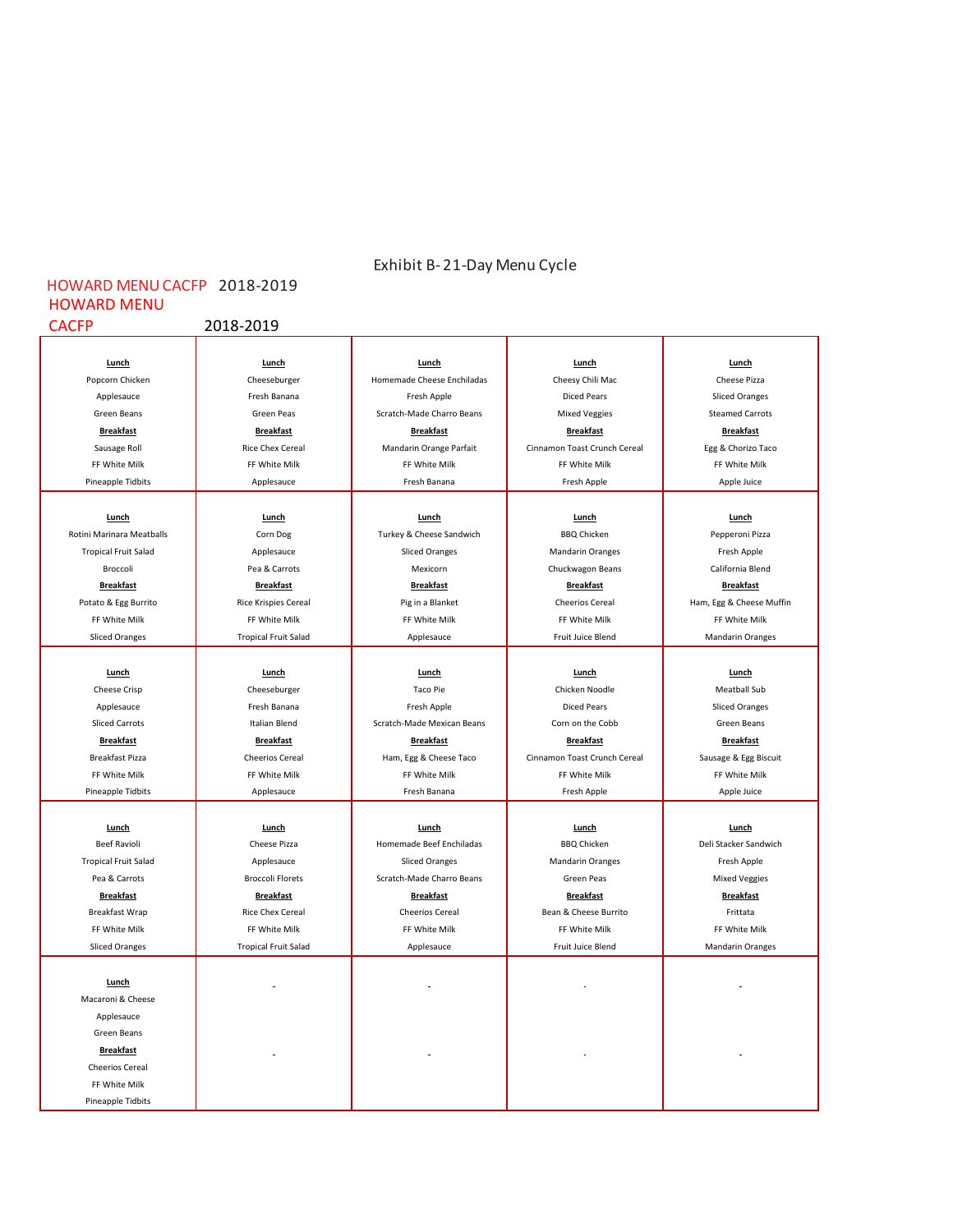#### HECC K‐5 MENU 2018‐2019

the contract of the contract of the contract of the contract of the contract of the contract of the contract of

**Lunch**  Macaroni & Cheese **the contract of the contract of the contract of the contract of the contract of the contract of the contract of the contract of the contract of the contract of the contract of the contract of the contrac** Orange Chicken **of the Chicken of the Chicken of the Chicken of the Chicken of the Chicken of the Chicken of the Chicken of the Chicken of the Chicken of the Chicken of the Chicken of the Chicken of the Chicken of the Chic** Green Beans in the control of the control of the control of the control of the control of the control of the control of the control of the control of the control of the control of the control of the control of the control Salad and fresh fruit bar variety of Milks **and the contract of the contract of the contract of the contract of the contract of the contract of the contract of the contract of the contract of the contract of the contract of the contract of the cont Breakfast**  WG Banana Bread  Fresh Fruit Bar **de Alexander (1996) and the State of Technical Control of Technical Control of Technical Control of Technical Control of Technical Control of Technical Control of Technical Control of Technical Control of** variety of Milks **and the contract of the contract of the contract of the contract of the contract of the contract of the contract of the contract of the contract of the contract of the contract of the contract of the cont** Variety of Cereal **the contract of the contract of the contract of the contract of the contract of the contract of the contract of the contract of the contract of the contract of the contract of the contract of the contrac** 

the contract of the contract of the contract of the contract of the contract of the contract of the contract of

Rotini Marinara Meatballs **Number Community Community Community Beefy Nacho** BBQ Chicken Whole Grain Pizza Variety Philly Cheese Sandwich Number Corn Dog Number Corn Dog Turkey & Cheese Sandwich Deli Stacker Sandwich Tuna Salad Sandwich Broccoli **Chuckwagon Beans** California Blend<br>Broccoli **Chuckwagon Beans** California Blend Salad and fresh fruit bar Salad and fresh fruit bar Salad and fresh fruit bar Salad and fresh fruit bar Salad and fresh fruit bar variety of Milks variety of Milks variety of Milks variety of Milks variety of Milks

Cheese Crisp Nole Grain Pizza Variety New York Chicken Noodle Chicken Noodle Whole Grain Pizza Variety Turkey & Cheese Sandwich Neatball Sub Cheeseburger Deli Stacker Sandwich BBQ Beef Sandwich Meatball Sub Sliced Carrots **Internal Carrots** Italian Blend **Internal Carrota** Scratch‐Made Mexican Beans Corn on the Cobb Green Beans Salad and fresh fruit bar Salad and fresh fruit bar Salad and fresh fruit bar Salad and fresh fruit bar Salad and fresh fruit bar variety of Milks variety of Milks variety of Milks variety of Milks variety of Milks **Breakfast Breakfast Breakfast Breakfast Breakfast** Breakfast Pizza **Kolache** Strawberry Smoothie NG HM Cinnamon Roll Sausage & Egg Biscuit Fresh Fruit Bar Fresh Fruit Bar Fresh Fruit Bar Fresh Fruit Bar Fresh Fruit Bar Fresh Fruit Bar Fresh Fruit Bar

**Lunch Lunch Lunch Lunch Lunch** Beef Ravioli **Whole Grain Pizza Variety** Homemade Beef Enchiladas BBQ Chicken BBQ Chicken Whole Grain Pizza Variety Corn Dog **Turkey & Cheese Sandwich Turkey & Cheese Sub** Ham & Cheese Sandwich Deli Stacker Pea & Carrots **Broccoli Florets** Scratch‐Made Charro Beans **Scratch**<br>
Scratch‐Made Charro Beans Green Peas Green Peas Mixed Veggies Salad and fresh fruit bar Salad and fresh fruit bar Salad and fresh fruit bar Salad and fresh fruit bar Salad and fresh fruit bar Salad and fresh fruit bar

**Lunch Lunch Lunch Lunch Lunch** Popcorn Chicken North Chicken Whole Grain Pizza Variety Homemade Cheese Enchiladas Cheesy Chili Mac Whole Grain Pizza Variety Cheese Crisp Cheeseburger | Ham & Cheese Sub Ham, Turkey & Cheese Sandwich | Ham Wrap Green Beans Sliced Carrots Green Peas Scratch‐Made Charro Beans Nixed Veggies Sliced Carrots Salad and fresh fruit bar Salad and fresh fruit bar Salad and fresh fruit bar Salad and fresh fruit bar Salad and fresh fruit bar variety of Milks variety of Milks variety of Milks variety of Milks variety of Milks **Breakfast Breakfast Breakfast Breakfast Breakfast** Sausage Roll **Sausage Roll Controll WG Andarin Orange Parfait** WG HM Cinnamon Roll **Egg & Chorizo Taco** Fresh Fruit Bar Fresh Fruit Bar Fresh Fruit Bar Fresh Fruit Bar Fresh Fruit Bar Fresh Fruit Bar Fresh Fruit Bar variety of Milks variety of Milks variety of Milks variety of Milks variety of Milks

the contract of the contract of the contract of the contract of the contract of the contract of the contract of

**Lunch Lunch Lunch Lunch Lunch Breakfast Breakfast Breakfast Breakfast Breakfast**

Variety of Cereal Variety of Cereal Variety of Cereal Variety of Cereal Variety of Cereal Variety of Cereal Variety of Cereal Variety of Cereal Variety of Cereal Variety of Cereal Variety of Cereal Variety of Cereal Variet the contract of the contract of the contract of the contract of the contract of the contract of the contract of

variety of Milks variety of Milks variety of Milks variety of Milks variety of Milks

variety of Milks variety of Milks variety of Milks variety of Milks variety of Milks **Breakfast Breakfast Breakfast Breakfast Breakfast** WG Breakfast Wrap Number Number Apple Breakfast Frudel Number Bean & Cheese Burrito Number Scheese Burrito Frittata Fresh Fruit Bar Fresh Fruit Bar Fresh Fruit Bar Fresh Fruit Bar Fresh Fruit Bar Fresh Fruit Bar Fresh Fruit Bar variety of Milks variety of Milks variety of Milks variety of Milks variety of Milks

Variety of Cereal Variety of Cereal Variety of Cereal Variety of Cereal Variety of Cereal Variety of Cereal Variety of Cereal Variety of Cereal Variety of Cereal Variety of Cereal Variety of Cereal Variety of Cereal Variet

Fresh Fruit Bar Fresh Fruit Bar Fresh Fruit Bar Fresh Fruit Bar Fresh Fruit Bar Fresh Fruit Bar Fresh Fruit Bar variety of Milks variety of Milks variety of Milks variety of Milks variety of Milks

**Lunch Lunch Lunch Lunch Lunch** Variety of Cereal Variety of Cereal Variety of Cereal Variety of Cereal Variety of Cereal Variety of Cereal Variety of Cereal Variety of Cereal Variety of Cereal Variety of Cereal Variety of Cereal Variety of Cereal Variet

Variety of Cereal Variety of Cereal Variety of Cereal Variety of Cereal Variety of Cereal Variety of Cereal Variety of Cereal Variety of Cereal Variety of Cereal Variety of Cereal Variety of Cereal Variety of Cereal Variet the contract of the contract of the contract of the contract of the contract of the contract of the contract of

Potato & Egg Burrito **Cinnamon Mini Bagels** Pig in a Blanket Pig in a Blanket WG Blueberry Muffin Ham, Egg & Cheese Muffin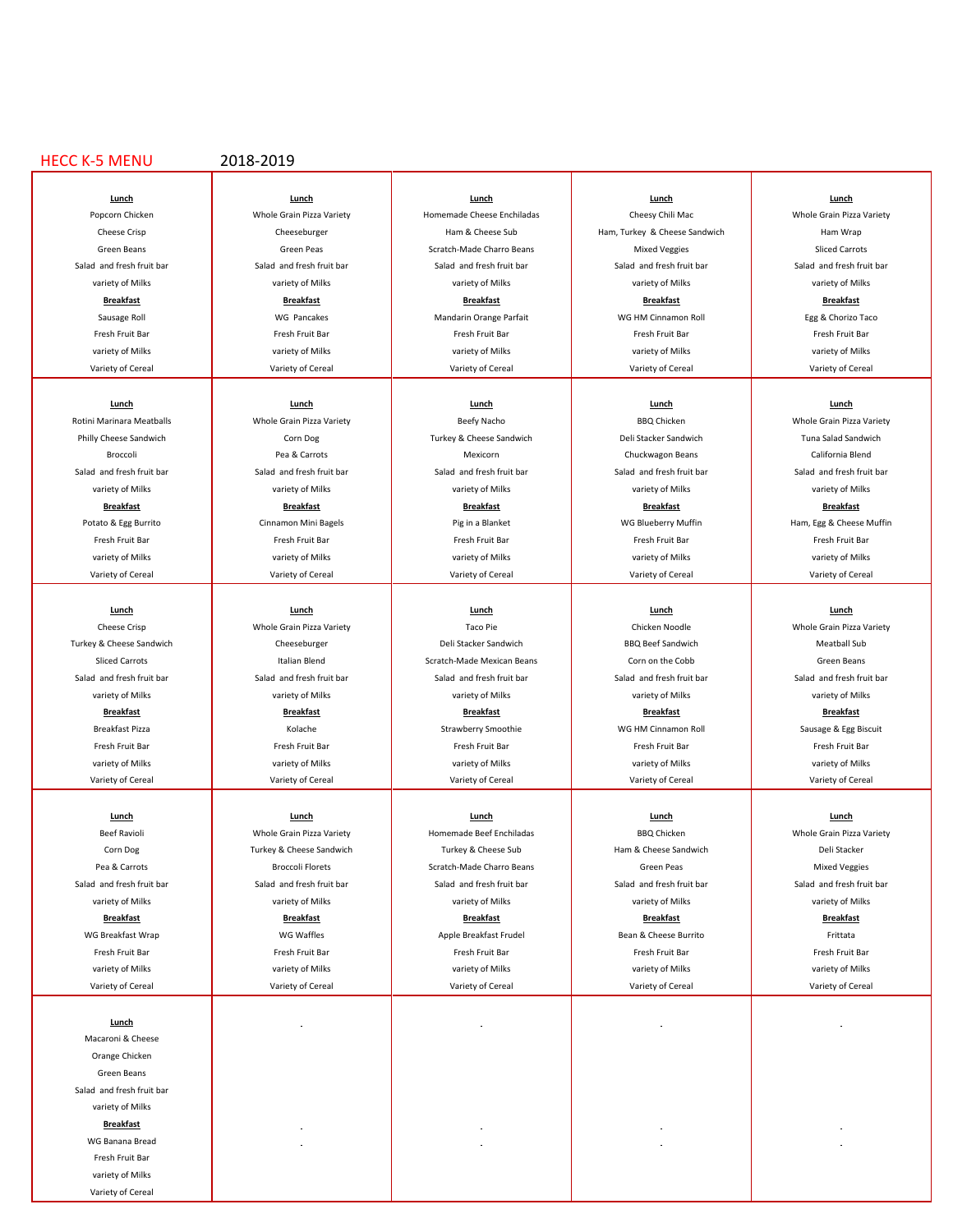#### ELEMENTARY MENU 2018‐2019

Salad and fresh fruit bar Salad and fresh fruit bar Salad and fresh fruit bar Salad and fresh fruit bar Salad and fresh fruit bar Salad and fresh fruit bar Salad and fresh fruit bar variety of Milks variety of Milks variet

Turkey & Cheese Sandwich

WG Breakfast Wraps MG Waffle Music Company of the Breakfast Frudel Bean & Cheese Burrito Frittata

the contract of the contract of the contract of the contract of the contract of the contract of the contract of **Lunch**  Macaroni & Cheese **the control of the control of the control of the control of the control of the control of the control of the control of the control of the control of the control of the control of the control of the cont** Orange Chicken **of the contract of the contract of the contract of the contract of the contract of the contract of the contract of the contract of the contract of the contract of the contract of the contract of the contrac** Italian Chicken Salad **in the controller of the controller of the controller of the controller of the controller** Green Beans **of the contract of the contract of the contract of the contract of the contract of the contract of the contract of the contract of the contract of the contract of the contract of the contract of the contract o** Salad and fresh fruit bar<br>variety of Milks variety of Milks **and the contract of the contract of the contract of the contract of the contract of the contract of the contract of the contract of the contract of the contract of the contract of the contract of the cont** 

**Breakfast**  Fresh Fruit Barthaus (1999) and the state of the state of the state of the state of the state of the state of the state of the state of the state of the state of the state of the state of the state of the state of the stat variety of Milks **and the contract of the contract of the contract of the contract of the contract of the contract of the contract of the contract of the contract of the contract of the contract of the contract of the cont** Variety of Cereal **the contract of the contract of the contract of the contract of the contract of the contract of the contract of the contract of the contract of the contract of the contract of the contract of the contrac** wG Banana Bread **in the second and the second and the second and the second and the second and the second and the second and the second and the second and the second and the second and the second and the second and the sec** 

the contract of the contract of the contract of the contract of the contract of the contract of the contract of

variety of Milks variety of Milks variety of Milks variety of Milks variety of Milks

**Breakfast Breakfast Breakfast Breakfast Breakfast** Fresh Fruit Bar Fresh Fruit Bar Fresh Fruit Bar Fresh Fruit Bar Fresh Fruit Bar Fresh Fruit Bar Fresh Fruit Bar variety of Milks variety of Milks variety of Milks variety of Milks variety of Milks Variety of Cereal Nariety of Cereal Nariety of Cereal Variety of Cereal Nariety of Cereal Variety of Cereal Variety of Cereal Variety of Cereal Variety of Cereal Variety of Cereal Variety of Cereal Variety of Cereal Variet

**Breakfast Breakfast Breakfast Breakfast Breakfast** Fresh Fruit Bar Fresh Fruit Bar Fresh Fruit Bar Fresh Fruit Bar Fresh Fruit Bar Fresh Fruit Bar Fresh Fruit Bar variety of Milks variety of Milks variety of Milks variety of Milks variety of Milks Variety of Cereal Nariety of Cereal Nariety of Cereal Variety of Cereal Nariety of Cereal Variety of Cereal Variety of Cereal Variety of Cereal Variety of Cereal Variety of Cereal Variety of Cereal Variety of Cereal Variet

the contract of the contract of the contract of the contract of the contract of the contract of the contract of

**Breakfast Breakfast Breakfast Breakfast Breakfast** Fresh Fruit Bar Fresh Fruit Bar Fresh Fruit Bar Fresh Fruit Bar Fresh Fruit Bar Fresh Fruit Bar Fresh Fruit Bar variety of Milks variety of Milks variety of Milks variety of Milks variety of Milks Variety of Cereal Variety of Cereal Variety of Cereal Variety of Cereal Variety of Cereal Variety of Cereal Variety of Cereal Variety of Cereal Variety of Cereal Variety of Cereal Variety of Cereal Variety of Cereal Variet

the contract of the contract of the contract of the contract of the contract of the contract of the contract of **Lunch Lunch Lunch Lunch Lunch** Rotini Marinara Meatballs Mole Grain Pizza Variety **Beefy Nacho** BBQ Chicken Beefty Nacho BBQ Chicken Whole Grain Pizza Variety<br>Philly Cheese Sandwich Beef Stir Fry Corn Dog Chicken Alfredo Hiredo Hot Dog Beef Stir Fry Philly Cheese Sandwich North Corn Dog Chicken Alfredo Hot Dog Hot Dog Hot Dog Beef Stir Fry Chef Salad **Chicken Salad Crispy Chicken Salad Turkey & Cheese Sandwich** Deli Stacker Sandwich Tuna Salad Sandwich<br>Broccoli Dea & Carrots Dea Dea Devicorn Mexicorn Chuckwagon Beans California Blend Broccoli **Pea & Carrots California Blend** Mexicorn Chuckwagon Beans California Blend Chuckwagon Beans California Blend

the contract of the contract of the contract of the contract of the contract of the contract of the contract of **Lunch Lunch Lunch Lunch Lunch** Roast Pork W/ Vegetables Whole Grain Pizza Variety Taco Pie Chicken Noodle Whole Grain Pizza Variety Cheese Crisp Chili Cheese Baked Potato (Spaghetti & Meatballs BBQ Beef Sandwich Cheese Crisp Chili Cheese Baked Potato Spaghetti & Meatballs BBQ Beef Sandwich Meatball Sub<br>Reception Cheese Date of the Cheese Crisp Chili Ch Sliced Carrots Subsection Carrots Italian Blend Scratch‐Made Mexican Beans Corn on the Cobb Green Beans Green Beans<br>Salad and fresh fruit bar Salad and fresh fruit bar Salad and fresh fruit bar Salad and fresh fruit bar Sa Salad and fresh fruit bar Salad and fresh fruit bar Salad and fresh fruit bar Salad and fresh fruit bar Salad and fresh fruit bar Salad and fresh fruit bar Salad and fresh fruit bar variety of Milks variety of Milks variety of Milks variety of Milks variety of Milks

the contract of the contract of the contract of the contract of the contract of the contract of the contract of

the contract of the contract of the contract of the contract of the contract of the contract of the contract of **Lunch Lunch Lunch Lunch Lunch** Ravioli Whole Grain Pizza Variety Homemade Beef Enchiladas BBQ Chicken Whole Grain Pizza Variety Corn Dog Beef Rice Bowl Popcorn Chicken Ropa Vieja Ropa Vieja Ropa Viena Ropa Viena Ropa Viena Noodle Chicken Garden Salad Chef Salad Chef Salad Turkey & Cheese Sub Ham & Cheese Sandwich Deli Stacker<br>Pea & Carrots Mixed Veggies Broccoli Florets Scratch-Made Charro Beans Green Peas Green Peas Mixed Veggies Pea & Carrots Mixed Veggies<br>Salad and fresh fruit bar Salad and fresh fruit bar Salad and fresh fruit bar Salad and fresh fruit bar Salad and fresh fruit bar Salad and fresh fruit bar Salad and fresh fruit bar Salad and fresh fruit bar Salad and fresh fruit bar Salad and fresh fruit bar Salad and fresh fruit bar Salad and fresh fruit bar Salad and fresh fruit bar Salad and fresh fruit bar Salad and fres variety of Milks variety of Milks variety of Milks variety of Milks variety of Milks

the contract of the contract of the contract of the contract of the contract of the contract of the contract of

**Lunch Lunch Lunch Lunch Lunch** Popcorn Chicken Nobe Grain Pizza Variety Homemade Cheese Enchiladas Nube Cheesy Chili Mac Nube Grain Pizza Variety Cheese Crisp **Pork Fried Rice Pork Fried Rice Reading Chicken** Turkey Tetrazzini **Chicken Drange Chicken Meatball Noodle** Turkey & Cheese Sandwich **Cheese Cheese Cheese Sandwich** Cheese Sandwich Cheese Sandwich Cheese Sandwich Cheese Sandwich Cheese Sandwich Cheese Sandwich Ham & Cheese Sandwich Cheese Sandwich Sliced Carrots<br>Green Ham & Chee Green Beans Siliced Carrots<br>
Green Peas Salad and fresh fruit bar Salad and fresh fruit bar Salad and fresh fruit bar Salad and fresh fruit bar<br>
Salad and fresh fruit bar Salad and fresh fruit bar Salad and fresh fruit bar d and fresh fruit bar Salad and fresh fruit bar Salad and fresh fruit bar Salad and fresh fruit bar Salad and fresh fruit bar Salad and fresh fruit bar Salad and fresh fruit bar Salad and fresh fruit bar variety of Milks v variety of Milks variety of Milks variety of Milks variety of Milks variety of Milks

the contract of the contract of the contract of the contract of the contract of the contract of the contract of

the contract of the contract of the contract of the contract of the contract of the contract of the contract of **Breakfast Breakfast Breakfast Breakfast Breakfast** Fresh Fruit Bar Fresh Fruit Bar Fresh Fruit Bar Fresh Fruit Bar Fresh Fruit Bar Fresh Fruit Bar Fresh Fruit Bar variety of Milks variety of Milks variety of Milks variety of Milks variety of Milks Variety of Cereal Nariety of Cereal Nariety of Cereal Variety of Cereal Nariety of Cereal Variety of Cereal Variety of Cereal Variety of Cereal Variety of Cereal Variety of Cereal Variety of Cereal Variety of Cereal Variet

Sausage Roll **Mandarin Orange Parfait** Mandarin Orange Parfait NG HM Cinnamon Roll **Carl Carl Egg & Chorizo Taco** 

Potato & Egg Burrito **Pig in American Cinnamon Mini Bagels** Pig in a Blanket Pig in a Blanket WG Blueberry Muffin Ham, Egg & Cheese Muffin

Breakfast Pizza **Strawberry Smoothie Network Collaction** Strawberry Smoothie WG HM Cinnamon Roll Sausage & Egg Biscuit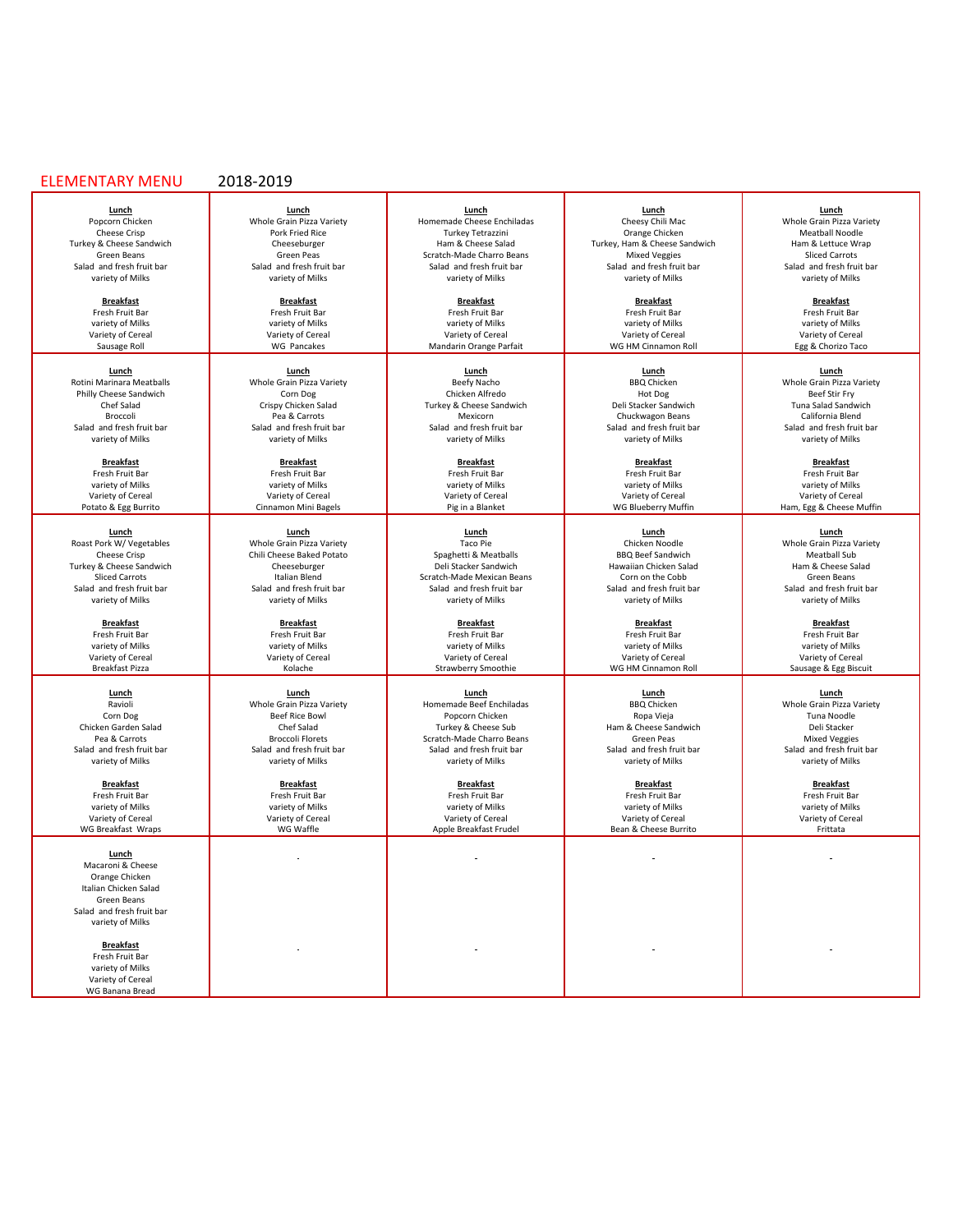#### JUNIOR HIGH MENU 2018-2019

#### **Lunch Lunch Lunch Lunch Lunch**

## 

**Lunch Lunch Lunch Lunch Lunch** Rotini Marinara Meatball Shepherd's Pie Beefy Nacho Beefy Nacho Dog House Boef Btir‐fry

Roast Pork W/ Vegetables **Chili Cheese Baked Potato** Chili Cheese Baked Potato Taco Pie Taco Pie Chicken Bowl Chicken Bowl Cajun Catfish Turkey Taco Burrito Nurrico Turkey Taco Nacho Nurrico Cheese Crisp Cheese Crisp Chicken Fried Rice Chicken Fried Rice Grilled Cheese Sandwich **Chicken Nuggets And Chicken Chicken Sandwich** BBQ Beef Sandwich Meatball Sub Hamburger Pizza Hawaiian Pizza Hawaiian Pizza Hawaiian Pizza Nacho Pizza Nacho Pizza Hamburger Pizza Veggie Pizza BBQ Chicken Salad **Chicken Taco Salad Mandarin Chicken Salad** Hawaiian Chicken Salad Herb Chicken Salad Herb Chicken Salad Salad and fresh fruit bar Salad and fresh fruit bar Salad and fresh fruit bar Salad and fresh fruit bar Salad and fresh fruit bar Salad and fresh fruit bar variety of Milks variety of Milks variety of Milks variety of Milks variety of Milks Variety of 4 Daily Grill Items Variety of 4 Daily Grill Items Variety of 4 Daily Grill Items Variety of 4 Daily Grill Items Variety of 4 Daily Grill Items Variety of 3 Daily Pizzas Variety of 3 Daily Pizzas Variety of 3 Daily Pizzas Variety of 3 Daily Pizzas Variety of 3 Daily Pizzas

the contract of the contract of the contract of the contract of the contract of the contract of the contract of

the contract of the contract of the contract of the contract of the contract of the contract of the contract of

the contract of the contract of the contract of the contract of the contract of the contract of the contract of

the contract of the contract of the contract of the contract of the contract of the contract of the contract of

Bean & Cheese Tostada Number 2012 Chicken Tacos North Chicken Tacos Number 2012 Cheesy Chili Mac Turkey & Rice Burrito Chicken Teriyaki North School (Pork Fried Rice North Turkey Tetrazzini North Tacos North Beef & Broccoli Grilled Ham & Cheese Chili Dog Chicken Chili Dog Spicy Chicken Nuggets Chicken China BBQ Chicken BBQ Chicken Nacho Pizza **Persedia America Pepperoni Brancho Pizza** Pepperoni & Jalapeno Pizza Buffalo Chicken Pizza Two Cheese Pizza Chicken Garden Salad **Internation Crispy Chicken Salad** Ham & Cheese Salad Italian Chicken Salad Buffalo Chicken Salad Buffalo Chicken Salad Salad and fresh fruit bar Salad and fresh fruit bar Salad and fresh fruit bar Salad and fresh fruit bar Salad and fresh fruit bar Salad and fresh fruit bar variety of Milks variety of Milks variety of Milks variety of Milks variety of Milks Variety of 4 Daily Grill Items Nariety of 4 Daily Grill Items Variety of 4 Daily Grill Items Variety of 4 Daily Grill Items Variety of 4 Daily Grill Items Variety of 4 Daily Grill Items Variety of 4 Daily Grill Items Varie Variety of 3 Daily Pizzas Variety of 3 Daily Pizzas Variety of 3 Daily Pizzas Variety of 3 Daily Pizzas Variety of 3 Daily Pizzas Variety of 3 Daily Pizzas Variety of 3 Daily Pizzas Variety of 3 Daily Pizzas Variety of 3 D **Breakfast Breakfast Breakfast Breakfast Breakfast** Fresh Fruit Bar Fresh Fruit Bar Fresh Fruit Bar Fresh Fruit Bar Fresh Fruit Bar Fresh Fruit Bar Fresh Fruit Bar variety of Milks variety of Milks variety of Milks variety of Milks variety of Milks Variety of Cereal Nariety of Cereal Nariety of Cereal Variety of Cereal Variety of Cereal Variety of Cereal Variety of Cereal Variety of Cereal Variety of Cereal Variety of Cereal Variety of Cereal Variety of Cereal Variet

Chicken Chop Suey Nung pao Chicken Nung and Chicken Alfredo Nung Build Your Own Nung Chicken Tostada Philly Cheese Sandwich **Corn Dog Beef Sliders Hot Dog Bar** Hot Dog Bar Tuna Salad Sandwich Corn Dog Bar Tuna Salad Sandwich Spicy Chicken Pizza **Pepperoni & Mushroom Pizza** Sausage Pizza BBQ Chicken Pizza Alfredo Pizza Chef Salad Spicy Crispy Chicken Salad Caribbean Chicken Salad Chicken Caesar Salad Beef Taco Salad Beef Taco Salad Salad and fresh fruit bar Salad and fresh fruit bar Salad and fresh fruit bar Salad and fresh fruit bar Salad and fresh fruit bar Salad and fresh fruit bar Salad and fresh fruit bar variety of Milks variety of Milks variety of Milks variety of Milks variety of Milks Variety of 3 Daily Pizzas Variety of 3 Daily Pizzas Variety of 3 Daily Pizzas Variety of 3 Daily Pizzas Variety of 3 Daily Pizzas **Breakfast Breakfast Breakfast Breakfast Breakfast** Fresh Fruit Bar Fresh Fruit Bar Fresh Fruit Bar Fresh Fruit Bar Fresh Fruit Bar Fresh Fruit Bar Fresh Fruit Bar variety of Milks variety of Milks variety of Milks variety of Milks variety of Milks

**Lunch Lunch Lunch Lunch Lunch**

**Breakfast Breakfast Breakfast Breakfast Breakfast**

WG Breakfast Pizza **Strawberry Strawberry Strawberry Smoothie** WG HM Cinnamon Roll Sausage & Egg Biscuit

**Lunch Lunch Lunch Lunch Lunch** Beef Ravioli **San America Chicken Homemade Beef Enchiladas** Ropa Vieja Ropa Vieja Noodle Bean & Cheese Burrito **Burrith Chicken Teriyaki** Beef Rice Bowl Chicken Noodle Chicken Noodle BBQ Chicken Chicken Chicken Teriyaki Corn Dog BBQ Chicken Sandwich **Popcorn Chicken Chicken Chicken Chicken Salad** sandwich Big Texan Stacker Sonora Pizza **Meat lovers Pizza** Pepperoni & Jalapeno Pizza Two Cheese Pizza Alfredo Pizza Alfredo Pizza Chicken Garden Salad **Ham & Chef Salad Chicken Salad** Ham & Cheese Salad Crispy Chicken Salad Chicken Salad Chicken Salad Salad and fresh fruit bar Salad and fresh fruit bar Salad and fresh fruit bar Salad and fresh fruit bar Salad and fresh fruit bar Salad and fresh fruit bar Salad and fresh fruit bar Salad and fresh fruit bar Salad and fres variety of Milks variety of Milks variety of Milks variety of Milks variety of Milks Variety of 3 Daily Pizzas Variety of 3 Daily Pizzas Variety of 3 Daily Pizzas Variety of 3 Daily Pizzas Variety of 3 Daily Pizzas Variety of 3 Daily Pizzas Variety of 3 Daily Pizzas Variety of 3 Daily Pizzas Variety of 3 D **Breakfast Breakfast Breakfast Breakfast Breakfast** Fresh Fruit Bar Fresh Fruit Bar Fresh Fruit Bar Fresh Fruit Bar Fresh Fruit Bar Fresh Fruit Bar Fresh Fruit Bar

Sausage Roll **Sausage Roll Mandarin Orange Parfait** WG HM Cinnamon Roll **Egg & Chorizo Taco** 

Variety of Cereal Nariety of Cereal Nariety of Cereal Variety of Cereal Variety of Cereal Variety of Cereal Variety of Cereal Variety of Cereal Variety of Cereal Variety of Cereal Variety of Cereal Variety of Cereal Variet

Fresh Fruit Bar Fresh Fruit Bar Fresh Fruit Bar Fresh Fruit Bar Fresh Fruit Bar Fresh Fruit Bar Fresh Fruit Bar variety of Milks variety of Milks variety of Milks variety of Milks variety of Milks Variety of Cereal Nariety of Cereal Nariety of Cereal Variety of Cereal Variety of Cereal Variety of Cereal Variety of Cereal Variety of Cereal Variety of Cereal Variety of Cereal Variety of Cereal Variety of Cereal Variet

Variety of 4 Daily Grill Items Variety of 4 Daily Grill Items Variety of 4 Daily Grill Items Variety of 4 Daily Grill Items Variety of 4 Daily Grill Items Potato & Egg Burrito **Cinnamon Mini Bagels** Pig in a Blanket WG Blueberry Muffin Made‐to‐Order Omelet Bar

Variety of 4 Daily Grill Items Variety of 4 Daily Grill Items Variety of 4 Daily Grill Items Variety of 4 Daily Grill Items Variety of 4 Daily Grill Items Variety of 4 Daily Grill Items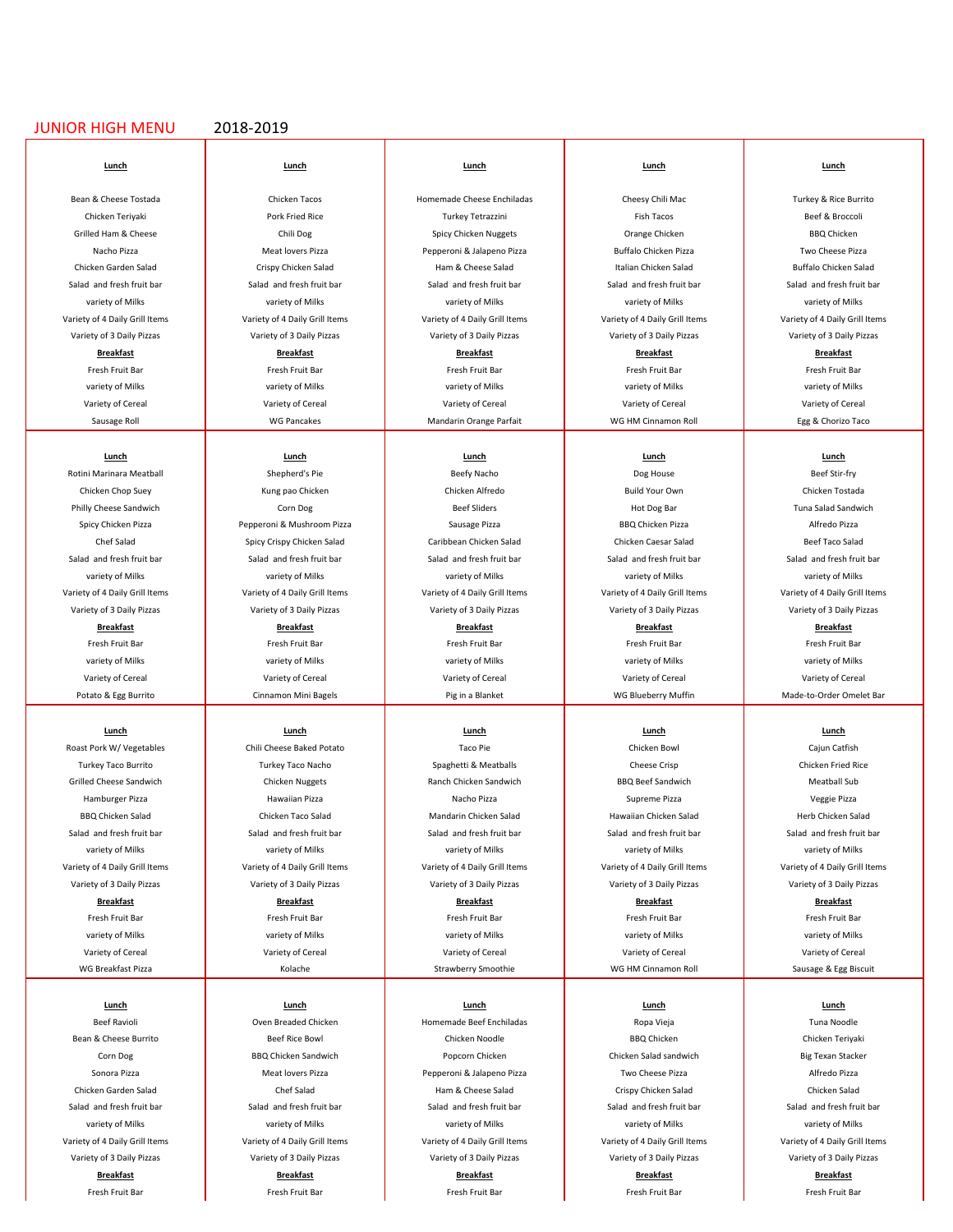| variety of Milks               | variety of Milks  | variety of Milks       | variety of Milks      | variety of Milks         |
|--------------------------------|-------------------|------------------------|-----------------------|--------------------------|
| Variety of Cereal              | Variety of Cereal | Variety of Cereal      | Variety of Cereal     | Variety of Cereal        |
| WG Breakfast Wrap              | Golden Waffle     | Apple Breakfast Frudel | Bean & Cheese Burrito | Made-to-Order Omelet Bar |
|                                |                   |                        |                       |                          |
| <b>Lunch</b>                   | $\alpha$          | $\blacksquare$         | $\blacksquare$        |                          |
| Orange Chicken                 |                   |                        |                       |                          |
| <b>Beef Stroganoff</b>         |                   |                        |                       |                          |
| Hot Dog                        |                   |                        |                       |                          |
| Spicy Chicken Pizza            |                   |                        |                       |                          |
| Italian Salad                  |                   |                        |                       |                          |
| Salad and fresh fruit bar      |                   |                        |                       |                          |
| variety of Milks               |                   |                        |                       |                          |
| Variety of 4 Daily Grill Items |                   |                        |                       |                          |
| Variety of 3 Daily Pizzas      |                   | ۰                      | $\sim$                |                          |
| <b>Breakfast</b>               |                   |                        | $\blacksquare$        |                          |
| Fresh Fruit Bar                |                   |                        | $\sim$                |                          |
| variety of Milks               | $\blacksquare$    | $\blacksquare$         | $\sim$                |                          |
| Variety of Cereal              |                   |                        |                       |                          |
| WG Banana Bread                |                   |                        |                       |                          |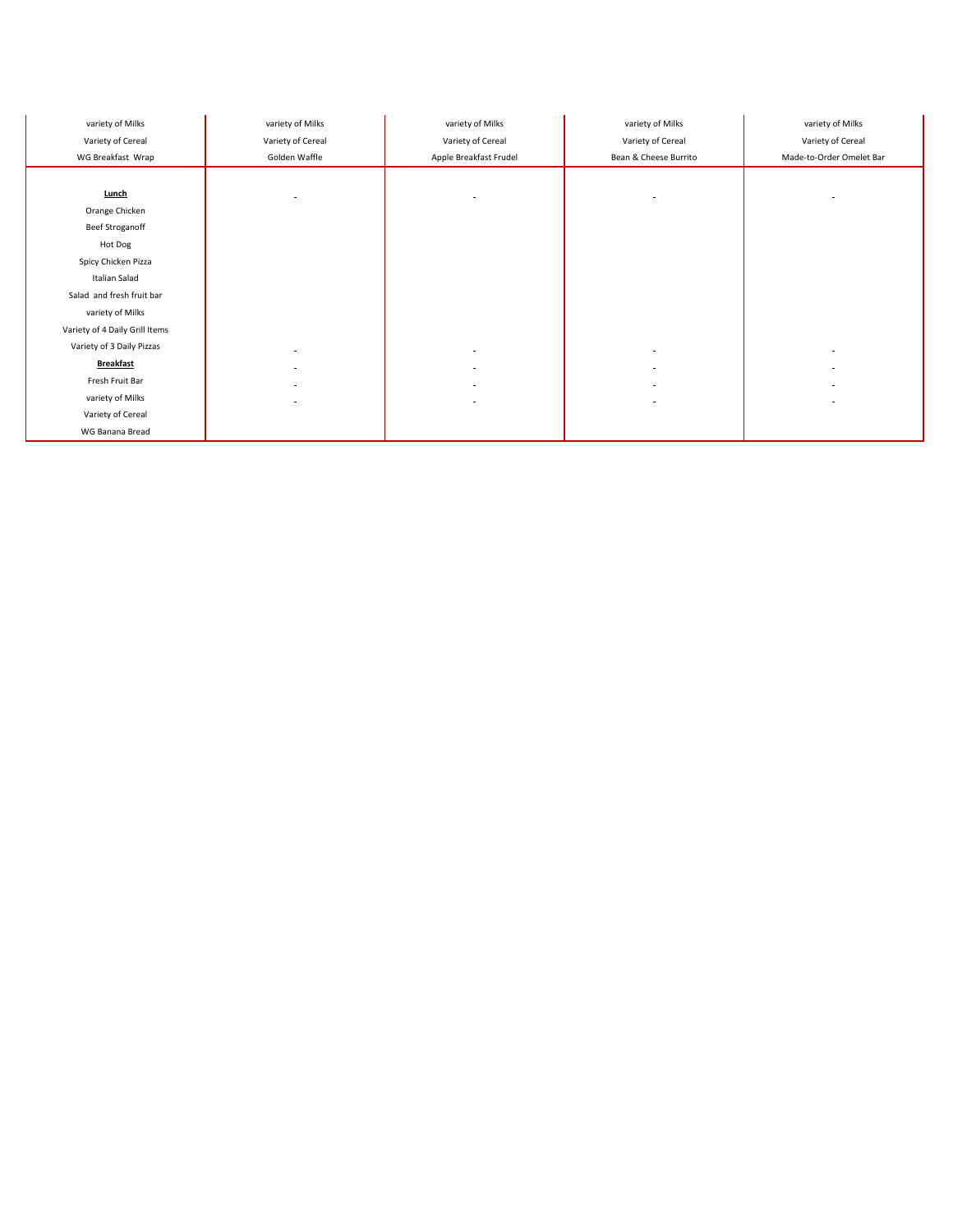### Exhibit C

## FOOD SERVICE BUDGET ‐ COST REIMBURSABLE

## Alamo Heights ISD

|                | School Year:                              | SY19                                                         |                             |                      |               |
|----------------|-------------------------------------------|--------------------------------------------------------------|-----------------------------|----------------------|---------------|
| Revenues:      |                                           |                                                              |                             |                      |               |
|                | Cash Sales                                |                                                              |                             |                      |               |
|                |                                           | <b>Student Breakfast Sales</b><br><b>Student Lunch Sales</b> |                             | 39,161<br>286,820    |               |
|                |                                           | <b>Student Snack Sales</b>                                   |                             |                      |               |
|                |                                           | Student A La Carte Sales                                     |                             |                      |               |
|                |                                           | <b>Adult Sales</b>                                           |                             | 258,850              |               |
|                |                                           | <b>Catering Sales</b><br>Interest Income                     |                             |                      |               |
|                |                                           | <b>Concession Sales</b>                                      |                             |                      |               |
|                |                                           | Other Local Revenue                                          |                             |                      |               |
|                |                                           |                                                              | <b>Total Cash</b>           |                      | \$<br>587,041 |
|                |                                           |                                                              |                             |                      |               |
|                | State and Federal Reimbursements/Funding  |                                                              |                             | 2,210                |               |
|                |                                           | National School Lunch Program                                |                             | 333,111              |               |
|                |                                           | School Breakfast Program After                               |                             | 142,112              |               |
|                |                                           | School Care Program Summer                                   |                             |                      |               |
|                |                                           | Food Service Program State                                   |                             |                      |               |
|                |                                           | Matching Fund Commodities<br>Received                        |                             |                      |               |
|                |                                           |                                                              | <b>Total Reimbursements</b> | $6,000 \leq$         | 526,172       |
|                |                                           | Total Revenues = All Cash Sales + All Reimbursements         |                             | 44,949 $\frac{1}{5}$ | 1,113,213     |
|                |                                           |                                                              |                             |                      |               |
|                |                                           |                                                              |                             |                      |               |
| Expenses: Food |                                           |                                                              |                             |                      |               |
|                |                                           | ross Food Cost                                               |                             | 365,490              |               |
|                |                                           | Commodities Used                                             |                             | 44,949               |               |
|                |                                           | Commodity Delivery & Storage                                 |                             | 1,300                |               |
|                |                                           |                                                              | <b>Total Food Costs</b>     |                      | \$<br>411,740 |
|                | Labor                                     |                                                              |                             |                      |               |
|                |                                           | FSMC Total Labor Cost                                        |                             | 542,239              |               |
|                |                                           | Client Labor Cost                                            |                             |                      |               |
|                | <b>FSMC Fees</b>                          |                                                              | <b>Total Labor Costs</b>    |                      | \$<br>542,239 |
|                |                                           | Administrative Fee Costs                                     |                             |                      |               |
|                |                                           | Management Fee Costs                                         |                             | 42,579               |               |
|                |                                           |                                                              | <b>Total Fees</b>           | 25,962 \$            | 68,541        |
|                | FSMC Direct Costs - Subcategory Examples: | Paper                                                        |                             | 22,265               |               |
|                |                                           | Chemical                                                     |                             | 6,457                |               |
|                |                                           | Telephone                                                    |                             |                      |               |
|                |                                           | Digital Monthly Subscription                                 |                             |                      |               |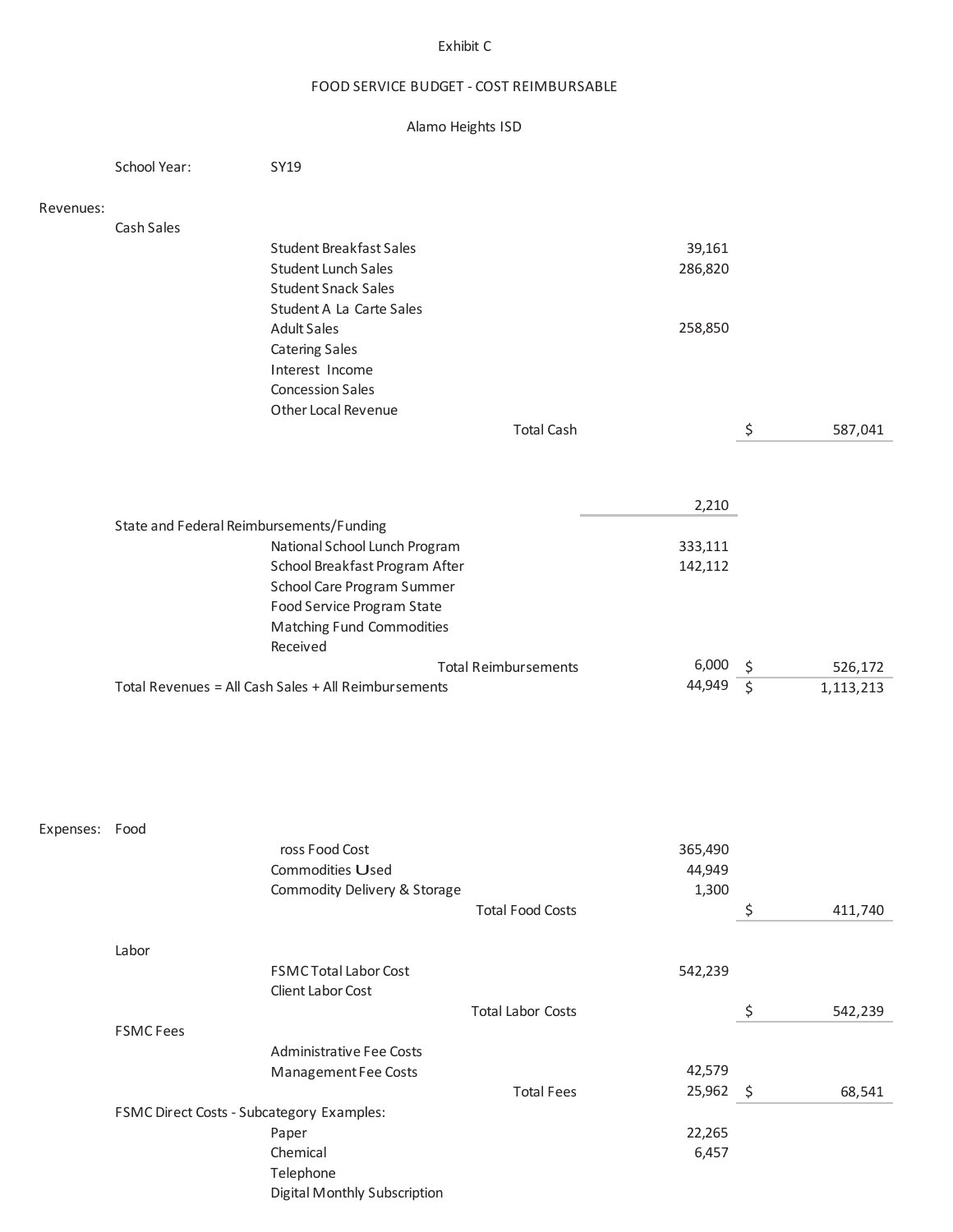| PO <sub>S</sub>       | 4.453 |
|-----------------------|-------|
| MPP & Nutrislice Menu | 3.340 |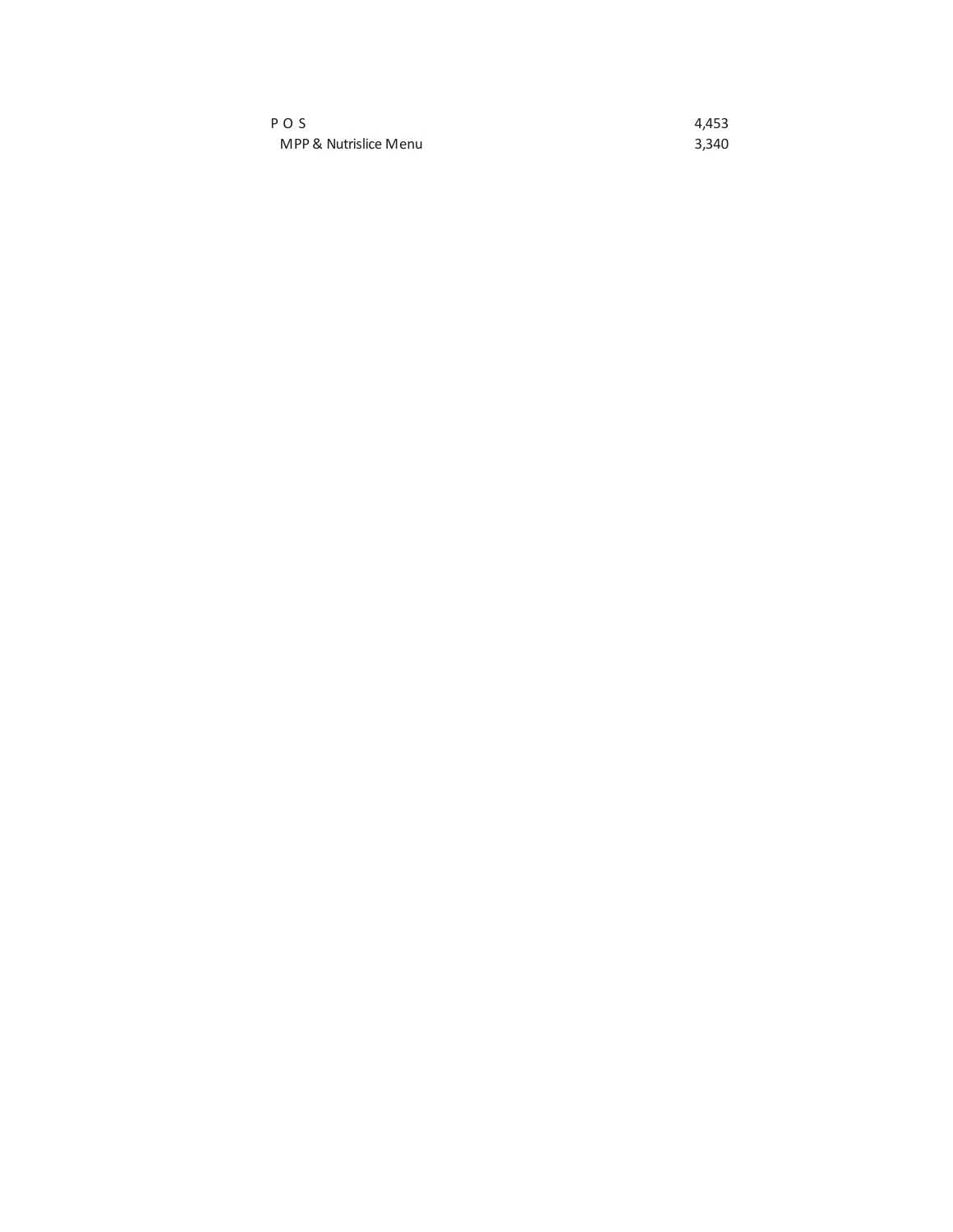|                                                | <b>Technology Expense</b>                                                       | 3,560  |                      |
|------------------------------------------------|---------------------------------------------------------------------------------|--------|----------------------|
|                                                | Computer                                                                        | 1,113  |                      |
|                                                | Office Supplies                                                                 | 3,760  |                      |
|                                                | Travel e g Hotel/Airfare                                                        | 334    |                      |
|                                                | Mileage                                                                         | 3,228  |                      |
|                                                | Training & Development                                                          | 4,453  |                      |
|                                                | Equipment & Rental                                                              |        |                      |
|                                                | Small wares                                                                     | 1,113  |                      |
|                                                | Repair & Maintenance                                                            |        |                      |
|                                                | Permits & Licenses                                                              | 1,113  |                      |
|                                                | Postage                                                                         |        |                      |
|                                                | Kitchen Supplies                                                                | 1,113  |                      |
|                                                | <b>Safety Supplies</b>                                                          | 557    |                      |
|                                                |                                                                                 | 557    |                      |
|                                                | Printing                                                                        |        |                      |
|                                                | Laundry                                                                         |        |                      |
|                                                | Uniforms                                                                        | 2,226  |                      |
|                                                | Promotions                                                                      | 3,340  |                      |
|                                                | <b>Background Check</b>                                                         | 557    |                      |
|                                                | Storage                                                                         |        |                      |
|                                                | Audit Support Cost                                                              |        |                      |
|                                                | <b>Culinary Support Cost</b>                                                    |        |                      |
|                                                | Other                                                                           |        |                      |
|                                                | Other                                                                           |        |                      |
|                                                | Other                                                                           |        |                      |
|                                                | Other                                                                           |        |                      |
|                                                | Other                                                                           |        |                      |
|                                                | Risk Mgt & General Liability                                                    | 14,698 |                      |
|                                                | Accounting & Other Software                                                     |        |                      |
|                                                | Marketing Box Subscription                                                      |        |                      |
|                                                |                                                                                 | 2,375  |                      |
|                                                | <b>Investment Amortization</b>                                                  |        |                      |
|                                                | Marketing                                                                       |        |                      |
|                                                | <b>Bond Expenses</b>                                                            |        |                      |
|                                                | Startup & Annual Support Expense                                                |        | 80,610               |
| <b>SFA Direct Costs</b>                        | <b>Total FSMC Direct Costs</b>                                                  |        | \$                   |
|                                                | <b>Direct Costs</b>                                                             |        |                      |
|                                                |                                                                                 |        |                      |
|                                                |                                                                                 |        |                      |
|                                                | <b>Total SFA Direct Costs</b><br><b>Total Direct Costs</b>                      |        | \$0<br>\$80,610      |
|                                                | FSMC Indirect Costs Subcategory Examples I n clude:                             |        |                      |
|                                                | <b>FSMC Charges</b>                                                             |        |                      |
|                                                | Technology Expense Nutrition Software                                           |        |                      |
|                                                | a) Technology Allocated Charge                                                  |        |                      |
|                                                | b) Other Technology Charge                                                      |        |                      |
|                                                | Insurance Allocated Charge (W C Excluded)                                       |        |                      |
|                                                | <b>Other Allocated Charges</b>                                                  |        |                      |
|                                                |                                                                                 |        |                      |
|                                                | <b>Franchise Charges</b><br><b>Trademark Charges</b>                            |        |                      |
|                                                | Other Indirect Cost Categories                                                  |        |                      |
|                                                |                                                                                 |        |                      |
|                                                | <b>Total FSMC Indirect Costs</b>                                                |        | \$                   |
|                                                | Total Discounts, Rebates, Applicable Credits, Allowances or Incentives          |        |                      |
|                                                | Total Expenses = All Food Costs + All Labor Costs + All Fees + All Direct Costs |        | \$<br>1, 103, 129.78 |
|                                                |                                                                                 |        | \$                   |
| Surplus I Subsidy = Total Revenues $T o t a l$ |                                                                                 |        | 10,083               |

Expenses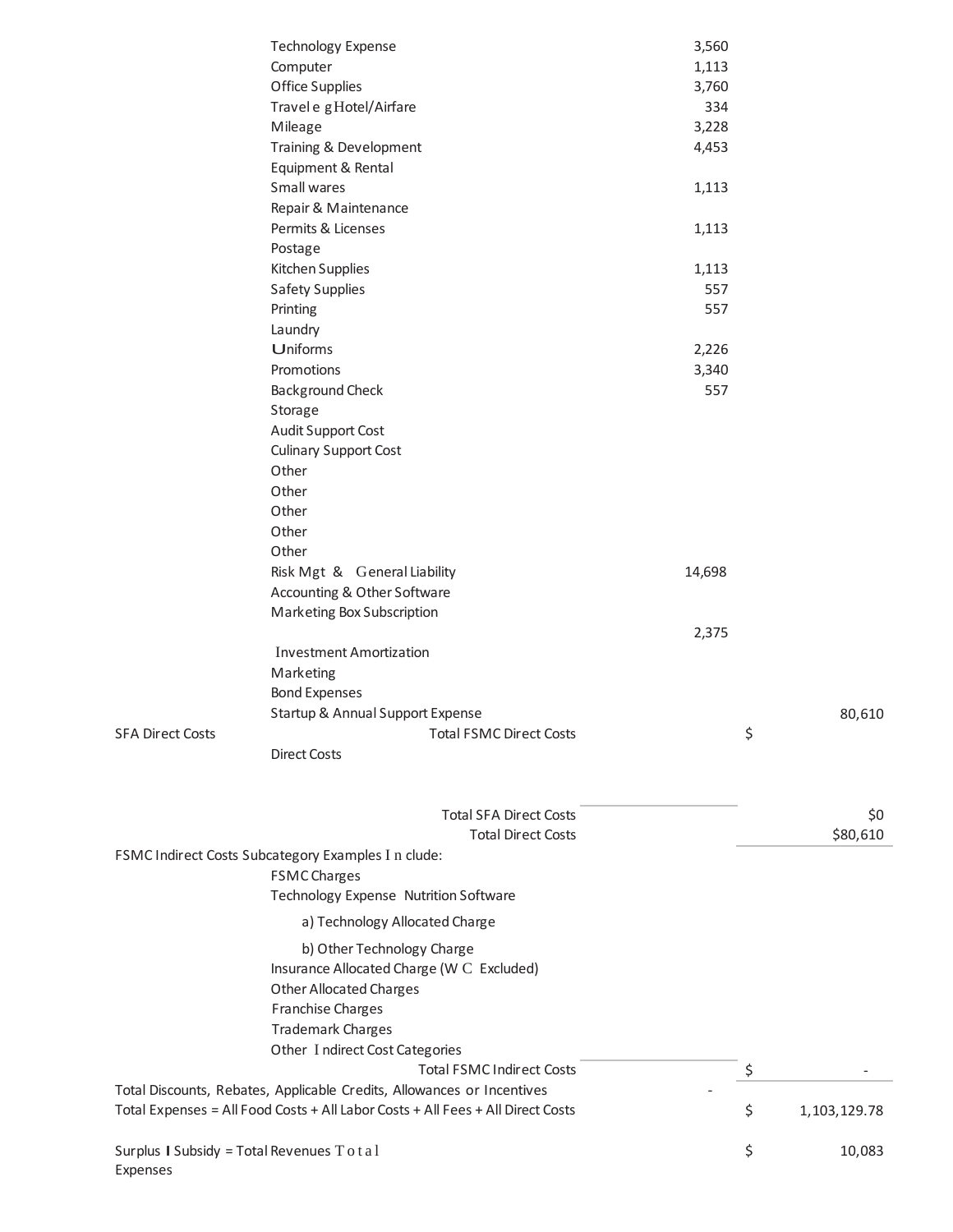

School Food Authority Employee Responsible For Submission Of This Budget Data:

| Name:                                                         | Mike Hagar      |  |  |  |
|---------------------------------------------------------------|-----------------|--|--|--|
| Telephone:                                                    | 210 822 3374    |  |  |  |
| FSMC Employee Responsible For Submission Of This Budget Data: |                 |  |  |  |
| Name:                                                         | Richard Mallard |  |  |  |

Exhibit C

FOOD SERVICE BUDGET ‐ FIXED COST PER MEAL

Alamo Heights ISD

School Year: SY19

Revenues:

Cash Sales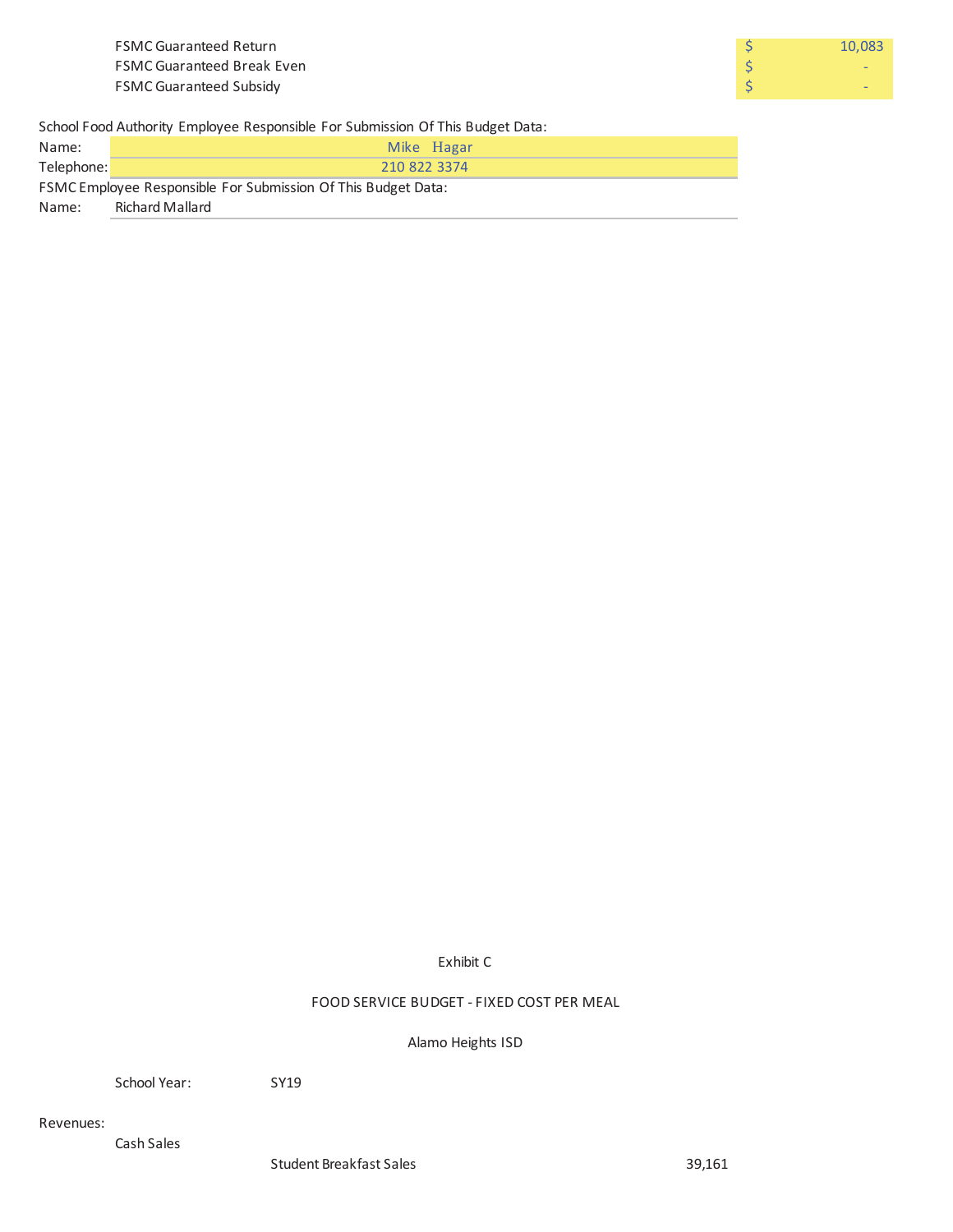Exhibit D‐ Chart 1

Current Enrollment 2018‐2019

| Site                            | Free | Reduced | Paid | Total |
|---------------------------------|------|---------|------|-------|
| <b>AH Junior School</b>         | 179  | 41      | 905  | 1125  |
| Cambridge<br>Elementary         | 161  | 27      | 651  | 839   |
| Howard Early<br>Learning Center | 158  | 11      | 270  | 439   |
| Woodridge<br>Elementary         | 143  | 33      | 716  | 892   |
| <b>TOTAL</b>                    | 641  | 112     | 2542 | 3295  |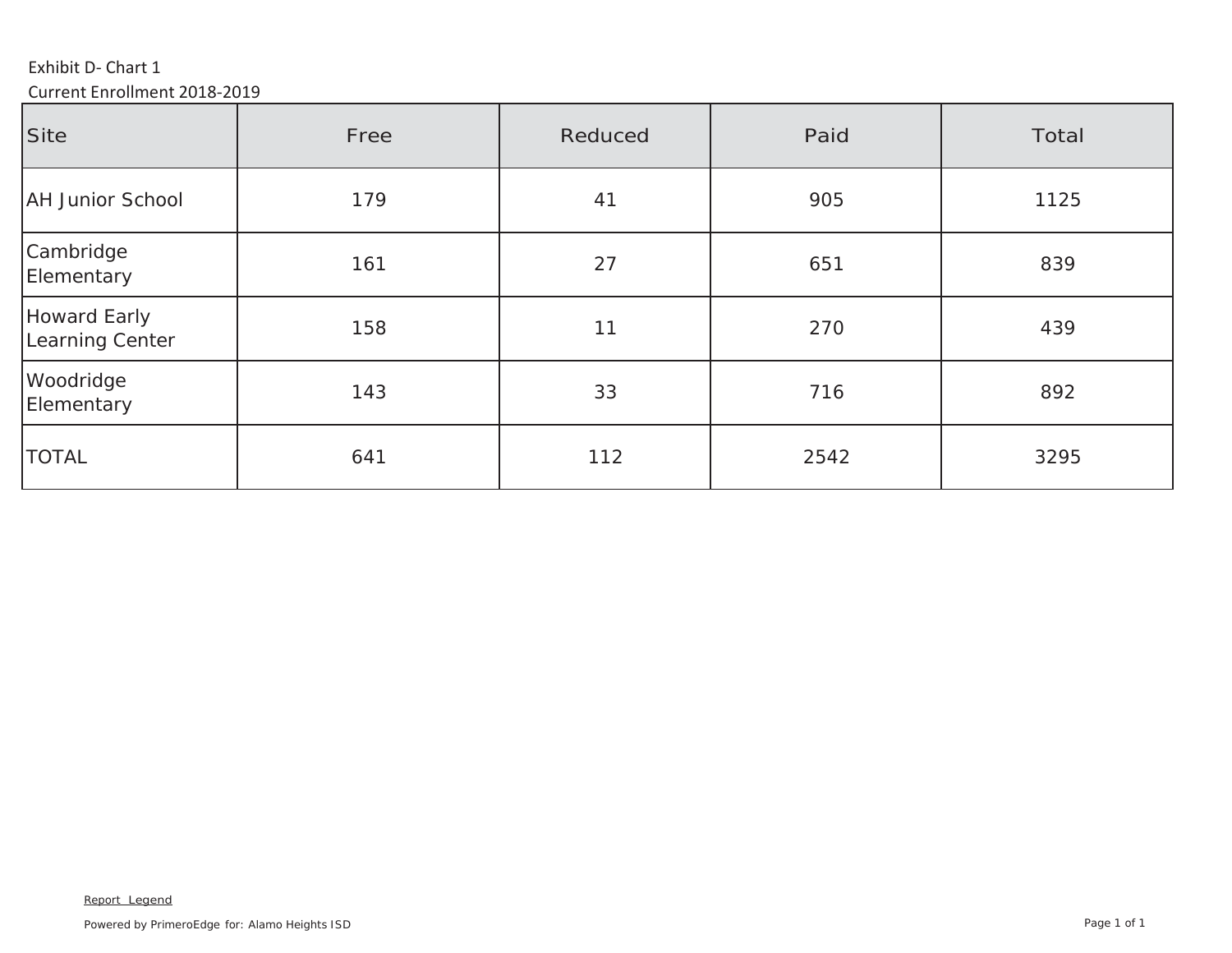## Exhibit D

## LIST OF CHARTS AND OTHER ATTACHMENTS

## Chart 1:Enrollment Chart (By Campus)

Chart 2:Designation of Program Expenses

### DESIGNATION OF PROGRAM EXPENSES

The SFA has deemed the following Program Expense schedule to be a necessary part of this bid specification as an indicator of who will bear ultimate responsibility for the cost. Costs that are not provided for under the standard contract terms and conditions, but are necessary for the effective on-site operation of the food service program and are directly incurred for the SFA's operation, must be assigned by the SFA and included in the RFP. The column selected by the SFA for each expense represents whether the SFA or FSMC is ULTIMATELY responsible for that cost.

| <b>DESCRIPTION</b>                  | <b>FSMC</b>  | <b>SFA</b>   | $N/A^*$ |
|-------------------------------------|--------------|--------------|---------|
| FOOD:                               |              |              |         |
| <b>Food Purchases</b>               | $\mathbf{x}$ |              |         |
| <b>Commodity Processing Charges</b> |              | $\mathbf{x}$ |         |
| Processing and Payment of Invoices  | $\mathbf X$  |              |         |
| LABOR:                              | X            |              |         |
| <b>FSMC EMPLOYEES:</b>              | X            |              |         |
| Salaries/Wages                      | X            |              |         |
| Fringe Benefits and Insurance       | X            |              |         |
| Retirement                          | X            |              |         |
| <b>Payroll Taxes</b>                | X            |              |         |
| Workers' Compensation               | X            |              |         |
| <b>Unemployment Compensation</b>    | X            |              |         |
| <b>SFA EMPLOYEES:</b>               |              |              |         |
| Salaries/Wages                      |              | X            |         |
| Fringe Benefits and Insurance       |              | X            |         |
| Retirement                          |              | X            |         |
| <b>Payroll Taxes</b>                |              | X            |         |
| Workers' Compensation               |              | X            |         |
| <b>Unemployment Compensation</b>    |              | X            |         |

\*Not Applicable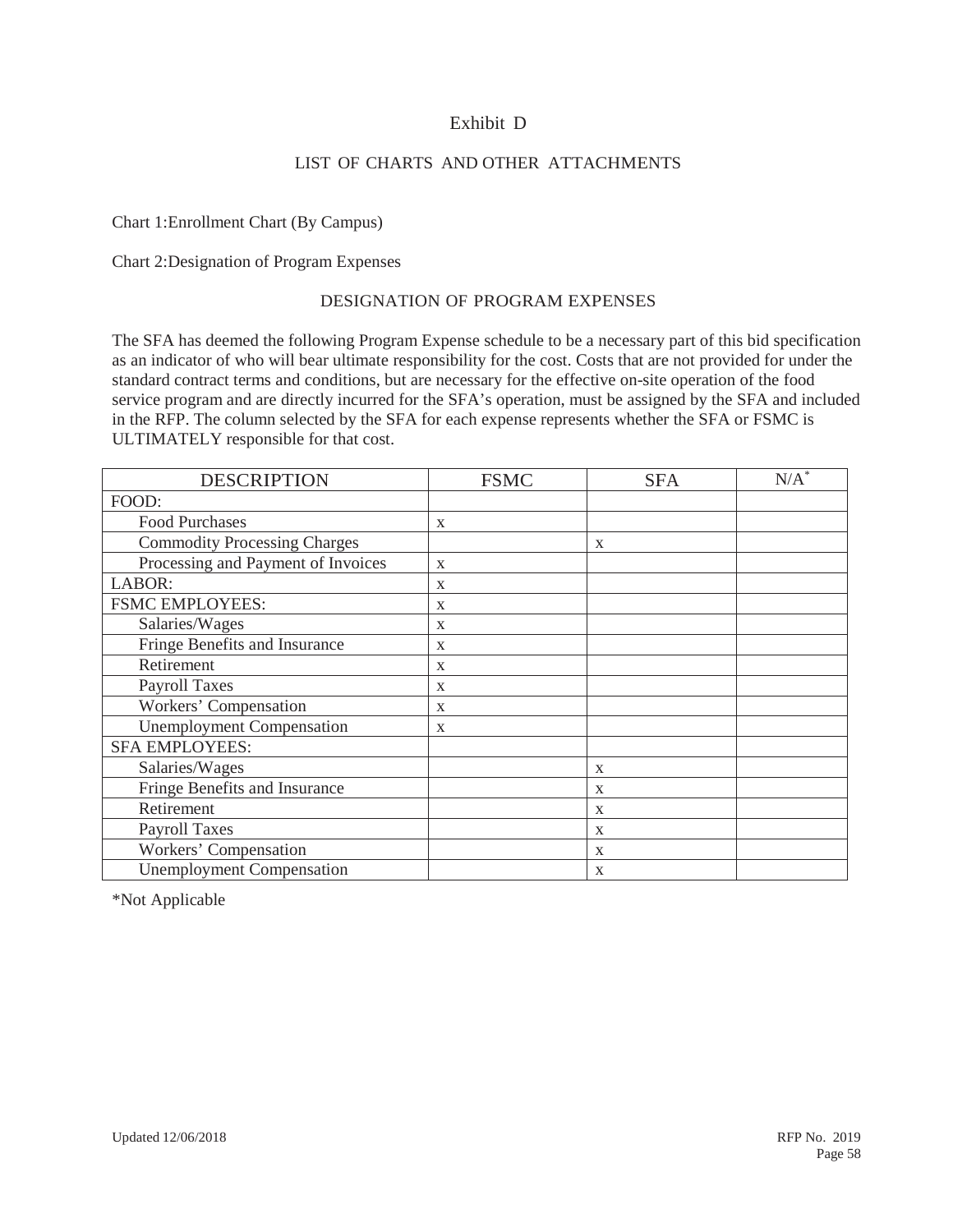## Exhibit D Continued

The items listed below with two asterisks (\*\*) are Direct Cost items that may or may not apply to the SFA. At local discretion, based upon actual practice and need, the SFA should assign cost responsibility for those items applicable to its operation or designate them as not applicable.

| <b>DESCRIPTION</b>                      | <b>FSMC</b>  | <b>SFA</b>  | $N/A^*$     |
|-----------------------------------------|--------------|-------------|-------------|
| <b>OTHER EXPENSES:</b>                  |              |             |             |
| **Paper/Disposable Supplies             |              | $\mathbf X$ |             |
| Cleaning/Janitorial Supplies            |              | $\mathbf X$ |             |
| **Tickets/Tokens                        |              |             | X           |
| China/Silverware/Glassware:             |              | $\mathbf X$ |             |
| Initial Inventory                       |              | $\mathbf X$ |             |
| Replacement during Operation            |              | $\mathbf X$ |             |
| Telephone:                              |              |             |             |
| Local                                   |              | $\mathbf X$ |             |
| Long Distance                           |              | $\mathbf X$ |             |
| Uniforms                                | $\mathbf X$  |             |             |
| **Linens                                |              | $\mathbf X$ |             |
| Laundry                                 | $\mathbf X$  |             |             |
| Trash Removal:                          |              |             |             |
| From Kitchen                            | X            |             |             |
| From Dining Area                        |              | $\mathbf X$ |             |
| <b>From Premises</b>                    |              | $\mathbf X$ |             |
| Pest Control                            |              | $\mathbf X$ |             |
| <b>Equipment Replacement:</b>           |              | $\mathbf X$ |             |
| Nonexpendable                           |              | $\mathbf X$ |             |
| Expendable                              |              | X           |             |
| <b>Equipment Repair</b>                 |              | $\mathbf X$ |             |
| **Car/Truck Rental (Include             |              |             | X           |
| Explanation in RFP)                     |              |             |             |
| **Vehicle Maintenance                   |              |             | $\mathbf X$ |
| **Courier Service (i.e., Bank Deposits, |              |             | $\mathbf X$ |
| School Deliveries)                      |              |             |             |
| **Storage Costs:                        |              | $\mathbf X$ |             |
| Food                                    |              | $\mathbf X$ |             |
| Supplies                                |              | $\mathbf X$ |             |
| ** Office Supplies                      | $\mathbf{X}$ |             |             |
| **Printing                              |              | $\mathbf X$ |             |
| **Promotional Materials                 | $\mathbf X$  |             |             |
| ** Cellular Phones (See optional        |              |             | X           |
| requirements to be included)            |              |             |             |
| (Applicable to cost reimbursable        |              |             |             |
| contract only - See J(11))              |              |             |             |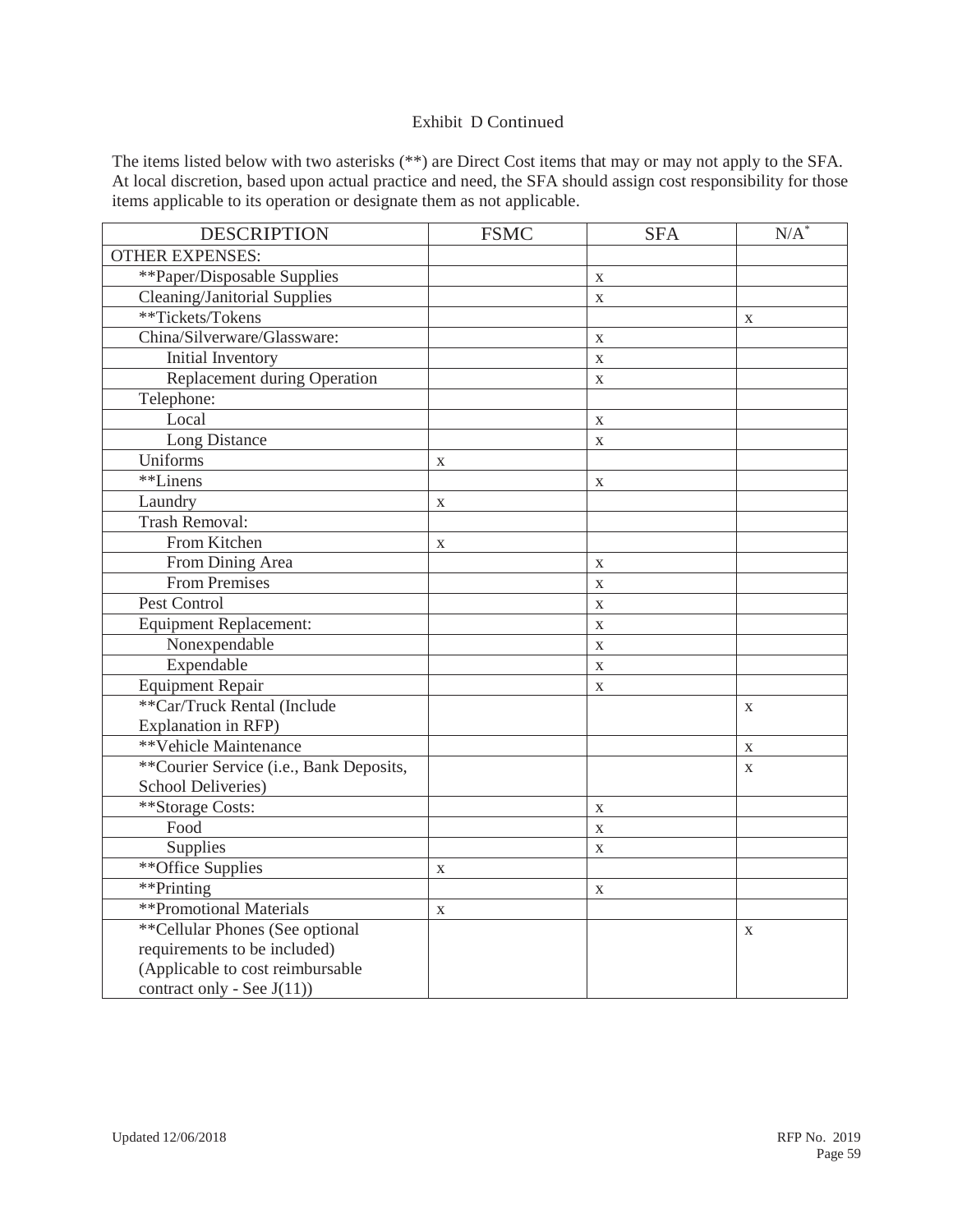## Exhibit D Continued

| **Mileage (See optional requirements to<br>be included) (Applicable to cost |  | X            |
|-----------------------------------------------------------------------------|--|--------------|
| reimbursable contract only - See $J(12)$ )                                  |  |              |
| **Lodging (See optional requirements                                        |  | $\mathbf{X}$ |
| to be included) (Applicable to cost                                         |  |              |
| reimbursable contract only - See $J(12)$ )                                  |  |              |

| **Per Diem (See optional requirements    |   | X |
|------------------------------------------|---|---|
| to be included) (Applicable to cost      |   |   |
| reimbursable contract only - See $J(12)$ |   |   |
| $*$ Taxes                                |   | X |
| <b>Sales</b>                             |   | X |
| Other                                    |   | X |
| **License Fees                           | X |   |
| Other (Add other expenses charged to     |   |   |
| food service. Overhead expenses          |   |   |
| incurred by FSMC cannot be included)     |   |   |

Cleaning responsibilities are listed below:

| Food Preparation Areas (Include       | $\mathbf{X}$ |              |  |
|---------------------------------------|--------------|--------------|--|
| Equipment)                            |              |              |  |
| <b>Serving Areas</b>                  | X            |              |  |
| Kitchen Areas                         | X            |              |  |
| Dining Room Floors                    |              | X            |  |
| Periodic Waxing and Buffing of        |              | X            |  |
| Dining Room Floors                    |              |              |  |
| <b>Restrooms for Food Service</b>     |              | $\mathbf{X}$ |  |
| Employees                             |              |              |  |
| Grease Traps                          |              | X            |  |
| Daily Routine Cleaning of Dining Room |              | X            |  |
| Tables and Chairs                     |              |              |  |
| Thorough Cleaning of Dining Room      |              | X            |  |
| Tables and Chairs                     |              |              |  |
| Cafeteria Walls                       |              | X            |  |
| Kitchen Walls                         | X            |              |  |
| <b>Light Fixtures</b>                 |              | X            |  |
| Windows                               |              | X            |  |
| <b>Window Coverings</b>               |              | X            |  |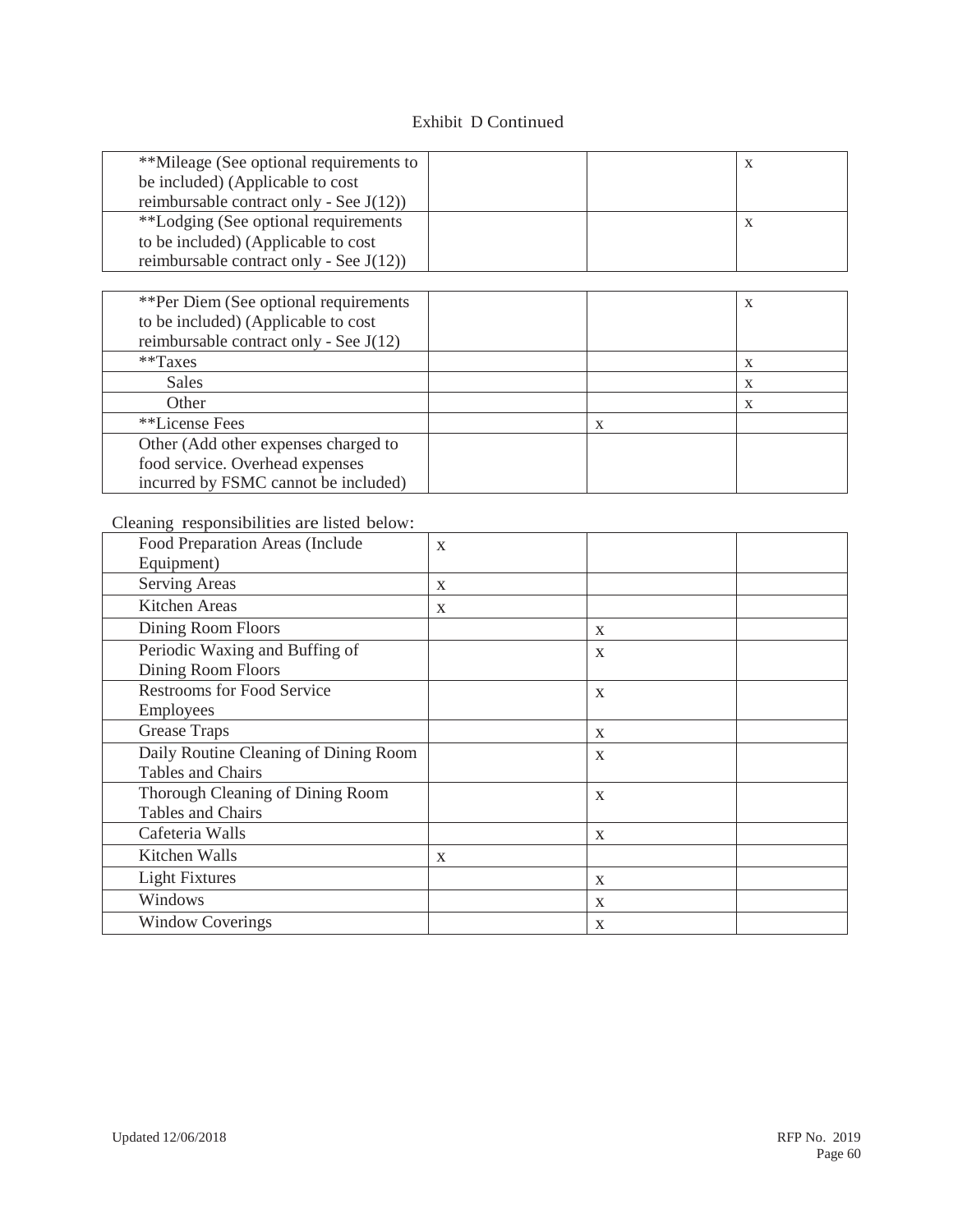## Exhibit D Continued

| Hoods                 |   |  |
|-----------------------|---|--|
| <b>Grease Filters</b> |   |  |
| Duct Work             |   |  |
| <b>Exhaust Fans</b>   | X |  |
| Other: (List Below)   |   |  |
|                       |   |  |
|                       |   |  |

\*Not Applicable

Chart 3:Projected Enrollment Chart (By Campus) – Projected new campuses and dates of anticipated opening must be included

Chart 4:Staffing Chart (Identifying whether each position is SFA or FSMC personnel):

- A Cafeteria Staffing (Elementary)
- B Cafeteria Staffing (Secondary)

Chart 5:Participation Data for free, reduced-price and paid meals Chart

Chart 6:Chart stating Campus Serving Times

Chart 7:Chart stating Meal Prices and Costs per Meal

Chart 8:Chart/copies of Reimbursement Claims for Current and Prior School Years

Chart 9:Chart identifying: (1) each FSMC position that will be shared with other SFAs; (2) the SFAs with whom FSMC employee will be shared; and (3) the percentage of time FSMC employee will work at each SFA.

Chart 10:School Calendar for 2019 - 2020. If SFA does not have an approved school calendar, please submit projected school calendar with RFP.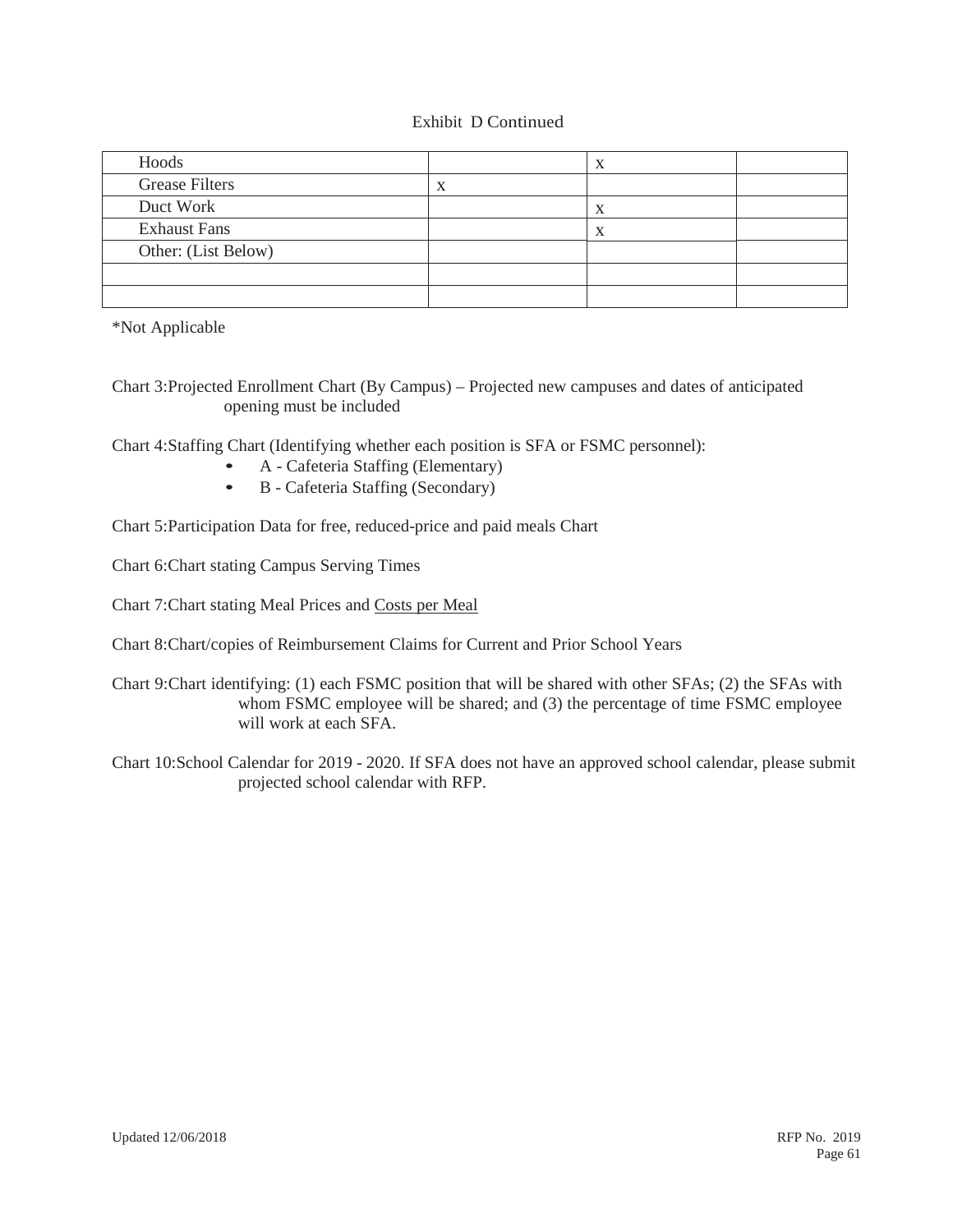Exhibit D‐ Chart 1 Projected Enrollment <sup>t</sup> 2019‐2020

| Site                            | Free | Reduced | Paid | Total |
|---------------------------------|------|---------|------|-------|
| <b>AH Junior School</b>         | 179  | 41      | 905  | 1125  |
| Cambridge<br>Elementary         | 161  | 27      | 651  | 839   |
| Howard Early<br>Learning Center | 108  | 21      | 310  | 439   |
| Woodridge<br>Elementary         | 143  | 33      | 716  | 892   |
| <b>TOTAL</b>                    | 641  | 112     | 2542 | 3295  |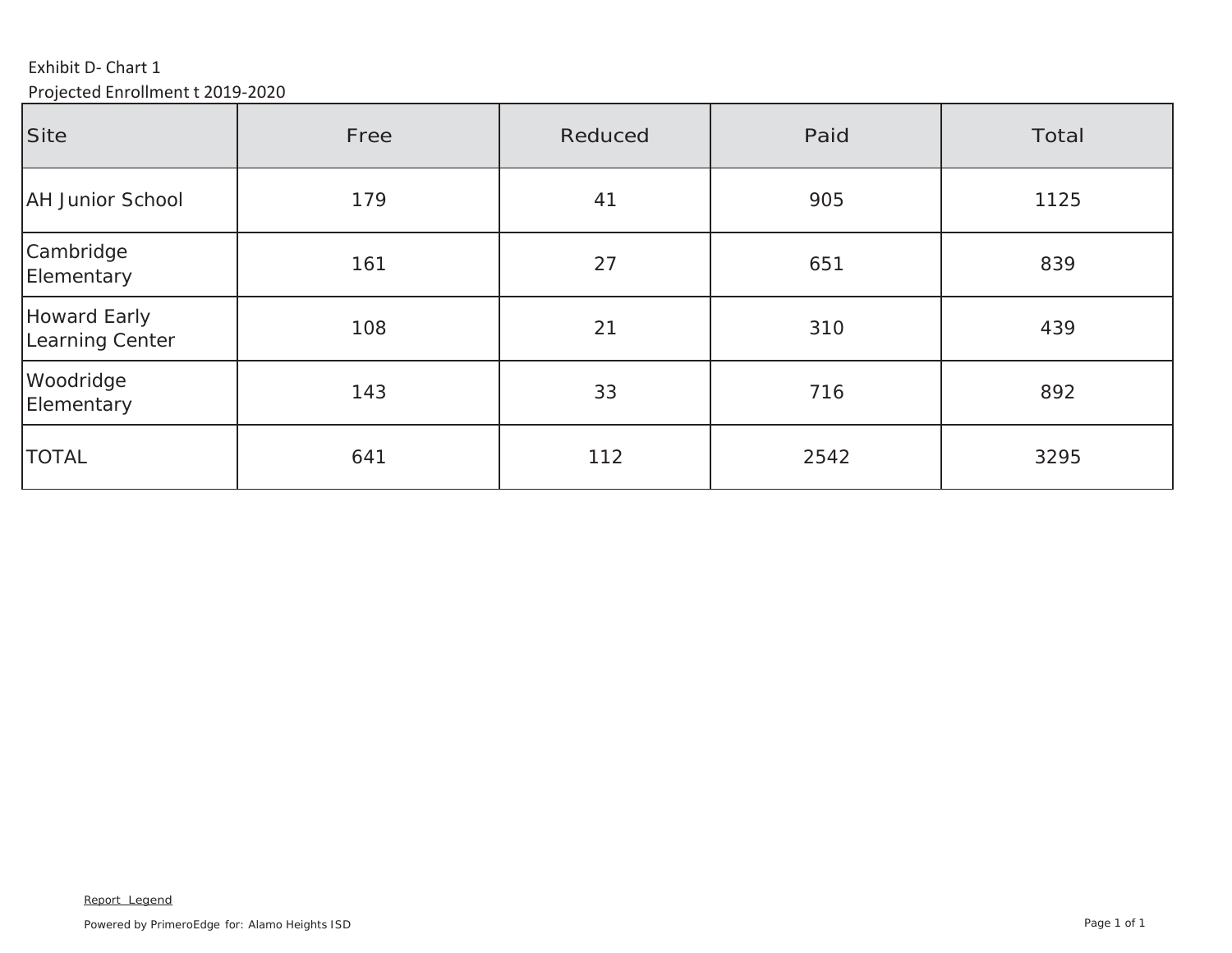## Exhibit D‐ Chart 4

| Staffing Chart by School | Daily Hours | <b>FSMC Position</b> |  |  |  |  |  |
|--------------------------|-------------|----------------------|--|--|--|--|--|
| SECONDARY SCHOOLS        |             |                      |  |  |  |  |  |
| <b>JUNIOR SCHOOL</b>     |             | X                    |  |  |  |  |  |
| Manager - Junior School  | 7.50        | X                    |  |  |  |  |  |
| <b>Cook</b>              | 7.00        | X                    |  |  |  |  |  |
| Cafeteria Attendant      | 7.00        | X                    |  |  |  |  |  |
| Cafeteria Attendant      | 7.00        | X                    |  |  |  |  |  |
| Cafeteria Attendant      | 6.50        | X                    |  |  |  |  |  |
| Cafeteria Attendant      | 6.00        | X                    |  |  |  |  |  |
| Cafeteria Attendant      | 6.00        | X                    |  |  |  |  |  |

|                       | <b>ELEMENTARY SCHOOLS</b> |   |
|-----------------------|---------------------------|---|
| <b>WOODRIDGE ELEM</b> |                           | X |
| Manager - Woodridge   | 7.50                      | X |
| Cafeteria Attendant   | 7.00                      | X |
| Cafeteria Attendant   | 6.00                      | X |
| Cook                  | 7.00                      | X |
| Cafeteria Attendant   | 6.00                      | X |
| <b>HOWARD ECC</b>     |                           | X |
| Manager - Howard      | 7.50                      | X |
| Cafeteria Attendant   | 7.00                      | X |
| Cook                  | 7.00                      | X |
| Cafeteria Attendant   | 6.00                      | X |
| <b>CAMBRIDGE ELEM</b> |                           | X |
| Manager - Cambridge   | 7.50                      | X |
| Cafeteria Attendant   | 7.00                      | X |
| Cook                  | 7.00                      | X |
| Cafeteria Attendant   | 6.50                      | X |
| Cafeteria Attendant   | 6.50                      | X |

| Salaried Staff  |  |
|-----------------|--|
| General Manager |  |
| District Chef   |  |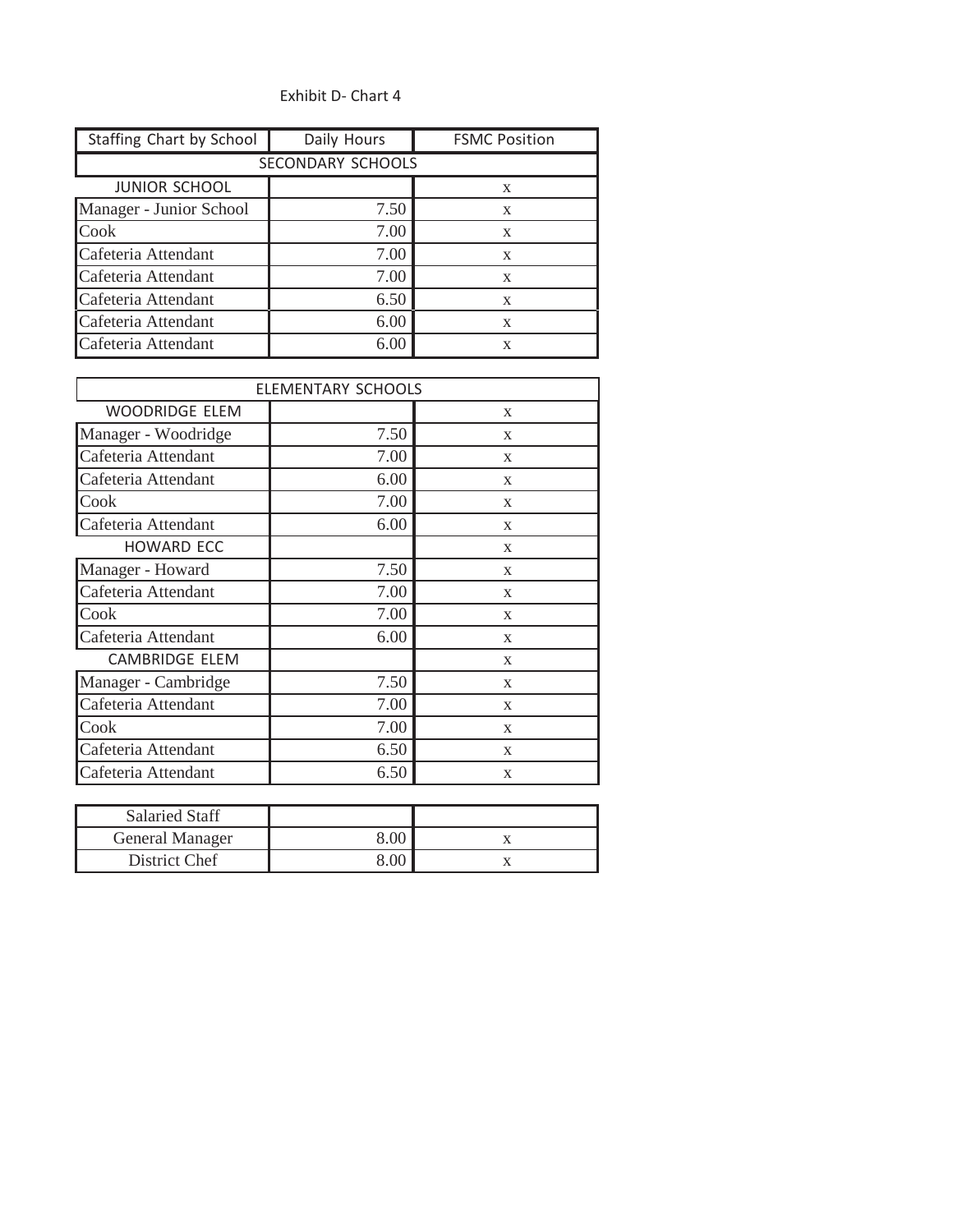# Meal Participation

10/1/2018-10/30/2018

|                                      | <b>Breakfast</b> |        |       |        |       | Lunch |         |        |        |        |      |       |
|--------------------------------------|------------------|--------|-------|--------|-------|-------|---------|--------|--------|--------|------|-------|
| Site                                 | Student          |        |       |        | Adult |       | Student |        |        | Adult  |      |       |
|                                      | Free             | Red    | Paid  | Total  | Prog  | Other | Free    | Red    | Paid   | Total  | Prog | Other |
| AH Junior School                     | 879              | 188    | 388   | 1,455  |       |       | 2,205   | 592    | 3,205  | 6,002  |      | 15    |
| Cambridge                            | 1,853            | 242    | 973   | 3,068  |       |       | 2,435   | 402    | 4,553  | 7,390  |      |       |
| Flementary<br>Howard Early           | 2,522            | 25     | 414   | 2,961  |       |       | 2,998   | 157    | 1,842  | 4,997  |      |       |
| Learning Center<br><b>Flementary</b> | 1,266            | 240    | 736   | 2,242  |       |       | 2,286   | 501    | 3,452  | 6,239  |      |       |
| Total:                               | 6,520            | 695    | 2,511 | 9,726  |       |       | 9,924   | 1,652  | 13,052 | 24,628 |      | 20    |
| AP                                   | 1,493            | 147    | 609   | 2,248  |       |       | 2,361   | 364    | 2,947  | 5,670  |      |       |
| % AP                                 | 38.70%           | 23.49% | 3.58% | 10.46% |       |       | 61.23%  | 58.04% | 17.33% | 26.39% |      |       |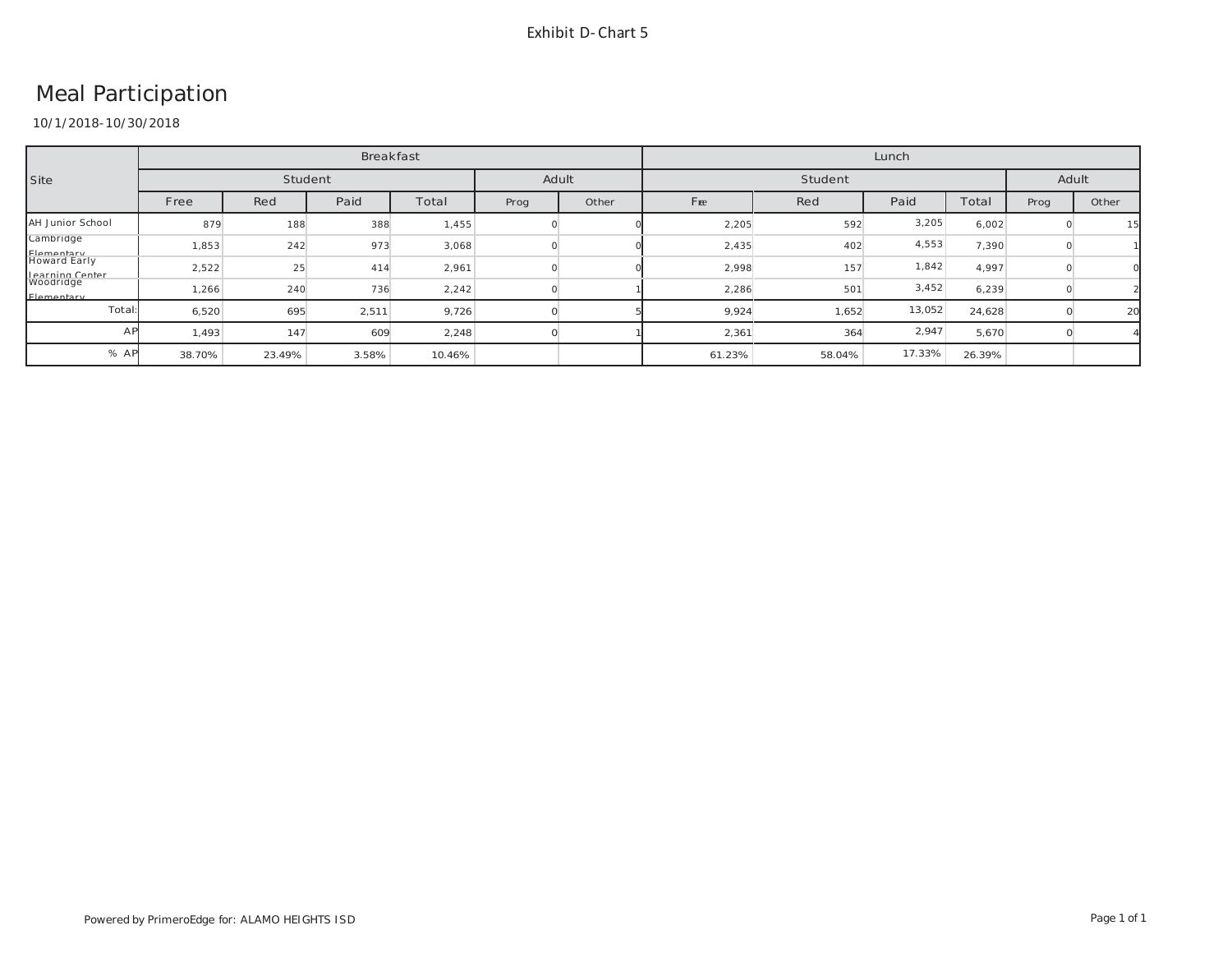| <b>Site</b>                         | <b>Breakfast</b> | Lunch              |
|-------------------------------------|------------------|--------------------|
| <b>AH Junior School</b>             | 8 am -8:30am     | $11:20am - 1:30pm$ |
| Cambridge Elementary                | $7:15am - 8am$   | $11am - 1:30pm$    |
| <b>Howard Early Learning Center</b> | $7:15am - 8am$   | 10:30am - 12pm     |
| Woodridge Elementary                | $7:15am - 8am$   | $11:40am - 1:35pm$ |

#### Report Legend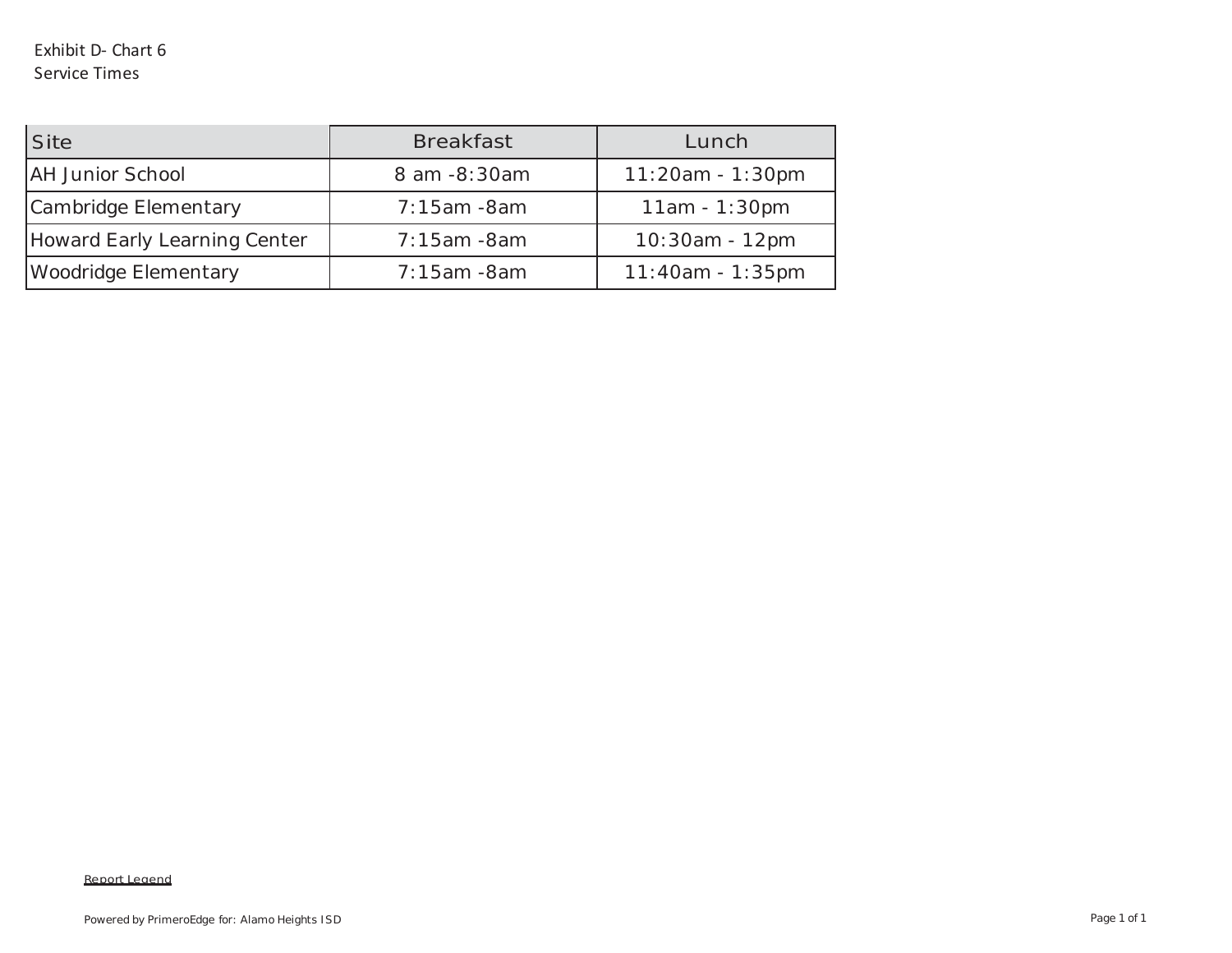| <b>Site</b>                         | <b>Breakfast</b> |        | Lunch  |        |        |        |
|-------------------------------------|------------------|--------|--------|--------|--------|--------|
|                                     | Free             | Red    | Paid   | Free   | Red    | Paid   |
| <b>AH Junior School</b>             | \$0.00           | \$0.30 | \$1.65 | \$0.00 | \$0.40 | \$2.95 |
| Cambridge Elementary                | \$0.00           | \$0.30 | \$1.55 | \$0.00 | \$0.40 | \$2.70 |
| <b>Howard Early Learning Center</b> | \$0.00           | \$0.30 | \$1.55 | \$0.00 | \$0.40 | \$2.70 |
| Woodridge Elementary                | \$0.00           | \$0.30 | \$1.55 | \$0.00 | \$0.40 | \$2.70 |

#### Report Legend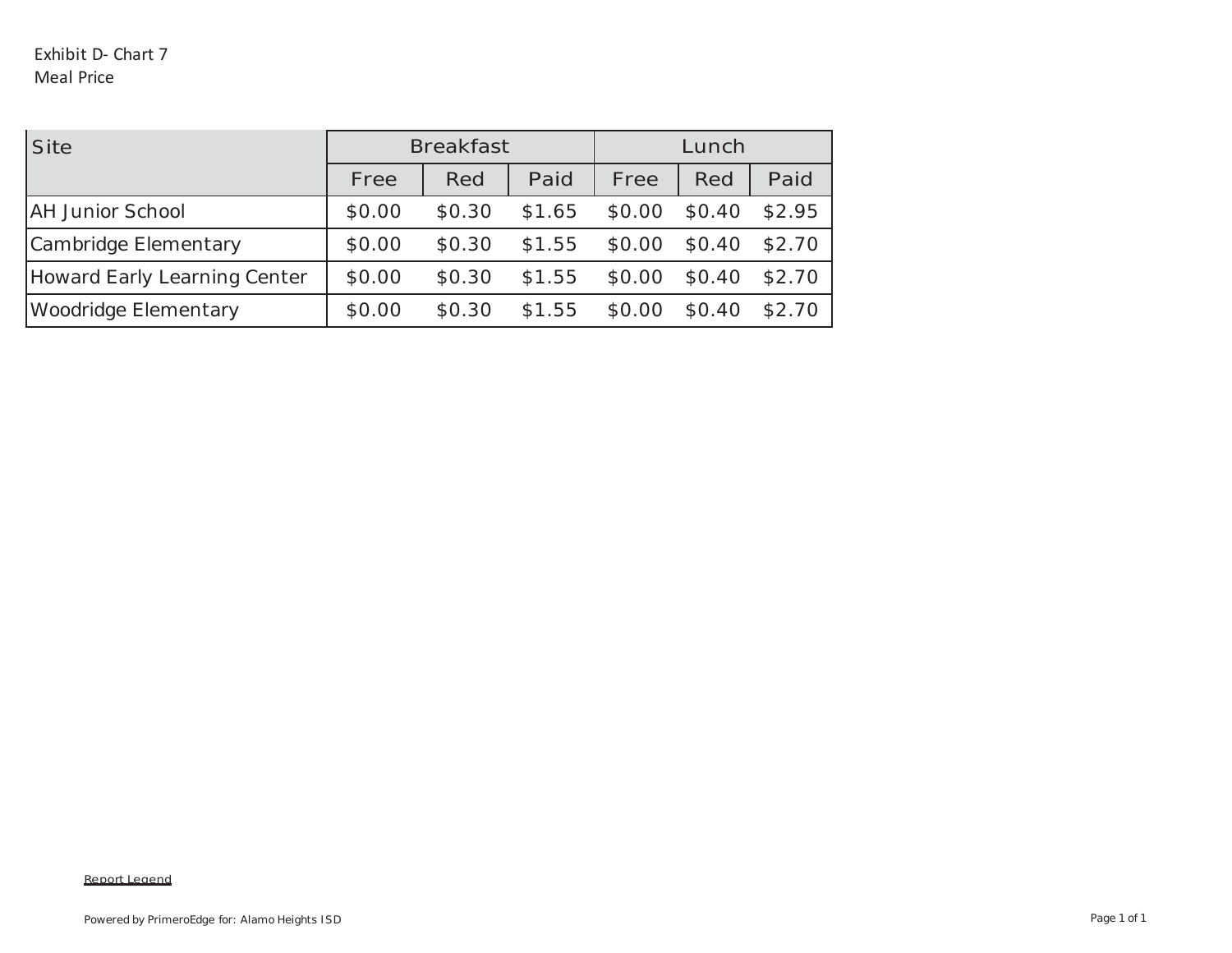## 2015‐2016 JULY

ALAMO HEIGHTS J H 0041

|                                                          |                |         |      | Total        | Total         |
|----------------------------------------------------------|----------------|---------|------|--------------|---------------|
| Meal Type                                                | Free           | Reduced | Paid | Meals        | Reimbursement |
| National School<br>Lunch Program                         | 23             | 8       | 26   | 57           | 102.93        |
| <b>School Breakfast</b><br>Program Severe<br><b>Need</b> | $\overline{7}$ | 6       | 16   | 29           | 28.71         |
| <b>Total Site Reimbursement</b>                          |                |         |      |              | 131.64        |
| WOODRIDGE EL 0104                                        |                |         |      |              |               |
|                                                          |                |         |      | Total        | Total         |
| Meal Type                                                | Free           | Reduced | Paid | <b>Meals</b> | Reimbursement |
| National School<br>Lunch Program                         | 268            | 39      | 111  | 418          | 984.16        |
| <b>School Breakfast</b><br>Program Severe<br><b>Need</b> | 177            | 26      | 78   | 281          | 418.79        |

Total Site Reimbursement

1,402.95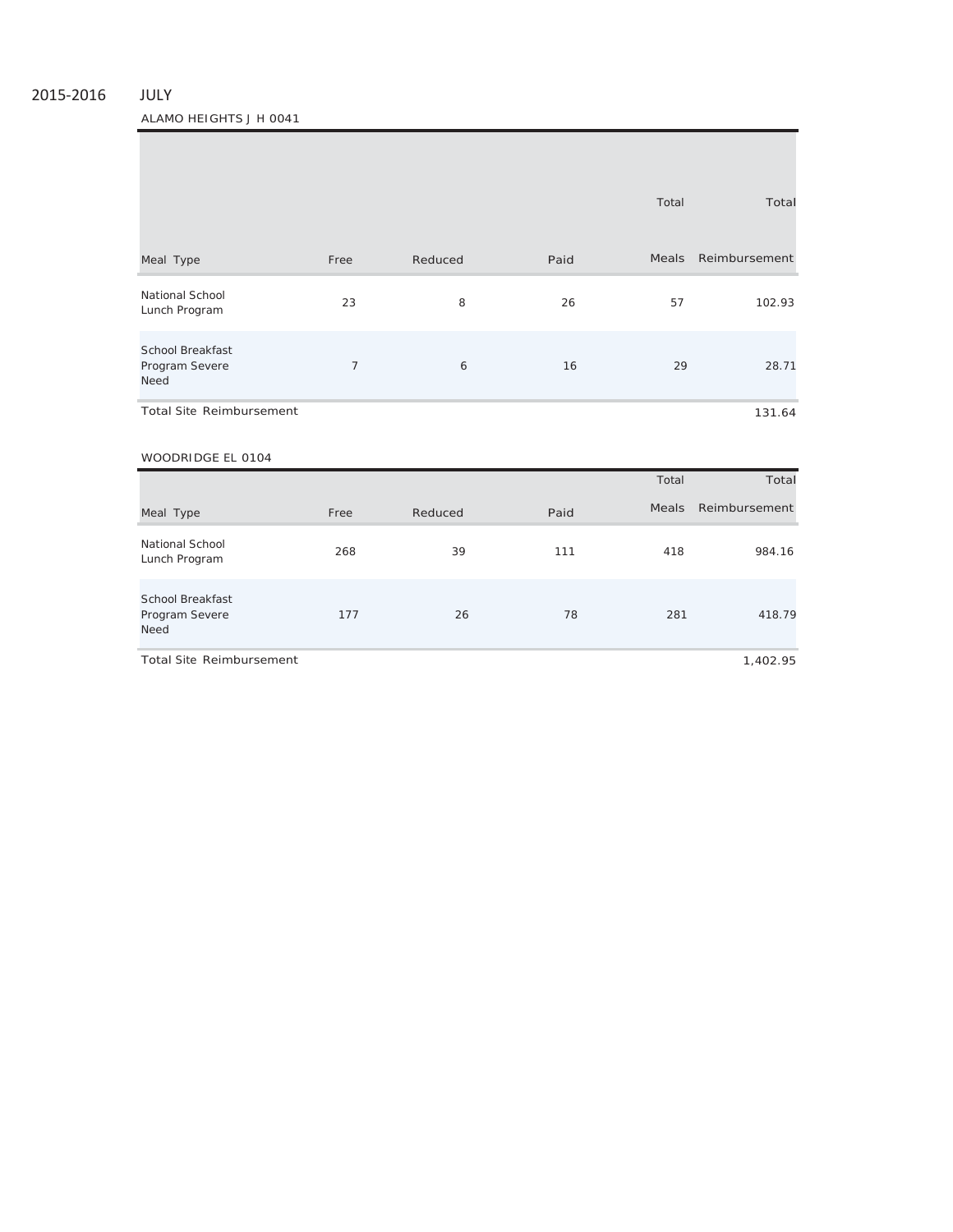## 2015‐2016 AUG

#### ALAMO HEIGHTS J H 0041

|                                            |      |         |      | Total        | Total         |
|--------------------------------------------|------|---------|------|--------------|---------------|
| Meal Type                                  | Free | Reduced | Paid | <b>Meals</b> | Reimbursement |
| National School<br>Lunch Program           | 755  | 130     | 823  | 1.708        | 3,006.10      |
| School Breakfast<br>Program Severe<br>Need | 121  | 13      | 47   | 181          | 276.39        |
| <b>Total Site Reimbursement</b>            |      |         |      |              | 3.282.49      |

### CAMBRIDGE EL <sup>0101</sup>

|                                    |      |         |      | Total        | Total         |
|------------------------------------|------|---------|------|--------------|---------------|
| Meal Type                          | Free | Reduced | Paid | <b>Meals</b> | Reimbursement |
| National School<br>Lunch Program   | 674  | 92      | 926  | 1,692        | 2,684.88      |
| <b>School Breakfast</b><br>Program | 379  | 48      | 119  | 546          | 728.93        |
| <b>Total Site Reimbursement</b>    |      |         |      |              | 3,413.81      |

#### HOWARD EL <sup>0102</sup>

|                                            |      |         |      | Total        | Total         |
|--------------------------------------------|------|---------|------|--------------|---------------|
| Meal Type                                  | Free | Reduced | Paid | <b>Meals</b> | Reimbursement |
| National School<br>Lunch Program           | 435  | 21      | 361  | 817          | 1,545.23      |
| School Breakfast<br>Program Severe<br>Need | 225  | 5       | 75   | 305          | 477.95        |
| <b>Total Site Reimbursement</b>            |      |         |      |              | 2,023.18      |

## WOODRIDGE EL <sup>0104</sup>

|                                                          |      |         |      | Total        | Total         |
|----------------------------------------------------------|------|---------|------|--------------|---------------|
| Meal Type                                                | Free | Reduced | Paid | <b>Meals</b> | Reimbursement |
| National School<br>Lunch Program                         | 728  | 106     | 910  | 1,744        | 2,886.52      |
| <b>School Breakfast</b><br>Program Severe<br><b>Need</b> | 365  | 46      | 96   | 507          | 831.93        |

Total Site Reimbursement 3,718.45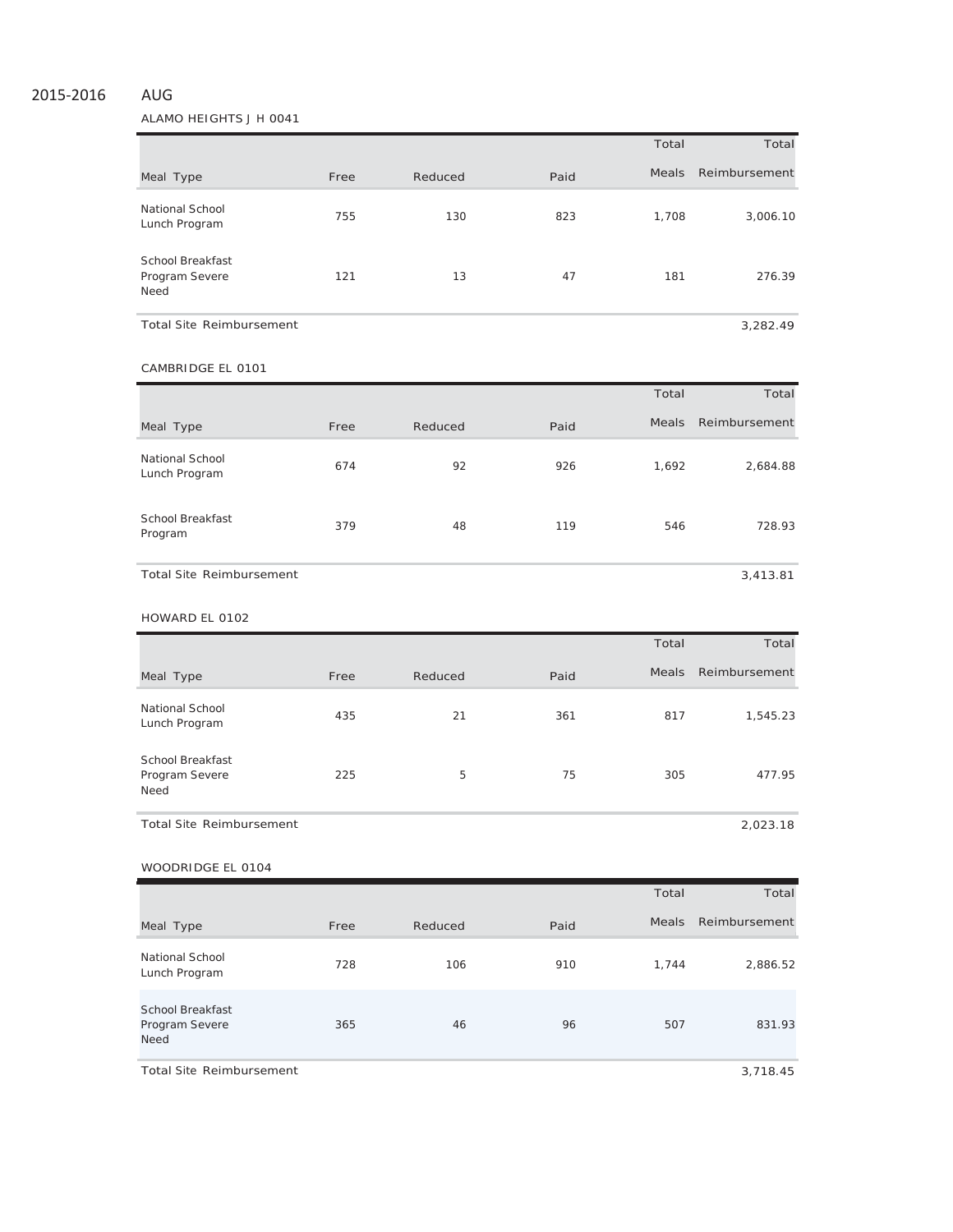### 2015‐2016 SEP

ALAMO HEIGHTS J H 0041

|                                                   |       |         |       | Total        | Total         |
|---------------------------------------------------|-------|---------|-------|--------------|---------------|
| Meal Type                                         | Free  | Reduced | Paid  | <b>Meals</b> | Reimbursement |
| National School<br>Lunch Program                  | 2,925 | 423     | 2,897 | 6,245        | 11,323.99     |
| School Breakfast<br>Program Severe<br><b>Need</b> | 728   | 63      | 159   | 950          | 1,601.30      |
| <b>Total Site Reimbursement</b>                   |       |         |       |              | 12,925.29     |

#### CAMBRIDGE EL <sup>0101</sup>

|                                    |       |         |       | Total        | Total                |
|------------------------------------|-------|---------|-------|--------------|----------------------|
| Meal Type                          | Free  | Reduced | Paid  | <b>Meals</b> | <b>Reimbursement</b> |
| National School<br>Lunch Program   | 2,747 | 361     | 3,781 | 6,889        | 10,906.99            |
| <b>School Breakfast</b><br>Program | 1,649 | 174     | 556   | 2,379        | 3,135.22             |
| <b>Total Site Reimbursement</b>    |       |         |       |              | 14,042.21            |

# HOWARD EL <sup>0102</sup>

|                                                   |       |         |       | Total | Total         |
|---------------------------------------------------|-------|---------|-------|-------|---------------|
| Meal Type                                         | Free  | Reduced | Paid  | Meals | Reimbursement |
| National School<br>Lunch Program                  | 1.854 | 126     | 1,450 | 3,430 | 6,654.50      |
| School Breakfast<br>Program Severe<br><b>Need</b> | 1,136 | 45      | 202   | 1,383 | 2,395.27      |
| Total Site Reimbursement                          |       |         |       |       | 9,049.77      |

1,383 125 289 1,797 3,047.23

# Total Total Meal Type The Free Reduced Paid Paid Meals Reimbursement National School Lunch Program 2,680 <sup>280</sup> 3,601 6,561 10,413.15 School Breakfast WOODRIDGE EL 0104

Total Site Reimbursement 13,460.38

Program Severe

**Need**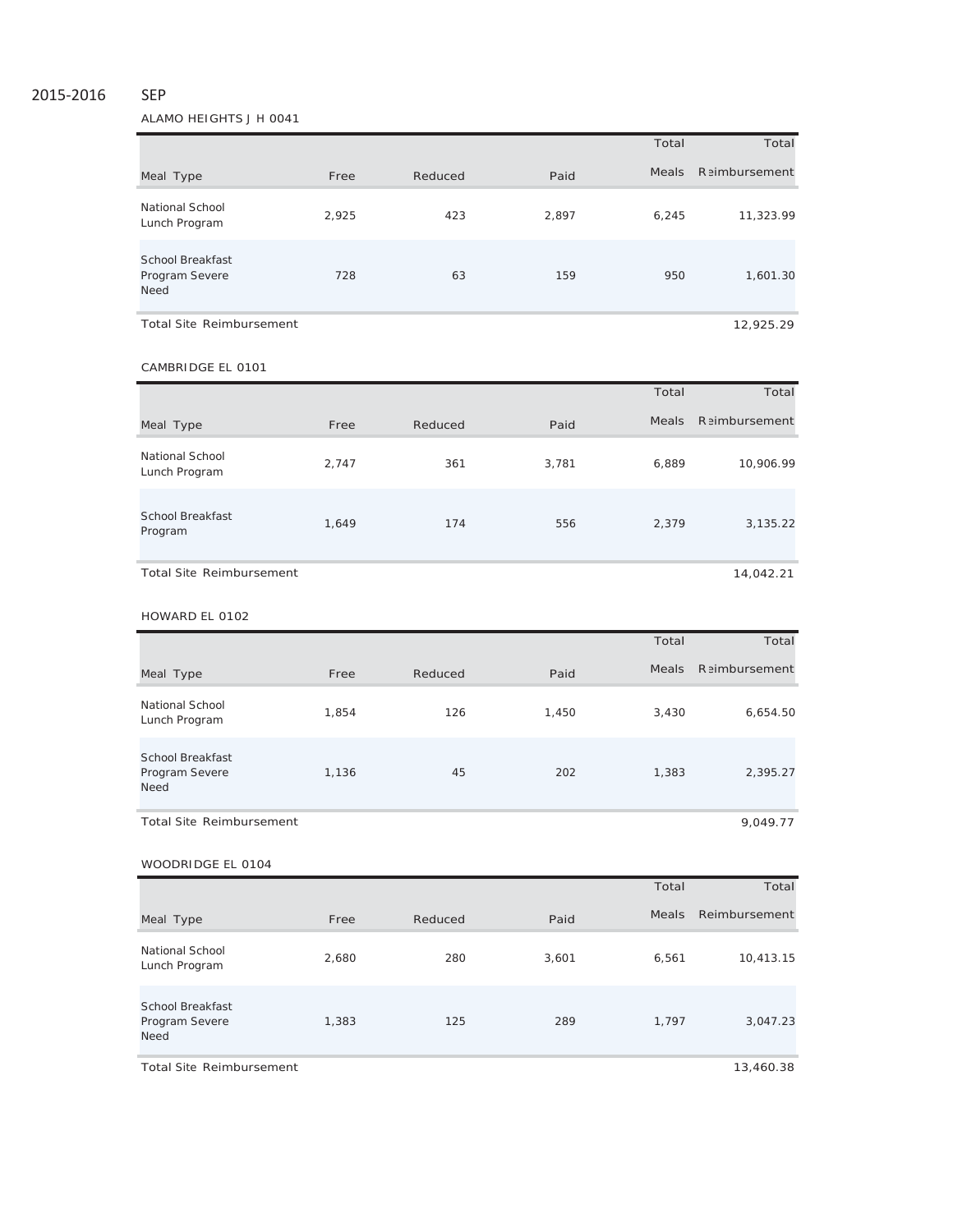## 2015‐2016 OCT

ALAMO HEIGHTS J H 0041

|                                                   |       |         |       | Total        | Total         |
|---------------------------------------------------|-------|---------|-------|--------------|---------------|
| Meal Type                                         | Free  | Reduced | Paid  | <b>Meals</b> | Reimbursement |
| National School<br>Lunch Program                  | 2,901 | 377     | 3,057 | 6,335        | 11,179.29     |
| School Breakfast<br>Program Severe<br><b>Need</b> | 712   | 92      | 173   | 977          | 1,622.53      |
| <b>Total Site Reimbursement</b>                   |       |         |       |              | 12,801.82     |

#### CAMBRIDGE EL <sup>0101</sup>

|                                  |       |         |       | Total        | Total         |
|----------------------------------|-------|---------|-------|--------------|---------------|
| Meal Type                        | Free  | Reduced | Paid  | <b>Meals</b> | Reimbursement |
| National School<br>Lunch Program | 2,715 | 312     | 3,784 | 6,811        | 10,674.11     |
| School Breakfast<br>Program      | 1,686 | 115     | 517   | 2,318        | 3,105.09      |
| <b>Total Site Reimbursement</b>  |       |         |       |              | 13,779.20     |

#### HOWARD EL <sup>0102</sup>

|                                                          |       |         |       | Total        | Total         |
|----------------------------------------------------------|-------|---------|-------|--------------|---------------|
| Meal Type                                                | Free  | Reduced | Paid  | <b>Meals</b> | Reimbursement |
| National School<br>Lunch Program                         | 1,809 | 128     | 1,616 | 3,553        | 6,577.21      |
| <b>School Breakfast</b><br>Program Severe<br><b>Need</b> | 1.297 | 30      | 217   | 1,544        | 2,694.66      |
| <b>Total Site Reimbursement</b>                          |       |         |       |              | 9,271.87      |

## Total Total Meal Type **Free** Reduced Paid Paid Meals Reimbursement National School Lunch Program 2,676 <sup>227</sup> 3,798 6,701 10,324.89 School Breakfast Program Severe Need 1,295 76 328 1,699 2,800.61 WOODRIDGE EL 0104

Total Site Reimbursement 13,125.50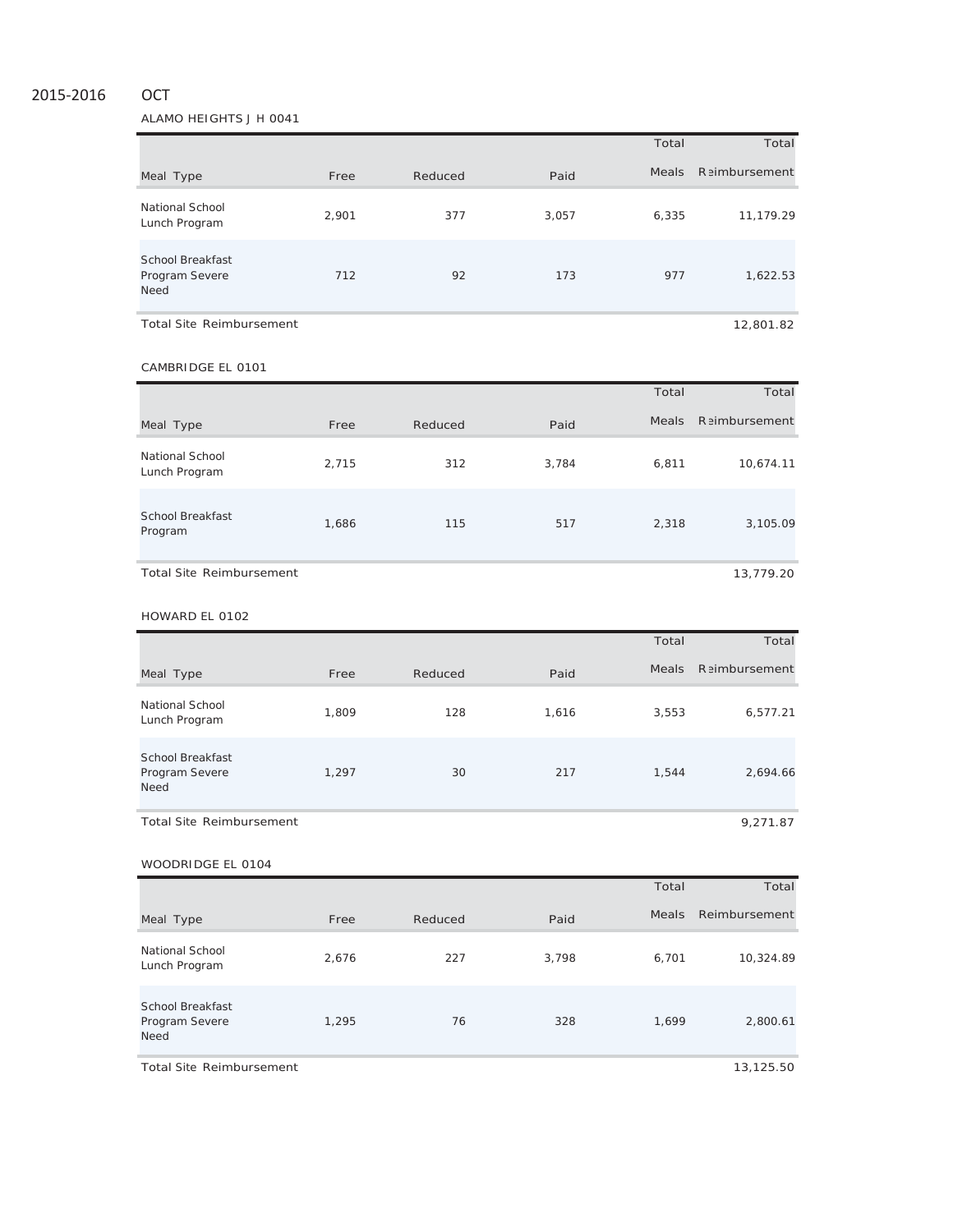## 2015‐2016 NOV

#### ALAMO HEIGHTS J H 0041

|                                                   |       |         |       | Total        | Total                |
|---------------------------------------------------|-------|---------|-------|--------------|----------------------|
| Meal Type                                         | Free  | Reduced | Paid  | <b>Meals</b> | <b>Reimbursement</b> |
| National School<br>Lunch Program                  | 2,240 | 304     | 2,283 | 4,827        | 8,640.17             |
| School Breakfast<br>Program Severe<br><b>Need</b> | 584   | 61      | 160   | 805          | 1,311.65             |
| <b>Total Site Reimbursement</b>                   |       |         |       |              | 9,951.82             |

#### CAMBRIDGE EL <sup>0101</sup>

|                                  |       |         |       | Total        | Total                |
|----------------------------------|-------|---------|-------|--------------|----------------------|
| Meal Type                        | Free  | Reduced | Paid  | <b>Meals</b> | <b>Reimbursement</b> |
| National School<br>Lunch Program | 2,196 | 254     | 3,257 | 5,707        | 8,706.85             |
| School Breakfast<br>Program      | 1,300 | 94      | 307   | 1,701        | 2,374.87             |
| <b>Total Site Reimbursement</b>  |       |         |       |              | 11,081.72            |

#### HOWARD EL <sup>0102</sup>

|                                                   |       |         |       | Total        | Total         |
|---------------------------------------------------|-------|---------|-------|--------------|---------------|
| Meal Type                                         | Free  | Reduced | Paid  | <b>Meals</b> | Reimbursement |
| National School<br>Lunch Program                  | 1,357 | 88      | 1,380 | 2,825        | 4,970.65      |
| School Breakfast<br>Program Severe<br><b>Need</b> | 1,124 | 12      | 157   | 1,293        | 2,302.57      |
| <b>Total Site Reimbursement</b>                   |       |         |       |              | 7,273.22      |

## WOODRIDGE EL 0104

|                                                          |       |         |       | Total | Total         |
|----------------------------------------------------------|-------|---------|-------|-------|---------------|
| Meal Type                                                | Free  | Reduced | Paid  | Meals | Reimbursement |
| National School<br>Lunch Program                         | 2,061 | 196     | 3,220 | 5,477 | 8,113.01      |
| <b>School Breakfast</b><br>Program Severe<br><b>Need</b> | 1,022 | 39      | 268   | 1,329 | 2,177.41      |

Total Site Reimbursement 10,290.42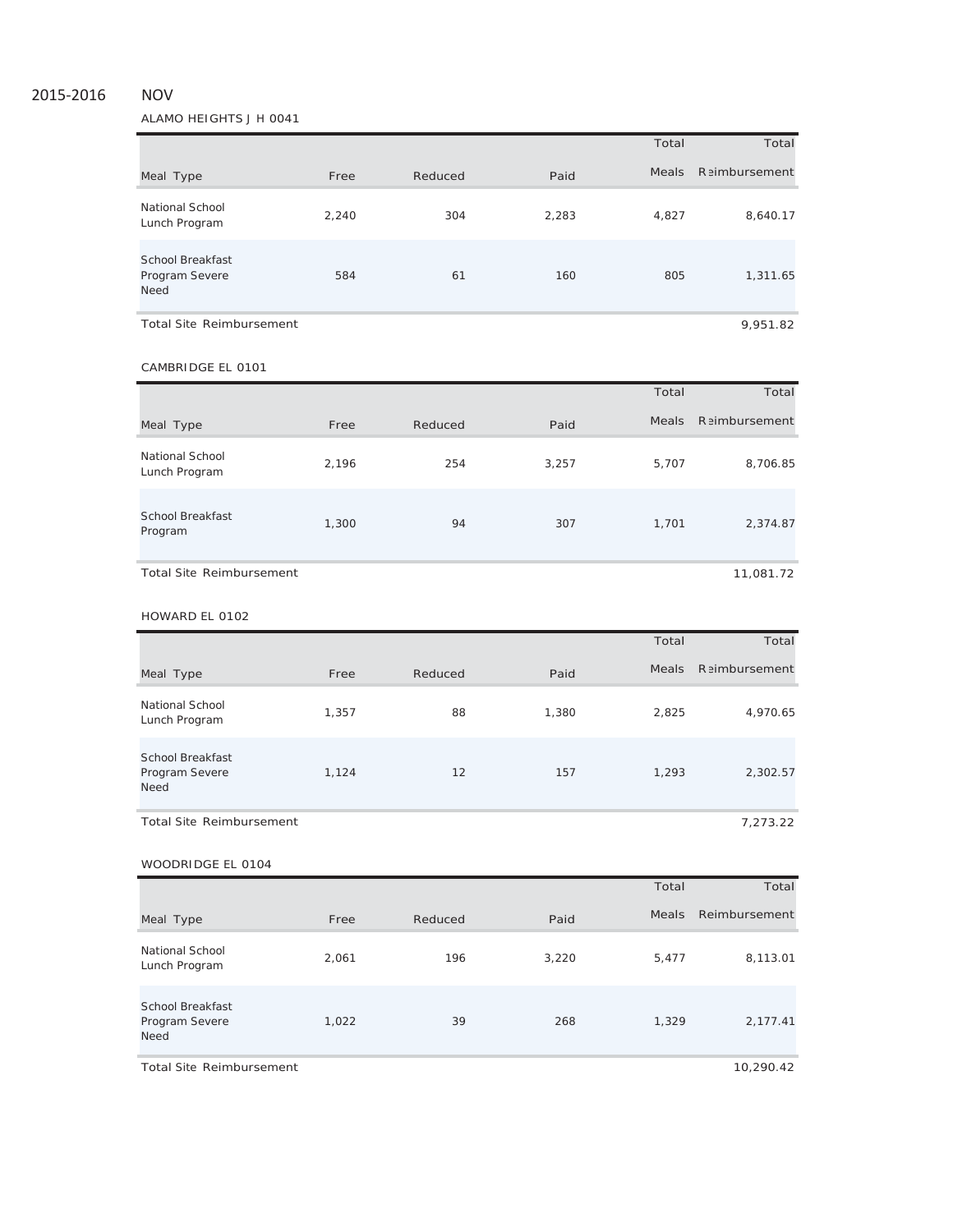## 2015‐2016 DEC

## ALAMO HEIGHTS J H 0041

|                                                          |       |         |       | Total        | Total         |
|----------------------------------------------------------|-------|---------|-------|--------------|---------------|
| Meal Type                                                | Free  | Reduced | Paid  | <b>Meals</b> | Reimbursement |
| National School<br>Lunch Program                         | 1.789 | 230     | 1,943 | 3,962        | 6,907.52      |
| <b>School Breakfast</b><br>Program Severe<br><b>Need</b> | 434   | 60      | 157   | 651          | 1,010.59      |
| <b>Total Site Reimbursement</b>                          |       |         |       |              | 7.918.11      |

#### CAMBRIDGE EL 0101

|                                  |       |         |       | Total        | Total         |
|----------------------------------|-------|---------|-------|--------------|---------------|
| Meal Type                        | Free  | Reduced | Paid  | <b>Meals</b> | Reimbursement |
| National School<br>Lunch Program | 1,890 | 243     | 2,944 | 5,077        | 7,609.49      |
| School Breakfast<br>Program      | 1,098 | 66      | 295   | 1,459        | 1,997.99      |
| <b>Total Site Reimbursement</b>  |       |         |       |              | 9,607.48      |

#### HOWARD EL 0102

|                                                          |       |         |       | Total        | Total         |
|----------------------------------------------------------|-------|---------|-------|--------------|---------------|
| Meal Type                                                | Free  | Reduced | Paid  | <b>Meals</b> | Reimbursement |
| National School<br>Lunch Program                         | 1,256 | 71      | 1,200 | 2,527        | 4,545.11      |
| <b>School Breakfast</b><br>Program Severe<br><b>Need</b> | 946   | 22      | 176   | 1,144        | 1,970.76      |
| Total Site Reimbursement                                 |       |         |       |              | 6,515.87      |

#### WOODRIDGE EL 0104

|                                                          |       |         |       | Total | Total         |
|----------------------------------------------------------|-------|---------|-------|-------|---------------|
| Meal Type                                                | Free  | Reduced | Paid  | Meals | Reimbursement |
| National School<br>Lunch Program                         | 1,927 | 178     | 2,863 | 4,968 | 7,519.50      |
| <b>School Breakfast</b><br>Program Severe<br><b>Need</b> | 910   | 41      | 210   | 1,161 | 1,941.09      |

Total Site Reimbursement 9,460.59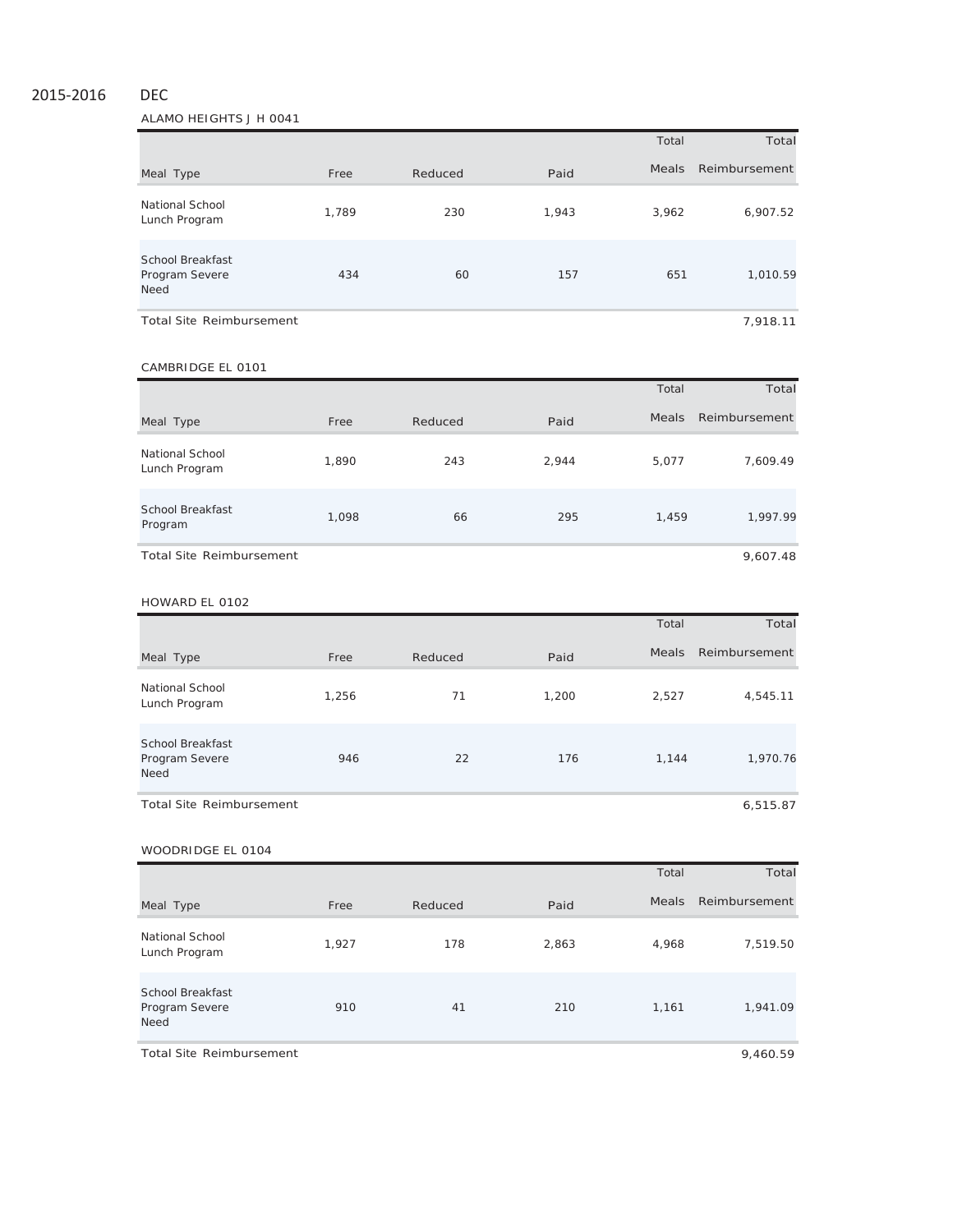## 2015‐2016 JAN

ALAMO HEIGHTS J H 0041

|                                                          |       |         |       | Total        | Total         |
|----------------------------------------------------------|-------|---------|-------|--------------|---------------|
| Meal Type                                                | Free  | Reduced | Paid  | <b>Meals</b> | Reimbursement |
| National School<br>Lunch Program                         | 2.594 | 362     | 2,920 | 5,876        | 10,129.48     |
| <b>School Breakfast</b><br>Program Severe<br><b>Need</b> | 793   | 74      | 268   | 1,135        | 1,780.85      |
| Total Site Reimbursement                                 |       |         |       |              | 11,910.33     |

#### CAMBRIDGE EL 0101

|                                  |       |         |       | Total        | Total         |
|----------------------------------|-------|---------|-------|--------------|---------------|
| Meal Type                        | Free  | Reduced | Paid  | <b>Meals</b> | Reimbursement |
| National School<br>Lunch Program | 2,622 | 346     | 3,693 | 6,661        | 10,443.99     |
| School Breakfast<br>Program      | 1,442 | 119     | 387   | 1,948        | 2,667.79      |
| Total Site Reimbursement         |       |         |       |              | 13,111.78     |

#### HOWARD EL 0102

|                                                          |       |         |       | Total        | Total         |
|----------------------------------------------------------|-------|---------|-------|--------------|---------------|
| Meal Type                                                | Free  | Reduced | Paid  | <b>Meals</b> | Reimbursement |
| National School<br>Lunch Program                         | 1,696 | 116     | 1,618 | 3,430        | 6,191.46      |
| <b>School Breakfast</b><br>Program Severe<br><b>Need</b> | 1,261 | 23      | 231   | 1,515        | 2,615.25      |
| <b>Total Site Reimbursement</b>                          |       |         |       |              | 8,806.71      |

#### WOODRIDGE EL 0104

|                                                          |       |         |       | Total | Total         |
|----------------------------------------------------------|-------|---------|-------|-------|---------------|
| Meal Type                                                | Free  | Reduced | Paid  | Meals | Reimbursement |
| National School<br>Lunch Program                         | 2,502 | 221     | 3,668 | 6,391 | 9,718.39      |
| <b>School Breakfast</b><br>Program Severe<br><b>Need</b> | 1,222 | 58      | 313   | 1,593 | 2,620.57      |

Total Site Reimbursement 12,338.96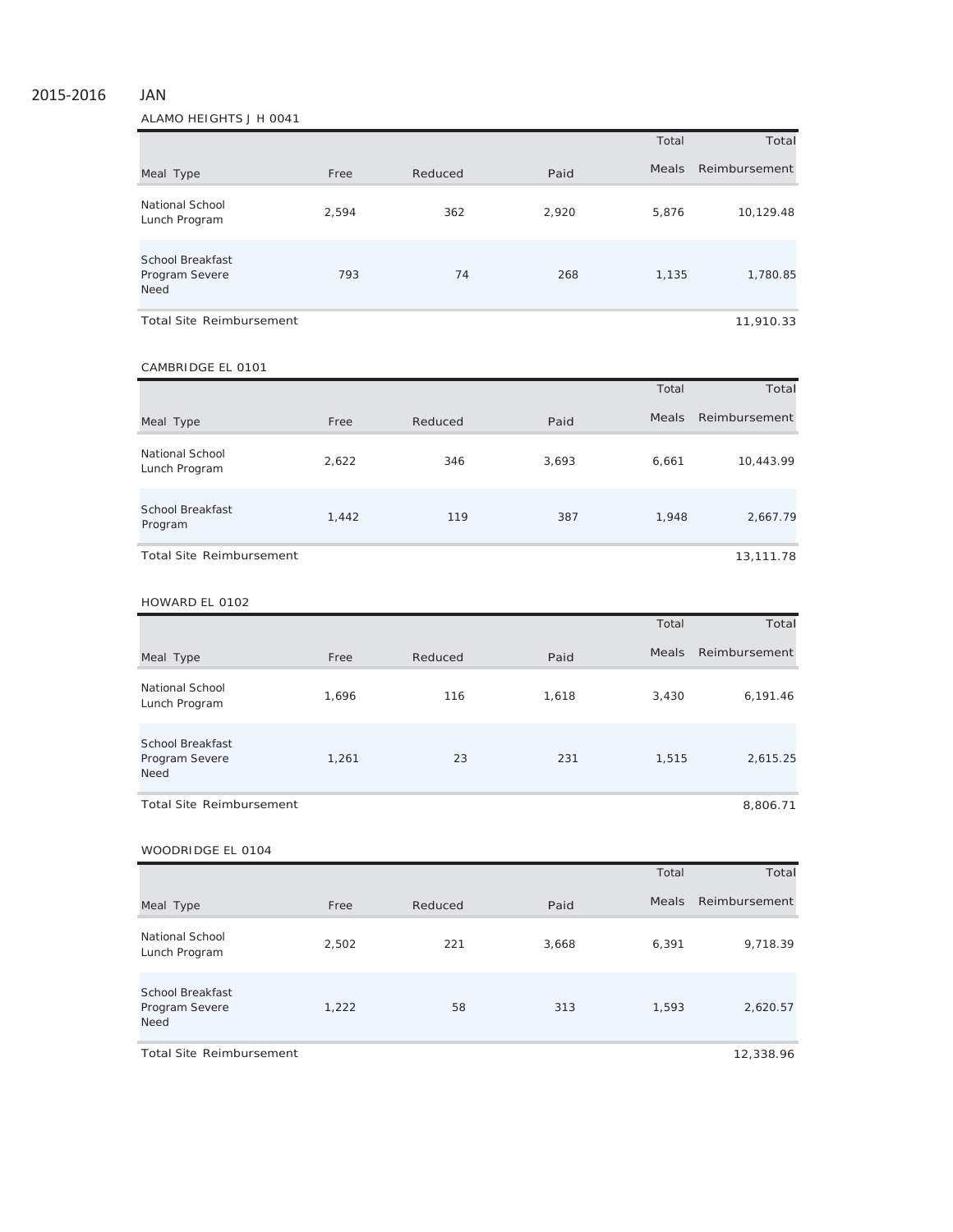## 2015‐2016 FEB

ALAMO HEIGHTS J H 0041

|                                                          |       |         |       | Total        | Total         |
|----------------------------------------------------------|-------|---------|-------|--------------|---------------|
| Meal Type                                                | Free  | Reduced | Paid  | <b>Meals</b> | Reimbursement |
| National School<br>Lunch Program                         | 2,845 | 330     | 2,816 | 5,991        | 10,791.35     |
| <b>School Breakfast</b><br>Program Severe<br><b>Need</b> | 805   | 66      | 246   | 1,117        | 1,784.83      |
| Total Site Reimbursement                                 |       |         |       |              | 12,576.18     |

## CAMBRIDGE EL 0101

|                                    |       |         |       | Total        | Total         |
|------------------------------------|-------|---------|-------|--------------|---------------|
| Meal Type                          | Free  | Reduced | Paid  | <b>Meals</b> | Reimbursement |
| National School<br>Lunch Program   | 2,711 | 341     | 3,916 | 6,968        | 10,786.96     |
| <b>School Breakfast</b><br>Program | 1,478 | 151     | 429   | 2,058        | 2,783.25      |
| <b>Total Site Reimbursement</b>    |       |         |       |              | 13,570.21     |

#### HOWARD EL 0102

|                                                          |       |         |       | Total        | Total         |
|----------------------------------------------------------|-------|---------|-------|--------------|---------------|
| Meal Type                                                | Free  | Reduced | Paid  | <b>Meals</b> | Reimbursement |
| National School<br>Lunch Program                         | 1.795 | 115     | 1,743 | 3,653        | 6,542.35      |
| <b>School Breakfast</b><br>Program Severe<br><b>Need</b> | 1,327 | 28      | 273   | 1,628        | 2,767.22      |
| <b>Total Site Reimbursement</b>                          |       |         |       |              | 9.309.57      |

#### WOODRIDGE EL 0104

|                                                          |       |         |       | Total | Total         |
|----------------------------------------------------------|-------|---------|-------|-------|---------------|
| Meal Type                                                | Free  | Reduced | Paid  | Meals | Reimbursement |
| National School<br>Lunch Program                         | 2,636 | 222     | 3,713 | 6,571 | 10,156.29     |
| <b>School Breakfast</b><br>Program Severe<br><b>Need</b> | 1,342 | 62      | 408   | 1,812 | 2,893.68      |

Total Site Reimbursement 13,049.97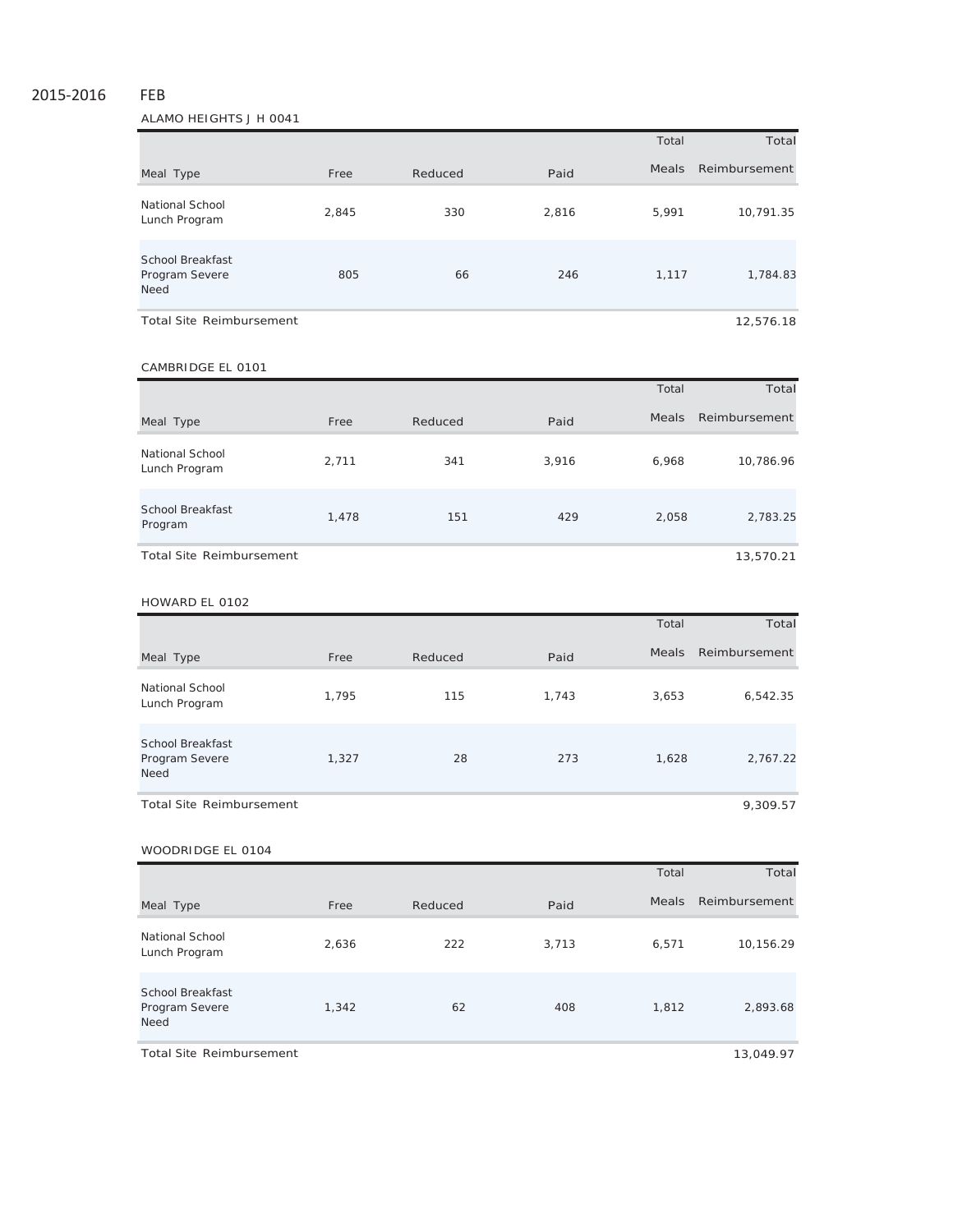# 2015‐2016 MAR

ALAMO HEIGHTS J H 0041

|                                                          |       |         |       | Total        | Total         |
|----------------------------------------------------------|-------|---------|-------|--------------|---------------|
| Meal Type                                                | Free  | Reduced | Paid  | <b>Meals</b> | Reimbursement |
| National School<br>Lunch Program                         | 2.378 | 263     | 2,319 | 4,960        | 8,972.78      |
| <b>School Breakfast</b><br>Program Severe<br><b>Need</b> | 611   | 60      | 159   | 830          | 1,363.40      |
| Total Site Reimbursement                                 |       |         |       |              | 10.336.18     |

CAMBRIDGE EL 0101

|                                  |       |         |       | Total        | Total         |
|----------------------------------|-------|---------|-------|--------------|---------------|
| Meal Type                        | Free  | Reduced | Paid  | <b>Meals</b> | Reimbursement |
| National School<br>Lunch Program | 2,093 | 295     | 2.770 | 5,158        | 8,325.94      |
| School Breakfast<br>Program      | 1,206 | 122     | 274   | 1,602        | 2,247.34      |
| <b>Total Site Reimbursement</b>  |       |         |       |              | 10,573.28     |

#### HOWARD EL 0102

|                                                          |       |         |       | Total        | Total         |
|----------------------------------------------------------|-------|---------|-------|--------------|---------------|
| Meal Type                                                | Free  | Reduced | Paid  | <b>Meals</b> | Reimbursement |
| National School<br>Lunch Program                         | 1,497 | 104     | 1,493 | 3,094        | 5,492.08      |
| <b>School Breakfast</b><br>Program Severe<br><b>Need</b> | 1,196 | 31      | 243   | 1.470        | 2,502.90      |
| <b>Total Site Reimbursement</b>                          |       |         |       |              | 7,994.98      |

#### WOODRIDGE EL 0104

|                                                          |       |         |       | Total | Total         |
|----------------------------------------------------------|-------|---------|-------|-------|---------------|
| Meal Type                                                | Free  | Reduced | Paid  | Meals | Reimbursement |
| National School<br>Lunch Program                         | 2,168 | 173     | 2,829 | 5,170 | 8,248.28      |
| <b>School Breakfast</b><br>Program Severe<br><b>Need</b> | 1,103 | 64      | 373   | 1,540 | 2,411.30      |

Total Site Reimbursement 10,659.58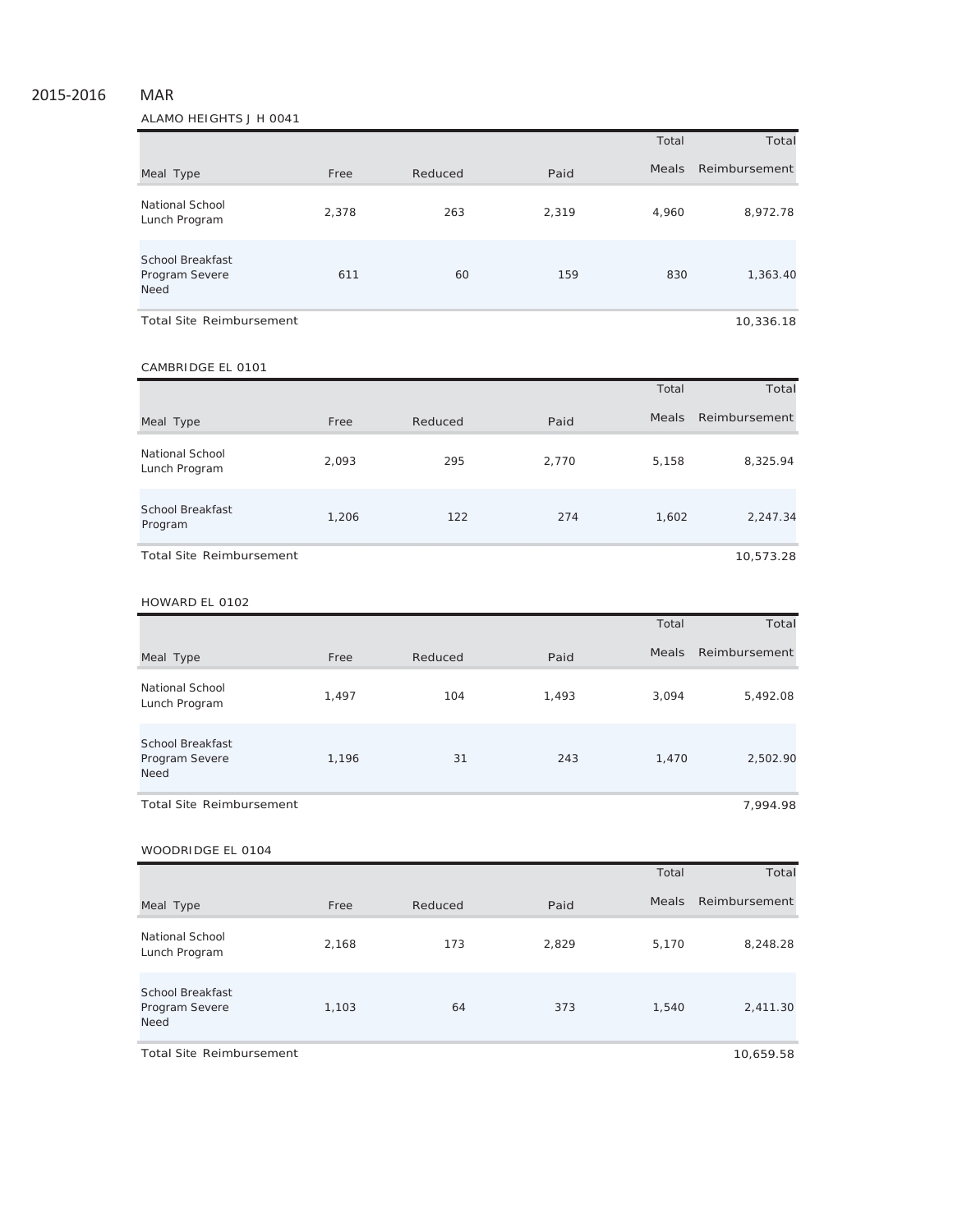# 2015‐2016 APR

ALAMO HEIGHTS J H 0041

|                                                          |       |         |       | Total        | Total         |
|----------------------------------------------------------|-------|---------|-------|--------------|---------------|
| Meal Type                                                | Free  | Reduced | Paid  | <b>Meals</b> | Reimbursement |
| National School<br>Lunch Program                         | 2,669 | 287     | 2,705 | 5,661        | 10,084.23     |
| <b>School Breakfast</b><br>Program Severe<br><b>Need</b> | 774   | 75      | 213   | 1,062        | 1,728.78      |
| Total Site Reimbursement                                 |       |         |       |              | 11,813.01     |

#### CAMBRIDGE EL 0101

|                                    |       |         |       | Total        | Total         |
|------------------------------------|-------|---------|-------|--------------|---------------|
| Meal Type                          | Free  | Reduced | Paid  | <b>Meals</b> | Reimbursement |
| National School<br>Lunch Program   | 2,767 | 371     | 3,791 | 6,929        | 11,000.39     |
| <b>School Breakfast</b><br>Program | 1,455 | 129     | 312   | 1,896        | 2,681.22      |
| <b>Total Site Reimbursement</b>    |       |         |       |              | 13,681.61     |

#### HOWARD EL 0102

|                                                          |       |         |       | Total        | Total         |
|----------------------------------------------------------|-------|---------|-------|--------------|---------------|
| Meal Type                                                | Free  | Reduced | Paid  | <b>Meals</b> | Reimbursement |
| National School<br>Lunch Program                         | 1,809 | 124     | 1,666 | 3,599        | 6,583.79      |
| <b>School Breakfast</b><br>Program Severe<br><b>Need</b> | 1,385 | 35      | 318   | 1.738        | 2,907.52      |
| <b>Total Site Reimbursement</b>                          |       |         |       |              | 9,491.31      |

#### WOODRIDGE EL 0104

|                                                          |       |         |       | Total | Total         |
|----------------------------------------------------------|-------|---------|-------|-------|---------------|
| Meal Type                                                | Free  | Reduced | Paid  | Meals | Reimbursement |
| National School<br>Lunch Program                         | 2,693 | 218     | 3,747 | 6,658 | 10,335.68     |
| <b>School Breakfast</b><br>Program Severe<br><b>Need</b> | 1,301 | 77      | 404   | 1,782 | 2,836.28      |

Total Site Reimbursement 13,171.96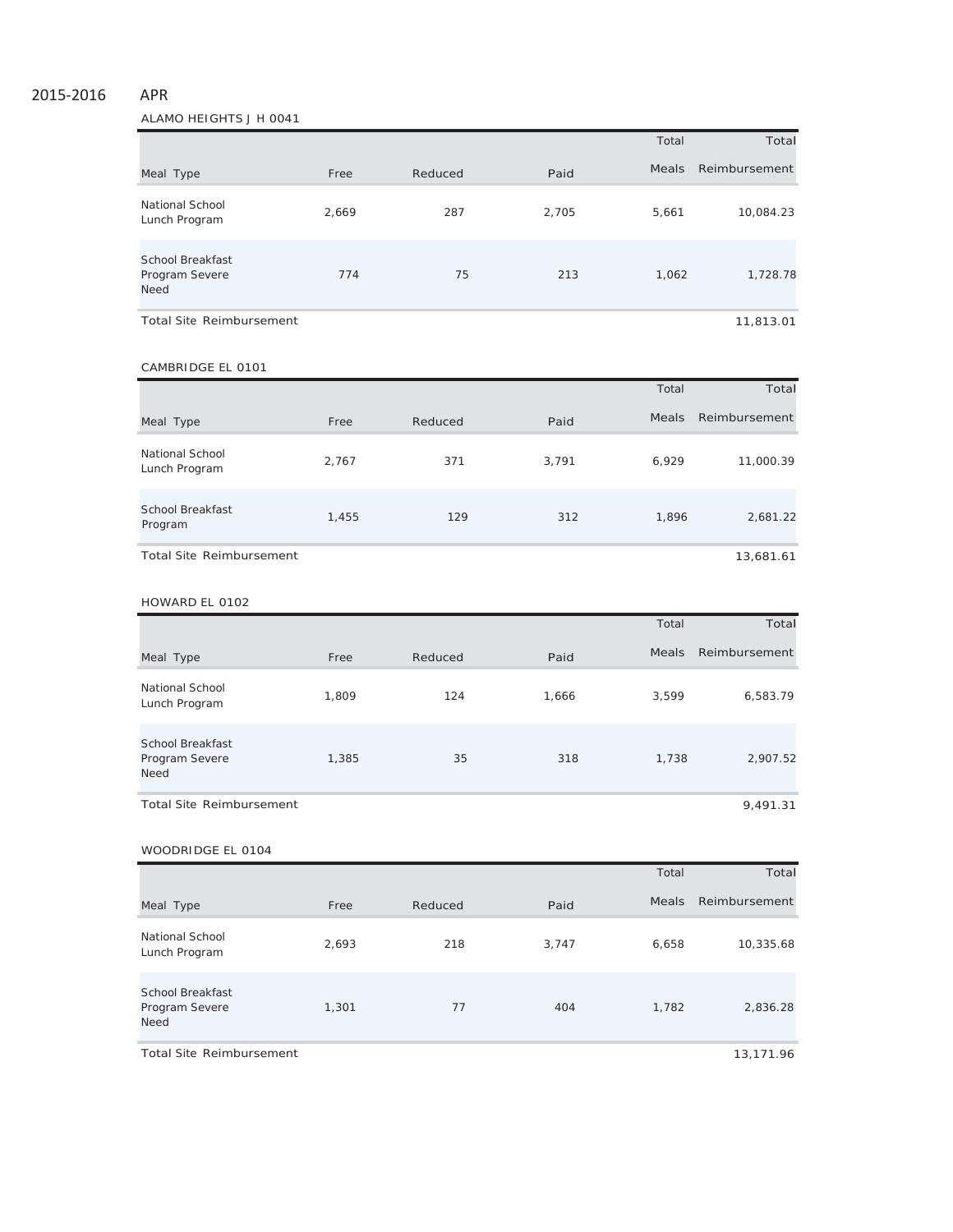# 2015‐2016 MAY

## ALAMO HEIGHTS J H 0041

|                                                          |       |         |       | Total        | Total         |
|----------------------------------------------------------|-------|---------|-------|--------------|---------------|
| Meal Type                                                | Free  | Reduced | Paid  | <b>Meals</b> | Reimbursement |
| National School<br>Lunch Program                         | 2,702 | 290     | 2,594 | 5,586        | 10,156.86     |
| <b>School Breakfast</b><br>Program Severe<br><b>Need</b> | 693   | 61      | 244   | 998          | 1,552.92      |
| <b>Total Site Reimbursement</b>                          |       |         |       |              | 11,709.78     |

#### CAMBRIDGE EL 0101

|                                  |       |         |       | Total        | Total         |
|----------------------------------|-------|---------|-------|--------------|---------------|
| Meal Type                        | Free  | Reduced | Paid  | <b>Meals</b> | Reimbursement |
| National School<br>Lunch Program | 2,898 | 409     | 3,906 | 7,213        | 11,554.41     |
| School Breakfast<br>Program      | 1,463 | 130     | 328   | 1,921        | 2,700.50      |
| Total Site Reimbursement         |       |         |       |              | 14,254.91     |

#### HOWARD EL 0102

|                                                   |       |         |       | Total        | Total         |
|---------------------------------------------------|-------|---------|-------|--------------|---------------|
| Meal Type                                         | Free  | Reduced | Paid  | <b>Meals</b> | Reimbursement |
| National School<br>Lunch Program                  | 1,932 | 148     | 1,863 | 3,943        | 7,103.25      |
| School Breakfast<br>Program Severe<br><b>Need</b> | 1,457 | 38      | 337   | 1,832        | 3,061.38      |
| <b>Total Site Reimbursement</b>                   |       |         |       |              | 10,164.63     |

#### WOODRIDGE EL 0104

|                                                          |       |         |       | Total | Total         |
|----------------------------------------------------------|-------|---------|-------|-------|---------------|
| Meal Type                                                | Free  | Reduced | Paid  | Meals | Reimbursement |
| National School<br>Lunch Program                         | 2,742 | 234     | 3,841 | 6,817 | 10,565.63     |
| <b>School Breakfast</b><br>Program Severe<br><b>Need</b> | 1,343 | 77      | 375   | 1,795 | 2,911.45      |

Total Site Reimbursement 13,477.08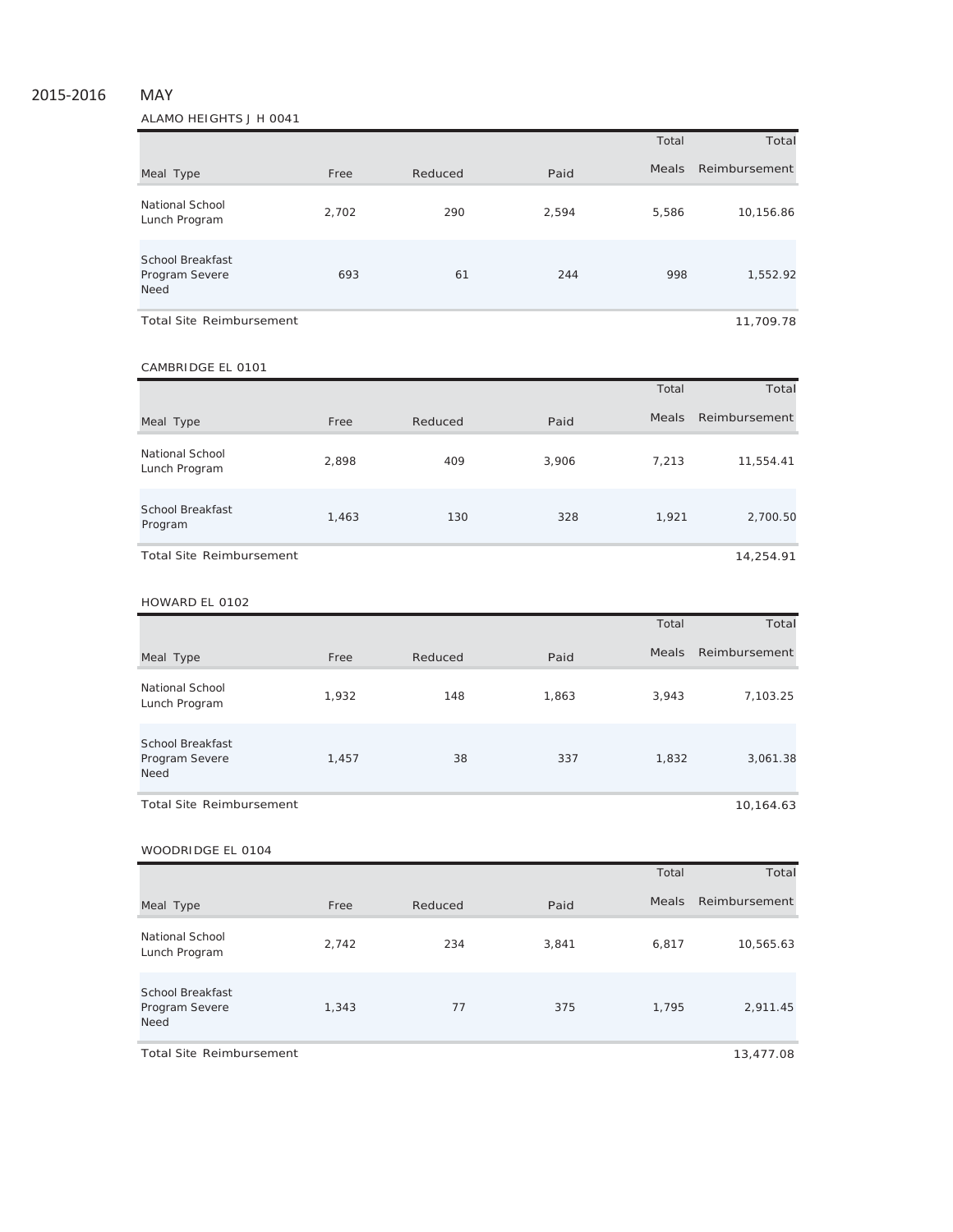## 2015‐2016 JUN

ALAMO HEIGHTS J H 0041

|                                                          |      |         |      | Total        | Total         |
|----------------------------------------------------------|------|---------|------|--------------|---------------|
| Meal Type                                                | Free | Reduced | Paid | <b>Meals</b> | Reimbursement |
| National School<br>Lunch Program                         | 749  | 83      | 469  | 1,301        | 2,735.11      |
| <b>School Breakfast</b><br>Program Severe<br><b>Need</b> | 664  | 75      | 351  | 1.090        | 1,549.90      |
| <b>Total Site Reimbursement</b>                          |      |         |      |              | 4,285.01      |

#### CAMBRIDGE EL 0101

|                                  |      |         |      | Total | Total         |
|----------------------------------|------|---------|------|-------|---------------|
| Meal Type                        | Free | Reduced | Paid | Meals | Reimbursement |
| National School<br>Lunch Program | 212  | 37      | 309  | 558   | 872.72        |
| School Breakfast<br>Program      | 110  | 6       | 24   | 140   | 197.72        |
| <b>Total Site Reimbursement</b>  |      |         |      |       | 1,070.44      |

#### HOWARD EL 0102

|                                                          |      |              |      | Total        | Total         |
|----------------------------------------------------------|------|--------------|------|--------------|---------------|
| Meal Type                                                | Free | Reduced      | Paid | <b>Meals</b> | Reimbursement |
| National School<br>Lunch Program                         | 184  | 14           | 193  | 391          | 681.69        |
| <b>School Breakfast</b><br>Program Severe<br><b>Need</b> | 140  | $\mathbf{1}$ | 23   | 164          | 286.96        |
| <b>Total Site Reimbursement</b>                          |      |              |      |              | 968.65        |

#### WOODRIDGE EL 0104

|                                                          |       |         |       | Total | Total         |
|----------------------------------------------------------|-------|---------|-------|-------|---------------|
| Meal Type                                                | Free  | Reduced | Paid  | Meals | Reimbursement |
| National School<br>Lunch Program                         | 2,846 | 298     | 1,765 | 4,909 | 10,339.27     |
| <b>School Breakfast</b><br>Program Severe<br><b>Need</b> | 2,667 | 252     | 1,397 | 4,316 | 6,138.34      |

Total Site Reimbursement 16,477.61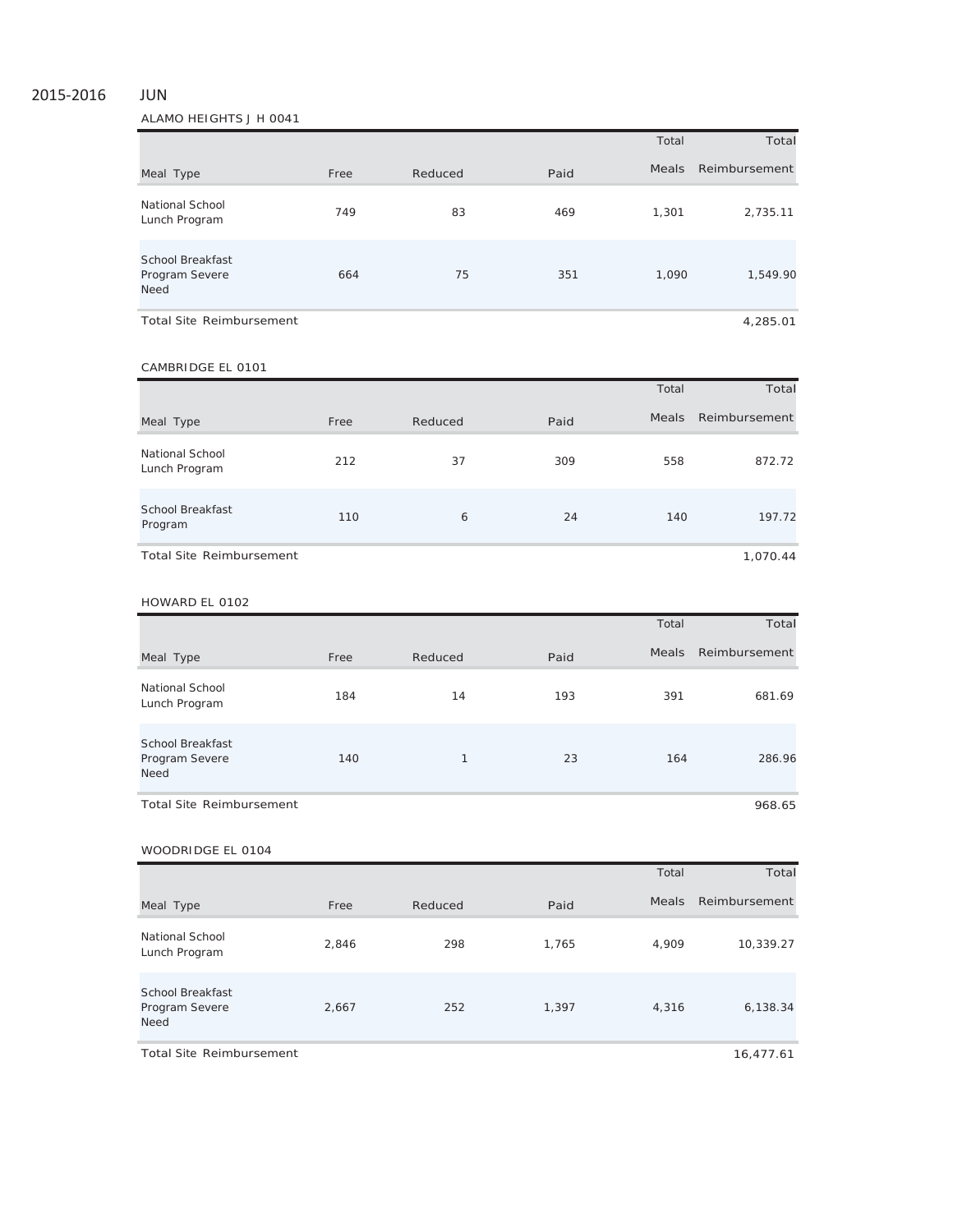## 2016 ‐2017 JULY

ï

| Contracting<br><b>Entity Claim</b><br>Reimbursement<br>Totals |   |
|---------------------------------------------------------------|---|
| <b>Current Claim</b><br>Reimbursement<br>Total                | 0 |
| Previous Claim<br>Reimbursement<br>Total                      | Ω |
| Net Claim<br>Reimbursement<br>Total                           | O |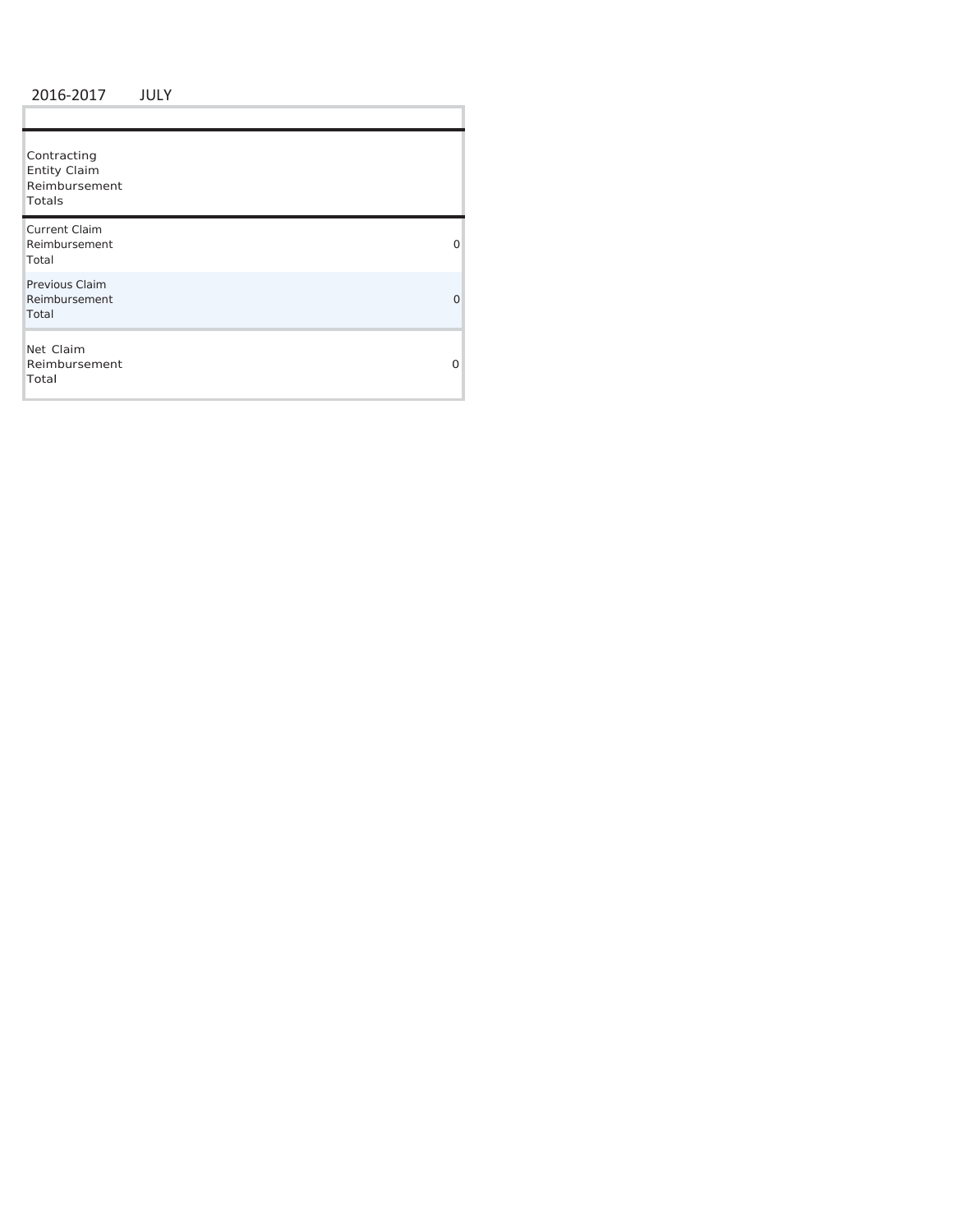# 2016‐2017 AUG

## ALAMO HEIGHTS J H 0041

|                                            |      |         |       | Total | Total         |
|--------------------------------------------|------|---------|-------|-------|---------------|
| Meal Type                                  | Free | Reduced | Paid  | Meals | Reimbursement |
| National School<br>Lunch Program           | 988  | 111     | 1,017 | 2,116 | 3,860.50      |
| School Breakfast<br>Program Severe<br>Need | 221  | 10      | 60    | 291   | 485.64        |
| <b>Total Site Reimbursement</b>            |      |         |       |       | 4.346.14      |

## CAMBRIDGE EL <sup>0101</sup>

|                                  |      |         |       | Total        | Total         |
|----------------------------------|------|---------|-------|--------------|---------------|
| Meal Type                        | Free | Reduced | Paid  | <b>Meals</b> | Reimbursement |
| National School<br>Lunch Program | 943  | 143     | 1,238 | 2,324        | 3,885.40      |
| School Breakfast<br>Program      | 492  | 69      | 196   | 757          | 995.45        |
| <b>Total Site Reimbursement</b>  |      |         |       |              | 4,880.85      |

#### HOWARD EL <sup>0102</sup>

|                                            |      |         |      | Total        | Total         |
|--------------------------------------------|------|---------|------|--------------|---------------|
| Meal Type                                  | Free | Reduced | Paid | <b>Meals</b> | Reimbursement |
| <b>National School</b><br>Lunch Program    | 701  | 40      | 551  | 1,292        | 2,568.38      |
| School Breakfast<br>Program Severe<br>Need | 485  | 25      | 196  | 706          | 1,089.74      |
| <b>Total Site Reimbursement</b>            |      |         |      |              | 3,658.12      |

#### WOODRIDGE EL <sup>0104</sup>

|                                                   |      |         |       | Total | Total         |
|---------------------------------------------------|------|---------|-------|-------|---------------|
| Meal Type                                         | Free | Reduced | Paid  | Meals | Reimbursement |
| <b>National School</b><br>Lunch Program           | 993  | 93      | 1,245 | 2,331 | 3,907.92      |
| <b>School Breakfast</b><br>Program Severe<br>Need | 515  | 34      | 164   | 713   | 1,157.32      |

Total Site Reimbursement 5,065.24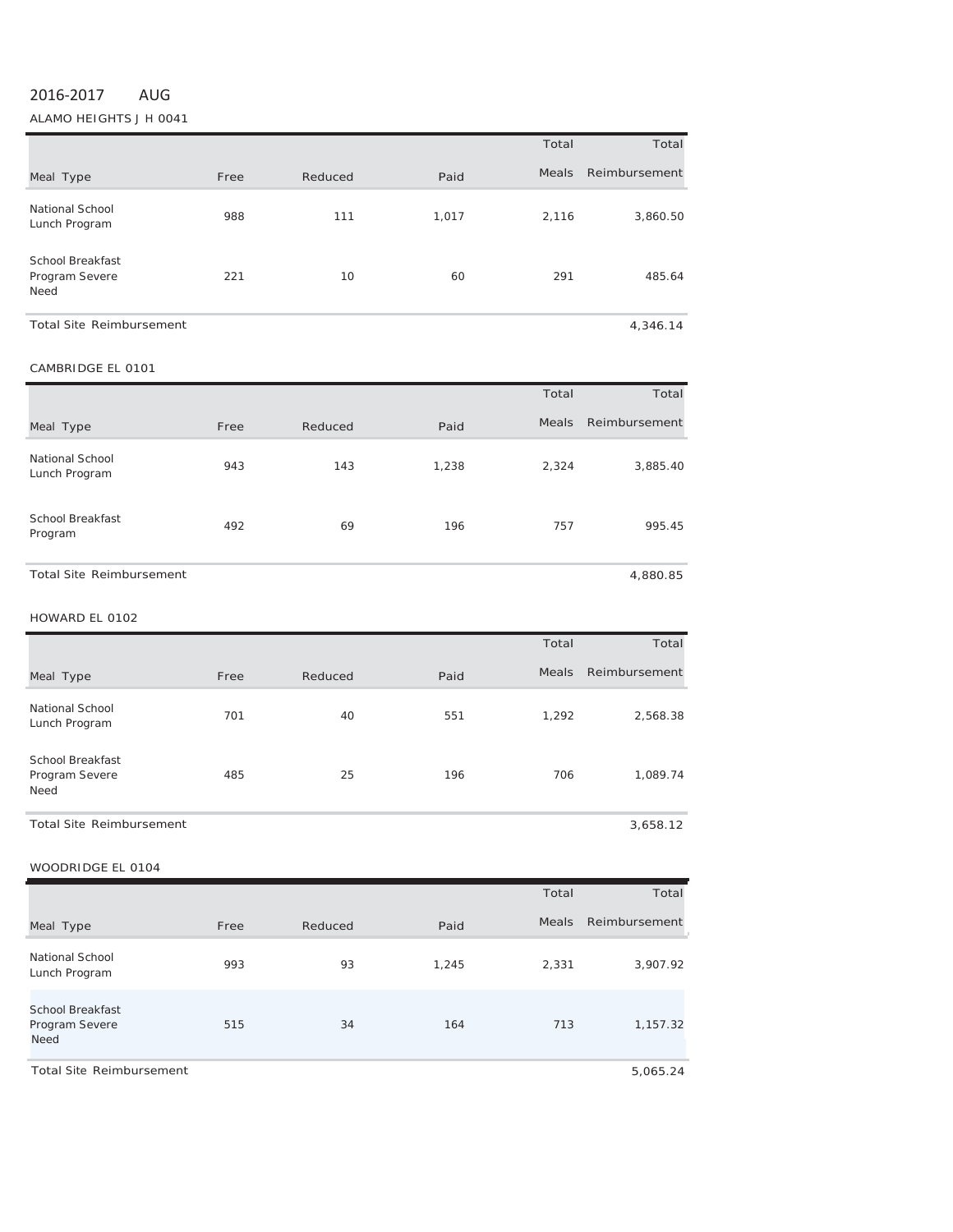## 2016‐2017 SEP

ALAMO HEIGHTS J H 0041

|                                                   |       |         |       | Total        | Total         |
|---------------------------------------------------|-------|---------|-------|--------------|---------------|
| Meal Type                                         | Free  | Reduced | Paid  | <b>Meals</b> | Reimbursement |
| National School<br>Lunch Program                  | 2.798 | 356     | 2,837 | 5,991        | 11,034.80     |
| School Breakfast<br>Program Severe<br><b>Need</b> | 792   | 38      | 270   | 1.100        | 1,760.10      |
| <b>Total Site Reimbursement</b>                   |       |         |       |              | 12,794.90     |

## CAMBRIDGE EL <sup>0101</sup>

|                                    |       |         |       | Total | Total         |
|------------------------------------|-------|---------|-------|-------|---------------|
| Meal Type                          | Free  | Reduced | Paid  | Meals | Reimbursement |
| National School<br>Lunch Program   | 2,856 | 390     | 3,914 | 7.160 | 11,705.16     |
| <b>School Breakfast</b><br>Program | 1,628 | 173     | 615   | 2,416 | 3,206.16      |
| <b>Total Site Reimbursement</b>    |       |         |       |       | 14,911.32     |

HOWARD EL <sup>0102</sup>

|                                                          |       |         |       | Total        | Total         |
|----------------------------------------------------------|-------|---------|-------|--------------|---------------|
| Meal Type                                                | Free  | Reduced | Paid  | <b>Meals</b> | Reimbursement |
| National School<br>Lunch Program                         | 1,877 | 93      | 1,441 | 3,411        | 6,824.96      |
| <b>School Breakfast</b><br>Program Severe<br><b>Need</b> | 1,362 | 54      | 407   | 1,823        | 2,990.47      |

## WOODRIDGE EL 0104

|                                                          |       |         |       | Total        | Total         |
|----------------------------------------------------------|-------|---------|-------|--------------|---------------|
| Meal Type                                                | Free  | Reduced | Paid  | <b>Meals</b> | Reimbursement |
| National School<br>Lunch Program                         | 2,829 | 286     | 3,960 | 7,075        | 11,341.50     |
| <b>School Breakfast</b><br>Program Severe<br><b>Need</b> | 1,700 | 99      | 629   | 2,428        | 3,822.67      |

Total Site Reimbursement 15,164.17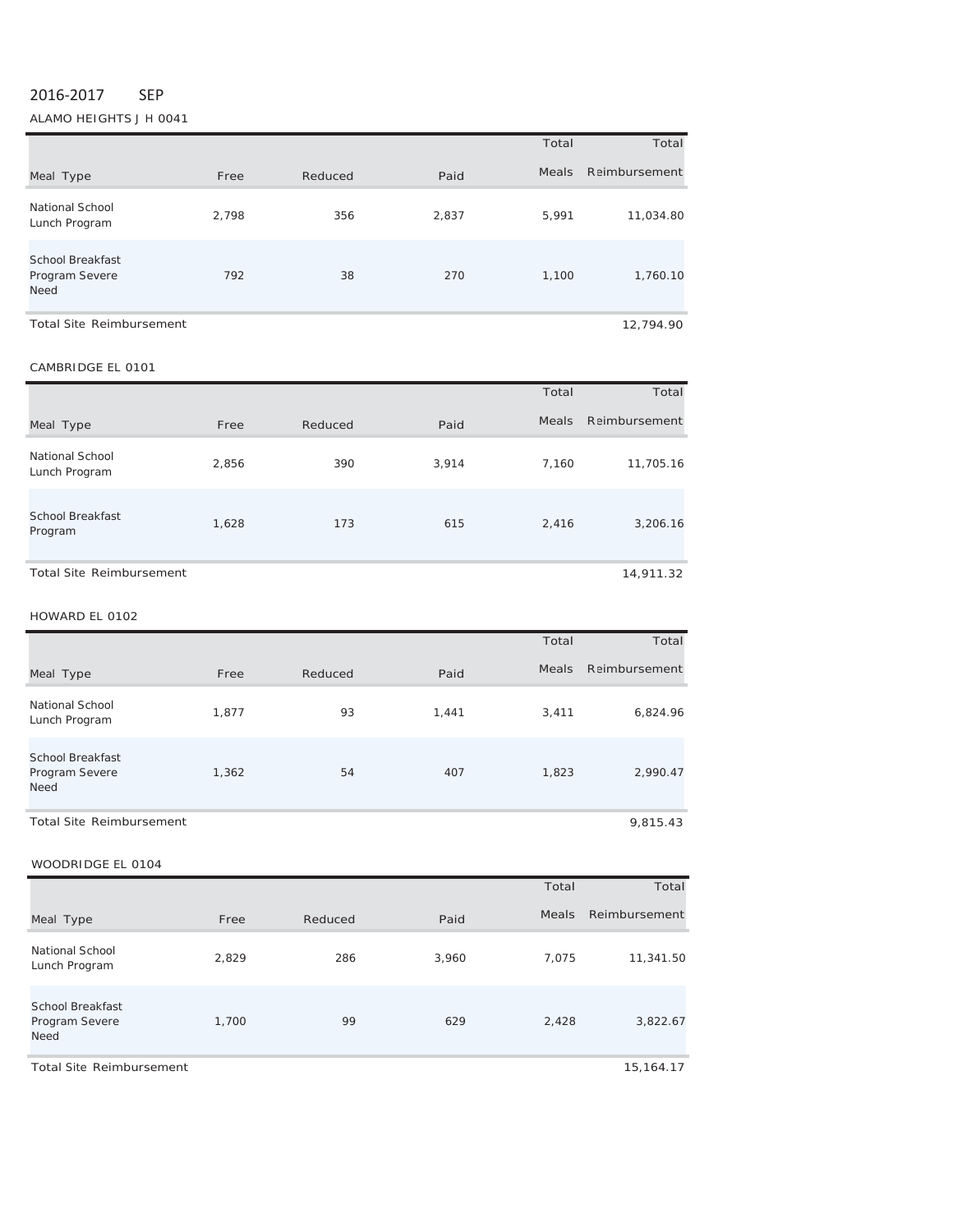# 2016‐2017 OCT

ALAMO HEIGHTS J H 0041

|                                                          |       |         |       | Total | Total         |
|----------------------------------------------------------|-------|---------|-------|-------|---------------|
| Meal Type                                                | Free  | Reduced | Paid  | Meals | Reimbursement |
| National School<br>Lunch Program                         | 2,532 | 412     | 2,658 | 5,602 | 10,271.76     |
| <b>School Breakfast</b><br>Program Severe<br><b>Need</b> | 702   | 80      | 236   | 1,018 | 1,639.72      |
| Total Site Reimbursement                                 |       |         |       |       | 11,911.48     |

CAMBRIDGE EL <sup>0101</sup>

# Meal Type **Free** Reduced Paid Total Meals R eimbursement Total National School Lunch Program 2,410 <sup>445</sup> 3,688 6,543 10,342.78 School Breakfast Program 1,366 <sup>185</sup> <sup>644</sup> 2,195 2,783.47 Total Site Reimbursement **13,126.25**

## HOWARD EL <sup>0102</sup>

|                                                          |       |         |       | Total | Total         |
|----------------------------------------------------------|-------|---------|-------|-------|---------------|
| Meal Type                                                | Free  | Reduced | Paid  | Meals | Reimbursement |
| <b>National School</b><br>Lunch Program                  | 1,671 | 95      | 1,515 | 3,281 | 6,193.92      |
| <b>School Breakfast</b><br>Program Severe<br><b>Need</b> | 1,361 | 28      | 316   | 1.705 | 2,916.80      |
| <b>Total Site Reimbursement</b>                          |       |         |       |       | 9,110.72      |

WOODRIDGE EL 0104

|                                                          |       |         |       | Total        | Total         |
|----------------------------------------------------------|-------|---------|-------|--------------|---------------|
| Meal Type                                                | Free  | Reduced | Paid  | <b>Meals</b> | Reimbursement |
| National School<br>Lunch Program                         | 2,643 | 302     | 3,923 | 6,868        | 10,774.38     |
| <b>School Breakfast</b><br>Program Severe<br><b>Need</b> | 1,536 | 89      | 624   | 2,249        | 3,469.26      |

Total Site Reimbursement 14,243.64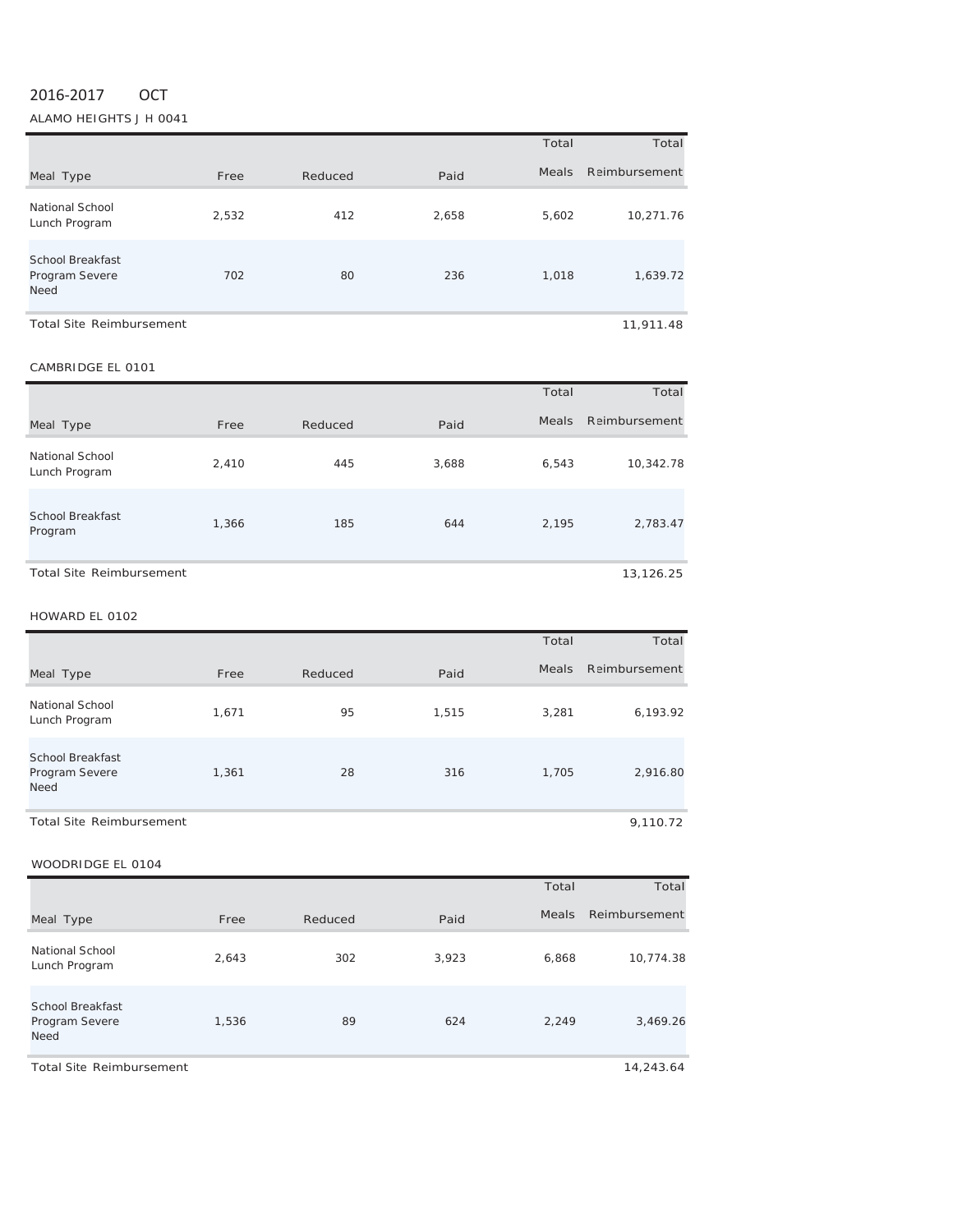# 2016‐2017 NOV

ALAMO HEIGHTS J H 0041

|                                                   |       |         |       | Total        | Total                |
|---------------------------------------------------|-------|---------|-------|--------------|----------------------|
| Meal Type                                         | Free  | Reduced | Paid  | <b>Meals</b> | <b>Raimbursement</b> |
| National School<br>Lunch Program                  | 2,412 | 359     | 2,408 | 5,179        | 9,645.90             |
| School Breakfast<br>Program Severe<br><b>Need</b> | 704   | 70      | 162   | 936          | 1,604.94             |
| <b>Total Site Reimbursement</b>                   |       |         |       |              | 11,250.84            |

CAMBRIDGE EL <sup>0101</sup>

# Meal Type **Free** Reduced Paid Total Meals R eimbursement Total National School Lunch Program 2,186 <sup>378</sup> 3,648 6,212 9,418.16 School Breakfast Program 1,203 <sup>127</sup> <sup>503</sup> 1,833 2,382.07

Total Site Reimbursement 11,800.23

## HOWARD EL <sup>0102</sup>

|                                                          |       |         |       | Total | Total                 |
|----------------------------------------------------------|-------|---------|-------|-------|-----------------------|
| Meal Type                                                | Free  | Reduced | Paid  | Meals | <b>R</b> simbursement |
| <b>National School</b><br>Lunch Program                  | 1,530 | 83      | 1,446 | 3,059 | 5,681.22              |
| <b>School Breakfast</b><br>Program Severe<br><b>Need</b> | 1,195 | 28      | 323   | 1,546 | 2,580.19              |
| <b>Total Site Reimbursement</b>                          |       |         |       |       | 8,261.41              |

WOODRIDGE EL 0104

|                                                   |       |         |       | Total        | Total         |
|---------------------------------------------------|-------|---------|-------|--------------|---------------|
| Meal Type                                         | Free  | Reduced | Paid  | <b>Meals</b> | Reimbursement |
| National School<br>Lunch Program                  | 2,323 | 285     | 3,781 | 6,389        | 9,644.92      |
| <b>School Breakfast</b><br>Program Severe<br>Need | 1,432 | 57      | 544   | 2,033        | 3,178.22      |

Total Site Reimbursement 12,823.14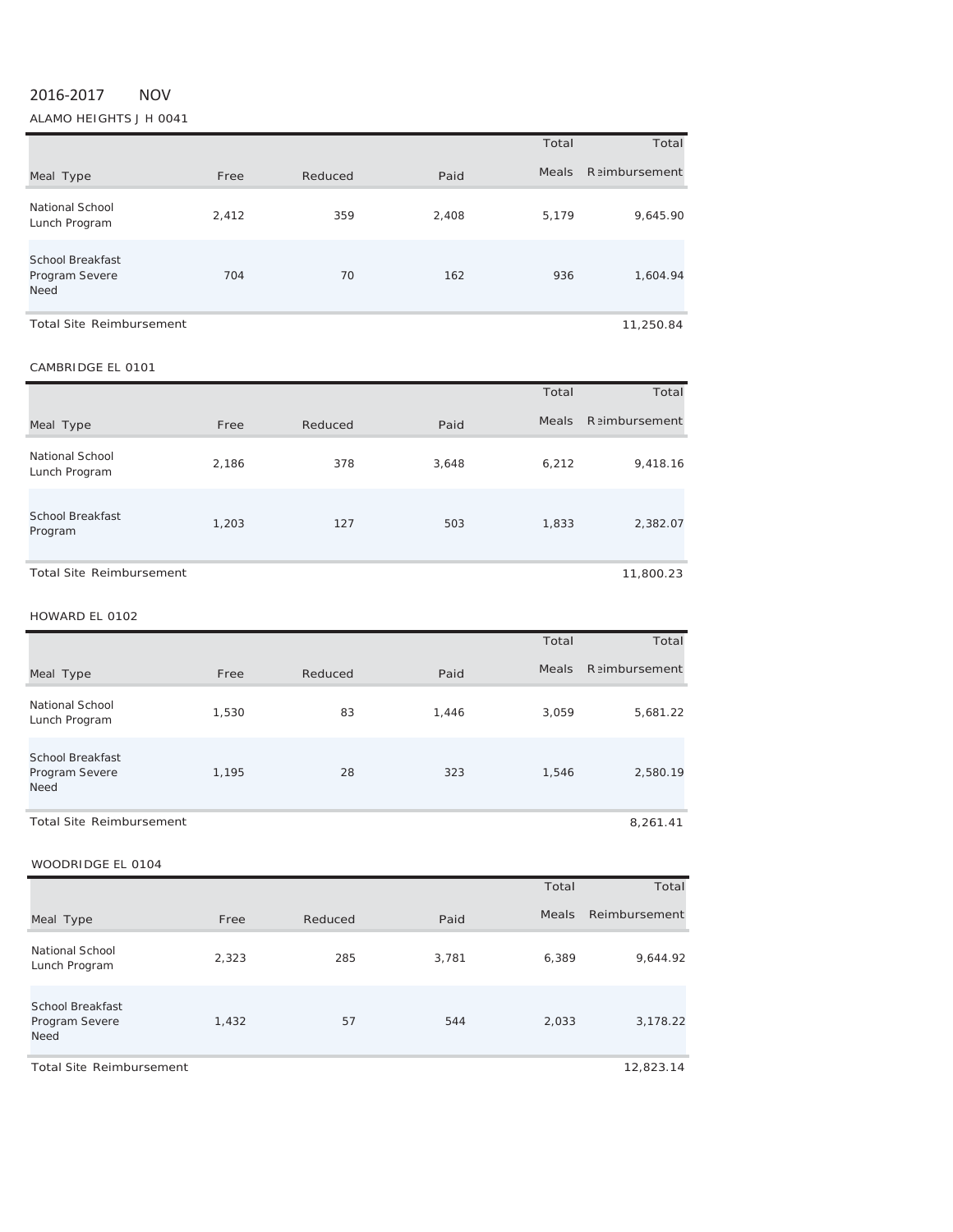# 2016‐2017 DEC

#### ALAMO HEIGHTS J H 0041

|                                                   |       |         |       | Total        | Total         |
|---------------------------------------------------|-------|---------|-------|--------------|---------------|
| Meal Type                                         | Free  | Reduced | Paid  | <b>Meals</b> | Reimbursement |
| <b>National School</b><br>Lunch Program           | 1,862 | 280     | 1,927 | 4,069        | 7,478.96      |
| <b>School Breakfast</b><br>Program Severe<br>Need | 587   | 59      | 191   | 837          | 1,355.53      |
| <b>Total Site Reimbursement</b>                   |       |         |       |              | 8,834.49      |

#### CAMBRIDGE EL <sup>0101</sup>

|                                  |       |         |       | Total        | Total         |
|----------------------------------|-------|---------|-------|--------------|---------------|
| Meal Type                        | Free  | Reduced | Paid  | <b>Meals</b> | Reimbursement |
| National School<br>Lunch Program | 1,835 | 327     | 3,053 | 5,215        | 7,929.92      |
| School Breakfast<br>Program      | 1,010 | 122     | 412   | 1,544        | 2,018.60      |
| <b>Total Site Reimbursement</b>  |       |         |       |              | 9,948.52      |

HOWARD EL <sup>0102</sup>

|                                                   |       |         |       | Total        | Total         |
|---------------------------------------------------|-------|---------|-------|--------------|---------------|
| Meal Type                                         | Free  | Reduced | Paid  | <b>Meals</b> | Reimbursement |
| National School<br>Lunch Program                  | 1,334 | 68      | 1,288 | 2,690        | 4,950.92      |
| <b>School Breakfast</b><br>Program Severe<br>Need | 1,079 | 15      | 282   | 1,376        | 2,309.04      |

Total Site Reimbursement **The Internal Site Reimbursement 7,259.96** 

|                                                          |       |         |       | Total        | Total         |
|----------------------------------------------------------|-------|---------|-------|--------------|---------------|
| Meal Type                                                | Free  | Reduced | Paid  | <b>Meals</b> | Reimbursement |
| National School<br>Lunch Program                         | 2,042 | 282     | 3,208 | 5,532        | 8,525.36      |
| <b>School Breakfast</b><br>Program Severe<br><b>Need</b> | 1,218 | 76      | 423   | 1,717        | 2,739.63      |
| <b>Total Site Reimbursement</b>                          |       |         |       |              | 11,264.99     |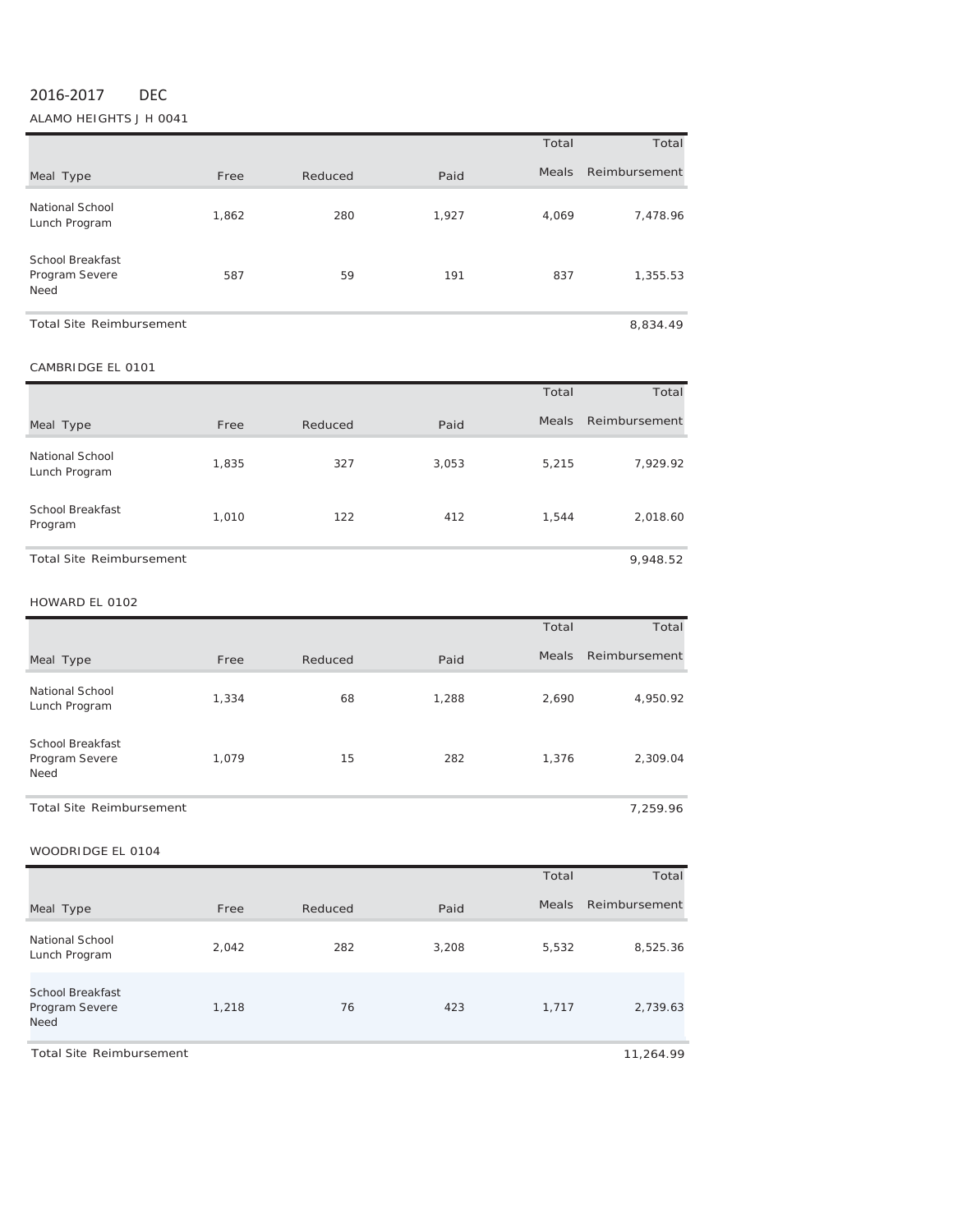# 2016‐2017 JAN

ALAMO HEIGHTS J H 0041

|                                                   |       |         |       | Total | Total         |
|---------------------------------------------------|-------|---------|-------|-------|---------------|
| Meal Type                                         | Free  | Reduced | Paid  | Meals | Reimbursement |
| National School<br>Lunch Program                  | 2,198 | 336     | 2,192 | 4,726 | 8,814.20      |
| <b>School Breakfast</b><br>Program Severe<br>Need | 613   | 50      | 188   | 851   | 1,392.04      |
| <b>Total Site Reimbursement</b>                   |       |         |       |       | 10.206.24     |

#### CAMBRIDGE EL 0101

|                                    |       |         |       | Total        | Total         |
|------------------------------------|-------|---------|-------|--------------|---------------|
| Meal Type                          | Free  | Reduced | Paid  | <b>Meals</b> | Reimbursement |
| National School<br>Lunch Program   | 2,229 | 384     | 3,572 | 6,185        | 9,546.18      |
| <b>School Breakfast</b><br>Program | 1,188 | 119     | 505   | 1,812        | 2,345.72      |
| Total Site Reimbursement           |       |         |       |              | 11,891.90     |

#### HOWARD EL 0102

|                                                   |       |         |       | Total        | Total         |
|---------------------------------------------------|-------|---------|-------|--------------|---------------|
| Meal Type                                         | Free  | Reduced | Paid  | <b>Meals</b> | Reimbursement |
| <b>National School</b><br>Lunch Program           | 1,600 | 72      | 1,532 | 3,204        | 5,906.56      |
| <b>School Breakfast</b><br>Program Severe<br>Need | 1,314 | 27      | 393   | 1,734        | 2,841.51      |
| <b>Total Site Reimbursement</b>                   |       |         |       |              | 8,748.07      |

| WUUDRIDGE EL 0104                                 |       |         |       |       |               |
|---------------------------------------------------|-------|---------|-------|-------|---------------|
|                                                   |       |         |       | Total | Total         |
| Meal Type                                         | Free  | Reduced | Paid  | Meals | Reimbursement |
| National School<br>Lunch Program                  | 2,290 | 332     | 3,774 | 6,396 | 9,668.68      |
| <b>School Breakfast</b><br>Program Severe<br>Need | 1,432 | 98      | 560   | 2,090 | 3,254.20      |
| <b>Total Site Reimbursement</b>                   |       |         |       |       | 12,922.88     |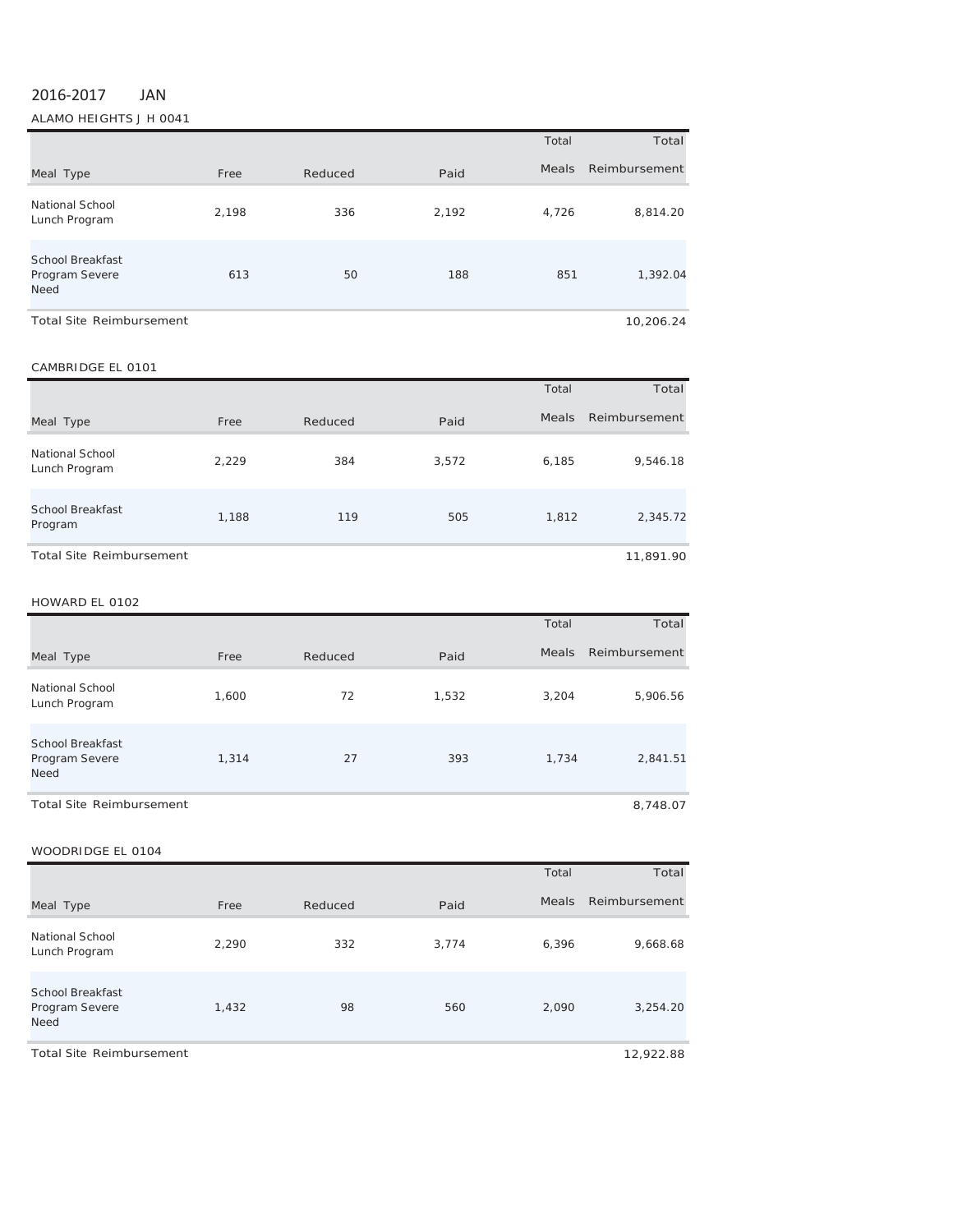# 2016‐2017 FEB

ALAMO HEIGHTS J H 0041

|                                                   |       |         |       | Total | Total         |
|---------------------------------------------------|-------|---------|-------|-------|---------------|
| Meal Type                                         | Free  | Reduced | Paid  | Meals | Reimbursement |
| National School<br>Lunch Program                  | 2,239 | 355     | 2,263 | 4,857 | 9,025.36      |
| <b>School Breakfast</b><br>Program Severe<br>Need | 820   | 86      | 252   | 1,158 | 1,895.52      |
| <b>Total Site Reimbursement</b>                   |       |         |       |       | 10,920.88     |

## CAMBRIDGE EL 0101

|                                    |       |         |       | Total        | Total         |
|------------------------------------|-------|---------|-------|--------------|---------------|
| Meal Type                          | Free  | Reduced | Paid  | <b>Meals</b> | Reimbursement |
| National School<br>Lunch Program   | 2,387 | 413     | 3,830 | 6,630        | 10,229.60     |
| <b>School Breakfast</b><br>Program | 1,336 | 126     | 514   | 1,976        | 2,611.28      |
| <b>Total Site Reimbursement</b>    |       |         |       |              | 12,840.88     |

#### HOWARD EL 0102

|                                                   |       |         |       | Total        | Total         |
|---------------------------------------------------|-------|---------|-------|--------------|---------------|
| Meal Type                                         | Free  | Reduced | Paid  | <b>Meals</b> | Reimbursement |
| National School<br>Lunch Program                  | 1.644 | 87      | 1,520 | 3,251        | 6,086.22      |
| <b>School Breakfast</b><br>Program Severe<br>Need | 1,344 | 15      | 431   | 1,790        | 2,892.85      |
| Total Site Reimbursement                          |       |         |       |              | 8,979.07      |

| WOODRIDGE EL 0104                                 |       |         |       |              |               |
|---------------------------------------------------|-------|---------|-------|--------------|---------------|
|                                                   |       |         |       | Total        | Total         |
| Meal Type                                         | Free  | Reduced | Paid  | <b>Meals</b> | Reimbursement |
| <b>National School</b><br>Lunch Program           | 2,279 | 318     | 3,564 | 6,161        | 9,518.18      |
| <b>School Breakfast</b><br>Program Severe<br>Need | 1,480 | 100     | 524   | 2,104        | 3,345.16      |
| <b>Total Site Reimbursement</b>                   |       |         |       |              | 12,863.34     |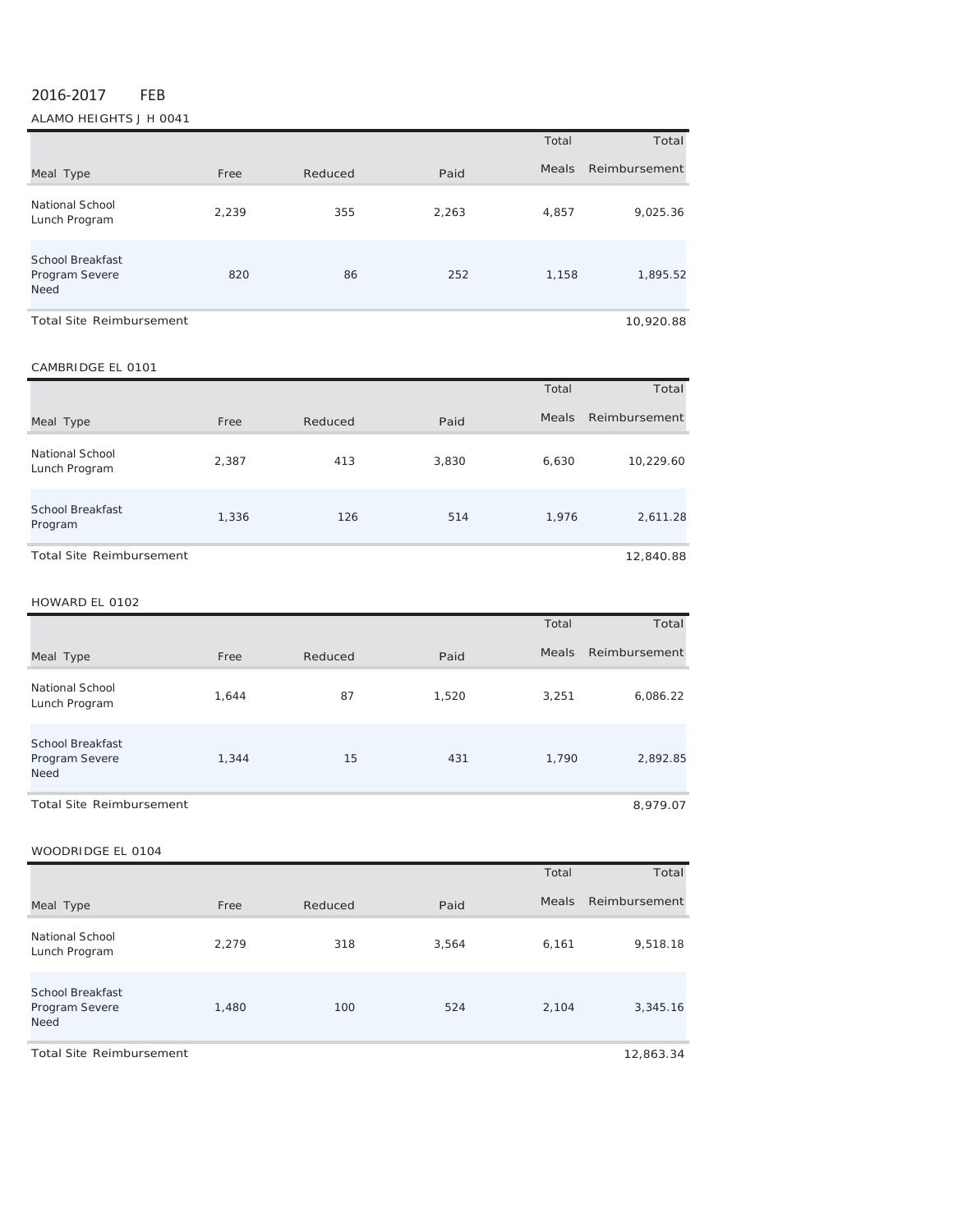# 2016‐2017 MAR

ALAMO HEIGHTS J H 0041

|                                                          |       |         |       | Total        | Total         |
|----------------------------------------------------------|-------|---------|-------|--------------|---------------|
| Meal Type                                                | Free  | Reduced | Paid  | <b>Meals</b> | Reimbursement |
| National School<br>Lunch Program                         | 2,461 | 333     | 2,097 | 4,891        | 9,618.40      |
| <b>School Breakfast</b><br>Program Severe<br><b>Need</b> | 840   | 56      | 207   | 1,103        | 1,871.07      |
| <b>Total Site Reimbursement</b>                          |       |         |       |              | 11,489.47     |

#### CAMBRIDGE EL 0101

|                                    |       |         |       | Total        | Total         |
|------------------------------------|-------|---------|-------|--------------|---------------|
| Meal Type                          | Free  | Reduced | Paid  | <b>Meals</b> | Reimbursement |
| National School<br>Lunch Program   | 2,293 | 417     | 3,520 | 6,230        | 9,826.60      |
| <b>School Breakfast</b><br>Program | 1,236 | 112     | 467   | 1,815        | 2,406.91      |
| Total Site Reimbursement           |       |         |       |              | 12,233.51     |

#### HOWARD EL 0102

|                                                   |       |         |       | Total        | Total         |
|---------------------------------------------------|-------|---------|-------|--------------|---------------|
| Meal Type                                         | Free  | Reduced | Paid  | <b>Meals</b> | Reimbursement |
| National School<br>Lunch Program                  | 1,581 | 74      | 1,487 | 3,142        | 5,834.82      |
| <b>School Breakfast</b><br>Program Severe<br>Need | 1,271 | 15      | 397   | 1,683        | 2,734.07      |
| <b>Total Site Reimbursement</b>                   |       |         |       |              | 8,568.89      |

| WUUDKIDGE EL 0104                                        |       |         |       |              |               |
|----------------------------------------------------------|-------|---------|-------|--------------|---------------|
|                                                          |       |         |       | Total        | Total         |
| Meal Type                                                | Free  | Reduced | Paid  | <b>Meals</b> | Reimbursement |
| National School<br>Lunch Program                         | 2,266 | 291     | 3,374 | 5,931        | 9,331.78      |
| <b>School Breakfast</b><br>Program Severe<br><b>Need</b> | 1,443 | 98      | 583   | 2,124        | 3,283.31      |
| <b>Total Site Reimbursement</b>                          |       |         |       |              | 12,615.09     |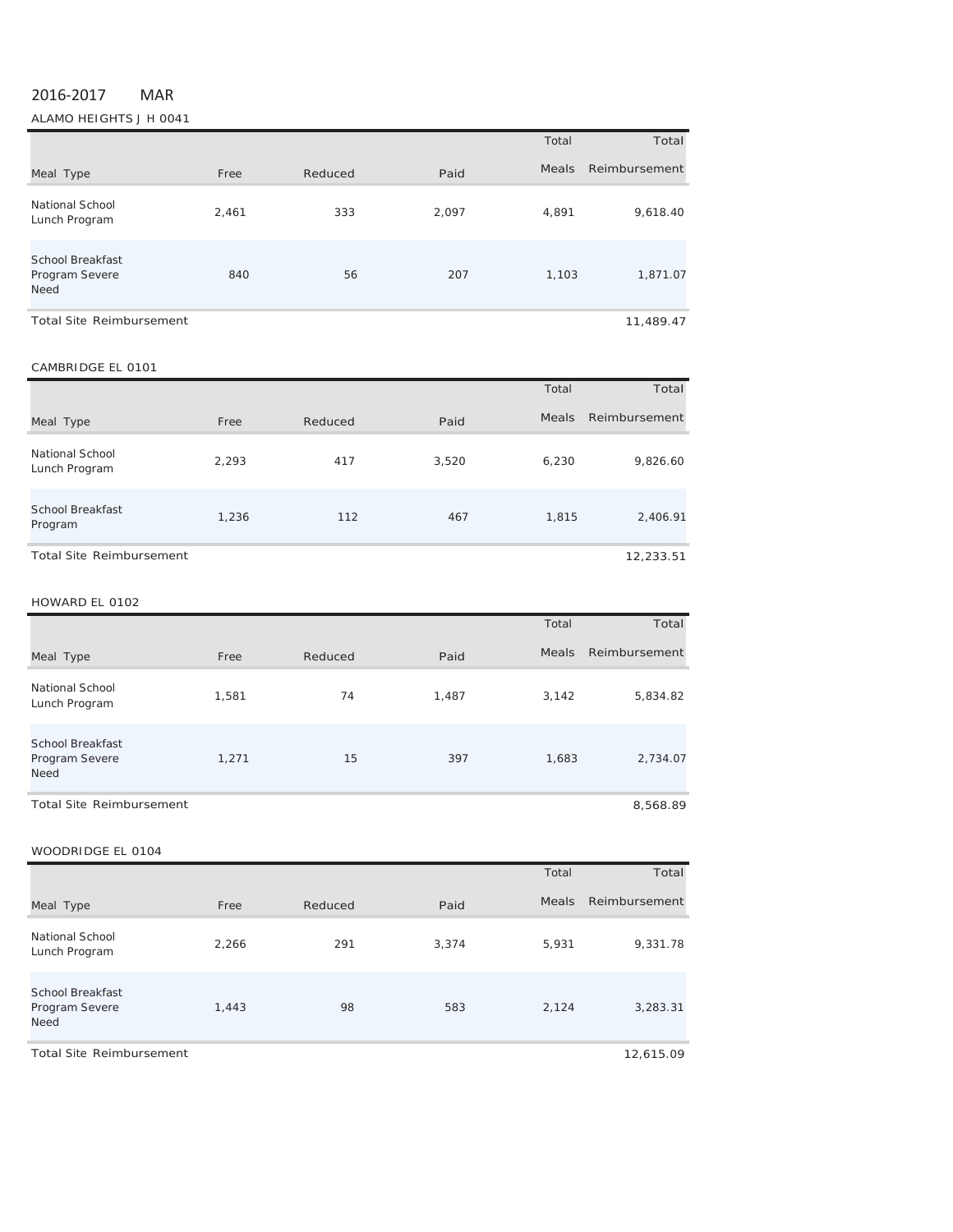# 2016‐2017 APR

ALAMO HEIGHTS J H 0041

|                                                   |       |         |       | Total | Total         |
|---------------------------------------------------|-------|---------|-------|-------|---------------|
| Meal Type                                         | Free  | Reduced | Paid  | Meals | Reimbursement |
| National School<br>Lunch Program                  | 2,306 | 291     | 1.976 | 4,573 | 8,957.30      |
| <b>School Breakfast</b><br>Program Severe<br>Need | 815   | 53      | 186   | 1,054 | 1,808.76      |
| <b>Total Site Reimbursement</b>                   |       |         |       |       | 10,766.06     |

#### CAMBRIDGE EL 0101

|                                    |       |         |       | Total        | Total         |
|------------------------------------|-------|---------|-------|--------------|---------------|
| Meal Type                          | Free  | Reduced | Paid  | <b>Meals</b> | Reimbursement |
| National School<br>Lunch Program   | 2,287 | 402     | 3,489 | 6,178        | 9,753.82      |
| <b>School Breakfast</b><br>Program | 1,266 | 126     | 512   | 1,904        | 2,491.00      |
| <b>Total Site Reimbursement</b>    |       |         |       |              | 12,244.82     |

#### HOWARD EL 0102

|                                                          |       |         |       | Total | Total         |
|----------------------------------------------------------|-------|---------|-------|-------|---------------|
| Meal Type                                                | Free  | Reduced | Paid  | Meals | Reimbursement |
| National School<br>Lunch Program                         | 1.674 | 71      | 1.514 | 3,259 | 6,135.54      |
| <b>School Breakfast</b><br>Program Severe<br><b>Need</b> | 1,341 | 19      | 447   | 1,807 | 2,898.33      |
| <b>Total Site Reimbursement</b>                          |       |         |       |       | 9.033.87      |

| WOODRIDGE EL 0104                                 |       |         |       |              |               |
|---------------------------------------------------|-------|---------|-------|--------------|---------------|
|                                                   |       |         |       | Total        | Total         |
| Meal Type                                         | Free  | Reduced | Paid  | <b>Meals</b> | Reimbursement |
| <b>National School</b><br>Lunch Program           | 2,322 | 353     | 3,638 | 6,313        | 9,781.98      |
| <b>School Breakfast</b><br>Program Severe<br>Need | 1,530 | 139     | 620   | 2,289        | 3,542.86      |
| <b>Total Site Reimbursement</b>                   |       |         |       |              | 13,324.84     |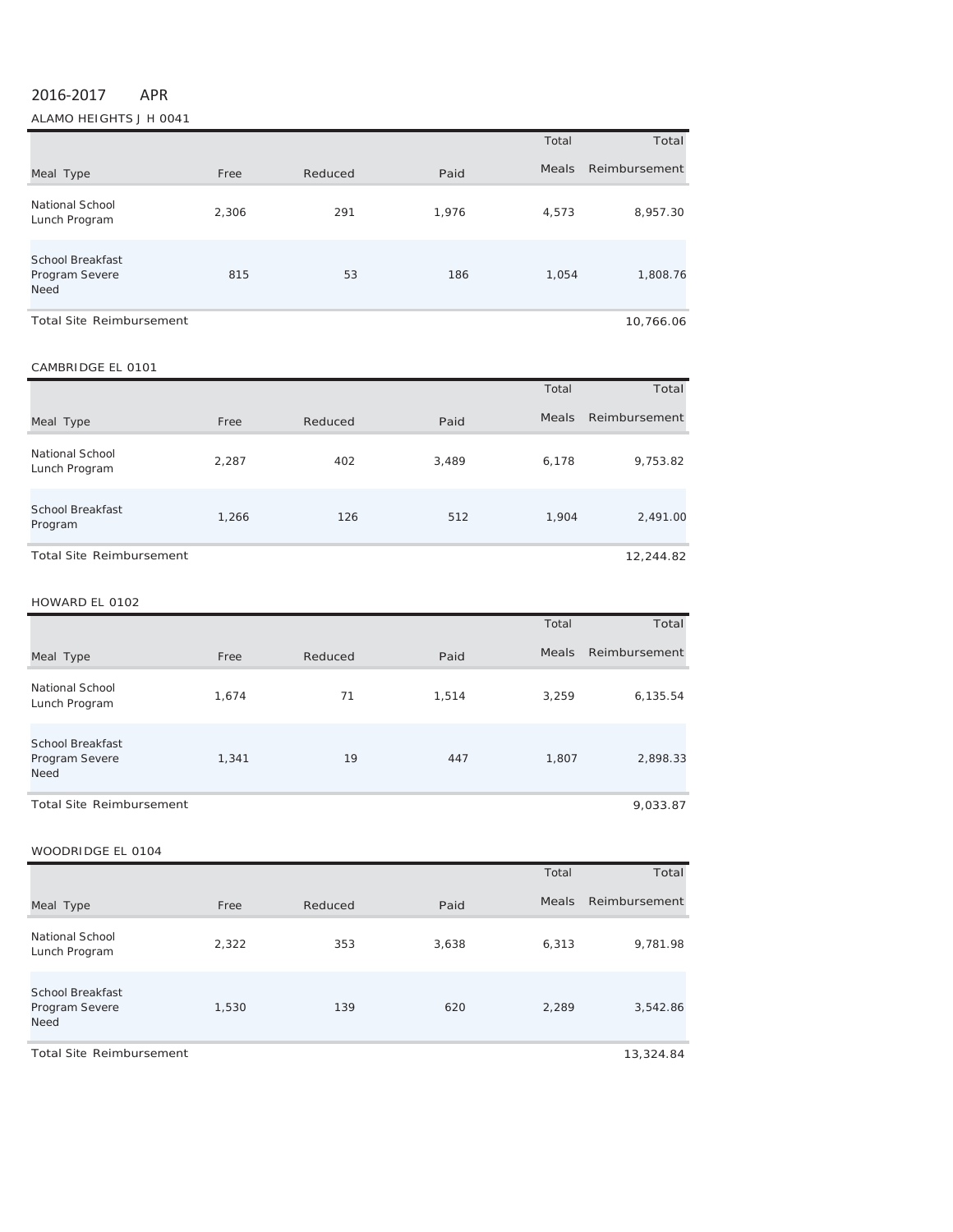# 2016‐2017 MAY

ALAMO HEIGHTS J H 0041

|                                                          |       |         |       | Total        | Total         |
|----------------------------------------------------------|-------|---------|-------|--------------|---------------|
| Meal Type                                                | Free  | Reduced | Paid  | <b>Meals</b> | Reimbursement |
| National School<br>Lunch Program                         | 2,699 | 395     | 2,424 | 5,518        | 10,677.32     |
| <b>School Breakfast</b><br>Program Severe<br><b>Need</b> | 889   | 78      | 268   | 1,235        | 2,027.00      |
| <b>Total Site Reimbursement</b>                          |       |         |       |              | 12.704.32     |

#### CAMBRIDGE EL 0101

|                                    |       |         |       | Total        | Total         |
|------------------------------------|-------|---------|-------|--------------|---------------|
| Meal Type                          | Free  | Reduced | Paid  | <b>Meals</b> | Reimbursement |
| National School<br>Lunch Program   | 2,813 | 490     | 4,259 | 7,562        | 11,972.90     |
| <b>School Breakfast</b><br>Program | 1,536 | 138     | 652   | 2,326        | 3,010.22      |
| <b>Total Site Reimbursement</b>    |       |         |       |              | 14,983.12     |

#### HOWARD EL 0102

|                                                   |       |         |       | Total        | Total         |
|---------------------------------------------------|-------|---------|-------|--------------|---------------|
| Meal Type                                         | Free  | Reduced | Paid  | <b>Meals</b> | Reimbursement |
| <b>National School</b><br>Lunch Program           | 1,972 | 97      | 1,823 | 3,892        | 7,279.66      |
| <b>School Breakfast</b><br>Program Severe<br>Need | 1,573 | 22      | 520   | 2,115        | 3,398.00      |
| <b>Total Site Reimbursement</b>                   |       |         |       |              | 10,677.66     |

|                                            |       |         |       | Total | Total         |
|--------------------------------------------|-------|---------|-------|-------|---------------|
| Meal Type                                  | Free  | Reduced | Paid  | Meals | Reimbursement |
| National School<br>Lunch Program           | 2,732 | 406     | 4,209 | 7,347 | 11,457.20     |
| School Breakfast<br>Program Severe<br>Need | 1,825 | 134     | 762   | 2,721 | 4,177.14      |
| <b>Total Site Reimbursement</b>            |       |         |       |       | 15,634.34     |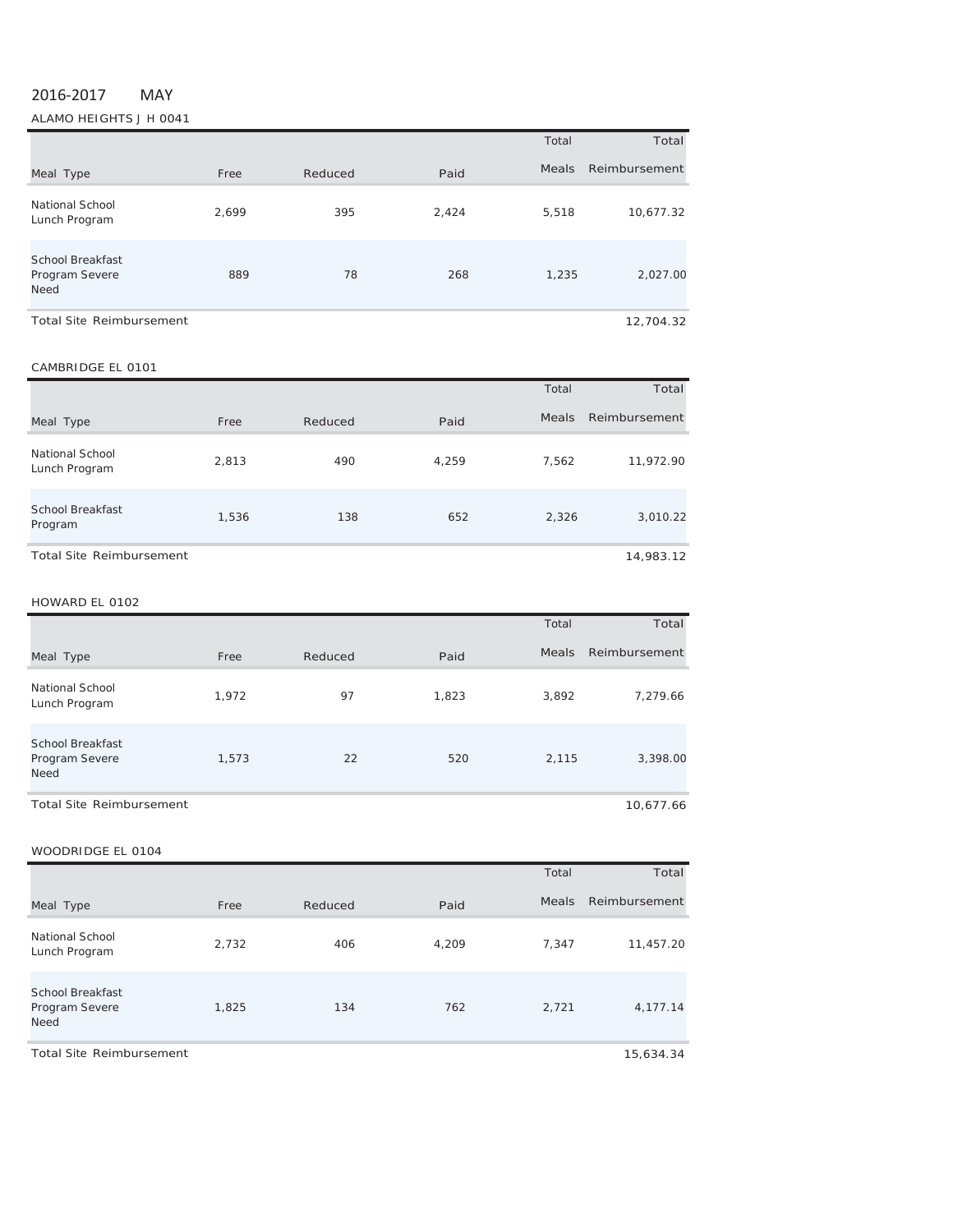# 2016‐2017 JUN

## ALAMO HEIGHTS J H 0041

|                                            |      |         |      | Total        | Total          |
|--------------------------------------------|------|---------|------|--------------|----------------|
| Meal Type                                  | Free | Reduced | Paid | <b>Meals</b> | Re imbursement |
| <b>National School</b><br>Lunch Program    | 461  | 121     | 226  | 808          | 1,907.00       |
| School Breakfast<br>Program Severe<br>Need | 490  | 125     | 239  | 854          | 1,286.41       |
| <b>Total Site Reimbursement</b>            |      |         |      |              | 3,193.41       |

| CAMBRIDGE EL 0101                |      |         |      |              |                      |  |
|----------------------------------|------|---------|------|--------------|----------------------|--|
|                                  |      |         |      | Total        | Total                |  |
| Meal Type                        | Free | Reduced | Paid | <b>Meals</b> | <b>Reimbursement</b> |  |
| National School<br>Lunch Program | 102  | 18      | 175  | 295          | 442.2                |  |
| School Breakfast<br>Program      | 63   | 4       | 20   | 87           | 119.17               |  |
| <b>Total Site Reimbursement</b>  |      |         |      |              | 561.37               |  |

HOWARD EL <sup>0102</sup>

|                                                   |      |         |      | Total        | Total          |
|---------------------------------------------------|------|---------|------|--------------|----------------|
| Meal Type                                         | Free | Reduced | Paid | <b>Meals</b> | Re imbursement |
| <b>National School</b><br>Lunch Program           | 88   | 3       | 78   | 169          | 319.9          |
| <b>School Breakfast</b><br>Program Severe<br>Need | 75   | 1       | 26   | 102          | 162.28         |

Total Site Reimbursement 482.18

|                                                   |       |         |       | Total        | Total          |
|---------------------------------------------------|-------|---------|-------|--------------|----------------|
| Meal Type                                         | Free  | Reduced | Paid  | <b>Meals</b> | Re imbursement |
| National School<br>Lunch Program                  | 2.996 | 223     | 1,614 | 4,833        | 10,857.02      |
| School Breakfast<br>Program Severe<br><b>Need</b> | 2,956 | 203     | 1,513 | 4,672        | 6,822.23       |
| <b>Total Site Reimbursement</b>                   |       |         |       |              | 17,679.25      |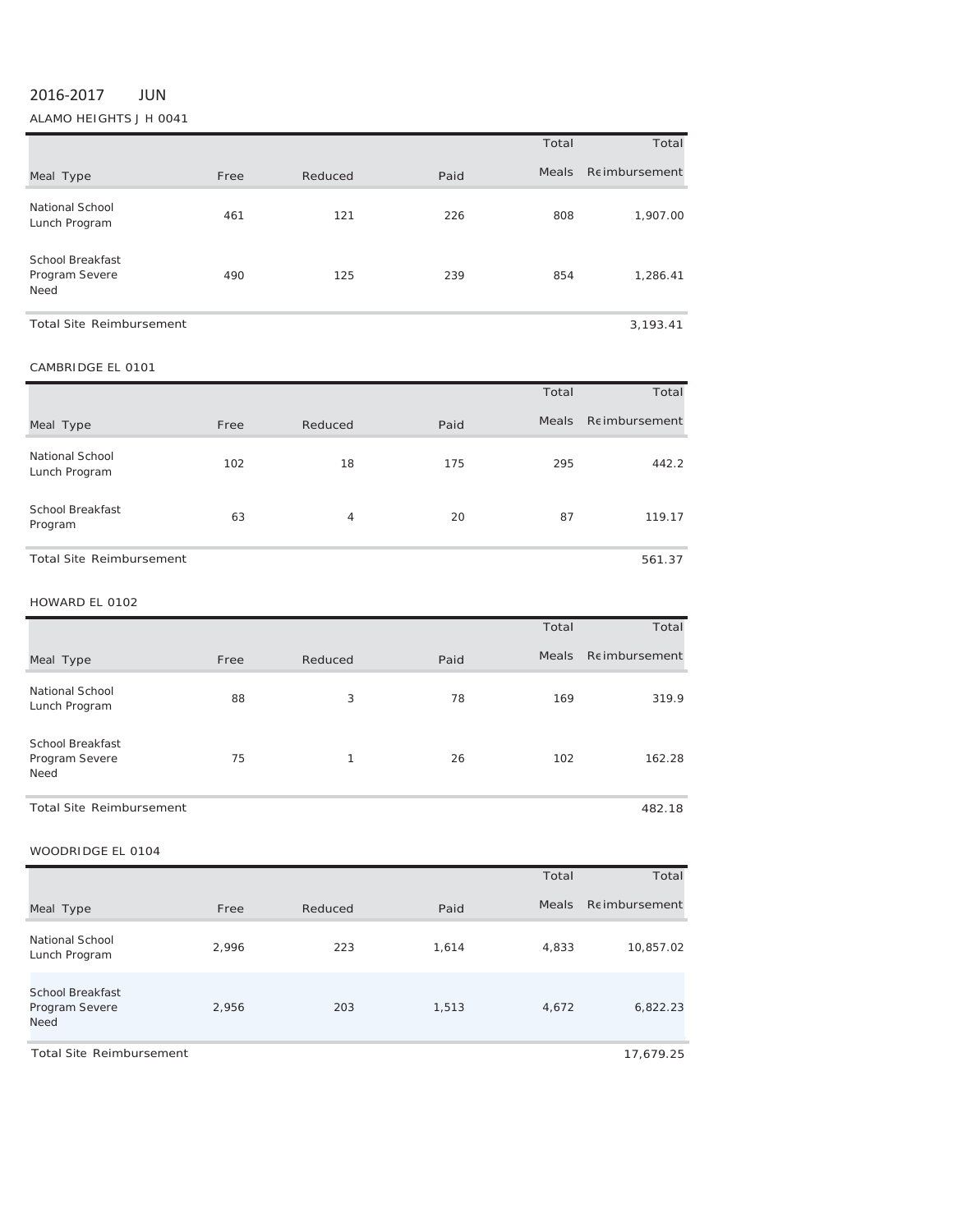## 2017 ‐2018 JULY

ï

| Contracting<br><b>Entity Claim</b><br>Reimbursement<br>Totals |   |
|---------------------------------------------------------------|---|
| <b>Current Claim</b><br>Reimbursement<br>Total                | 0 |
| Previous Claim<br>Reimbursement<br>Total                      | Ω |
| Net Claim<br>Reimbursement<br>Total                           | O |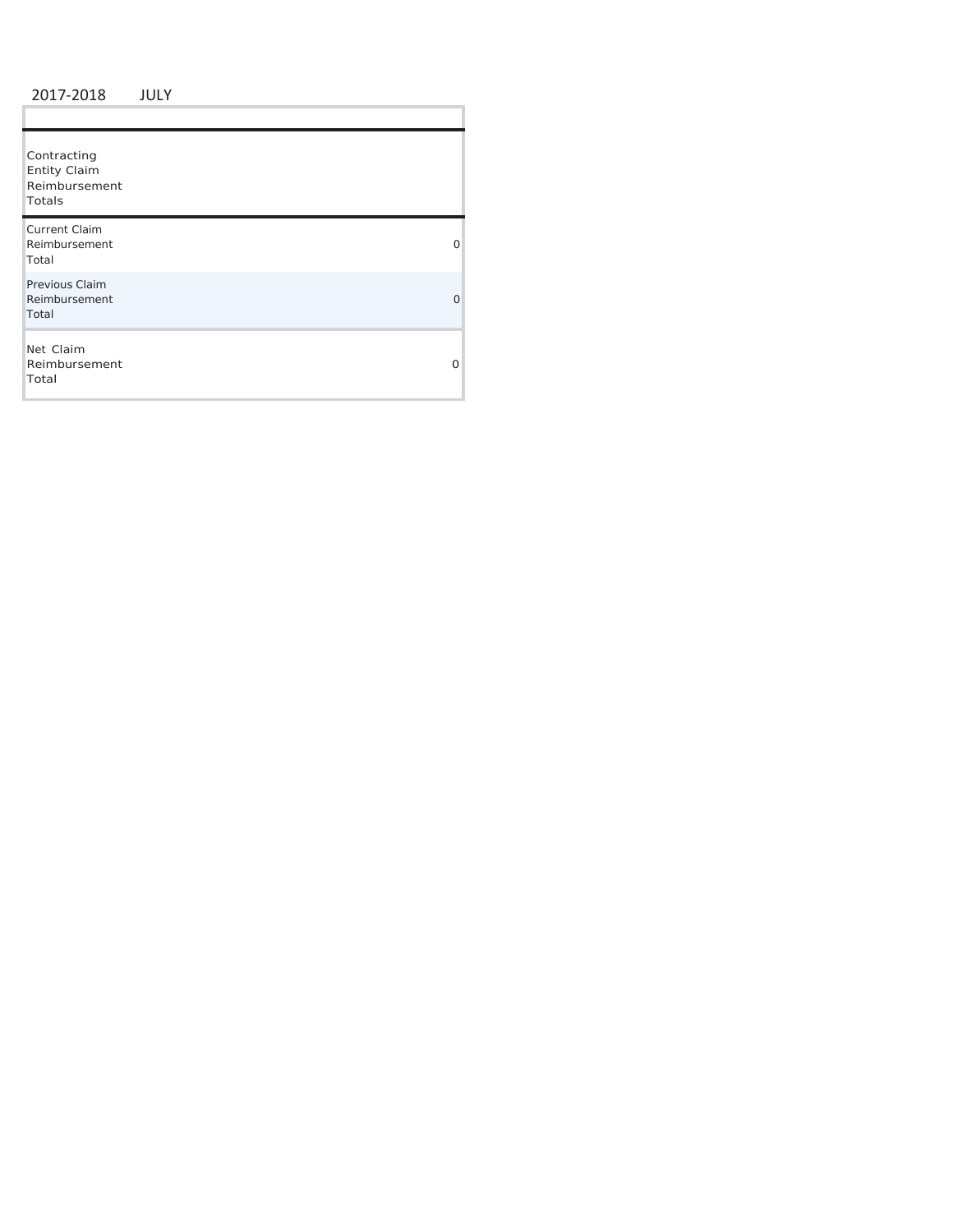# 2017‐2018 AUG

ALAMO HEIGHTS J H 0041

|                                                   |      |         |       | Total        | Total         |
|---------------------------------------------------|------|---------|-------|--------------|---------------|
| Meal Type                                         | Free | Reduced | Paid  | <b>Meals</b> | Reimbursement |
| National School<br>Lunch Program                  | 945  | 168     | 1,094 | 2,207        | 3,999.35      |
| School Breakfast<br>Program Severe<br><b>Need</b> | 264  | 24      | 102   | 390          | 625.32        |
| <b>Total Site Reimbursement</b>                   |      |         |       |              | 4.624.67      |

## CAMBRIDGE EL <sup>0101</sup>

|                                                   |      |         |       | Total        | Total         |
|---------------------------------------------------|------|---------|-------|--------------|---------------|
| Meal Type                                         | Free | Reduced | Paid  | <b>Meals</b> | Reimbursement |
| National School<br>Lunch Program                  | 995  | 187     | 1,499 | 2,681        | 4,368.61      |
| School Breakfast<br>Program Severe<br><b>Need</b> | 568  | 87      | 225   | 880          | 1,410.35      |
| <b>Total Site Reimbursement</b>                   |      |         |       |              | 5,778.96      |

#### HOWARD EL <sup>0102</sup>

|                                                          |      |         |      | Total        | Total         |
|----------------------------------------------------------|------|---------|------|--------------|---------------|
| Meal Type                                                | Free | Reduced | Paid | <b>Meals</b> | Reimbursement |
| National School<br>Lunch Program                         | 633  | 48      | 539  | 1,220        | 2,420.72      |
| <b>School Breakfast</b><br>Program Severe<br><b>Need</b> | 405  | 25      | 237  | 667          | 962.3         |
| <b>Total Site Reimbursement</b>                          |      |         |      |              | 3,383.02      |

#### WOODRIDGE EL <sup>0104</sup>

|                                                   |      |         |       | Total | Total         |
|---------------------------------------------------|------|---------|-------|-------|---------------|
| Meal Type                                         | Free | Reduced | Paid  | Meals | Reimbursement |
| National School<br>Lunch Program                  | 883  | 161     | 1,389 | 2,433 | 3,884.29      |
| <b>School Breakfast</b><br>Program Severe<br>Need | 535  | 76      | 322   | 933   | 1,350.79      |

Total Site Reimbursement 5,235.08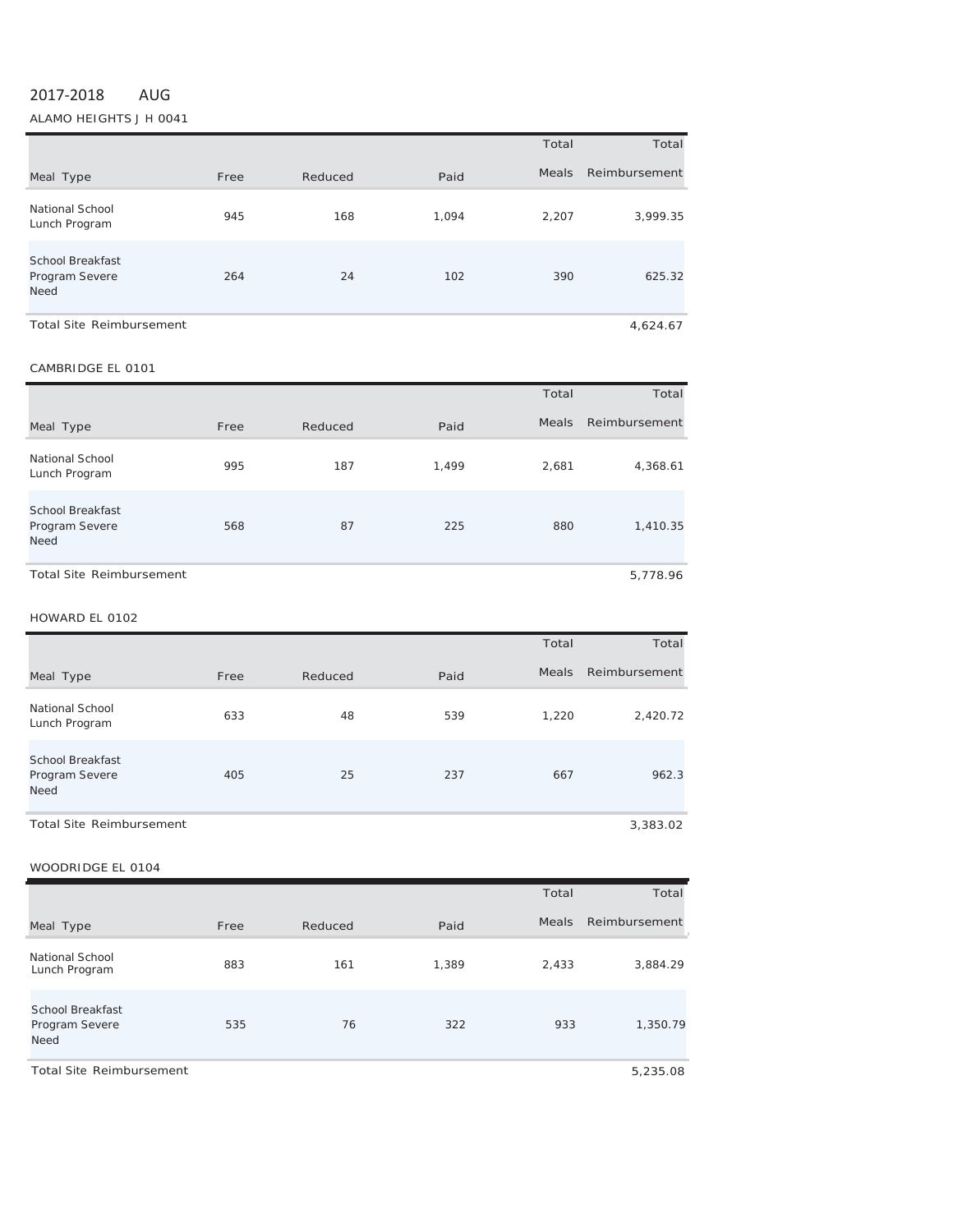## 2017‐2018 SEP

ALAMO HEIGHTS J H 0041

|                                                   |       |         |       | Total        | Total         |
|---------------------------------------------------|-------|---------|-------|--------------|---------------|
| Meal Type                                         | Free  | Reduced | Paid  | <b>Meals</b> | Reimbursement |
| National School<br>Lunch Program                  | 2,128 | 460     | 2,493 | 5,081        | 9,252.93      |
| School Breakfast<br>Program Severe<br><b>Need</b> | 739   | 95      | 319   | 1,153        | 1,810.26      |
| <b>Total Site Reimbursement</b>                   |       |         |       |              | 11,063.19     |

#### CAMBRIDGE EL <sup>0101</sup>

|                                                          |       |         |       | Total | Total         |
|----------------------------------------------------------|-------|---------|-------|-------|---------------|
| Meal Type                                                | Free  | Reduced | Paid  | Meals | Reimbursement |
| National School<br>Lunch Program                         | 2,577 | 429     | 3,985 | 6,991 | 11,192.59     |
| <b>School Breakfast</b><br>Program Severe<br><b>Need</b> | 1.391 | 209     | 606   | 2,206 | 3,463.10      |
| <b>Total Site Reimbursement</b>                          |       |         |       |       | 14,655.69     |

## HOWARD EL <sup>0102</sup>

|                                                          |       |         |       | Total | Total               |
|----------------------------------------------------------|-------|---------|-------|-------|---------------------|
| Meal Type                                                | Free  | Reduced | Paid  |       | Meals Reimbursement |
| National School<br>Lunch Program                         | 1,691 | 182     | 1,357 | 3,230 | 6,591.46            |
| <b>School Breakfast</b><br>Program Severe<br><b>Need</b> | 1.248 | 81      | 405   | 1,734 | 2,874.81            |
| Total Site Reimbursement                                 |       |         |       |       | 9,466.27            |

## WOODRIDGE EL 0104

|                                            |       |         |       | Total        | Total         |
|--------------------------------------------|-------|---------|-------|--------------|---------------|
| Meal Type                                  | Free  | Reduced | Paid  | <b>Meals</b> | Reimbursement |
| National School<br>Lunch Program           | 2,290 | 442     | 3,764 | 6,496        | 10,204.16     |
| School Breakfast<br>Program Severe<br>Need | 1,432 | 221     | 843   | 2,496        | 3,641.37      |

Total Site Reimbursement 13,845.53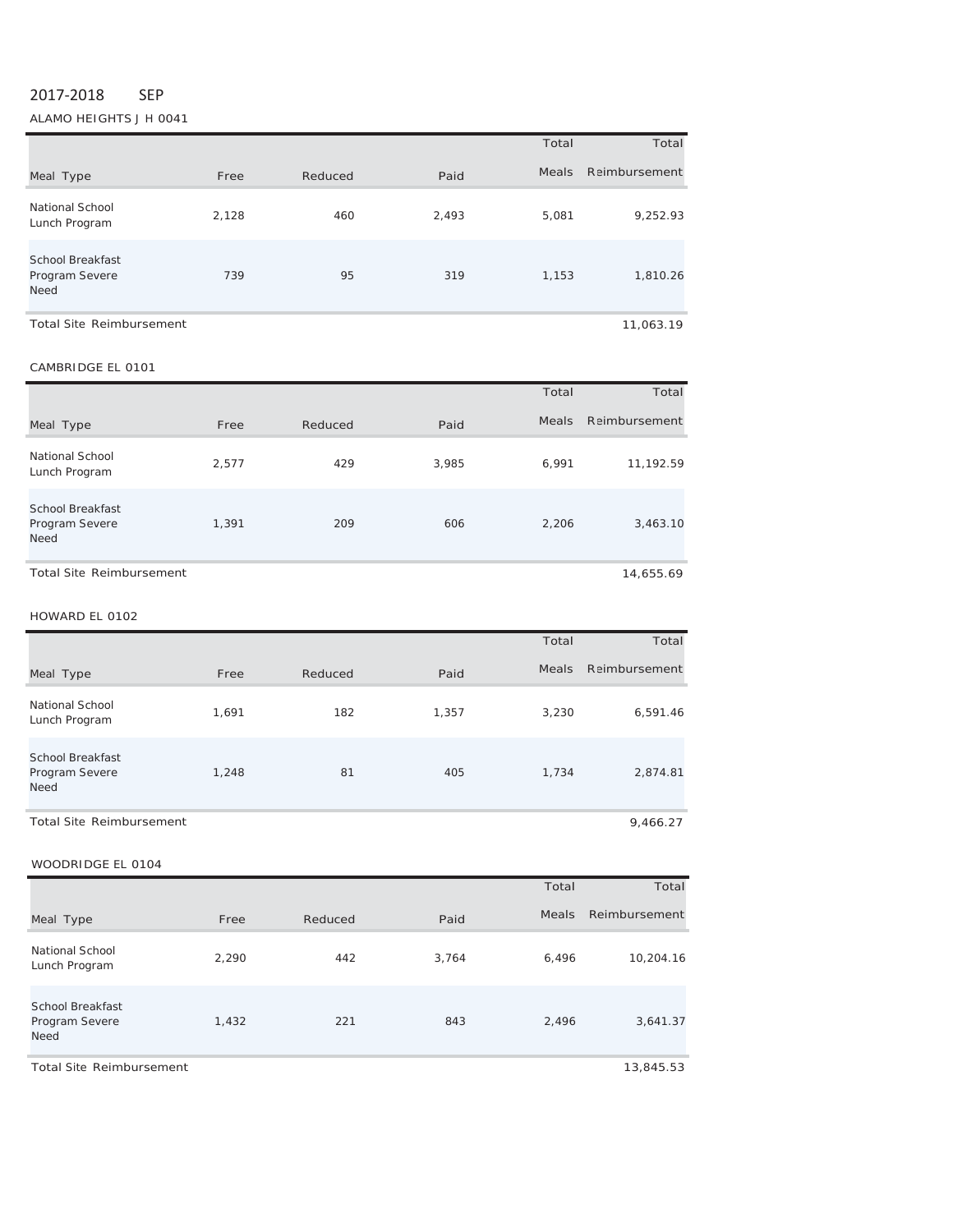# 2017‐2018 OCT

ALAMO HEIGHTS J H 0041

|                                                          |       |         |       | Total | Total         |
|----------------------------------------------------------|-------|---------|-------|-------|---------------|
| Meal Type                                                | Free  | Reduced | Paid  | Meals | Reimbursement |
| <b>National School</b><br>Lunch Program                  | 2,057 | 402     | 2,745 | 5,204 | 8,944.96      |
| <b>School Breakfast</b><br>Program Severe<br><b>Need</b> | 775   | 98      | 395   | 1,268 | 1,913.67      |
| <b>Total Site Reimbursement</b>                          |       |         |       |       | 10,858.63     |

#### CAMBRIDGE EL <sup>0101</sup>

|                                                          |       |         |       | Total | Total         |
|----------------------------------------------------------|-------|---------|-------|-------|---------------|
| Meal Type                                                | Free  | Reduced | Paid  | Meals | Reimbursement |
| National School<br>Lunch Program                         | 2,556 | 316     | 4,177 | 7.049 | 10,867.97     |
| <b>School Breakfast</b><br>Program Severe<br><b>Need</b> | 1,382 | 179     | 703   | 2,264 | 3,419.69      |
| <b>Total Site Reimbursement</b>                          |       |         |       |       | 14.287.66     |

HOWARD EL <sup>0102</sup>

|                                                          |       |         |       | Total        | Total         |
|----------------------------------------------------------|-------|---------|-------|--------------|---------------|
| Meal Type                                                | Free  | Reduced | Paid  | <b>Meals</b> | Reimbursement |
| National School<br>Lunch Program                         | 1,778 | 207     | 1,528 | 3,513        | 7,013.21      |
| <b>School Breakfast</b><br>Program Severe<br><b>Need</b> | 1,232 | 91      | 477   | 1,800        | 2,880.87      |
| Total Site Reimbursement                                 |       |         |       |              | 9,894.08      |

## WOODRIDGE EL 0104

|                                                   |       |         |       | Total        | Total         |
|---------------------------------------------------|-------|---------|-------|--------------|---------------|
| Meal Type                                         | Free  | Reduced | Paid  | <b>Meals</b> | Reimbursement |
| National School<br>Lunch Program                  | 2,420 | 455     | 3,718 | 6,593        | 10,652.41     |
| <b>School Breakfast</b><br>Program Severe<br>Need | 1,515 | 190     | 802   | 2,507        | 3,747.05      |

Total Site Reimbursement 14,399.46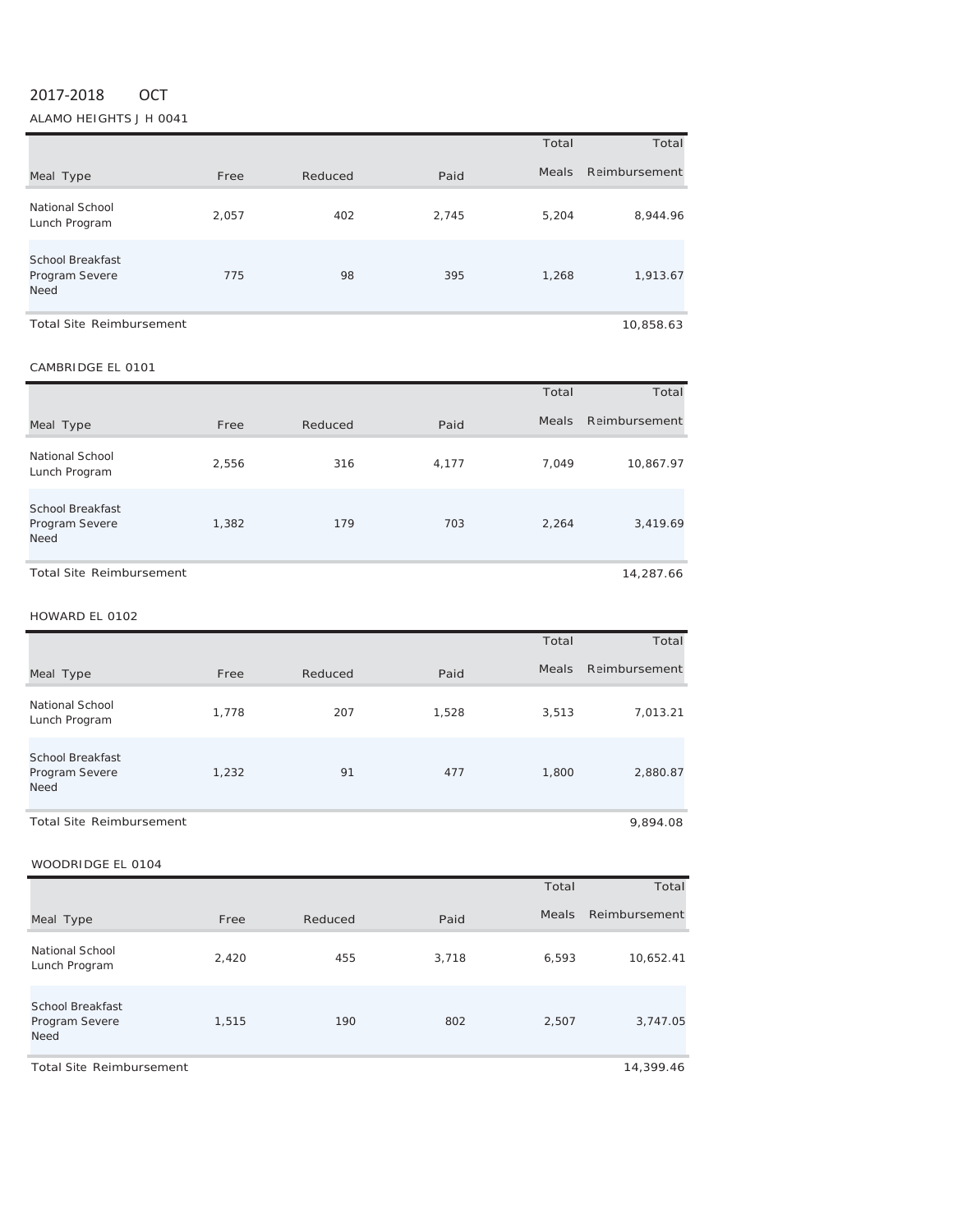# 2017‐2018 NOV

ALAMO HEIGHTS J H 0041

|                                                   |       |         |       | Total        | Total                 |
|---------------------------------------------------|-------|---------|-------|--------------|-----------------------|
| Meal Type                                         | Free  | Reduced | Paid  | <b>Meals</b> | <b>R</b> aimbursement |
| National School<br>Lunch Program                  | 1,995 | 383     | 2,226 | 4,604        | 8,494.04              |
| School Breakfast<br>Program Severe<br><b>Need</b> | 689   | 89      | 213   | 991          | 1,663.22              |
| <b>Total Site Reimbursement</b>                   |       |         |       |              | 10,157.26             |

## CAMBRIDGE EL <sup>0101</sup>

|                                                          |       |         |       | Total        | Total                 |
|----------------------------------------------------------|-------|---------|-------|--------------|-----------------------|
| Meal Type                                                | Free  | Reduced | Paid  | <b>Meals</b> | <b>R</b> aimbursement |
| National School<br>Lunch Program                         | 2,160 | 326     | 3.784 | 6.270        | 9,448.62              |
| <b>School Breakfast</b><br>Program Severe<br><b>Need</b> | 1,043 | 174     | 530   | 1.747        | 2,650.33              |
| <b>Total Site Reimbursement</b>                          |       |         |       |              | 12.098.95             |

## HOWARD EL <sup>0102</sup>

|                                                          |       |         |       | Total | Total               |
|----------------------------------------------------------|-------|---------|-------|-------|---------------------|
| Meal Type                                                | Free  | Reduced | Paid  |       | Meals Reimbursement |
| National School<br>Lunch Program                         | 1,376 | 151     | 1.415 | 2.942 | 5,486.98            |
| <b>School Breakfast</b><br>Program Severe<br><b>Need</b> | 952   | 101     | 383   | 1,436 | 2,285.37            |
| Total Site Reimbursement                                 |       |         |       |       | 7.772.35            |

## WOODRIDGE EL 0104

|                                                   |       |         |       | Total        | Total         |
|---------------------------------------------------|-------|---------|-------|--------------|---------------|
| Meal Type                                         | Free  | Reduced | Paid  | <b>Meals</b> | Reimbursement |
| National School<br>Lunch Program                  | 2,037 | 429     | 3,466 | 5,932        | 9,223.96      |
| School Breakfast<br>Program Severe<br><b>Need</b> | 1,228 | 172     | 608   | 2,008        | 3,056.80      |

Total Site Reimbursement 12,280.76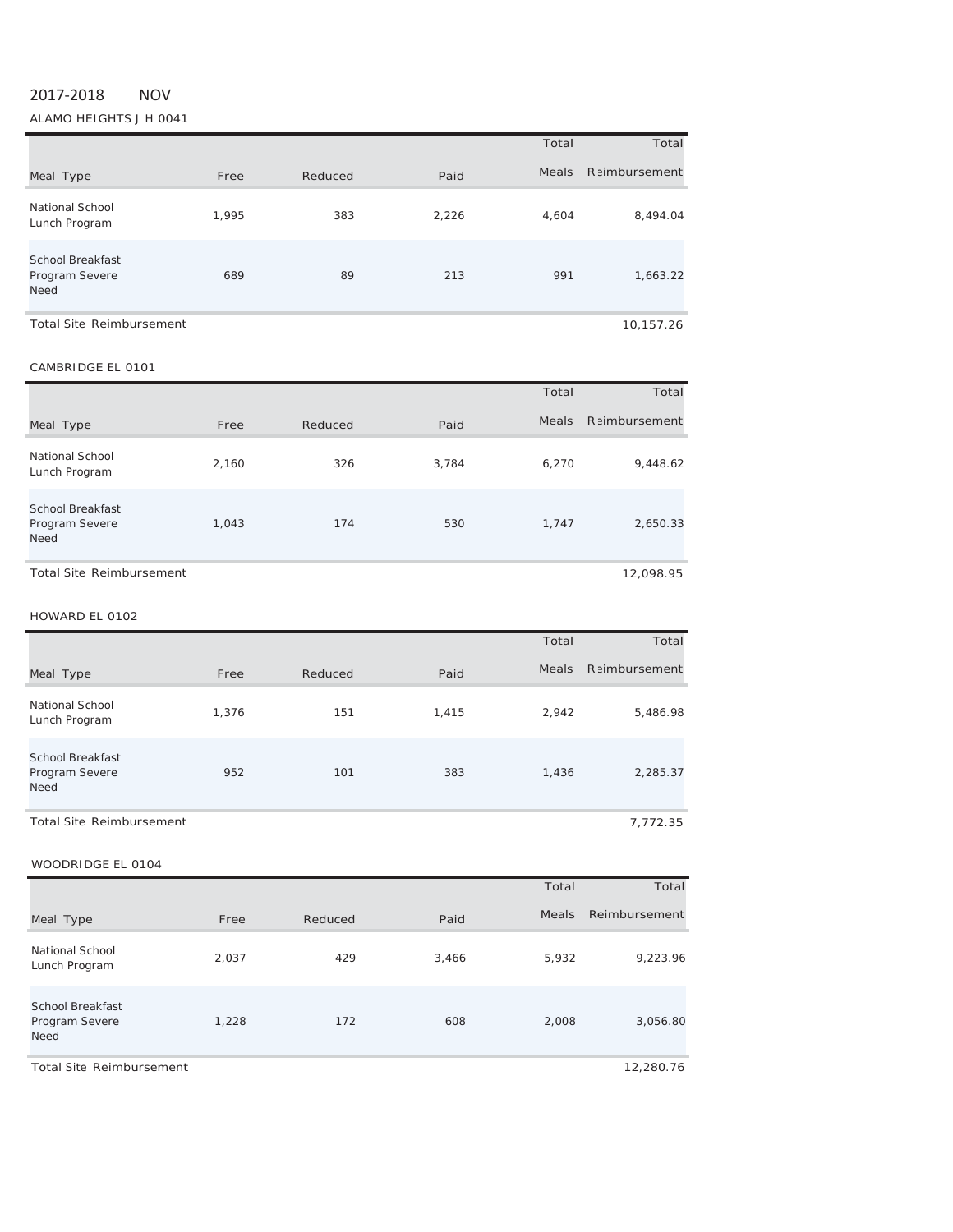# 2017‐2018 DEC

ALAMO HEIGHTS J H 0041

|                                            |       |         |       | Total | Total         |
|--------------------------------------------|-------|---------|-------|-------|---------------|
| Meal Type                                  | Free  | Reduced | Paid  | Meals | Reimbursement |
| <b>National School</b><br>Lunch Program    | 1,493 | 290     | 1,676 | 3,459 | 6,370.19      |
| School Breakfast<br>Program Severe<br>Need | 553   | 89      | 154   | 796   | 1,361.28      |
| <b>Total Site Reimbursement</b>            |       |         |       |       | 7,731.47      |

## CAMBRIDGE EL <sup>0101</sup>

|                                            |       |         |       | Total | Total         |  |
|--------------------------------------------|-------|---------|-------|-------|---------------|--|
| Meal Type                                  | Free  | Reduced | Paid  | Meals | Reimbursement |  |
| National School<br>Lunch Program           | 1,754 | 265     | 3,166 | 5,185 | 7,707.93      |  |
| School Breakfast<br>Program Severe<br>Need | 838   | 129     | 444   | 1,411 | 2,115.53      |  |
| Total Site Reimbursement<br>9.823.46       |       |         |       |       |               |  |

#### HOWARD EL <sup>0102</sup>

|                                                   |       |         |       | Total        | Total         |
|---------------------------------------------------|-------|---------|-------|--------------|---------------|
| Meal Type                                         | Free  | Reduced | Paid  | <b>Meals</b> | Reimbursement |
| National School<br>Lunch Program                  | 1,136 | 107     | 1,275 | 2,518        | 4,518.42      |
| <b>School Breakfast</b><br>Program Severe<br>Need | 804   | 95      | 298   | 1,197        | 1,939.81      |

Total Site Reimbursement **6,458.23** 6,458.23

|                                                   |       |         |       | Total | Total         |
|---------------------------------------------------|-------|---------|-------|-------|---------------|
| Meal Type                                         | Free  | Reduced | Paid  | Meals | Reimbursement |
| National School<br>Lunch Program                  | 1,769 | 364     | 2,840 | 4,973 | 7,922.77      |
| School Breakfast<br>Program Severe<br><b>Need</b> | 950   | 117     | 451   | 1,518 | 2,330.23      |
| <b>Total Site Reimbursement</b>                   |       |         |       |       | 10,253.00     |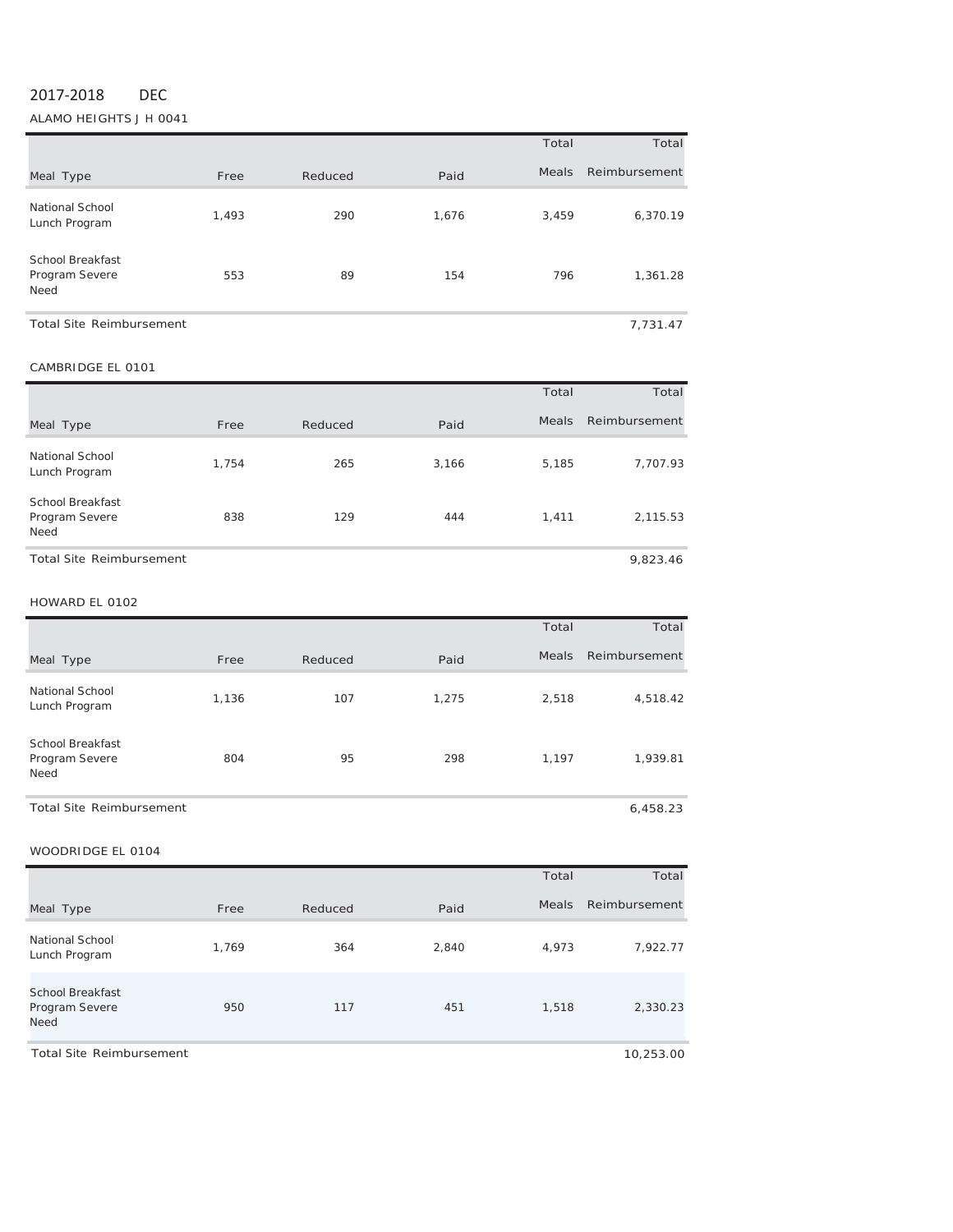# 2017‐2018 JAN

ALAMO HEIGHTS J H 0041

|                                                          |       |         |       | Total | Total         |
|----------------------------------------------------------|-------|---------|-------|-------|---------------|
| Meal Type                                                | Free  | Reduced | Paid  | Meals | Reimbursement |
| National School<br>Lunch Program                         | 2,131 | 351     | 2,085 | 4,567 | 8,796.83      |
| <b>School Breakfast</b><br>Program Severe<br><b>Need</b> | 786   | 129     | 217   | 1,132 | 1,938.75      |
| <b>Total Site Reimbursement</b>                          |       |         |       |       | 10.735.58     |

#### CAMBRIDGE EL 0101

|                                                          |       |         |       | Total        | Total         |
|----------------------------------------------------------|-------|---------|-------|--------------|---------------|
| Meal Type                                                | Free  | Reduced | Paid  | <b>Meals</b> | Reimbursement |
| National School<br>Lunch Program                         | 2,283 | 333     | 3,903 | 6,519        | 9,917.55      |
| <b>School Breakfast</b><br>Program Severe<br><b>Need</b> | 1,051 | 126     | 544   | 1,721        | 2,585.33      |
| Total Site Reimbursement                                 |       |         |       |              | 12,502.88     |

#### HOWARD EL 0102

|                                                          |       |         |       | Total        | Total         |
|----------------------------------------------------------|-------|---------|-------|--------------|---------------|
| Meal Type                                                | Free  | Reduced | Paid  | <b>Meals</b> | Reimbursement |
| National School<br>Lunch Program                         | 1.418 | 122     | 1.340 | 2,880        | 5,513.60      |
| <b>School Breakfast</b><br>Program Severe<br><b>Need</b> | 976   | 97      | 391   | 1,464        | 2,330.77      |
| <b>Total Site Reimbursement</b>                          |       |         |       |              | 7.844.37      |

| WUUURILUGE EL UTU4                                |       |         |       |       |               |
|---------------------------------------------------|-------|---------|-------|-------|---------------|
|                                                   |       |         |       | Total | Total         |
| Meal Type                                         | Free  | Reduced | Paid  | Meals | Reimbursement |
| National School<br>Lunch Program                  | 2.279 | 444     | 3,495 | 6,218 | 10,074.22     |
| <b>School Breakfast</b><br>Program Severe<br>Need | 1,215 | 142     | 631   | 1,988 | 2,982.83      |
| <b>Total Site Reimbursement</b>                   |       |         |       |       | 13,057.05     |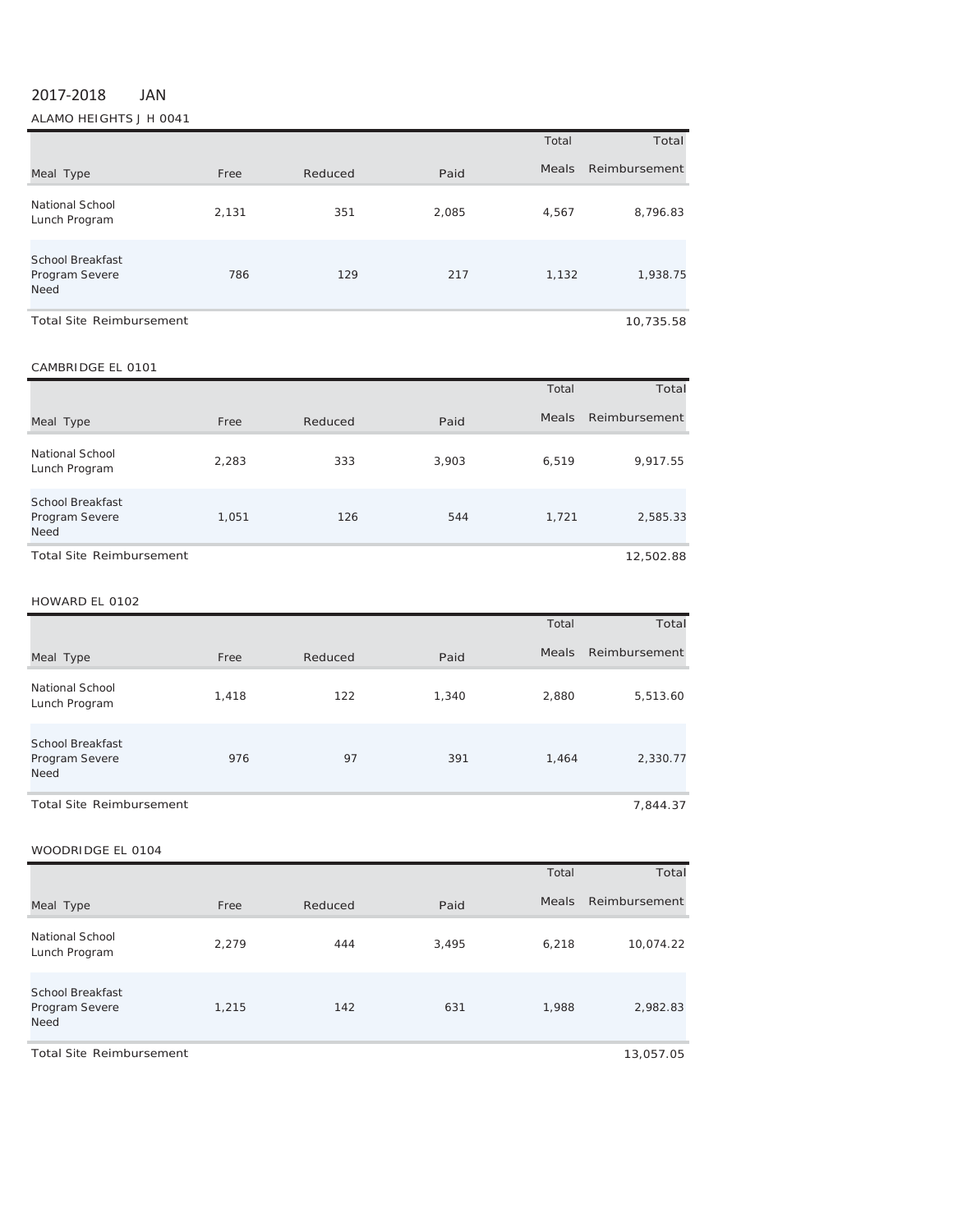# 2017‐2018 FEB

ALAMO HEIGHTS J H 0041

|                                                          |       |         |       | Total        | Total         |
|----------------------------------------------------------|-------|---------|-------|--------------|---------------|
| Meal Type                                                | Free  | Reduced | Paid  | <b>Meals</b> | Reimbursement |
| National School<br>Lunch Program                         | 2.286 | 383     | 2,082 | 4,751        | 9,398.15      |
| <b>School Breakfast</b><br>Program Severe<br><b>Need</b> | 891   | 163     | 235   | 1,289        | 2,224.46      |
| <b>Total Site Reimbursement</b>                          |       |         |       |              | 11,622.61     |

#### CAMBRIDGE EL 0101

|                                                   |       |         |       | Total        | Total         |
|---------------------------------------------------|-------|---------|-------|--------------|---------------|
| Meal Type                                         | Free  | Reduced | Paid  | <b>Meals</b> | Reimbursement |
| National School<br>Lunch Program                  | 2,501 | 312     | 4,030 | 6.843        | 10,621.07     |
| School Breakfast<br>Program Severe<br><b>Need</b> | 1,122 | 143     | 570   | 1.835        | 2,771.95      |
| <b>Total Site Reimbursement</b>                   |       |         |       |              | 13,393.02     |

#### HOWARD EL 0102

|                                                          |       |         |       | Total        | Total         |
|----------------------------------------------------------|-------|---------|-------|--------------|---------------|
| Meal Type                                                | Free  | Reduced | Paid  | <b>Meals</b> | Reimbursement |
| National School<br>Lunch Program                         | 1,683 | 146     | 1,559 | 3,388        | 6,535.84      |
| <b>School Breakfast</b><br>Program Severe<br><b>Need</b> | 1,143 | 109     | 438   | 1,690        | 2,715.38      |
| <b>Total Site Reimbursement</b>                          |       |         |       |              | 9,251.22      |

|                                            |       |         |       | Total | Total         |
|--------------------------------------------|-------|---------|-------|-------|---------------|
| Meal Type                                  | Free  | Reduced | Paid  | Meals | Reimbursement |
| National School<br>Lunch Program           | 2,376 | 401     | 3,674 | 6,451 | 10,335.31     |
| School Breakfast<br>Program Severe<br>Need | 1,390 | 149     | 695   | 2,234 | 3,380.31      |
| <b>Total Site Reimbursement</b>            |       |         |       |       | 13,715.62     |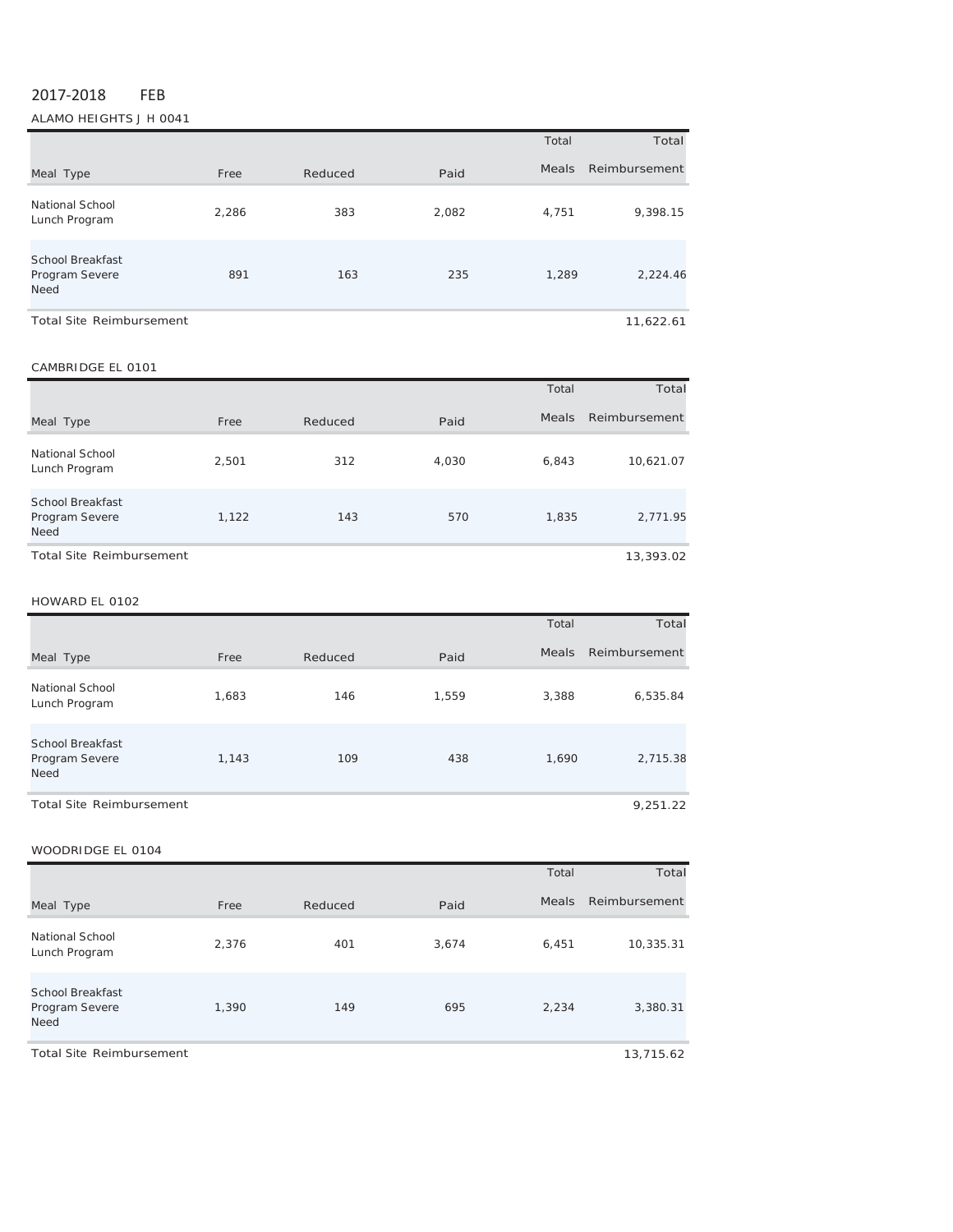# 2017‐2018 MAR

ALAMO HEIGHTS J H 0041

|                                                   |       |         |       | Total        | Total         |
|---------------------------------------------------|-------|---------|-------|--------------|---------------|
| Meal Type                                         | Free  | Reduced | Paid  | <b>Meals</b> | Reimbursement |
| National School<br>Lunch Program                  | 1,767 | 299     | 1,694 | 3,760        | 7,304.32      |
| <b>School Breakfast</b><br>Program Severe<br>Need | 712   | 131     | 180   | 1,023        | 1,776.57      |
| Total Site Reimbursement                          |       |         |       |              | 9.080.89      |

#### CAMBRIDGE EL 0101

|                                                   |       |         |       | Total        | Total         |
|---------------------------------------------------|-------|---------|-------|--------------|---------------|
| Meal Type                                         | Free  | Reduced | Paid  | <b>Meals</b> | Reimbursement |
| National School<br>Lunch Program                  | 2,014 | 253     | 3.106 | 5.373        | 8,506.45      |
| School Breakfast<br>Program Severe<br><b>Need</b> | 966   | 107     | 479   | 1,552        | 2,354.17      |
| <b>Total Site Reimbursement</b>                   |       |         |       |              | 10,860.62     |

#### HOWARD EL 0102

|                                                          |       |         |       | Total        | Total         |
|----------------------------------------------------------|-------|---------|-------|--------------|---------------|
| Meal Type                                                | Free  | Reduced | Paid  | <b>Meals</b> | Reimbursement |
| <b>National School</b><br>Lunch Program                  | 1,488 | 115     | 1,268 | 2,871        | 5,697.03      |
| <b>School Breakfast</b><br>Program Severe<br><b>Need</b> | 1,051 | 80      | 294   | 1,425        | 2,427.99      |
| <b>Total Site Reimbursement</b>                          |       |         |       |              | 8,125.02      |

|                                                   |       |         |       | Total | Total         |
|---------------------------------------------------|-------|---------|-------|-------|---------------|
| Meal Type                                         | Free  | Reduced | Paid  | Meals | Reimbursement |
| National School<br>Lunch Program                  | 1,923 | 326     | 2,745 | 4,994 | 8,284.46      |
| <b>School Breakfast</b><br>Program Severe<br>Need | 1,158 | 145     | 603   | 1,906 | 2,860.67      |
| <b>Total Site Reimbursement</b>                   |       |         |       |       | 11,145.13     |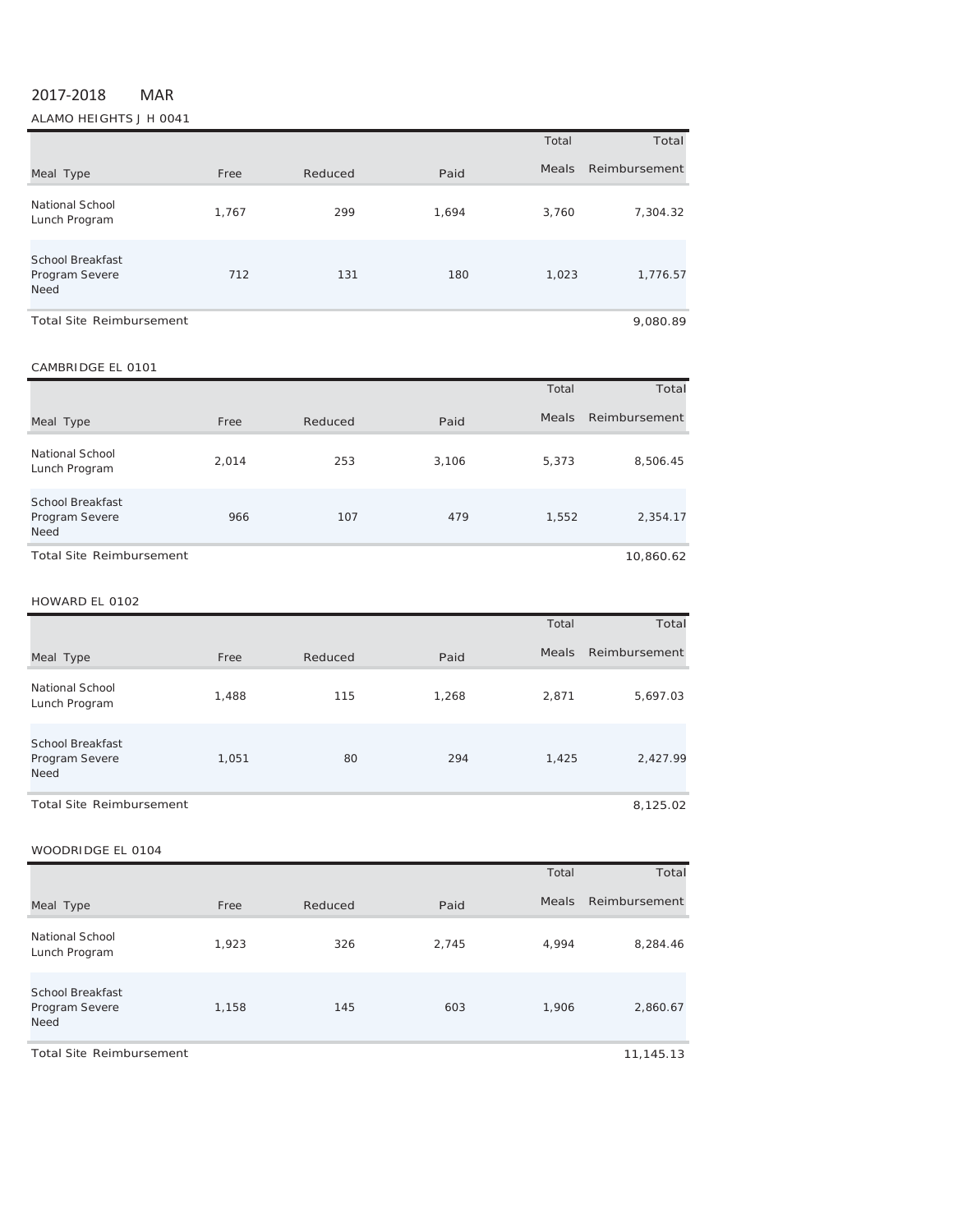# 2017‐2018 APR

ALAMO HEIGHTS J H 0041

|                                                   |       |         |       | Total | Total         |
|---------------------------------------------------|-------|---------|-------|-------|---------------|
| Meal Type                                         | Free  | Reduced | Paid  | Meals | Reimbursement |
| National School<br>Lunch Program                  | 2,422 | 384     | 2,140 | 4,946 | 9,869.94      |
| <b>School Breakfast</b><br>Program Severe<br>Need | 877   | 181     | 200   | 1,258 | 2,216.92      |
| <b>Total Site Reimbursement</b>                   |       |         |       |       | 12,086.86     |

#### CAMBRIDGE EL 0101

|                                                          |       |         |       | Total        | Total         |
|----------------------------------------------------------|-------|---------|-------|--------------|---------------|
| Meal Type                                                | Free  | Reduced | Paid  | <b>Meals</b> | Reimbursement |
| National School<br>Lunch Program                         | 2,662 | 328     | 4,016 | 7.006        | 11,191.82     |
| <b>School Breakfast</b><br>Program Severe<br><b>Need</b> | 1,072 | 142     | 556   | 1.770        | 2,661.46      |
| <b>Total Site Reimbursement</b>                          |       |         |       |              | 13,853.28     |

#### HOWARD EL 0102

|                                                   |       |         |       | Total        | Total         |
|---------------------------------------------------|-------|---------|-------|--------------|---------------|
| Meal Type                                         | Free  | Reduced | Paid  | <b>Meals</b> | Reimbursement |
| National School<br>Lunch Program                  | 1,892 | 157     | 1,658 | 3,707        | 7,291.87      |
| <b>School Breakfast</b><br>Program Severe<br>Need | 1,202 | 110     | 474   | 1,786        | 2,851.28      |
| Total Site Reimbursement                          |       |         |       |              | 10,143.15     |

#### WOODRIDGE EL 0104

|                                                   |       |         |       | Total | Total         |
|---------------------------------------------------|-------|---------|-------|-------|---------------|
| Meal Type                                         | Free  | Reduced | Paid  | Meals | Reimbursement |
| National School<br>Lunch Program                  | 2,560 | 437     | 3,702 | 6,699 | 11,055.07     |
| <b>School Breakfast</b><br>Program Severe<br>Need | 1,488 | 160     | 805   | 2,453 | 3,637.82      |
| <b>Total Site Reimbursement</b>                   |       |         |       |       | 14,692.89     |

 $\overline{\phantom{0}}$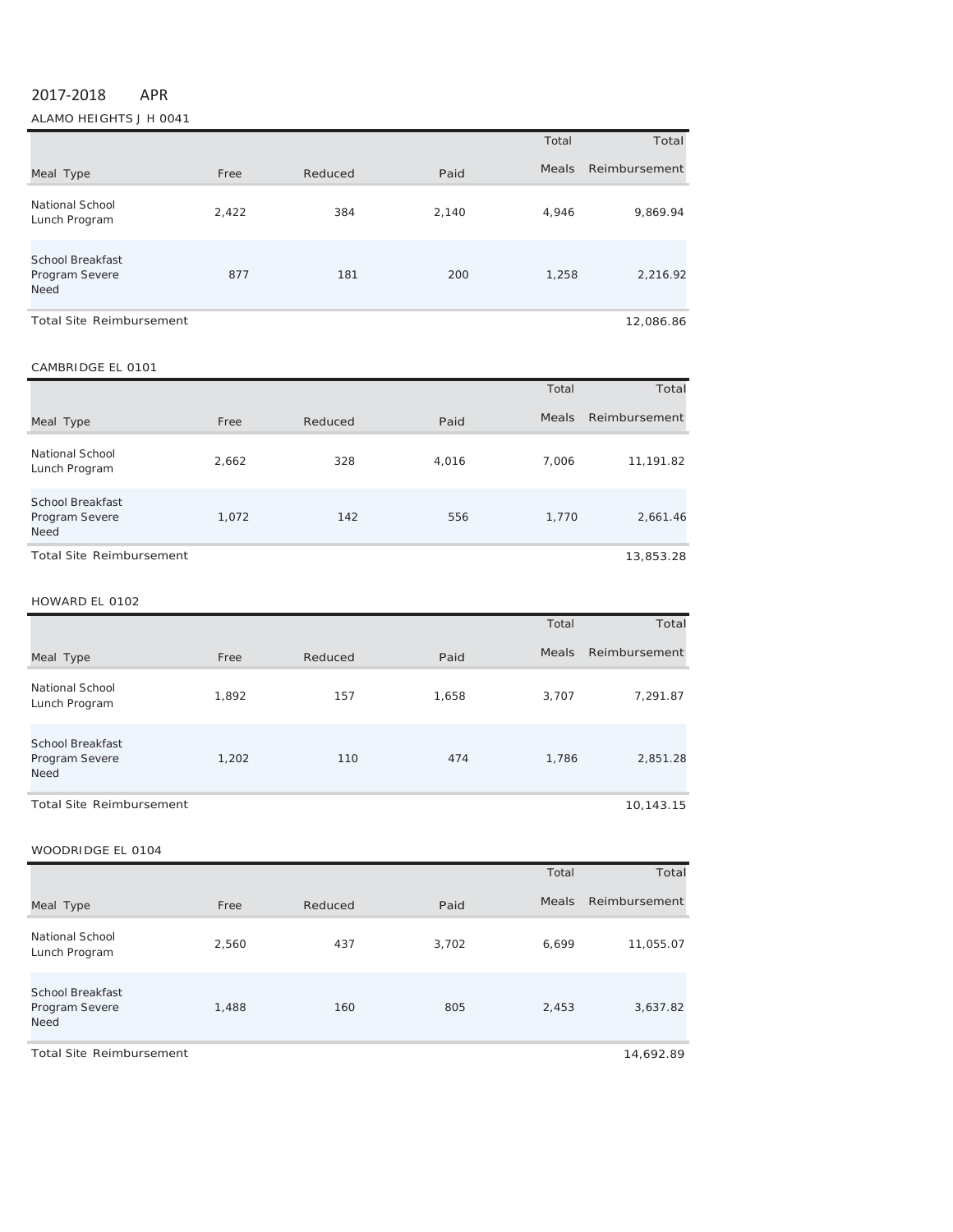# 2017‐2018 MAY

ALAMO HEIGHTS J H 0041

|                                                          |       |         |       | Total        | Total         |
|----------------------------------------------------------|-------|---------|-------|--------------|---------------|
| Meal Type                                                | Free  | Reduced | Paid  | <b>Meals</b> | Reimbursement |
| National School<br>Lunch Program                         | 2,388 | 340     | 1,963 | 4,691        | 9,565.43      |
| <b>School Breakfast</b><br>Program Severe<br><b>Need</b> | 913   | 182     | 174   | 1,269        | 2,286.15      |
| <b>Total Site Reimbursement</b>                          |       |         |       |              | 11,851.58     |

#### CAMBRIDGE EL 0101

|                                                   |       |         |       | Total        | Total         |
|---------------------------------------------------|-------|---------|-------|--------------|---------------|
| Meal Type                                         | Free  | Reduced | Paid  | <b>Meals</b> | Reimbursement |
| National School<br>Lunch Program                  | 2,857 | 337     | 4,436 | 7,630        | 12,014.78     |
| School Breakfast<br>Program Severe<br><b>Need</b> | 1,246 | 186     | 614   | 2,046        | 3,121.28      |
| <b>Total Site Reimbursement</b>                   |       |         |       |              | 15,136.06     |

#### HOWARD EL 0102

|                                                          |       |         |       | Total        | Total         |
|----------------------------------------------------------|-------|---------|-------|--------------|---------------|
| Meal Type                                                | Free  | Reduced | Paid  | <b>Meals</b> | Reimbursement |
| National School<br>Lunch Program                         | 2.096 | 159     | 1,730 | 3,985        | 7,995.45      |
| <b>School Breakfast</b><br>Program Severe<br><b>Need</b> | 1,438 | 118     | 500   | 2,056        | 3,366.64      |
| <b>Total Site Reimbursement</b>                          |       |         |       |              | 11,362.09     |

|                                                          |       |         |       | Total        | Total         |
|----------------------------------------------------------|-------|---------|-------|--------------|---------------|
| Meal Type                                                | Free  | Reduced | Paid  | <b>Meals</b> | Reimbursement |
| National School<br>Lunch Program                         | 2,711 | 441     | 3,878 | 7,030        | 11,628.54     |
| <b>School Breakfast</b><br>Program Severe<br><b>Need</b> | 1,532 | 170     | 812   | 2,514        | 3,749.78      |
| <b>Total Site Reimbursement</b>                          |       |         |       |              | 15,378.32     |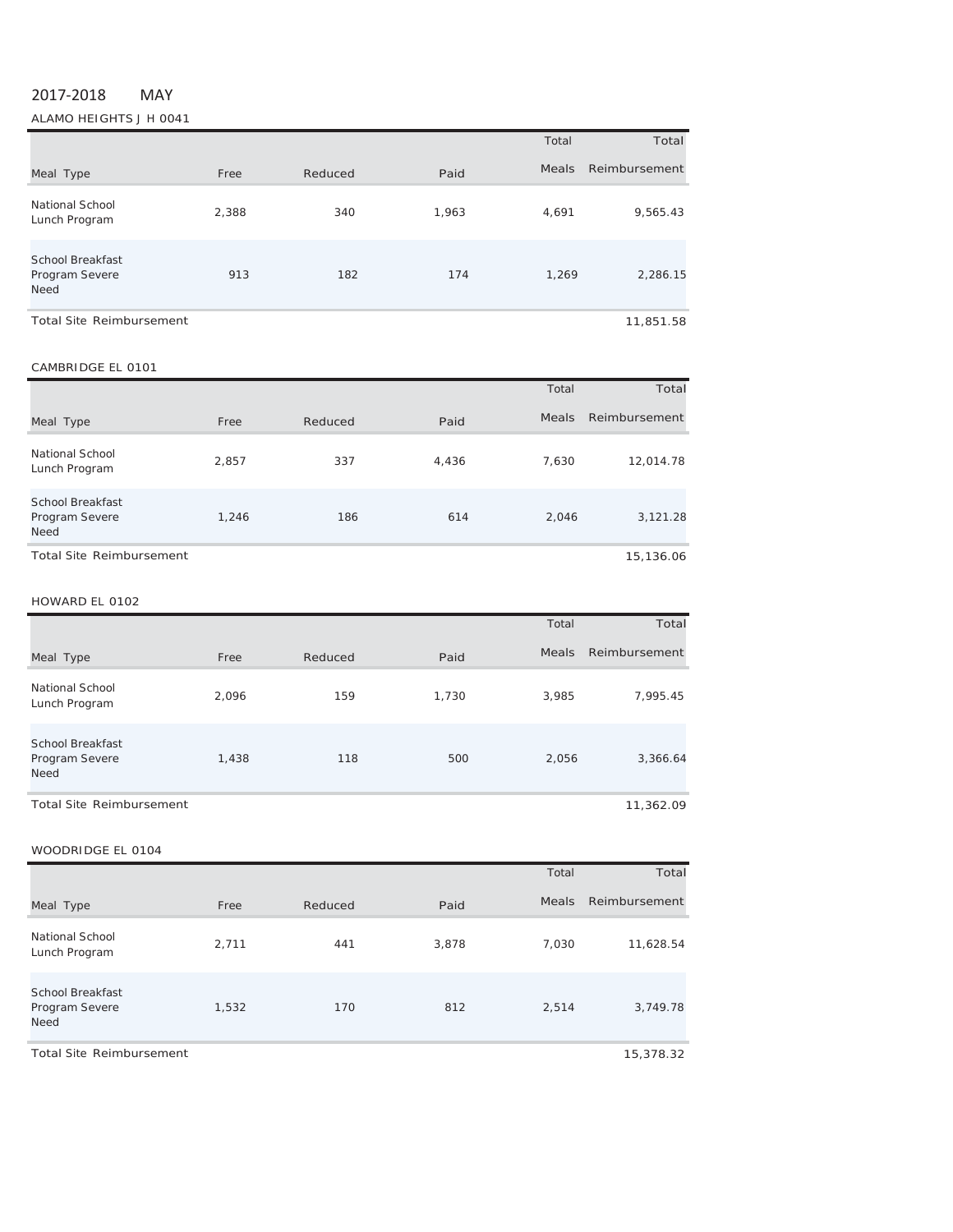# 2017‐2018 JUN

ALAMO HEIGHTS J H 0041

|                                                          |      |         |      | Total        | Total                 |
|----------------------------------------------------------|------|---------|------|--------------|-----------------------|
| Meal Type                                                | Free | Reduced | Paid | <b>Meals</b> | <b>R</b> aimbursement |
| National School<br>Lunch Program                         | 624  | 85      | 118  | 827          | 2,342.27              |
| <b>School Breakfast</b><br>Program Severe<br><b>Need</b> | 597  | 88      | 120  | 805          | 1,441.25              |
| <b>Total Site Reimbursement</b>                          |      |         |      |              | 3,783.52              |

|                                                          |       |         |       | Total | Total                |
|----------------------------------------------------------|-------|---------|-------|-------|----------------------|
| Meal Type                                                | Free  | Reduced | Paid  | Meals | <b>Reimbursement</b> |
| National School<br>Lunch Program                         | 2,594 | 274     | 1,722 | 4,590 | 9,963.26             |
| <b>School Breakfast</b><br>Program Severe<br><b>Need</b> | 2,580 | 259     | 1,702 | 4.541 | 6,366.41             |
| Total Site Reimbursement                                 |       |         |       |       | 16.329.67            |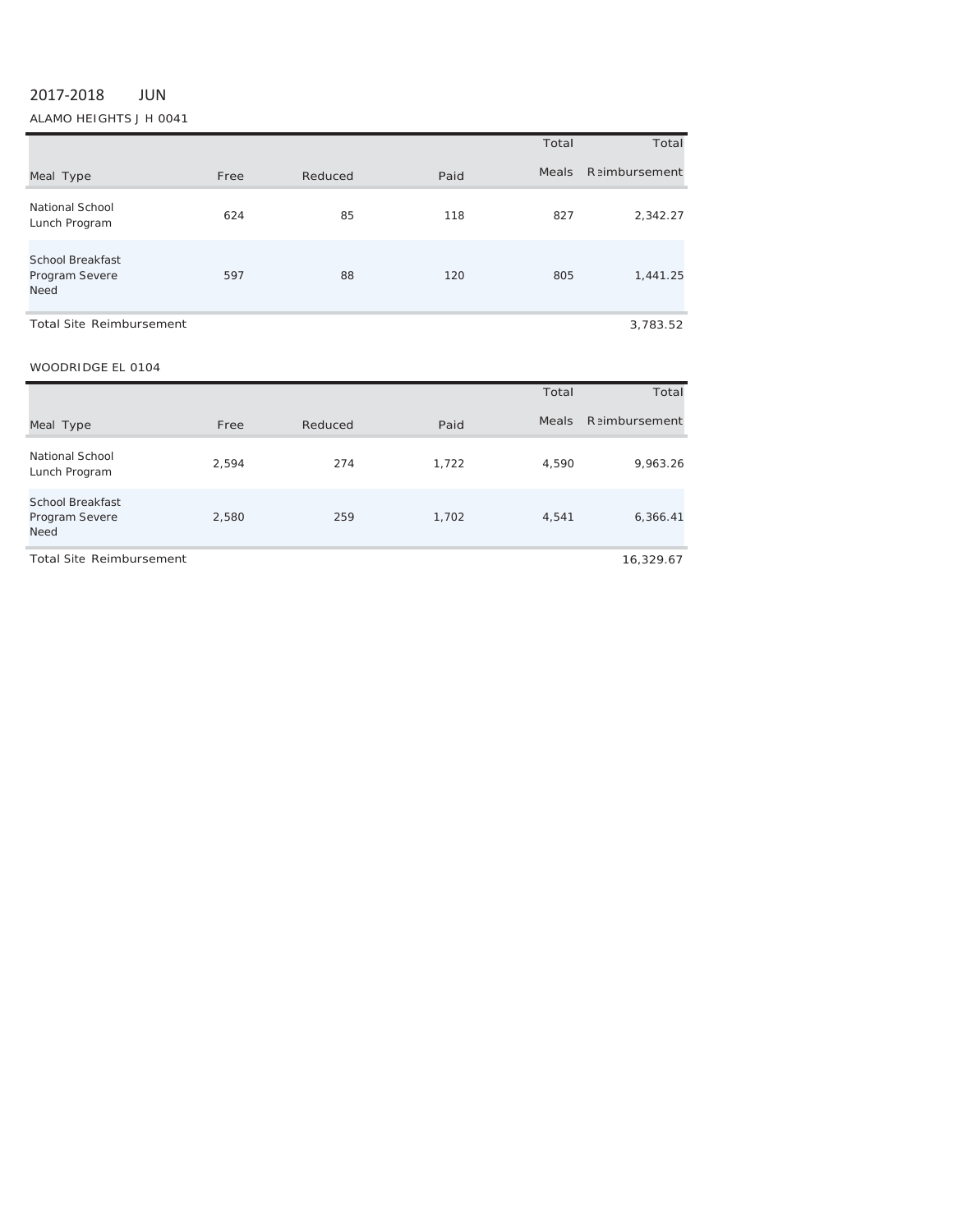## 2018 ‐2019 JULY

Ì.

| Contracting<br><b>Entity Claim</b><br>Reimbursement<br>Totals |          |
|---------------------------------------------------------------|----------|
| Current Claim<br>Reimbursement<br>Total                       | 0        |
| Previous Claim<br>Reimbursement<br>Total                      | $\Omega$ |
| Net Claim<br>Reimbursement<br>Total                           | O        |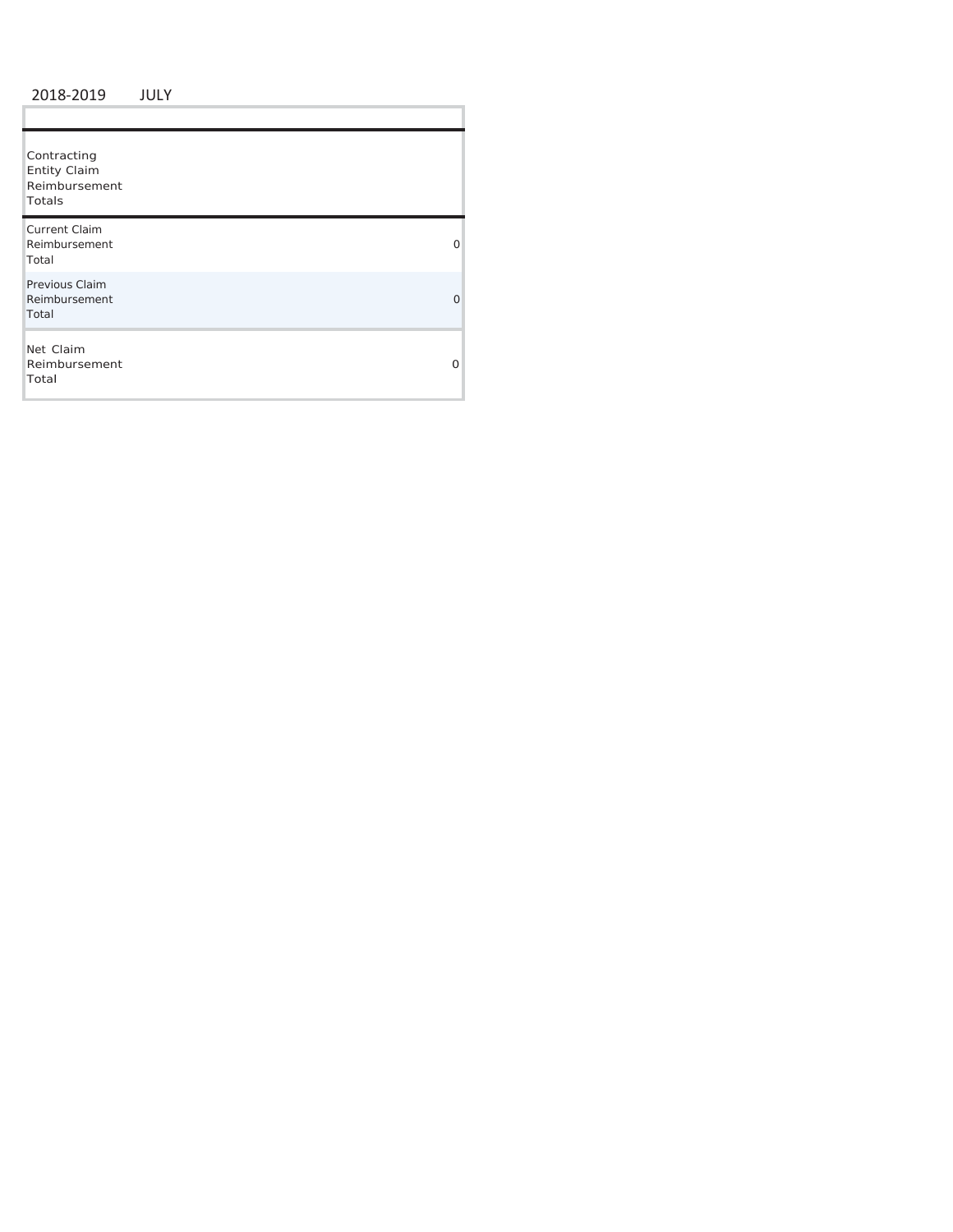# 2018‐2019 AUG

ALAMO HEIGHTS J H 0041

|                                                   |       |         |       | Total        | Total         |
|---------------------------------------------------|-------|---------|-------|--------------|---------------|
| Meal Type                                         | Free  | Reduced | Paid  | <b>Meals</b> | Reimbursement |
| National School<br>Lunch Program                  | 1,289 | 226     | 1,388 | 2,903        | 5,528.71      |
| School Breakfast<br>Program Severe<br><b>Need</b> | 343   | 65      | 89    | 497          | 881.21        |
| <b>Total Site Reimbursement</b>                   |       |         |       |              | 6.409.92      |

## CAMBRIDGE EL <sup>0101</sup>

|                                                   |       |         |       | Total | Total         |
|---------------------------------------------------|-------|---------|-------|-------|---------------|
| Meal Type                                         | Free  | Reduced | Paid  | Meals | Reimbursement |
| <b>National School</b><br>Lunch Program           | 1,005 | 87      | 350   | 1,442 | 3,774.74      |
| School Breakfast<br>Program Severe<br><b>Need</b> | 1,044 | 155     | 1,744 | 2,943 | 3,060.00      |
| <b>Total Site Reimbursement</b>                   |       |         |       |       | 6,834.74      |

#### HOWARD EL <sup>0102</sup>

|                                                          |       |         |      | Total        | Total         |
|----------------------------------------------------------|-------|---------|------|--------------|---------------|
| Meal Type                                                | Free  | Reduced | Paid | <b>Meals</b> | Reimbursement |
| National School<br>Lunch Program                         | 1,224 | 55      | 658  | 1,937        | 4,531.69      |
| <b>School Breakfast</b><br>Program Severe<br><b>Need</b> | 1,223 | 19      | 130  | 1,372        | 2,692.48      |
| <b>Total Site Reimbursement</b>                          |       |         |      |              | 7,224.17      |

#### WOODRIDGE EL 0104

|                                                          |       |         |       | Total        | Total         |
|----------------------------------------------------------|-------|---------|-------|--------------|---------------|
| Meal Type                                                | Free  | Reduced | Paid  | <b>Meals</b> | Reimbursement |
| National School<br>Lunch Program                         | 1,064 | 237     | 1,408 | 2,709        | 4,810.53      |
| <b>School Breakfast</b><br>Program Severe<br><b>Need</b> | 581   | 100     | 313   | 994          | 1,524.37      |

Total Site Reimbursement 6,334.90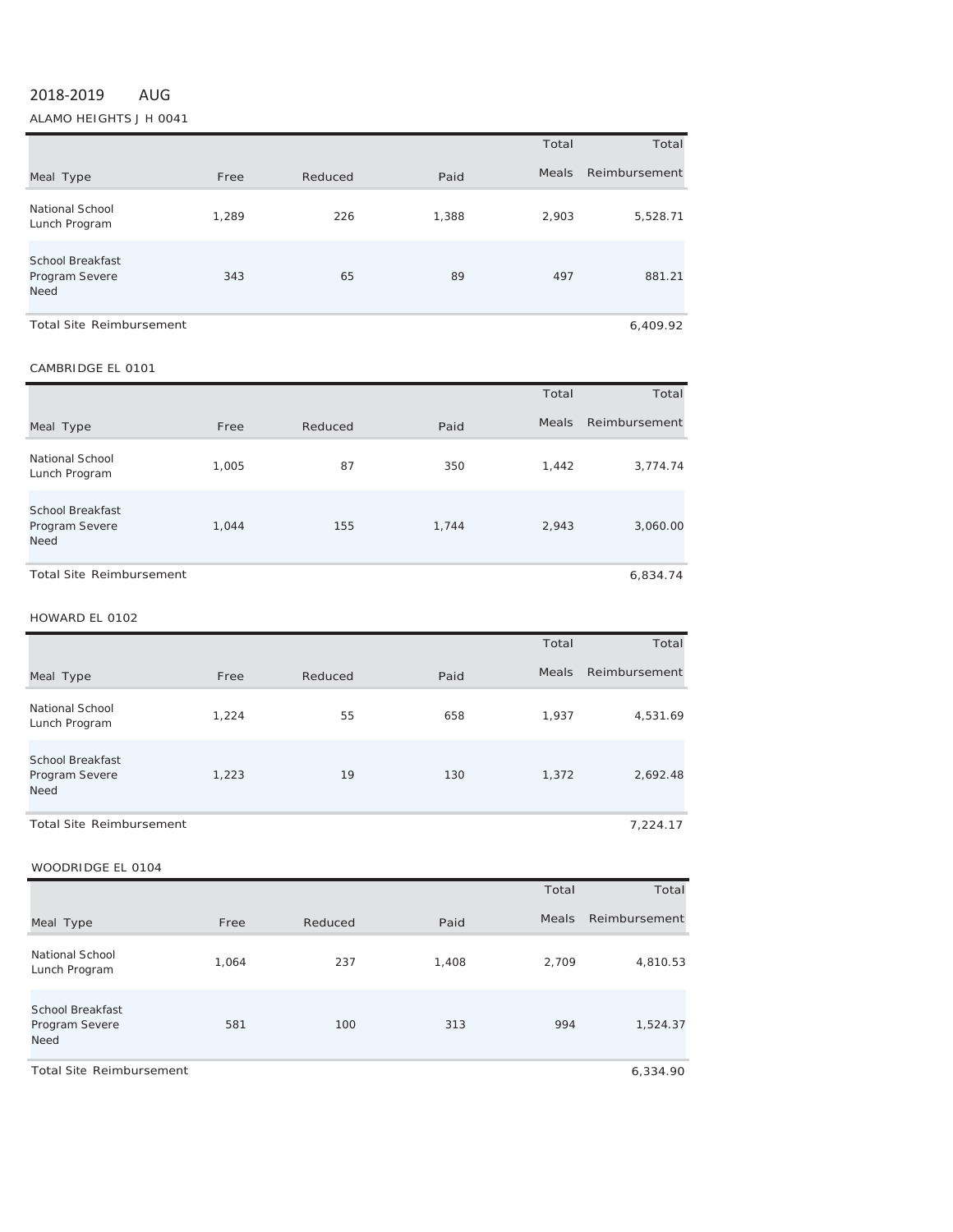## 2018‐2019 SEP

ALAMO HEIGHTS J H 0041

|                                                   |       |         |       | Total        | Total         |
|---------------------------------------------------|-------|---------|-------|--------------|---------------|
| Meal Type                                         | Free  | Reduced | Paid  | <b>Meals</b> | Reimbursement |
| National School<br>Lunch Program                  | 2,386 | 547     | 2,691 | 5,624        | 10,661.08     |
| School Breakfast<br>Program Severe<br><b>Need</b> | 819   | 156     | 278   | 1,253        | 2,125.88      |
| <b>Total Site Reimbursement</b>                   |       |         |       |              | 12,786.96     |

#### CAMBRIDGE EL <sup>0101</sup>

|                                                          |       |         |       | Total | Total         |
|----------------------------------------------------------|-------|---------|-------|-------|---------------|
| Meal Type                                                | Free  | Reduced | Paid  | Meals | Reimbursement |
| National School<br>Lunch Program                         | 2,375 | 419     | 3.934 | 6,728 | 10,703.76     |
| <b>School Breakfast</b><br>Program Severe<br><b>Need</b> | 1,626 | 241     | 687   | 2,554 | 4,136.05      |
| <b>Total Site Reimbursement</b>                          |       |         |       |       | 14,839.81     |

## HOWARD EL <sup>0102</sup>

|                                                          |       |         |       | Total | Total               |
|----------------------------------------------------------|-------|---------|-------|-------|---------------------|
| Meal Type                                                | Free  | Reduced | Paid  |       | Meals Reimbursement |
| National School<br>Lunch Program                         | 2,403 | 105     | 1.466 | 3.974 | 8,952.38            |
| <b>School Breakfast</b><br>Program Severe<br><b>Need</b> | 2,048 | 18      | 267   | 2,333 | 4,498.61            |
| Total Site Reimbursement                                 |       |         |       |       | 13,450.99           |

## WOODRIDGE EL 0104

|                                                          |       |         |       | Total        | Total         |
|----------------------------------------------------------|-------|---------|-------|--------------|---------------|
| Meal Type                                                | Free  | Reduced | Paid  | <b>Meals</b> | Reimbursement |
| National School<br>Lunch Program                         | 2,161 | 525     | 3,020 | 5,706        | 9,959.22      |
| <b>School Breakfast</b><br>Program Severe<br><b>Need</b> | 1,208 | 201     | 616   | 2,025        | 3,145.92      |

Total Site Reimbursement 13,105.14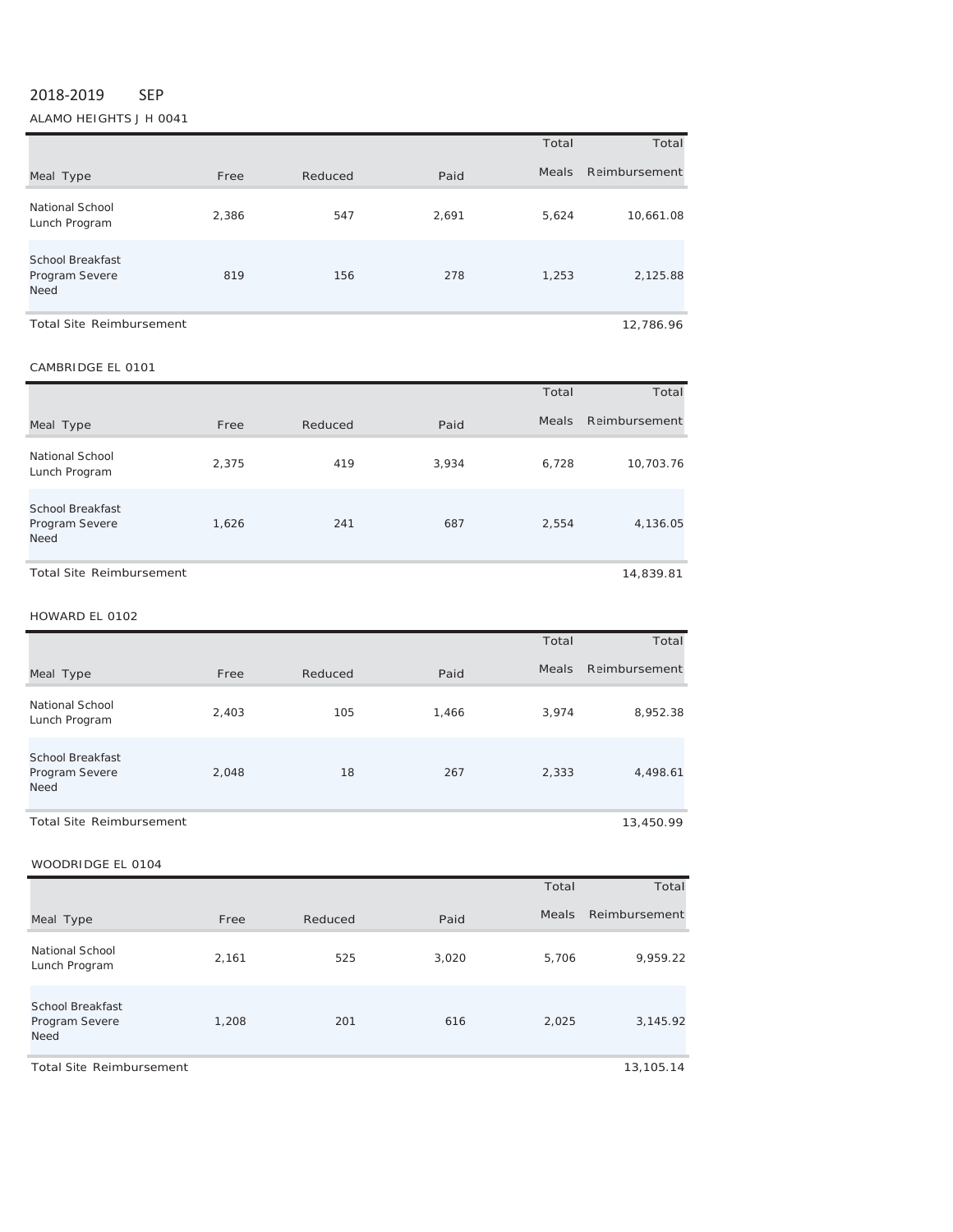# 2018‐2019 OCT

ALAMO HEIGHTS J H 0041

|                                                          |       |         |       | Total        | Total         |
|----------------------------------------------------------|-------|---------|-------|--------------|---------------|
| Meal Type                                                | Free  | Reduced | Paid  | <b>Meals</b> | Reimbursement |
| National School<br>Lunch Program                         | 2,211 | 592     | 3,206 | 6,009        | 10,395.53     |
| <b>School Breakfast</b><br>Program Severe<br><b>Need</b> | 899   | 189     | 387   | 1,475        | 2,391.59      |
| <b>Total Site Reimbursement</b>                          |       |         |       |              | 12.787.12     |

## CAMBRIDGE EL <sup>0101</sup>

|                                                          |       |         |       | Total | Total         |
|----------------------------------------------------------|-------|---------|-------|-------|---------------|
| Meal Type                                                | Free  | Reduced | Paid  | Meals | Reimbursement |
| National School<br>Lunch Program                         | 2.468 | 412     | 4.664 | 7.544 | 11,266.48     |
| <b>School Breakfast</b><br>Program Severe<br><b>Need</b> | 2.274 | 242     | 974   | 3,490 | 5,613.58      |
| Total Site Reimbursement                                 |       |         |       |       | 16,880.06     |

## HOWARD EL <sup>0102</sup>

|                                            |       |         |       | Total        | Total         |
|--------------------------------------------|-------|---------|-------|--------------|---------------|
| Meal Type                                  | Free  | Reduced | Paid  | <b>Meals</b> | Reimbursement |
| National School<br>Lunch Program           | 2.998 | 157     | 1.842 | 4.997        | 11,251.09     |
| School Breakfast<br>Program Severe<br>Need | 2,521 | 25      | 414   | 2,960        | 5,569.28      |
| Total Site Reimbursement                   |       |         |       |              | 16,820.37     |

WOODRIDGE EL 0104

|                                                   |       |         |       | Total        | Total         |
|---------------------------------------------------|-------|---------|-------|--------------|---------------|
| Meal Type                                         | Free  | Reduced | Paid  | <b>Meals</b> | Reimbursement |
| National School<br>Lunch Program                  | 2,343 | 512     | 3,523 | 6,378        | 10,720.06     |
| <b>School Breakfast</b><br>Program Severe<br>Need | 1,265 | 239     | 736   | 2,240        | 3,375.02      |

Total Site Reimbursement 14,095.08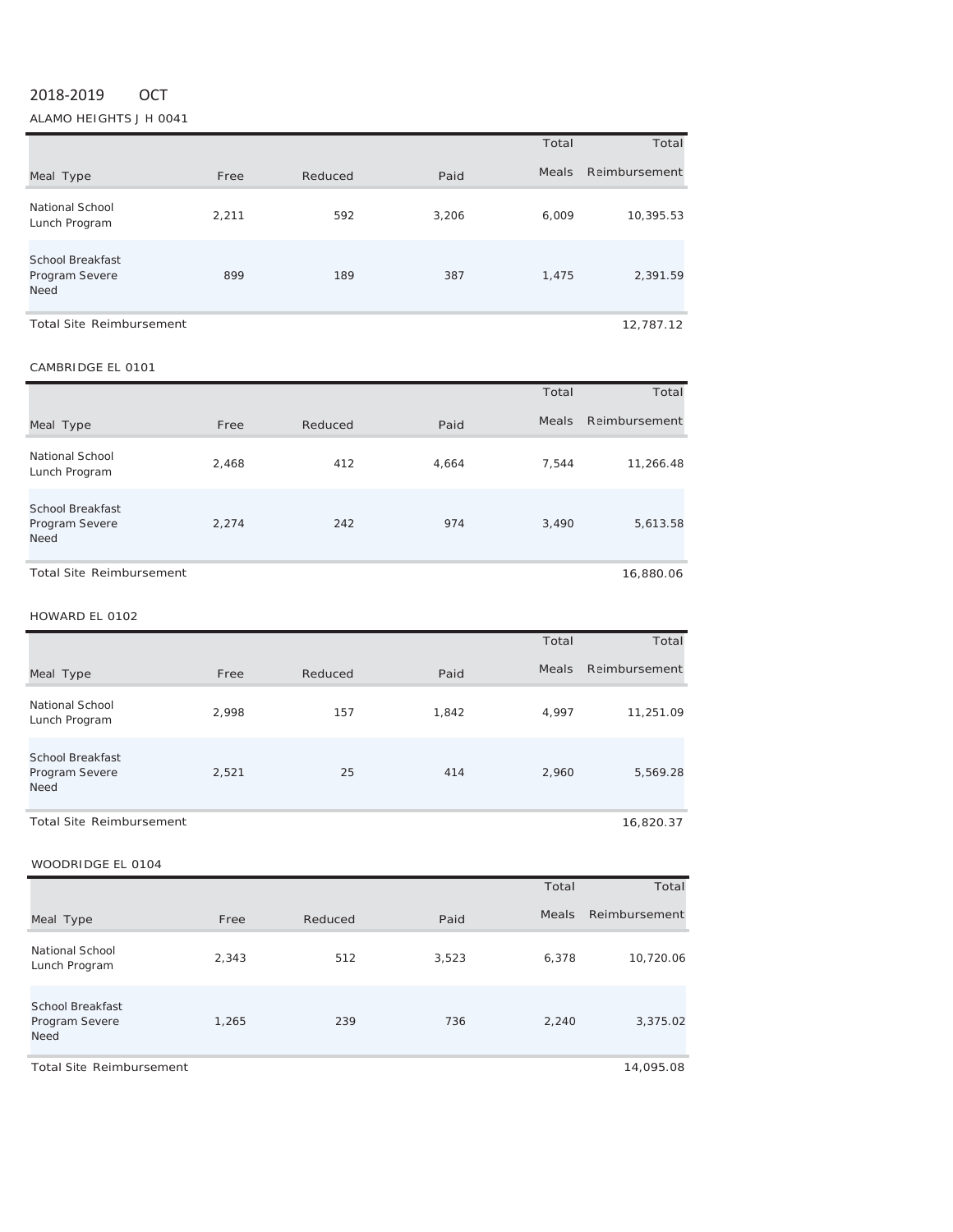# 2018‐2019 NOV

ALAMO HEIGHTS J H 0041

|                                                          |       |         |       | Total | Total         |
|----------------------------------------------------------|-------|---------|-------|-------|---------------|
| Meal Type                                                | Free  | Reduced | Paid  | Meals | Reimbursement |
| National School<br>Lunch Program                         | 1,859 | 492     | 2,588 | 4,939 | 8,683.63      |
| <b>School Breakfast</b><br>Program Severe<br><b>Need</b> | 726   | 182     | 215   | 1,123 | 1,955.17      |
| <b>Total Site Reimbursement</b>                          |       |         |       |       | 10,638.80     |

## CAMBRIDGE EL 0101

| CAMPNIDGE LE VIVI                                        |       |         |       |              |               |
|----------------------------------------------------------|-------|---------|-------|--------------|---------------|
|                                                          |       |         |       | Total        | Total         |
| Meal Type                                                | Free  | Reduced | Paid  | <b>Meals</b> | Reimbursement |
| <b>National School</b><br>Lunch Program                  | 2.098 | 380     | 3,920 | 6,398        | 9,649.26      |
| <b>School Breakfast</b><br>Program Severe<br><b>Need</b> | 1,499 | 204     | 681   | 2,384        | 3,794.33      |
| <b>Total Site Reimbursement</b>                          |       |         |       |              | 13,443.59     |

#### HOWARD EL 0102

|                                                          |       |         |       | Total        | Total         |
|----------------------------------------------------------|-------|---------|-------|--------------|---------------|
| Meal Type                                                | Free  | Reduced | Paid  | <b>Meals</b> | Reimbursement |
| National School<br>Lunch Program                         | 2,507 | 131     | 1,549 | 4,187        | 9,410.79      |
| <b>School Breakfast</b><br>Program Severe<br><b>Need</b> | 2,042 | 35      | 329   | 2,406        | 4,536.27      |
| Total Site Reimbursement                                 |       |         |       |              | 13,947.06     |

## WOODRIDGE EL 0104

|                                  |       |         |       | Total | Total         |
|----------------------------------|-------|---------|-------|-------|---------------|
| Meal Type                        | Free  | Reduced | Paid  | Meals | Reimbursement |
| National School<br>Lunch Program | 1.874 | 403     | 3.109 | 5,386 | 8,662.62      |

Total Site Reimbursement 11,217.36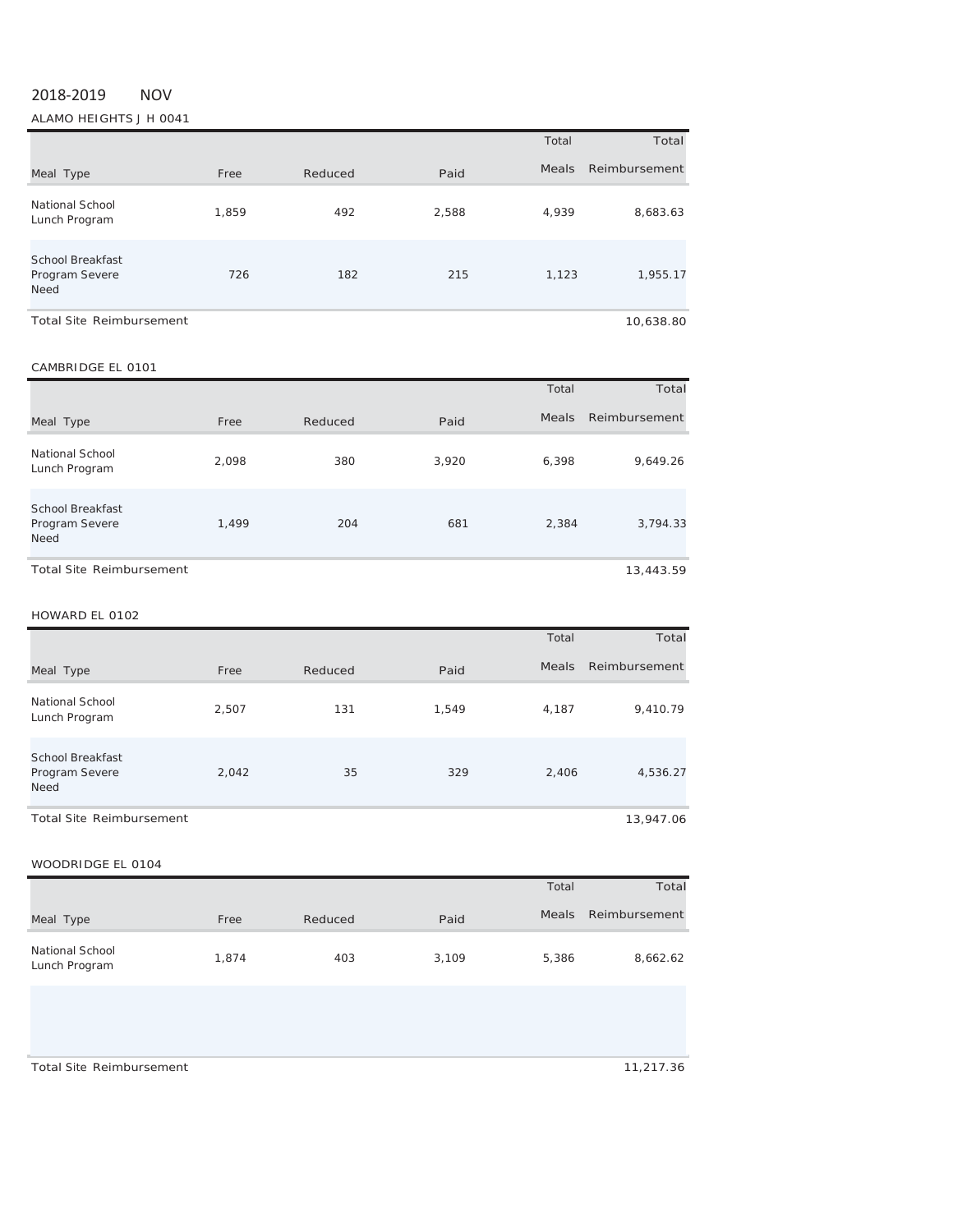# Exhibit D‐ Chart 4

| Staffing Chart by School | Daily Hours       | % shared with other SFA | % Time in AHISD |
|--------------------------|-------------------|-------------------------|-----------------|
|                          | SECONDARY SCHOOLS |                         |                 |
| <b>JUNIOR SCHOOL</b>     |                   |                         |                 |
| Manager - Junior School  | 7.50              | $0.00\%$                | 100.00%         |
| <b>Cook</b>              | 7.00              | $0.00\%$                | 100.00%         |
| Cafeteria Attendant      | 7.00              | $0.00\%$                | 100.00%         |
| Cafeteria Attendant      | 7.00              | $0.00\%$                | 100.00%         |
| Cafeteria Attendant      | 6.50              | $0.00\%$                | 100.00%         |
| Cafeteria Attendant      | 6.00              | $0.00\%$                | 100.00%         |
| Cafeteria Attendant      | 6.00              | $0.00\%$                | 100.00%         |

|                       | <b>ELEMENTARY SCHOOLS</b> |          |         |
|-----------------------|---------------------------|----------|---------|
| <b>WOODRIDGE ELEM</b> |                           | 0.00%    | 100.00% |
| Manager - Woodridge   | 7.50                      | $0.00\%$ | 100.00% |
| Cafeteria Attendant   | 7.00                      | 0.00%    | 100.00% |
| Cafeteria Attendant   | 6.00                      | 0.00%    | 100.00% |
| Cook                  | 7.00                      | 0.00%    | 100.00% |
| Cafeteria Attendant   | 6.00                      | 0.00%    | 100.00% |
| <b>HOWARD ECC</b>     |                           |          |         |
| Manager - Howard      | 7.50                      | 0.00%    | 100.00% |
| Cafeteria Attendant   | 7.00                      | $0.00\%$ | 100.00% |
| Cook                  | 7.00                      | 0.00%    | 100.00% |
| Cafeteria Attendant   | 6.00                      | 0.00%    | 100.00% |
| <b>CAMBRIDGE ELEM</b> |                           |          |         |
| Manager - Cambridge   | 7.50                      | 0.00%    | 100.00% |
| Cafeteria Attendant   | 7.00                      | 0.00%    | 100.00% |
| Cook                  | 7.00                      | $0.00\%$ | 100.00% |
| Cafeteria Attendant   | 6.50                      | 0.00%    | 100.00% |
| Cafeteria Attendant   | 6.50                      | 0.00%    | 100.00% |

| Salaried Staff  |          |          |         |
|-----------------|----------|----------|---------|
| General Manager | 8.00     | $0.00\%$ | 100.00% |
| District Chef   | $8.00\,$ | $0.00\%$ | 100.00% |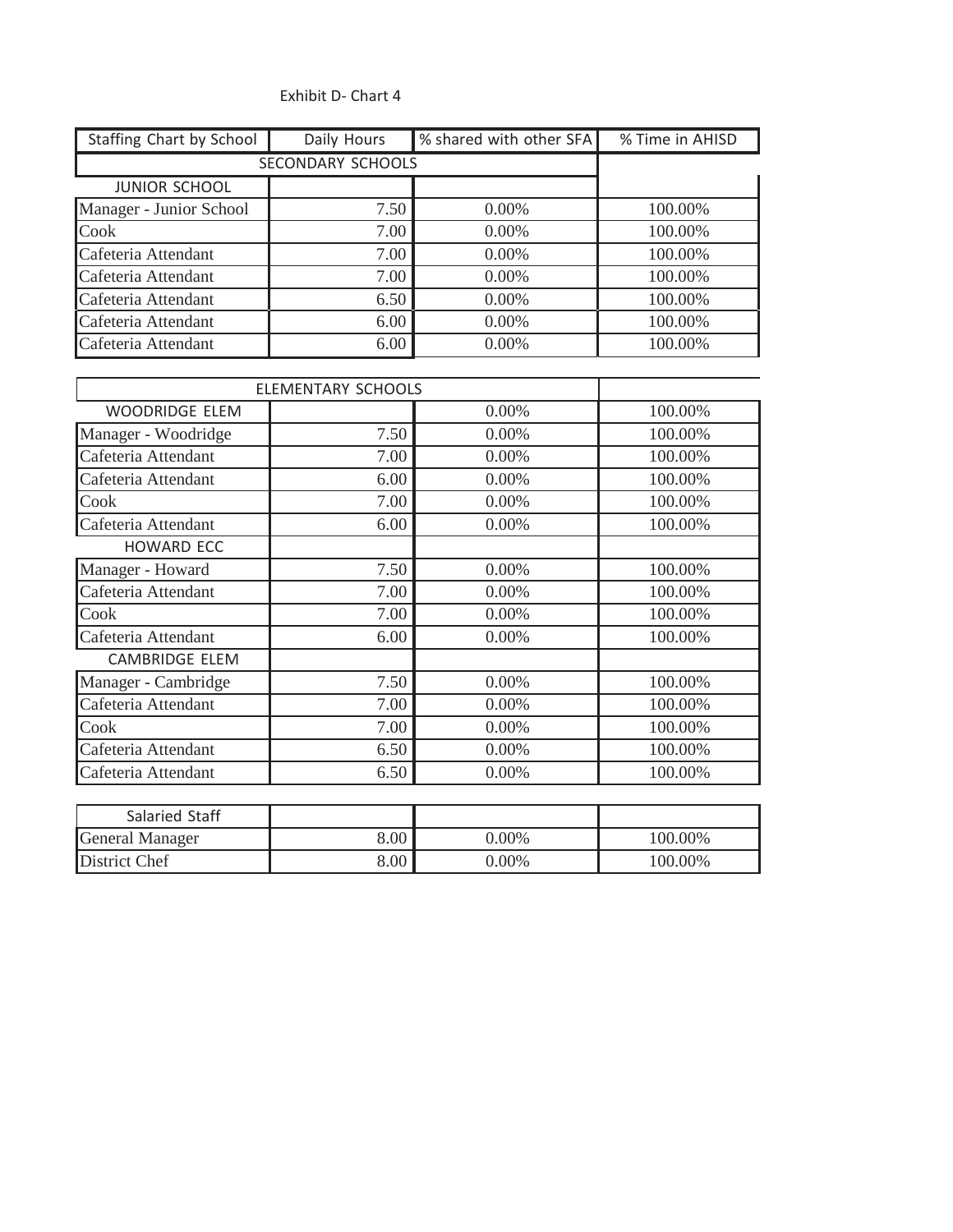

First Day of School: August 20, 2018 Last Day of School: May 23, 2019

- = Holiday
- = Student Holiday/Staff Development
- = Teacher Work Day/Staff Development
- $\beta$  = Inclement Weather
- = Early Release Parent Conference (Elementary)
- $\Diamond$  = Early Release (Secondary)
- $\Delta$  = Early Release Staff Development (District) / Waiver Day

w = Waiver Day

Staff Trade Days: Nov. 19, 20, 21 & May 28, 29, 30

Alamo Heights Independent School District

# 7101 Broadway

# San Antonio, Texas 78209

210.824.2483 / 210.822.2221 (Fax)

# www.ahisd.net

First Semester ID: 85 Days Second Semester ID: 91 Days ID: Instructional Days

# 2018-2019 School Year Calendar<br>
Prince 10 2019 2019 2019 2021 10-19

|    |                |    | <b>JULY</b> |    |    |    |
|----|----------------|----|-------------|----|----|----|
| S  | M              |    | W           |    | F  | S  |
|    |                |    |             |    |    |    |
| 1  | $\overline{2}$ | 3  | 4           | 5  | 6  | 7  |
| 8  | 9              | 10 | 11          | 12 | 13 | 14 |
| 15 | 16             | 17 | 18          | 19 | 20 | 21 |
| 22 | 23             | 24 | 25          | 26 | 27 | 28 |
| 29 | 30             | 31 |             |    |    |    |

| ◡  | IVI  |               | ۷V       |    |    |    |    | IVI  |    | VV. |    |    |    |          | <b>IVI</b> |    | <b>VV</b> |    |    |    |
|----|------|---------------|----------|----|----|----|----|------|----|-----|----|----|----|----------|------------|----|-----------|----|----|----|
|    |      |               |          |    |    |    |    |      |    |     |    |    |    |          |            |    |           |    |    |    |
|    |      |               |          |    |    |    |    |      |    |     |    | 10 | 11 |          |            |    |           |    |    |    |
| 8  | U    | 10            | 11<br>ᆠᆂ | 12 | 13 | 14 | 12 | 13   | 14 | 15  | 16 | 17 | 18 | $\Omega$ | 10         | 11 | 12        | 13 | 14 | 15 |
| 15 | 16   | 17            | 18       | 19 | 20 | 21 | 19 | $20$ | 21 | 22  | 23 | 24 | 25 | 16       | 17         | 18 | 19        | 20 | 21 | 22 |
| 22 | 23   | 24            | 25       | 26 | 27 | 28 | 26 | 27   | 28 | 29  | 30 | 31 |    | 23       | 24         | 25 | 26        | 27 | 28 | 29 |
| -- | $ -$ | $\sim$ $\sim$ |          |    |    |    |    |      |    |     |    |    |    | $-$      |            |    |           |    |    |    |

August 13-17 - Teacher Work Day/Staff Development August 20 - 1st Day of School August 20 - 1st Nine Weeks Begins

August 20 - 1st Semester Begins

| $ID = 23$ |                |       | <b>OCTOBER</b> |             |    | $TD = 52$ |
|-----------|----------------|-------|----------------|-------------|----|-----------|
| S         | M              |       | W              |             |    | S         |
|           |                |       | 3              |             |    |           |
|           | w <sub>8</sub> | 9     | 10             | 11          | 12 | 13        |
| 14        | 15             | 16    | 17             | 18          | 19 | 20        |
| 21        | 22             | $*23$ | $*24$          | $\Delta$ 25 | 26 | 27        |
| 28        | 29             | 30    | 31             |             |    |           |

| D=18 |       | <b>JANUARY</b> |    | $TD=103$ |    |              |  |
|------|-------|----------------|----|----------|----|--------------|--|
| S    | M     |                | W  |          | F  | <sub>S</sub> |  |
|      |       |                | 2  | 3        |    |              |  |
| 6    | $<$ 7 | 8              | 9  | 10       | 11 | 12           |  |
| 13   | 14    | 15             | 16 | 17       | 18 | 19           |  |
| 20   | 21    | 22             | 23 | 24       | 25 | 26           |  |
| 27   | 28    | 29             | 30 | 31       |    |              |  |

January 1-4 - Winter Break

January 7 - 3rd Nine Weeks Begins

January 7 - 2nd Semester Begins

January 21 - School Holiday (MLK)

| $ID=20$ |                                               |    | <b>APRIL</b> |    |    | $TD = 159$ | $ID=17$ |                     |                                                                                                                                   | <b>MAY</b> |     |    | $TD=176$ |    |    |    | <b>JUNE</b> |    |    |    |
|---------|-----------------------------------------------|----|--------------|----|----|------------|---------|---------------------|-----------------------------------------------------------------------------------------------------------------------------------|------------|-----|----|----------|----|----|----|-------------|----|----|----|
|         | M                                             |    | W            |    |    |            |         | IVI                 |                                                                                                                                   | W          |     |    |          |    |    |    | W           |    |    |    |
|         |                                               |    |              |    |    | b          |         |                     |                                                                                                                                   |            |     | 3  | 4        |    |    |    |             |    |    |    |
|         | 8                                             | q  | 10           | 11 | 12 | 13         |         | h                   |                                                                                                                                   | 8          | 9   | 10 | 11       |    |    |    |             | h  |    | 8  |
| 14      | 15                                            | 16 | 17           | 18 | 19 | 20         | 12      | 13                  | 14                                                                                                                                | 15         | 16  | 17 | 18       | 9  | 10 | 11 | 12          | 13 | 14 | 15 |
| 21      | 22                                            | 23 | 24           | 25 | 26 | 27         | 19      | 20                  | 21                                                                                                                                | 22         | 023 | 24 | 25       | 16 | 17 | 18 | 19          | 20 | 21 | 22 |
| 28      | 29                                            | 30 |              |    |    |            | 26      | 27                  | 28                                                                                                                                | 29         | 30  | 31 |          | 23 | 24 | 25 | 26          | 27 | 28 | 29 |
|         | April 19 - School Holiday (Good Friday)       |    |              |    |    |            |         | May 22 - Graduation |                                                                                                                                   |            |     |    |          | 30 |    |    |             |    |    |    |
|         | April 26 - School Holiday (Battle of Flowers) |    |              |    |    |            |         |                     | May 23 - Early Release (Secondary)<br>May 23 - Last Day of School<br>May 23 - 4th Nine Weeks Ends<br>May 23 - End of 2nd Semester |            |     |    |          |    |    |    |             |    |    |    |
|         |                                               |    |              |    |    |            |         |                     |                                                                                                                                   |            |     |    |          |    |    |    |             |    |    |    |

|           |                                                                      |                                    |  | October 8 - Student Holiday (Columbus Day) / Staff Dev. |    |                                                         |         |   | November 19-21 - Student Holiday/Staff Dev. - Trade Day |                 |  |   |                                   | 30                                      | 31 |      |              |            |   |            |
|-----------|----------------------------------------------------------------------|------------------------------------|--|---------------------------------------------------------|----|---------------------------------------------------------|---------|---|---------------------------------------------------------|-----------------|--|---|-----------------------------------|-----------------------------------------|----|------|--------------|------------|---|------------|
|           |                                                                      | October 16 - 1st Nine Weeks Ends   |  |                                                         |    |                                                         |         |   | November 22-23 - School Holiday (Thanksgiving Break)    |                 |  |   |                                   | December 21 - Early Release (Secondary) |    |      |              |            |   |            |
|           |                                                                      | October 17 - 2nd Nine Weeks Begins |  |                                                         |    |                                                         |         |   |                                                         |                 |  |   |                                   | December 21 - 2nd Nine Weeks Ends       |    |      |              |            |   |            |
|           |                                                                      |                                    |  |                                                         |    | October 23-24 - Early Release Parent Conf. (Elementary) |         |   |                                                         |                 |  |   | December 21 - End of 1st Semester |                                         |    |      |              |            |   |            |
|           |                                                                      |                                    |  |                                                         |    |                                                         |         |   |                                                         |                 |  |   |                                   | December 24-31 - Winter Break           |    |      |              |            |   |            |
|           | October 25 - Early Release (District) / Waiver Day<br><b>JANUARY</b> |                                    |  |                                                         |    |                                                         |         |   |                                                         |                 |  |   |                                   |                                         |    |      |              |            |   |            |
| $ID = 18$ |                                                                      |                                    |  |                                                         |    | $TD=103$                                                | $ID=20$ |   |                                                         | <b>FEBRUARY</b> |  |   | $TD=123$                          | $ID=16$                                 |    |      | <b>MARCH</b> |            |   | $TD = 139$ |
|           | M                                                                    |                                    |  |                                                         |    |                                                         |         | M |                                                         |                 |  |   |                                   |                                         | -M |      | VV.          |            |   |            |
|           |                                                                      |                                    |  |                                                         |    |                                                         |         |   |                                                         |                 |  |   |                                   |                                         |    |      |              |            |   |            |
|           | $<$ 7                                                                | 8                                  |  | 10                                                      | 11 | 12                                                      |         |   |                                                         | b               |  | 8 | 9                                 |                                         | 4  | $*5$ | $*6$         | $\Delta$ 7 | 8 |            |

| $= 20$                                                                                   |    |    | <b>APRIL</b> |    |    | $TD = 159$ | $ID=17$ |    |                                                   | <b>MAY</b> |     |    | $TD=176$ |    |    |    | <b>JUNE</b> |    |    |                |  |  |  |
|------------------------------------------------------------------------------------------|----|----|--------------|----|----|------------|---------|----|---------------------------------------------------|------------|-----|----|----------|----|----|----|-------------|----|----|----------------|--|--|--|
|                                                                                          | M  |    | W            |    |    | S          | S       | M  |                                                   | W          |     |    | S        |    | М  |    | W           |    |    |                |  |  |  |
|                                                                                          |    |    | 3            | 4  | 5. | 6          |         |    |                                                   |            |     | 3  | 4        |    |    |    |             |    |    |                |  |  |  |
|                                                                                          | 8  | 9  | 10           | 11 | 12 | 13         | 5       | 6  |                                                   | 8          | 9   | 10 | 11       |    | 3  | 4  | 5.          | 6  |    |                |  |  |  |
| .4                                                                                       | 15 | 16 | 17           | 18 | 19 | 20         | 12      | 13 | 14                                                | 15         | 16  | 17 | 18       | 9  | 10 | 11 | 12          | 13 | 14 | 15             |  |  |  |
|                                                                                          | 22 | 23 | 24           | 25 | 26 | 27         | 19      | 20 | 21                                                | 22         | 023 | 24 | 25       | 16 | 17 | 18 | 19          | 20 | 21 | 22             |  |  |  |
| :8                                                                                       | 29 | 30 |              |    |    |            | 26      | 27 | 28                                                | 29         | 30  | 31 |          | 23 | 24 | 25 | 26          | 27 | 28 | 2 <sup>0</sup> |  |  |  |
| il 19 - School Holiday (Good Friday)<br>May 22 - Graduation                              |    |    |              |    |    |            |         |    |                                                   | 30         |     |    |          |    |    |    |             |    |    |                |  |  |  |
| il 26 - School Holiday (Battle of Flowers)<br>May 23 - Early Release (Secondary)         |    |    |              |    |    |            |         |    |                                                   |            |     |    |          |    |    |    |             |    |    |                |  |  |  |
|                                                                                          |    |    |              |    |    |            |         |    | May 23 - Last Day of School                       |            |     |    |          |    |    |    |             |    |    |                |  |  |  |
|                                                                                          |    |    |              |    |    |            |         |    | May 23 - 4th Nine Weeks Ends                      |            |     |    |          |    |    |    |             |    |    |                |  |  |  |
|                                                                                          |    |    |              |    |    |            |         |    | May 23 - End of 2nd Semester                      |            |     |    |          |    |    |    |             |    |    |                |  |  |  |
|                                                                                          |    |    |              |    |    |            |         |    |                                                   |            |     |    |          |    |    |    |             |    |    |                |  |  |  |
| May 24 - Teacher Workday/Staff Development Day<br>May 27 - School Holiday (Memorial Day) |    |    |              |    |    |            |         |    |                                                   |            |     |    |          |    |    |    |             |    |    |                |  |  |  |
|                                                                                          |    |    |              |    |    |            |         |    | May 28-30 - Teacher Workday/Staff Development Day |            |     |    |          |    |    |    |             |    |    |                |  |  |  |
|                                                                                          |    |    |              |    |    |            |         |    |                                                   |            |     |    |          |    |    |    |             |    |    |                |  |  |  |

|   | <b>JULY</b> |    |    |    |    |          |  |    |     |                                                   | <b>AUGUST</b> |    |    | $TD=10$ | $ID=19$ |     |    | <b>SEPTEMBER</b> |    |    | $TD=29$ |  |  |  |  |
|---|-------------|----|----|----|----|----------|--|----|-----|---------------------------------------------------|---------------|----|----|---------|---------|-----|----|------------------|----|----|---------|--|--|--|--|
|   | IΜ          |    | W  |    |    |          |  |    | M   |                                                   | VV.           |    |    |         |         | IVI |    | W                |    |    |         |  |  |  |  |
|   |             |    |    |    |    |          |  |    |     |                                                   |               |    |    |         |         |     |    |                  |    |    |         |  |  |  |  |
|   |             |    | 4  |    | h  |          |  |    |     |                                                   | Õ             | q  | 10 | 11      |         |     |    |                  | b  |    |         |  |  |  |  |
|   |             | 10 | 11 | 12 | 13 | 14       |  | 12 | 13  | 14                                                | 15            | 16 |    | 18      | q       | 10  | 11 | 12               | 13 | 14 | 15      |  |  |  |  |
|   | 16          | 17 | 18 | 19 | 20 | 21<br>41 |  | 19 | <20 | 21                                                | 22            | 23 | 24 | 25      | 16      | 17  | 18 | 19               | 20 | 21 | 22      |  |  |  |  |
| 2 | 23          | 24 | 25 | 26 | 27 | 28       |  | 26 | 27  | 28                                                | 29            | 30 | 31 |         | 23      | 24  | 25 | 26               | 27 | 28 | 29      |  |  |  |  |
| q | 30          | 31 |    |    |    |          |  |    |     | August 13-17 - Teacher Work Day/Staff Development |               |    |    |         | 30      |     |    |                  |    |    |         |  |  |  |  |
|   |             |    |    |    |    |          |  |    |     |                                                   |               |    |    |         |         |     |    |                  |    |    |         |  |  |  |  |

September 3 - School Holiday (Labor Day)

|           |      |                                  |                |                                                         |    |           |         |                                                                                                 | August 20 - Tat Johnostor Doğims                        |                 |    |    |           |         |    |    |                 |    |     |           |
|-----------|------|----------------------------------|----------------|---------------------------------------------------------|----|-----------|---------|-------------------------------------------------------------------------------------------------|---------------------------------------------------------|-----------------|----|----|-----------|---------|----|----|-----------------|----|-----|-----------|
| $ID = 23$ |      |                                  | <b>OCTOBER</b> |                                                         |    | $TD = 52$ | $ID=18$ |                                                                                                 |                                                         | <b>NOVEMBER</b> |    |    | $TD = 70$ | $ID=15$ |    |    | <b>DECEMBER</b> |    |     | $TD = 85$ |
|           | IVI. |                                  |                |                                                         |    |           |         | M                                                                                               |                                                         | w               |    |    |           |         | М  |    | w               |    |     |           |
|           |      |                                  |                |                                                         |    | 6         |         |                                                                                                 |                                                         |                 |    |    |           |         |    |    |                 |    |     |           |
|           | w8   | 9                                | 10             | 11                                                      | 12 | 13        |         |                                                                                                 |                                                         |                 |    |    | 10        |         |    |    |                 | b  |     |           |
| 14        | 15   | 16                               | 17             | 18                                                      | 19 | 20        | 11      | 12                                                                                              | 13                                                      | 14              | 15 | 16 | 17        | 9       | 10 | 11 | 12              | 13 | 14  | 15        |
| 21        | 22   | $*23$                            | $*24$          | $\Delta$ 25                                             | 26 | 27        | 18      | w19                                                                                             | 20                                                      | 21              | 22 | 23 | 24        | 16      | 17 | 18 | 19              | 20 | 021 | 22        |
| 28        | 29   | 30                               | 31             |                                                         |    |           | 25      | 26                                                                                              | 27                                                      | 28              | 29 | 30 |           | 23      | 24 | 25 | 26              | 27 | 28  | 29        |
|           |      |                                  |                | October 8 - Student Holiday (Columbus Day) / Staff Dev. |    |           |         |                                                                                                 | November 19-21 - Student Holiday/Staff Dev. - Trade Day |                 |    |    |           | 30      | 31 |    |                 |    |     |           |
|           |      | October 16 - 1st Nine Weeks Ends |                |                                                         |    |           |         | December 21 - Early Release (Secondary)<br>November 22-23 - School Holiday (Thanksgiving Break) |                                                         |                 |    |    |           |         |    |    |                 |    |     |           |

| $=18$                           |       |    | <b>JANUARY</b> |    |    | $TD=103$ | $ID=20$ |                                                                    |    | <b>FEBRUARY</b> |    |    | $TD=123$ |    | $ID=16$ |      |               | <b>MARCH</b> | $TD=139$   |    |    |  |
|---------------------------------|-------|----|----------------|----|----|----------|---------|--------------------------------------------------------------------|----|-----------------|----|----|----------|----|---------|------|---------------|--------------|------------|----|----|--|
|                                 | М     |    |                |    |    |          |         |                                                                    |    | W               |    |    |          |    |         | IVI. |               |              |            |    |    |  |
|                                 |       |    |                |    |    |          |         |                                                                    |    |                 |    |    |          |    |         |      |               |              |            |    |    |  |
| 6                               | $<$ 7 | 8  |                | 10 | 11 | 12       |         |                                                                    |    | b               |    | 8  |          |    |         | 4    | $*$ $\square$ | $*6$         | $\Delta$ 7 | 8  |    |  |
| 13                              | 14    | 15 | 16             | 17 | 18 | 19       | 10      | 11                                                                 | 12 | 13              | 14 | 15 | 16       |    | 10      | 11   | 12            | 13           | 14         | 15 | 16 |  |
| 20                              | 21    | 22 | 23             | 24 | 25 | 26       | 17      | w18                                                                | 19 | 20              | 21 | 22 | 23       |    | 17      | 18   | 19            | 20           | 21         | 22 | 23 |  |
| 27<br>30<br>31<br>28<br>29      |       |    |                |    |    | 24       | 25      | 26                                                                 | 27 | 28              |    |    |          | 24 | 25      | 26   | 27            | 28           | 29         | 30 |    |  |
| nuary 1-4 - Winter Break        |       |    |                |    |    |          |         | February 18 - Student Holiday (President's Day) / Staff Dev.<br>31 |    |                 |    |    |          |    |         |      |               |              |            |    |    |  |
| nuary 7 - 3rd Nine Weeks Begins |       |    |                |    |    |          |         | March 5-6 - Early Release Parent Conf. (Elementary)                |    |                 |    |    |          |    |         |      |               |              |            |    |    |  |

March 7 - Early Release (District) / Waiver Day

March 11-15 - Spring Break

March 19 - 3rd Nine Weeks Ends

March 20 - 4th Nine Weeks Begins

|                 |    |    | <b>JUNE</b> |    |    |    |
|-----------------|----|----|-------------|----|----|----|
| S               | M  |    | W           | F  | S  |    |
|                 |    |    |             |    |    | 1  |
| $\overline{2}$  | 3  | 4  | 5           | 6  |    | 8  |
| 9               | 10 | 11 | 12          | 13 | 14 | 15 |
| 16              | 17 | 18 | 19          | 20 | 21 | 22 |
| 23              | 24 | 25 | 26          | 27 | 28 | 29 |
| $\overline{30}$ |    |    |             |    |    |    |
|                 |    |    |             |    |    |    |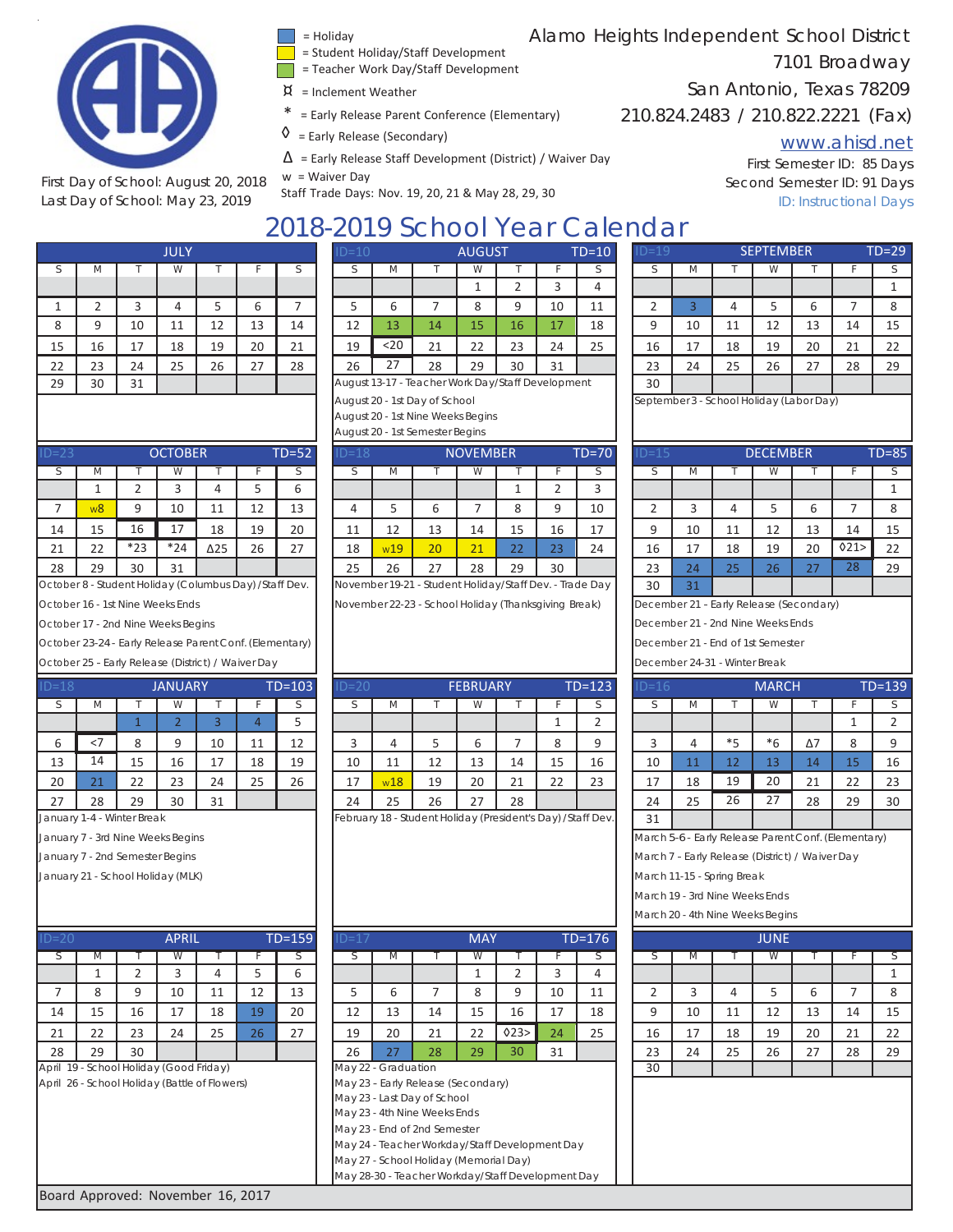

First Day of School: August 19, 2019 Last Day of School: May 21, 2020

- = Holiday
- = Student Holiday/Staff Development
- = Teacher Work Day/Staff Development
- = Teacher Trade Day
- \* <sup>=</sup> Early Release Parent Conference (Elementary)
- $\Diamond$  = Early Release (Secondary)
- $\Delta$  = Early Release Staff Development (District) / Waiver Day

w = Waiver Day

# Alamo Heights Independent School District 7101 Broadway

San Antonio, Texas 78209

210.824.2483 / 210.822.2221 (Fax)

### www.ahisd.net

First Semester ID: 85 Days Second Semester ID: 91 Days ID: Instructional Days

# 2019-2020 School Year Calendar  $\begin{array}{|c|c|c|}\hline \text{AUGUST} & \text{TD=10}\ \hline \end{array}$

|    |    |    | <b>JULY</b> |    |    |    | $ID=10$ |      |                                                   | <b>AUGUST</b> |    |    | TD: |
|----|----|----|-------------|----|----|----|---------|------|---------------------------------------------------|---------------|----|----|-----|
|    | M  |    | W           |    |    |    | S       | M    |                                                   | W             |    |    |     |
|    |    |    |             |    |    |    |         |      |                                                   |               |    |    |     |
|    |    |    | 3           | 4  | 5  | 6  | 4       | 5    | 6                                                 |               | 8  | 9  |     |
|    | 8  | 9  | 10          | 11 | 12 | 13 | 11      | 12   | 13                                                | 14            | 15 | 16 |     |
| 14 | 15 | 16 | 17          | 18 | 19 | 20 | 18      | $19$ | 20                                                | 21            | 22 | 23 |     |
| 21 | 22 | 23 | 24          | 25 | 26 | 27 | 25      | 26   | 27                                                | 28            | 29 | 30 |     |
| 28 | 29 | 30 | 31          |    |    |    |         |      | August 12-16 - Teacher Work Day/Staff Development |               |    |    |     |
|    |    |    |             |    |    |    |         |      |                                                   |               |    |    |     |

|               | $\mathbf{v}$ |        | v v    |    |    |    |    | $\mathbf{v}$ |    | <b>VV</b> |    |    |            |        | $\mathbf{v}$ |    | <b>VV</b> |    |         |    |
|---------------|--------------|--------|--------|----|----|----|----|--------------|----|-----------|----|----|------------|--------|--------------|----|-----------|----|---------|----|
|               |              |        |        |    |    |    |    |              |    |           |    |    |            |        |              |    |           |    |         |    |
|               |              |        |        |    |    |    |    |              |    |           |    |    | 10         |        |              |    |           |    |         |    |
|               |              |        | 10     | 11 | 12 | 13 | 11 | 12           | 13 | 14        | 15 | 16 | 17         |        |              | 10 | 11        | 12 | 12<br>ᆚ | 14 |
| 14            | 15           | 16     | 17     | 18 | 19 | 20 | 18 | $<$ 19       | 20 | 21        | 22 | 23 | 24         | 15     | 16           | 17 | 18        | 19 | 20      | 21 |
| 21            | 22<br>∠∠     | 23     | 24     | 25 | 26 | 27 | 25 | 26           | 27 | 28        | 29 | 30 | 31<br>ـد ب | 22     | 23           | 24 | 25        | 26 | 27      | 28 |
| $\sim$ $\sim$ | $\sim$       | $\sim$ | $\sim$ |    |    |    |    |              |    |           |    |    |            | $\sim$ | $\sim$       |    |           |    |         |    |

November 25-27 - Student Holiday/Teacher Trade Day November 28-29 - School Holiday (Thanksgiving Break)

| $D = 23$ |                   |                 | <b>OCTOBER</b> |             |    | $TD = 53$ | $ID=1$           |     |    | <b>NOVEMBER</b> |    |    | $TD=70$ | TEL                      |    |              | <b>DECEMBER</b> |    |          | $TD = 85$ |
|----------|-------------------|-----------------|----------------|-------------|----|-----------|------------------|-----|----|-----------------|----|----|---------|--------------------------|----|--------------|-----------------|----|----------|-----------|
|          | IVI.              |                 | v v            |             |    |           |                  | M   |    | <b>VV</b>       |    |    |         |                          | -M |              | VV              |    |          |           |
|          |                   |                 |                |             |    |           |                  |     |    |                 |    |    |         |                          |    |              |                 |    | t.       |           |
|          |                   |                 |                | 10          | ᆠᅶ | 12        |                  |     |    |                 |    |    |         |                          |    | $\sim$<br>πU | ᆠ               | ᆠ  | 13       | 14        |
| 13       | W14               | 15 <sub>2</sub> | $<$ 16         | 17          | 18 | 19        | 10               | 11  | 12 | 13              | 14 | 15 | 16      | 15                       | 16 | ∸            | 18              | 19 | 020      | 21        |
| 20       | $\mathbf{A}$<br>ᅀ | $*22$           | $*23$          | $\Delta$ 24 | 25 | 26        | 17<br><b>. .</b> | 18  | 19 | 20              | 21 | 22 | 23      | $\mathbf{\hat{z}}$<br>__ | 23 | 24           | 25              | 26 | 27<br>-- | 28        |
| 27       | 28                | 29              | 30             | 31          |    |           | 24               | w25 | 26 | 27              | 28 | 29 | 30      | 29                       | 30 | 31           |                 |    |          |           |

October 14 - Student Holiday (Columbus Day) /Staff Dev.

October 15 - 1st Nine Weeks Ends

October 16 - 2nd Nine Weeks Begins

October 22-23 - Early Release Parent Conf.(Elementary)

October 24 - Early Release (District) / Waiver Day

| D=19 |    |    | <b>JANUARY</b> |                |    | $TD = 104$ |
|------|----|----|----------------|----------------|----|------------|
| S    | M  |    | W              |                |    | S          |
|      |    |    |                | $\overline{2}$ | 3  |            |
| 5    | <6 |    | 8              | q              | 10 | 11         |
| 12   | 13 | 14 | 15             | 16             | 17 | 18         |
| 19   | 20 | 21 | 22             | 23             | 24 | 25         |
| 26   | 27 | 28 | 29             | 30             | 31 |            |

January 1-3 - Winter Break

January 6 - 3rd Nine Weeks Begins

January 6 - 2nd Semester Begins

January 20 - School Holiday (MLK)

| $ID=20$ |     |    | <b>APRIL</b> |              |    | $TD = 161$ | $ID=15$ |     |    | <b>MAY</b> |       |    | $TD=176$ |    |      |    | <b>JUNE</b> |
|---------|-----|----|--------------|--------------|----|------------|---------|-----|----|------------|-------|----|----------|----|------|----|-------------|
|         | IVI |    | W            |              |    |            |         | IVI |    | W          |       |    |          |    | IVI. |    | W           |
|         |     |    |              |              | ∽  | 4          |         |     |    |            |       |    |          |    |      |    |             |
| ر       | ь   |    | 8            |              | 10 | 11         |         | 4   |    | ь          |       |    |          |    |      |    | 10          |
| 12      | 13  | 14 | 15           | 16           | 17 | 18         | 10      | 11  | 12 | 13         | 14    | 15 | 16       | 14 | 15   | 16 | 17          |
| 19      | 20  | 21 | 22           | 23           | 24 | 25         | 17      | 18  | 19 | 20         | 021 > | 22 | 23       | 21 | 22   | 23 | 24          |
| 26      | っっ  | 28 | 29           | $30^{\circ}$ |    |            | 24      | つに  | 26 | つつ         | 28    | 79 | 30       | 28 | 29   | 30 | 21          |

April 10 - School Holiday (Good Friday)

April 24 - School Holiday (Battle of Flowers)

| $ID=19$ |          |                           | <b>JANUARY</b> |    |    | $TD = 104$ | $ID = 20$ |     |                                                             | <b>FEBRUARY</b> |    |    | $TD=124$ | $ID=17$ |                                                    |                 | <b>MARCH</b>    |            |    | $TD = 141$ |
|---------|----------|---------------------------|----------------|----|----|------------|-----------|-----|-------------------------------------------------------------|-----------------|----|----|----------|---------|----------------------------------------------------|-----------------|-----------------|------------|----|------------|
|         | М        |                           | VV             |    |    |            |           | M   |                                                             |                 |    |    |          |         | M                                                  |                 | VV.             |            |    |            |
|         |          |                           |                |    |    |            |           |     |                                                             |                 |    |    |          |         |                                                    | $*$             | $*_{\varDelta}$ | $\Delta$ 5 | b  |            |
|         | <6       |                           |                |    | 10 | 11         |           |     |                                                             |                 |    |    | 8        |         |                                                    | 10              |                 | 12         | 13 | 14         |
| 12      | 13       | 14                        | 15             | 16 | 17 | 18         |           | 10  | 11                                                          | 12              | 13 | 14 | 15       | 15      | 16                                                 | 17 <sub>2</sub> | $18$            | 19         | 20 | 21         |
| 19      | 20       | 21                        | 22             | 23 | 24 | 25         | 16        | w17 | 18                                                          | 19              | 20 | 21 | 22       | 22      | 23                                                 | 24              | 25              | 26         | 27 | 28         |
| 26      | っっ<br>رے | 28                        | 29             | 30 | 31 |            | 23        | 24  | 25                                                          | 26              | 27 | 28 | 29       | 29      | 30                                                 | 31              |                 |            |    |            |
|         |          | January 1.3. Winter Break |                |    |    |            |           |     | February 17 - Student Holiday (President's Day) (Staff Dev) |                 |    |    |          |         | March 3-5 - Farly Rologso Paront Conf (Flomontary) |                 |                 |            |    |            |

| $=20$ |                                              |                                                                         | <b>APRIL</b> |    |    | $TD=161$ | $ID=15$             |    |                                                | <b>MAY</b> |     |    | $TD=176$ |    |    |    | <b>JUNE</b> |    |    |    |
|-------|----------------------------------------------|-------------------------------------------------------------------------|--------------|----|----|----------|---------------------|----|------------------------------------------------|------------|-----|----|----------|----|----|----|-------------|----|----|----|
|       | М                                            |                                                                         | W            |    |    | S.       |                     | М  |                                                | W          |     |    | S        |    | M  |    | w           |    |    |    |
|       |                                              |                                                                         |              |    | 3  | 4        |                     |    |                                                |            |     |    | 2        |    |    | 2  | 3           | 4  | 5  | 6  |
| 5     | 6                                            |                                                                         | 8            | 9  | 10 | 11       | 3                   | 4  | 5.                                             | 6          |     | 8  | 9        |    | 8  | 9  | 10          | 11 | 12 | 13 |
| 12    | 13                                           | 14                                                                      | 15           | 16 | 17 | 18       | 10                  | 11 | 12                                             | 13         | 14  | 15 | 16       | 14 | 15 | 16 | 17          | 18 | 19 | 20 |
| 19    | 20                                           | 21                                                                      | 22           | 23 | 24 | 25       | 17                  | 18 | 19                                             | 20         | 021 | 22 | 23       | 21 | 22 | 23 | 24          | 25 | 26 | 27 |
| 26    | 27                                           | 28                                                                      | 29           | 30 |    |          | 24                  | 25 | 26                                             | 27         | 28  | 29 | 30       | 28 | 29 | 30 | 31          |    |    |    |
|       | oril 10 - School Holiday (Good Friday)       |                                                                         |              |    |    |          | 31                  |    |                                                |            |     |    |          |    |    |    |             |    |    |    |
|       | oril 24 - School Holiday (Battle of Flowers) |                                                                         |              |    |    |          |                     |    | May 21 - Early Release (Secondary)             |            |     |    |          |    |    |    |             |    |    |    |
|       |                                              |                                                                         |              |    |    |          |                     |    | May 21 - Last Day of School                    |            |     |    |          |    |    |    |             |    |    |    |
|       |                                              |                                                                         |              |    |    |          |                     |    | May 21 - 4th Nine Weeks Ends                   |            |     |    |          |    |    |    |             |    |    |    |
|       |                                              |                                                                         |              |    |    |          |                     |    | May 21 - End of 2nd Semester                   |            |     |    |          |    |    |    |             |    |    |    |
|       |                                              |                                                                         |              |    |    |          | May 21 - Graduation |    |                                                |            |     |    |          |    |    |    |             |    |    |    |
|       |                                              |                                                                         |              |    |    |          |                     |    | May 22 - Teacher Workday/Staff Development Day |            |     |    |          |    |    |    |             |    |    |    |
|       |                                              |                                                                         |              |    |    |          |                     |    |                                                |            |     |    |          |    |    |    |             |    |    |    |
|       |                                              | May 25 - School Holiday (Memorial Day)<br>May 26-28 - Teacher Trade Day |              |    |    |          |                     |    |                                                |            |     |    |          |    |    |    |             |    |    |    |

|                |     |    | JULY |    |    |    | $ID = 10$ |     |                                                   | <b>AUGUST</b> |    |    | TD=10. | ⊪∪=∠∪                                  |     |    | <b>SEPTEMBER</b> |    |    | I D=30. |
|----------------|-----|----|------|----|----|----|-----------|-----|---------------------------------------------------|---------------|----|----|--------|----------------------------------------|-----|----|------------------|----|----|---------|
|                | ΙVΙ |    | W    |    |    |    |           | IVI |                                                   | w             |    |    |        |                                        | IVI |    |                  |    |    |         |
|                |     |    |      |    |    |    |           |     |                                                   |               |    |    |        |                                        |     |    |                  |    |    |         |
|                |     |    |      |    |    |    |           |     |                                                   |               | 8  |    | 10     |                                        |     |    |                  |    | b  |         |
|                |     |    | 10   | 11 | 12 | 13 | 11        | 12  | 13                                                | 14            | 15 | 16 | $1 -$  | 8                                      |     | 10 | 11               | 12 | 13 | 14      |
| $\overline{4}$ | 15  | 16 | 17   | 18 | 19 | 20 | 18        | <19 | 20                                                | 21            | 22 | 23 | 24     | 15                                     | 16  | 17 | 18               | 19 | 20 | 21      |
|                | 22  | 23 | 24   | 25 | 26 | 27 | 25        | 26  | 27                                                | 28            | 29 | 30 | 31     | 22                                     | 23  | 24 | 25               | 26 | 27 | 28      |
| 8              | 29  | 30 | 31   |    |    |    |           |     | August 12-16 - Teacher Work Day/Staff Development |               |    |    |        | 29                                     | 30  |    |                  |    |    |         |
|                |     |    |      |    |    |    |           |     | August 10 1st Doy of School                       |               |    |    |        | Contember 2 School Holiday (Labor Day) |     |    |                  |    |    |         |

ember 2 - School Holiday (Labor Day)

| $D=15$ |                |    | <b>DECEMBER</b> |    |     | $TD = 85$ |
|--------|----------------|----|-----------------|----|-----|-----------|
| ς      | M              |    | W               |    |     | S         |
|        | $\overline{2}$ | ₹  |                 |    | 6   |           |
| 8      | 9              | 10 | 11              | 12 | 13  | 14        |
| 15     | 16             | 17 | 18              | 19 | 020 | 21        |
| 22     | 23             | 24 | 25              | 26 | 27  | 28        |
| 29     | 30             | 31 |                 |    |     |           |

December 20 - Early Release (Secondary)

December 20 - 2nd Nine Weeks Ends

December 20 - End of 1st Semester

December 23-31 - Winter Break

| $D=17$ |                                                    |                 | <b>MARCH</b> |            |    | $TD = 141$ |  |  |  |  |  |  |  |  |
|--------|----------------------------------------------------|-----------------|--------------|------------|----|------------|--|--|--|--|--|--|--|--|
| S      | M                                                  |                 | W            |            |    | S          |  |  |  |  |  |  |  |  |
|        | 2                                                  | *3              | $*_{4}$      | $\Delta$ 5 | 6  |            |  |  |  |  |  |  |  |  |
| 8      | 9                                                  | 10              | 11           | 12         | 13 | 14         |  |  |  |  |  |  |  |  |
| 15     | 16                                                 | 17 <sub>2</sub> | < 18         | 19         | 20 | 21         |  |  |  |  |  |  |  |  |
| 22     | 23                                                 | 24              | 25           | 26         | 27 | 28         |  |  |  |  |  |  |  |  |
| 29     | 30                                                 | 31              |              |            |    |            |  |  |  |  |  |  |  |  |
|        | March 3-5 - Farly Release Parent Conf (Flementary) |                 |              |            |    |            |  |  |  |  |  |  |  |  |

March 5 - Early Release (District) / Waiver Day

March 9-13 - Spring Break

March 17 - 3rd Nine Weeks Ends

March 18 - 4th Nine Weeks Begins

|    |    |    | <b>JUNE</b> |    |    |    |
|----|----|----|-------------|----|----|----|
| S  | М  |    | W           |    |    | ς  |
|    |    | 2  | 3           |    | -5 | 6  |
|    | 8  | 9  | 10          | 11 | 12 | 13 |
| 14 | 15 | 16 | 17          | 18 | 19 | 20 |
| 21 | 22 | 23 | 24          | 25 | 26 | 27 |
| 28 | 29 | 30 | 31          |    |    |    |

Board Approved: TBD

|  | 18                                             | < 19 | 20                                | 21 | 22 | 23 |  |  |  |  |  |  |  |  |
|--|------------------------------------------------|------|-----------------------------------|----|----|----|--|--|--|--|--|--|--|--|
|  | 25                                             | 26   | 27                                | 28 | 29 | 30 |  |  |  |  |  |  |  |  |
|  | August 12-16 - Teacher Work Day/Staff Developm |      |                                   |    |    |    |  |  |  |  |  |  |  |  |
|  |                                                |      | August 19 - 1st Day of School     |    |    |    |  |  |  |  |  |  |  |  |
|  |                                                |      | August 19 - 1st Nine Weeks Begins |    |    |    |  |  |  |  |  |  |  |  |
|  |                                                |      | August 19 - 1st Semester Begins   |    |    |    |  |  |  |  |  |  |  |  |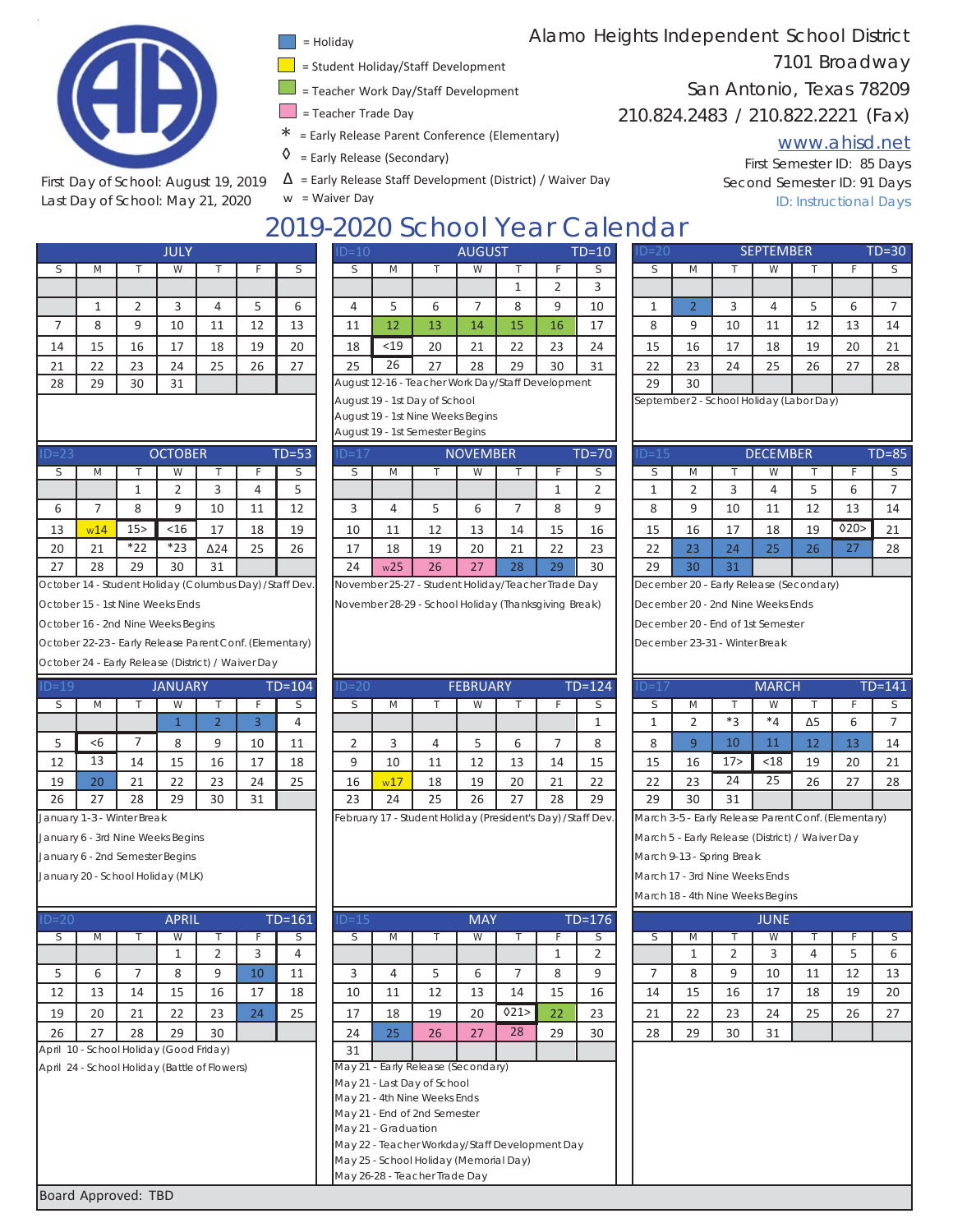# Exhibit E

### FOOD SPECIFICATIONS

All Food Specifications must meet requirements of the United States Department of Agriculture ("USDA") Food Buying Guide ("FBG"), 7 CFR Part 210, USDA Guidance Memos, other applicable federal regulations, and TDA's Administrative Reference Manual ("ARM")

• All USDA-donated commodities offered to the SFA and made available to FSMC are acceptable and should be utilized in as large a quantity as may be efficiently utilized.

For all other food components, specifications shall be as follows:

- Breads, bread alternates, and grains must be made from whole-grain or whole-grain rich flour/meal. All breads and grains must be fresh (or frozen, if applicable) and must meet the minimum weight per serving as listed in the FBG. If applicable, product should be in moisture-proof wrapping and pack code date provided.
- All meat and poultry must have been inspected by USDA and must be free from off color or odor.
	- o Beef must be at least 70:30 lean to fat, preferably 80:20 lean to fat.
	- o Poultry should be U.S. Grade A when applicable and should meet the recommendations outlined in Specifications for Poultry Products, A Guide for Food Service Operators from USDA.
	- o For breaded and battered items, all flours must be whole grain or enriched for breads/grains credit and breading/batter must not exceed 30% of the weight of the finished product.
	- o For sausage patties, the maximum fat allowed is 50% by weight; industry standard of 38% to 42% fat preferred.
- All cured processed meats (bologna, frankfurters, luncheon meat, salami, others) shall be made from beef and/or poultry. No variety meats, fillers, extenders, non-fat milk solids, or cereal will be allowed. Meats must not show evidence of greening, streaking, or other discoloration.
- All cheese should be firm, compact and free from gas holes; free of mold; free of undesirable flavor and odors; pasteurized when applicable; and preferably reduced or low-fat. All cheese should also have a bright, uniform, and attractive appearance; and have a pleasing flavor; demonstrate satisfactory meltability; and contain proper moisture and salt content.
- All fish must have been inspected by the United States Department of Commerce (USDC) and meet minimum flesh and batter/breading required for USDC Grade A product or product packed under federal inspection (PUFI) by the USDC.
- All fresh fruits must be ripe and in good condition when delivered and must be ready for consumption per the USDA FBG. Fruits must at a minimum meet the food distributors' second quality level. Fruits should have characteristic color and good flavor and be well-shaped and free from scars and bruises. Size must produce a yield equal to or greater than the attached 21-day cycle menu requirements.
- All fresh vegetables must be ripe and in good condition when delivered and must be ready for consumption per the USDA FBG. Vegetables must at a minimum meet the food distributors' second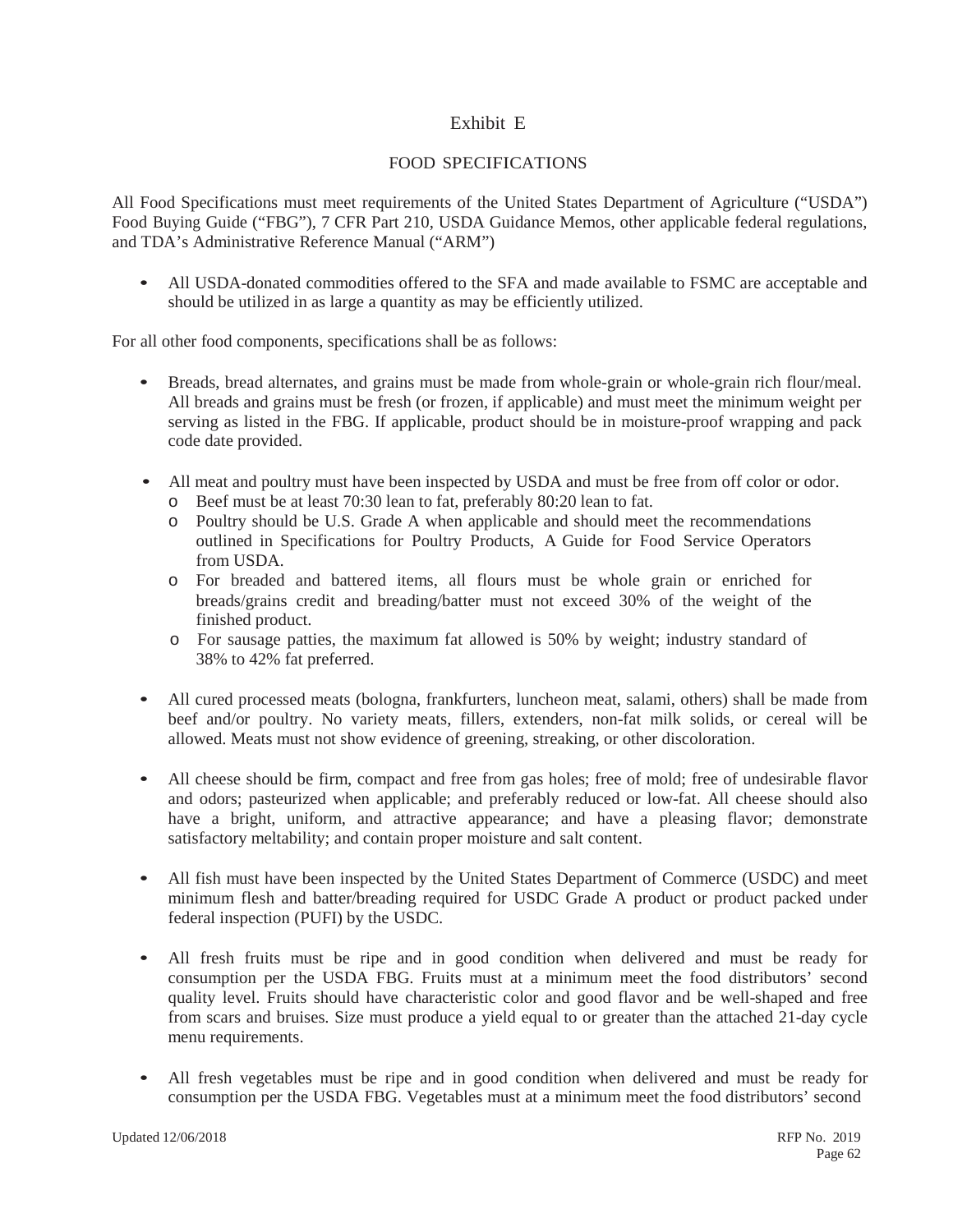quality level. Vegetables should have characteristic color and good flavor and be well-shaped and free from discoloration, blemishes, and decay. Size must produce a yield equal to or greater than the attached 21-day cycle menu requirements.

- All canned vegetables must meet the food distributors' first quality level (extra fancy and fancy) and canned fruits (standard) must meet the second quality level. Vegetables should have characteristic color and good fresh flavor and be free from discoloration, blemishes, and decay.
- Eggs must be inspected and passed by the state or federal Department of Agriculture and used within 30 days of date on carton. Eggs should be grade A, uniform in size, clean, sound-shelled, and free of foreign odors or flavors.
- Sauces, such as gravy, spaghetti sauce, pizza sauce, etc., must be smooth and uniform in color with no foreign substance, flavor, odor, or off color.
- If applicable, the food production facility, manufacturing plant, and products must meet all sanitary and other requirements of the Food, Drug, and Cosmetic Act and other regulations that support the wholesomeness of products.
- Meals and food items must be stored and prepared under properly controlled temperatures and in accordance with all applicable health and sanitation regulations.
- Fluid milk must be offered in a variety of at least two different fat contents. The selection of milk must be consistent with the types of milk consumed the prior year. The milk must contain vitamins A and D at levels specified by the Food and Drug Administration, and must be consistent with State and local standards.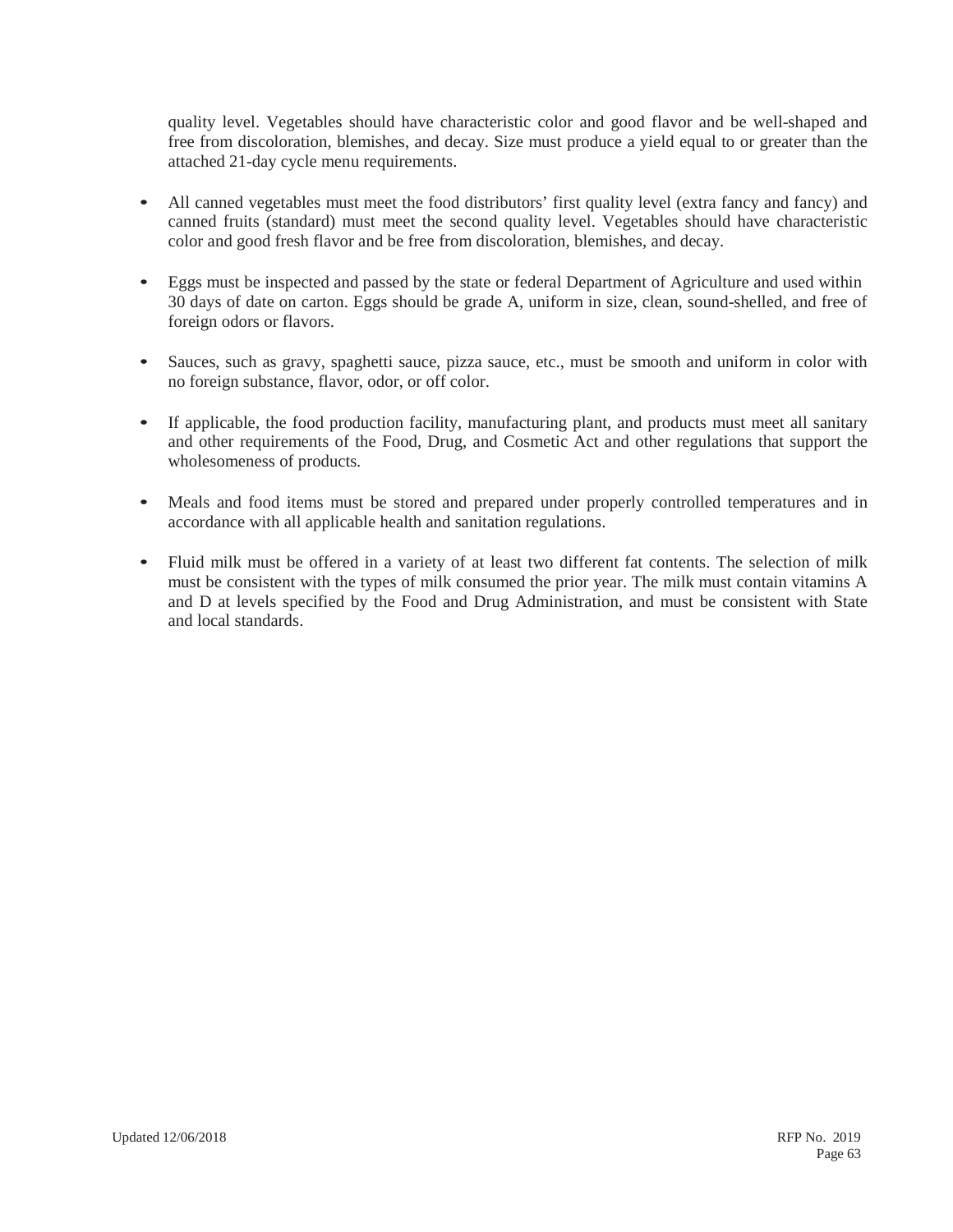### Exhibit F

# METHODOLOGY FOR ALLOCATED COSTS

[Provide Methodology for Allocated Costs–Applies To Cost Reimbursable Contracts Only]

[Note: Allocated costs may not be included in the general and administrative expense fee.]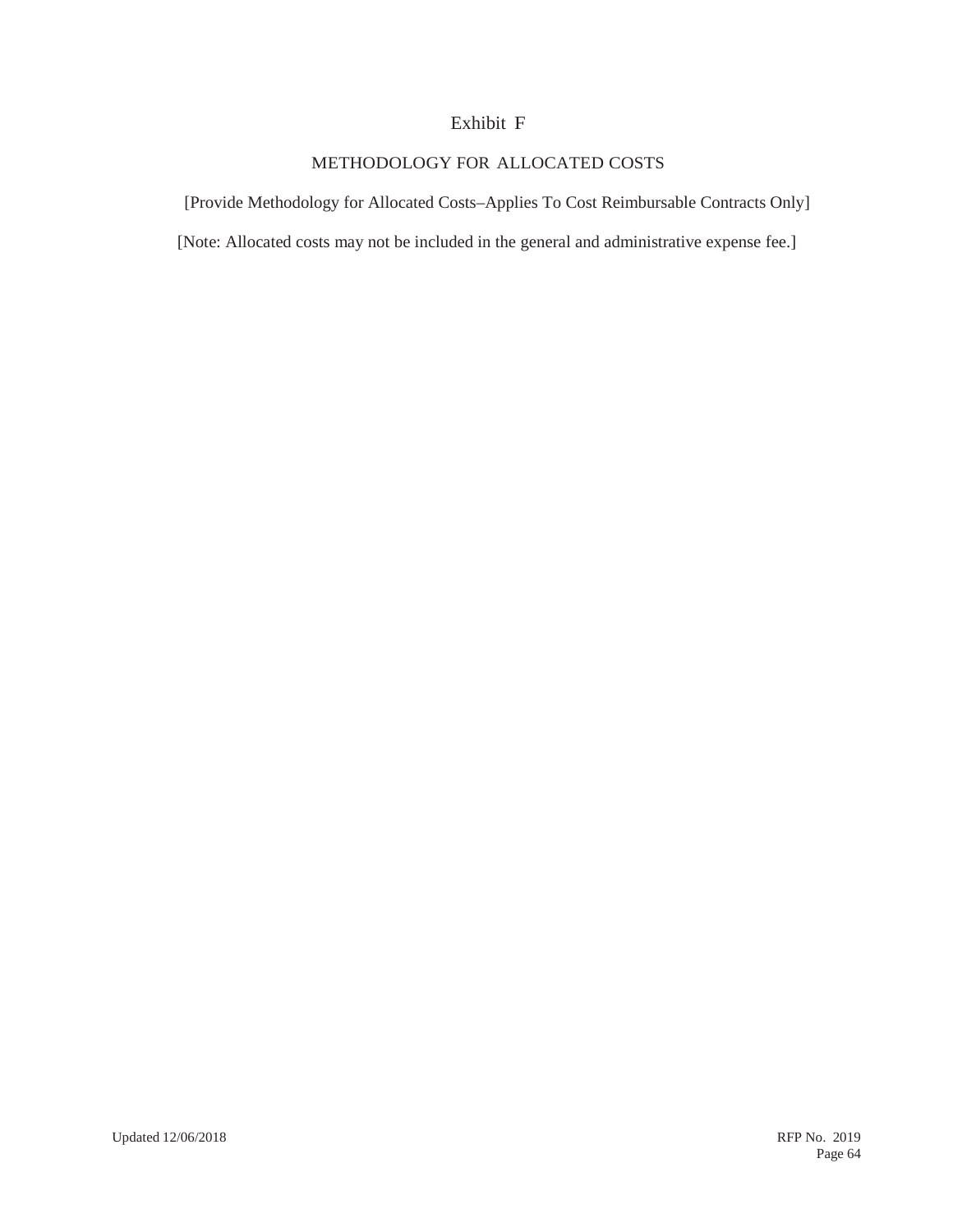# Exhibit G

### SCHEDULE OF APPLICABLE LAWS

- FSMC shall comply with the mandatory standards and policies relating to energy efficiency that are contained in the state energy conservation plan issued in compliance with the Energy Policy and Conservation Act (P.L. 94-163, 89 Stat. 871).
- FSMC shall comply with Sections 103 and 107 of the Contract Work Hours and Safety Standards Act (the "Act"), 40 U.S.C. § 327-330, as supplemented by Department of Labor regulations, 29 CFR Part 5. Under Section 103 of the Act, FSMC shall be required to compute the wages of every laborer on the basis of a standard workweek of 40 hours. Work in excess of the standard workweek is permissible provided that the worker is compensated at a rate of not less than 1 ½ times the basic rate of pay for all hours worked in excess of 40 hours in any workweek. Section 107 of the Act provides that no laborer or mechanic shall be required to work in surroundings or under working conditions, which are unsanitary, hazardous or dangerous to his health and safety as determined under construction, safety and health standards promulgated by the Secretary of Labor.
- FSMC shall comply with Executive Order 11246, entitled Equal Employment Opportunity, as amended by Executive Order 11375 of October 13, 1967, and as supplemented in Department of Labor regulations, 41 CFR Part 60.
- FSMC shall comply with the following civil rights laws, as amended: Title VI of the Education Amendments of 1972; Section 504 of the Rehabilitation Act of 1973; the Age Discrimination Act of 1975; Title 7 CFR Parts 15, 15a, and 15b; the Americans with Disabilities Act; and FNS Instruction 113-1, Civil Rights Compliance and Enforcement – Nutrition Programs and Activities.
- FSMC shall comply with the Buy American provision for contracts that involve the purchase of food, USDA Regulation 7 CFR Part 250.
- FSMC has signed the Anti-Collusion Affidavit, Exhibit I, which is attached herein and is incorporated by reference and made a part of this Contract.
- FSMC shall comply with all applicable standards, orders, or requirements issued under Section 306 of the Clean Air Act (42 U.S.C. 1857[h]), Section 508 of the Clean Water Act (33 U.S.C. 1368), Executive Order 11738, and Environmental Protection Agency (EPA) regulations (40 CFR Part 15).
- FSMC shall comply with the Lobbying Certification, Exhibit L, which is attached herein and is incorporated and made a part of this Contract. If applicable, FSMC has also completed and submitted Standard Form-LLL, Disclosure Form to Report Lobbying, Exhibit K herein, or will complete and submit as required in accordance with its instructions included in Exhibit K.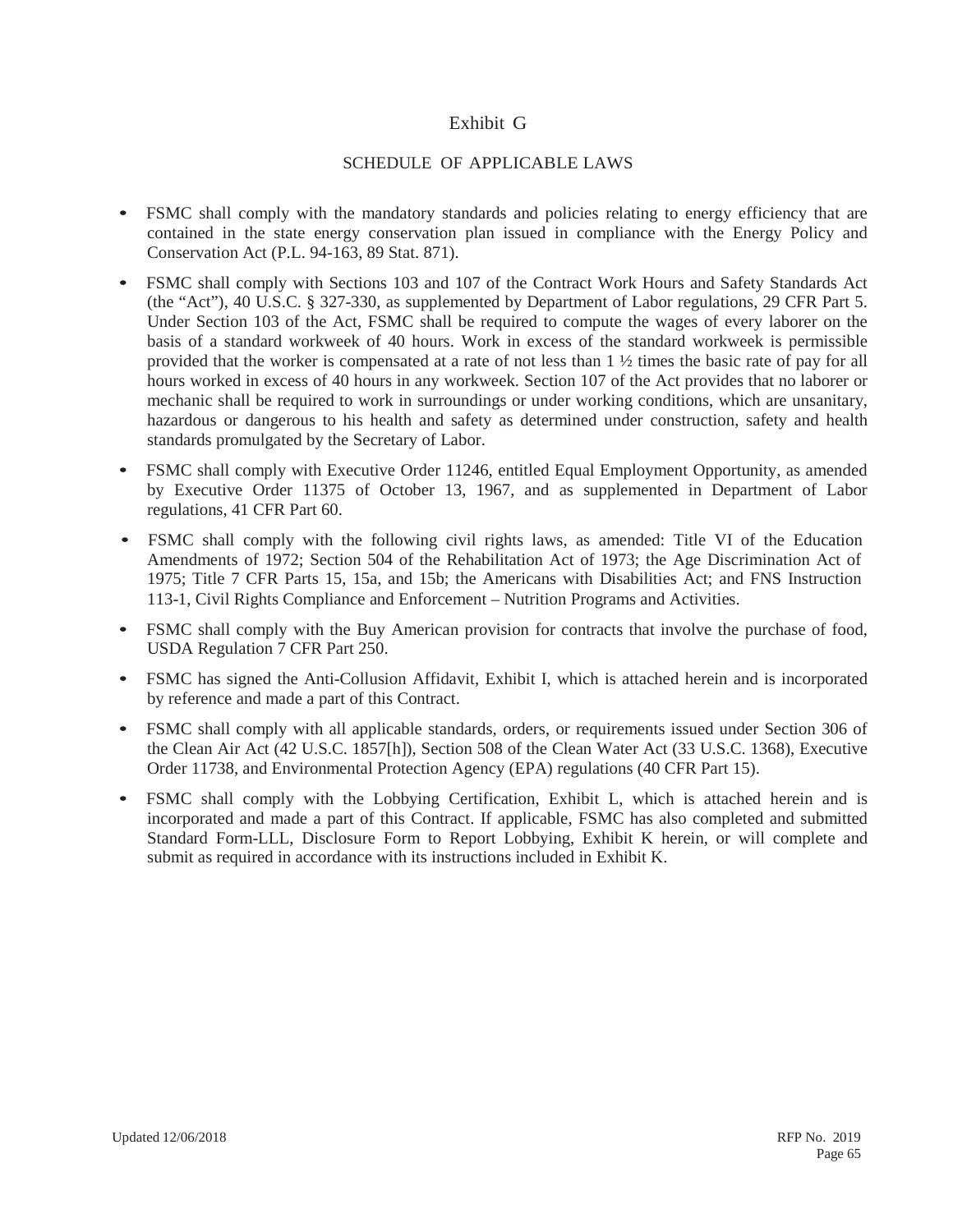# Exhibit H

# SCHEDULE OF FSMC EMPLOYEES

#### SFA must state in detail minimum qualifications for each FSMC position

Director of Food Service–Candidate possesses a bachelor's degree, plus a minimum of four to six years of fixed meal rate accountability experience. The ability to manage in a diverse environment with focus on customer service, entrepreneurship and building a growing strong business is essential for the success of this role. The ability to identify defects in preparation and service of food and implement quality control procedures. Candidate must be able to communicate effectively with clients, client customers and support staff. Responsible for responding effectively to changing demands. Proficiency in all Microsoft Office applications is required.

### District Chef / Associate Director‐

Minimum Qualifications High School Diploma or equivalent. Two Year Culinary degree or equivalent. Experience in School District Food Service Management preferred. Catering expertise preferred.

Food Service Manager / Asst. Manager-Requires High school diploma or equivalent coupled with a minimum of three (3) years of related experience. Previous K-12 experience preferred must have minimum of 2 years of food service experience (years of experience and education vary as to size of operation). Requires ability to identify defects in the preparation and service of food and be able to implement improved quality control procedures. Requires ability to communicate with staff and customers as needed and to respond effectively to changing demands. PC skills and proficiency in all Microsoft Office applications is preferred. Food Service Worker‐ High School Diploma, GED or Equivalent preferred. Ability to make repetitive hand motions. Works with frequent interruptions. Stands, walks, pushes and pulls, lifts and carries, some stooping, bending, and kneeling most of the day. Lifting up to fifty pounds, carrying, hearing, reaching, tasting, and seeing. Reading and comprehension; ability to perform basic arithmetic; ability to communicate effectively (verbal and written); maintaining emotional control under a stress, and strong organizational skills.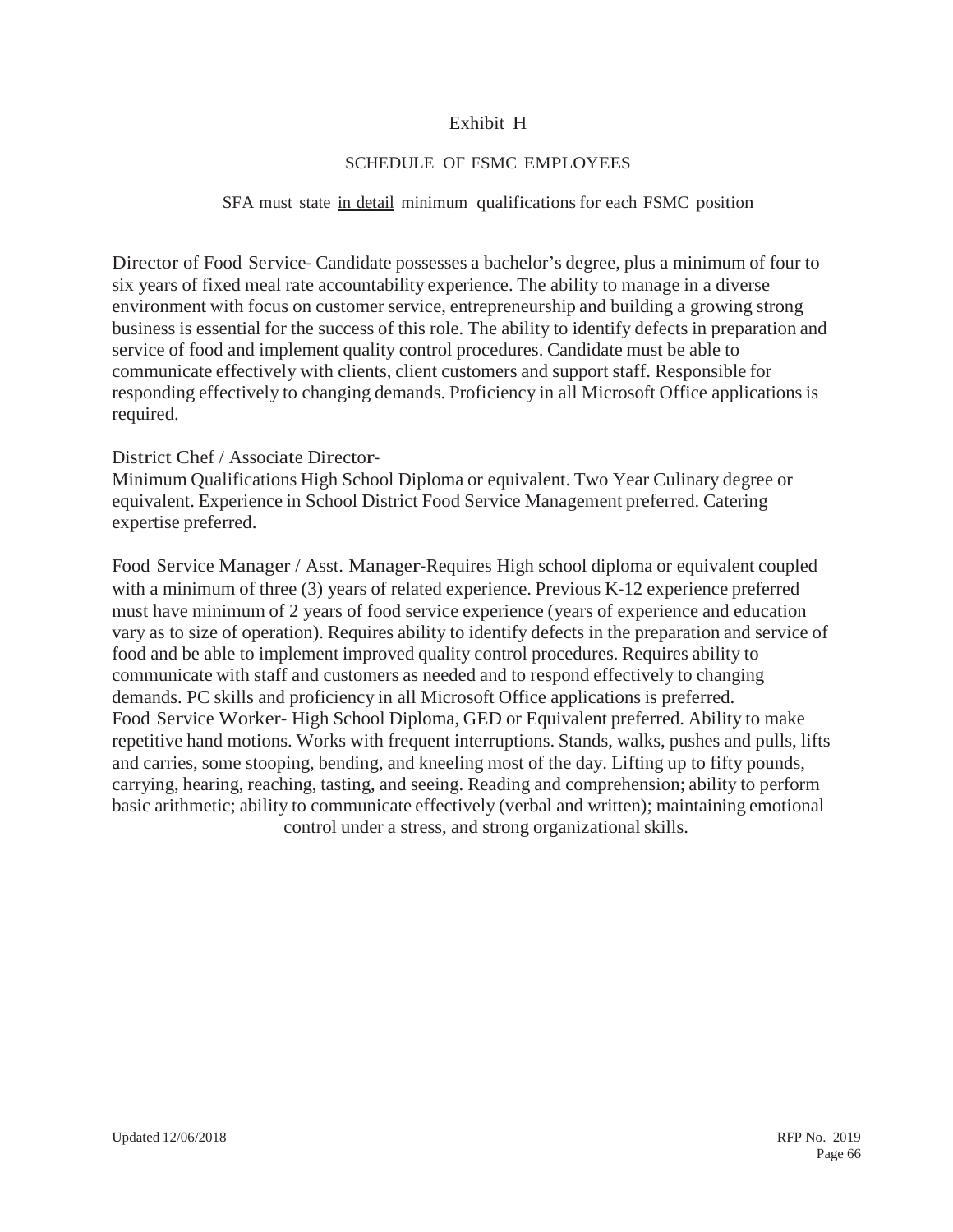# Exhibit I

# SCHEDULE OF TERMS FOR FSMC GUARANTY

Reasonableness of Assumptions: 1) Projected Enrollment of 3240 for 2019/2020 2) 173 Serving Days 3) Serving Sites at 4 Schools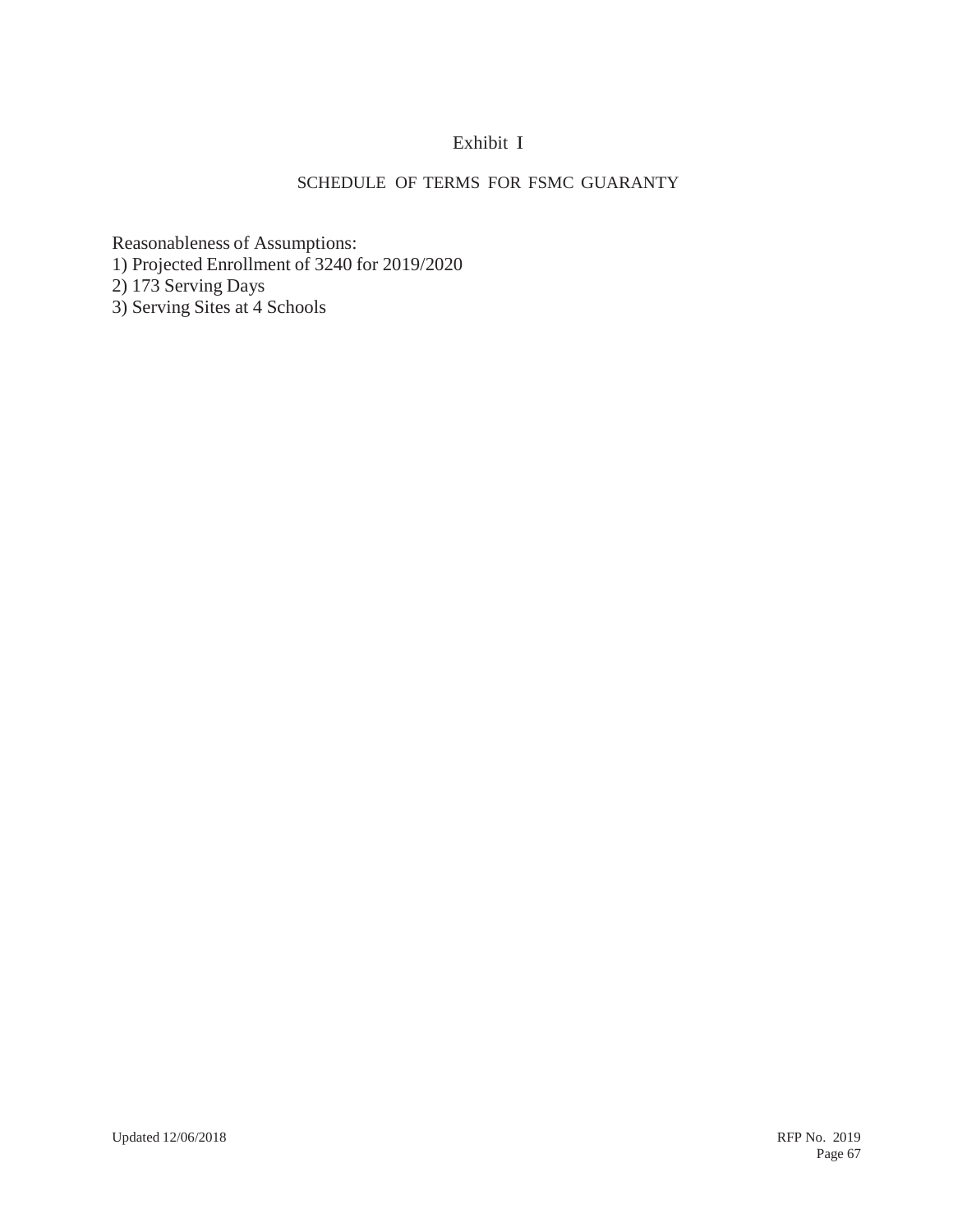# Exhibit J

### ANTI-COLLUSION AFFIDAVIT

STATE OF  $\qquad$  )

COUNTY OF  $)$ 

 , of lawful age, being first sworn on oath say, that he/she is the agent authorized by the bidder to submit the attached bid. Affiant further states that the bidder has not been a party to any collusion among bidders in restraint of freedom of competition by agreement to bid at a fixed price or to refrain from bidding; or with any state official of employees to quantity, quality, or price in the prospective contract, or any other terms of said prospective official concerning exchange of money or other thing of value for special consideration in the letting of contract; that the bidder/contractor had not paid, given or donated, or agreed to pay, give or donate to any officer or employee either directly or indirectly in the procuring of the award of a contact pursuant to this bid.

| Signed                                                                            |  |
|-----------------------------------------------------------------------------------|--|
| Subscribed and sworn before me this ______ day of _______, 20____________________ |  |
| Notary Public (or Clerk or Judge)                                                 |  |
| My commission expires                                                             |  |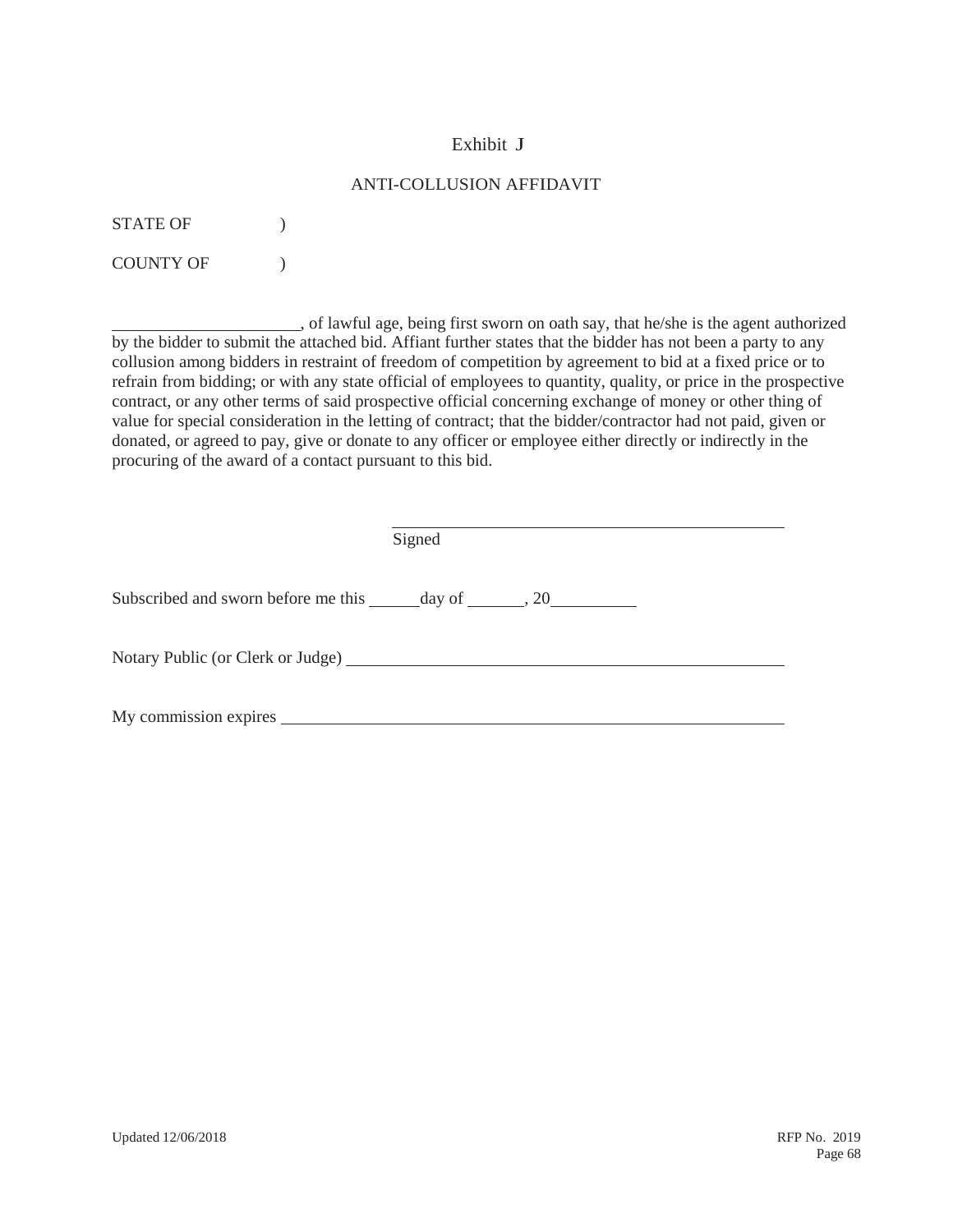# Exhibit K

# PROCUREMENT Certification

### Regarding Lobbying

Applicable to Grants, Sub-grants, Cooperative Agreements, and Contracts Exceeding \$100,000 in Federal funds. Contractors that apply or bid for such an award must file the required certification.

Submission of this certification is a prerequisite for making or entering into this transaction and is imposed by Section 1352, Title 31, U.S. Code. This certification is a material representation of fact upon which reliance was placed when this transaction was made or entered into. Any person who fails to file the required certification shall be subject to a civil penalty of not less than \$10,000 and not more than \$100,000 for each such failure.

The undersigned certifies, to the best of his or her knowledge and belief, that:

- (1) No Federal appropriated funds have been paid or will be paid by or on behalf of the undersigned, to any person for influencing or attempting to influence an officer or employee of any agency, a Member of Congress, an officer or employee of Congress, an employee of a Member of Congress, or any Board Member, officer, or employee of Alamo Heights ISD in connection with the awarding of a Federal contract, the making of a Federal grant, the making of a Federal loan, the entering into a cooperative agreement, and the extension, continuation, renewal, amendment, or modification of a Federal contract, grant, loan, or cooperative agreement.
- (2) If any funds other than Federal appropriated funds have been paid or will be paid to any person for influencing or attempting to influence an officer or employee of any agency, a Member of Congress, an officer or employee of Congress, an employee of a Member of Congress, or any Board Member, officer, or employee of Alamo Heights ISD in connection with this Federal grant or cooperative agreement, the undersigned shall complete and submit Standard Form-LLL, "Disclosure Form to Report Lobbying", in accordance with its instructions.

The undersigned shall require that the language of this certification be included in the award documents for all covered sub-awards exceeding \$100,000 in Federal funds at all appropriate tiers and that all sub-recipients shall certify and disclose accordingly.

[To be completed by the FSMC when proposal submitted]

Name/Address of Organization

Name/Title of Submitting Official

Signature

Date

Updated 12/06/2018 RFP No. 2019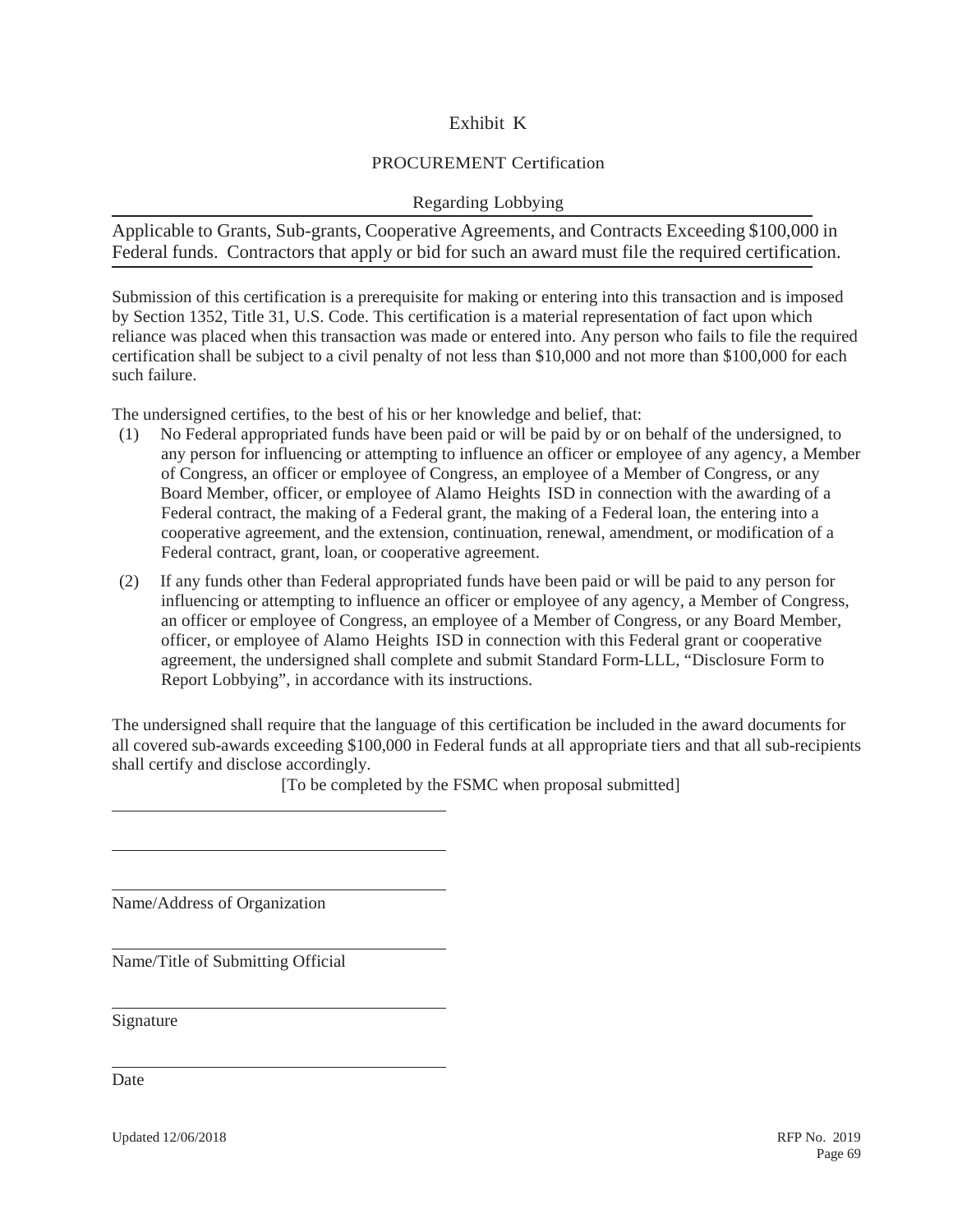### PROCUREMENT

Disclosure of Lobbying Activities

# Complete this form to disclose lobbying activities pursuant to 31 U.S.C. 1352 (See next page for public burden disclosure.)

Approved by OMB

|                                                                                                                                                           |                                                                                     | 0348-0046                                                                                                 |
|-----------------------------------------------------------------------------------------------------------------------------------------------------------|-------------------------------------------------------------------------------------|-----------------------------------------------------------------------------------------------------------|
| 1. Type of Federal Action:<br>a. contract<br>$\frac{\ }{}$ b. grant<br>__c. cooperative<br>agreement<br>d. loan<br>e. loan guarantee<br>f. loan insurance | 2. Status of Federal Action:<br>______ a. bid/offer/application<br>b. initial award | 3. Report Type:<br>b. material change<br>For Material Change Only:<br>Year Quarter<br>Date of last report |
| 4. Name and Address of Reporting<br>Entity:<br>Prime Sub-awardee<br>Tier _____, if known:                                                                 | & Address Of Prime:                                                                 | 5. If Reporting Entity in No. 4 is Sub-awardee, Enter Name                                                |
| Congressional District, if known:                                                                                                                         | Congressional District, if known:                                                   |                                                                                                           |
| 6. Federal Department/Agency:                                                                                                                             | 7. Federal Program Name/Description:<br>CFDA Number, if applicable:                 |                                                                                                           |
| 8. Federal Action Number, if known:                                                                                                                       | 9. Award Amount, if known:<br>S                                                     |                                                                                                           |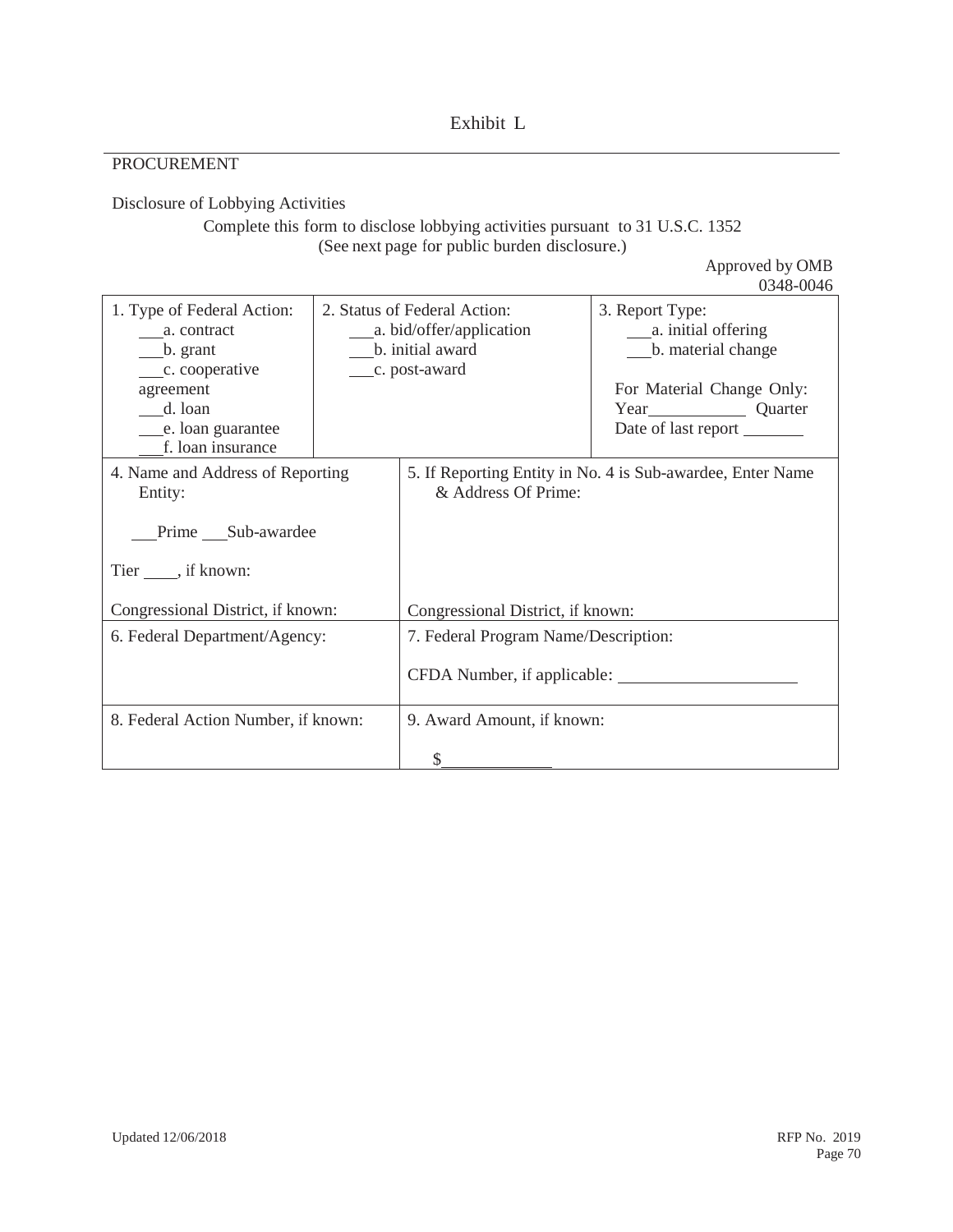| 10. a. Name and Address of Lobbying<br>Entity<br>(If individual, last name, first name,<br>$MI$ :                                                                                                                                    | b. Individuals Performing Services<br>(Incl. Address if different from No. 10a) (last name, first<br>name, MI):                                                            |  |
|--------------------------------------------------------------------------------------------------------------------------------------------------------------------------------------------------------------------------------------|----------------------------------------------------------------------------------------------------------------------------------------------------------------------------|--|
| (Attach continuation sheet(s) if<br>necessary)                                                                                                                                                                                       |                                                                                                                                                                            |  |
| 11. Amount of Payment (check all that<br>apply):<br>\$<br>Planned<br>Actual<br>12. Form of Payment (check all that<br>apply):<br>a. cash<br>b. in-kind; specify:<br>nature<br>value                                                  | 13. Type of Payment (check all that apply):<br>a. retainer<br>b. one-time fee<br>c. commission<br>___ d. contingent fee<br>e. deferred<br>$\frac{1}{2}$ f. other; specify: |  |
| 14. Brief Description of Services Performed or to be Performed and Date(s) of Service, including<br>officer(s), employee(s), or member(s) contacted for Payment Indicated in Item 11:<br>(Attach continuation sheet(s) if necessary) |                                                                                                                                                                            |  |
| 15. Continuation Sheet(s) attached:                                                                                                                                                                                                  | Yes<br>No                                                                                                                                                                  |  |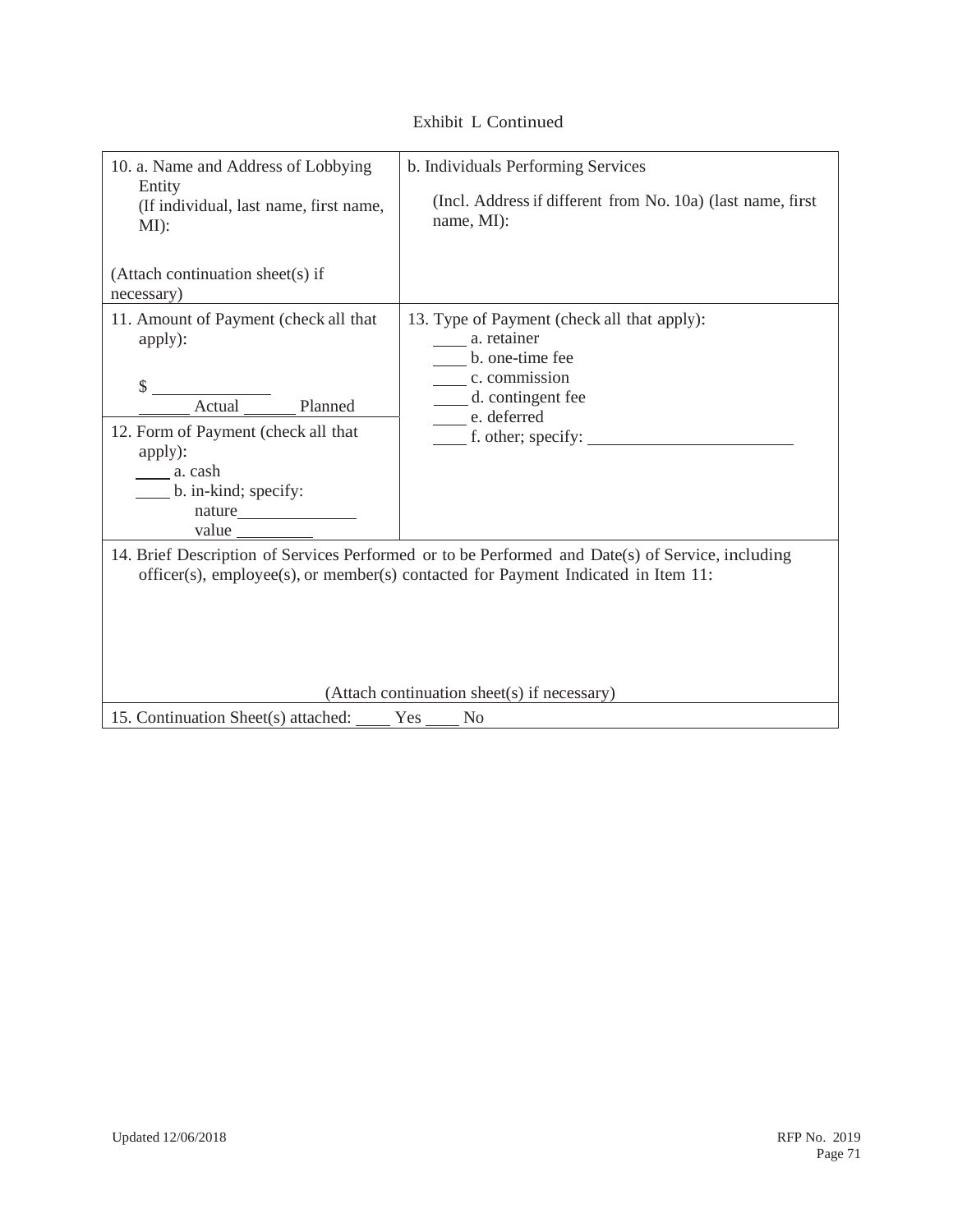|  | Exhibit L Continued |
|--|---------------------|
|--|---------------------|

| 16. Information requested through this form is<br>authorized by article 31 U.S.C. Section                                                                                                                                                                                                                                                                                                                                                                                                                                                                    | Signature:                                      |
|--------------------------------------------------------------------------------------------------------------------------------------------------------------------------------------------------------------------------------------------------------------------------------------------------------------------------------------------------------------------------------------------------------------------------------------------------------------------------------------------------------------------------------------------------------------|-------------------------------------------------|
| 1352.<br>This disclosure of lobbying activities is a<br>material representation of fact upon which<br>reliance was placed by the tier above when<br>this transaction was made or entered into. This<br>disclosure is required pursuant to 31 U.S.C.<br>1352. This information will be reported to the<br>Congress semi-annually and will be available<br>for public inspection. Any person who fails to<br>file the required disclosure shall be subject to<br>civil penalty of not less than \$10,000 and not<br>more than \$100,000 for each such failure. | Print Name:<br>Title:<br>Telephone No:<br>Date: |
| Federal Use Only:<br>Authorized for Local Reproduction of:<br>Standard Form - LLL                                                                                                                                                                                                                                                                                                                                                                                                                                                                            |                                                 |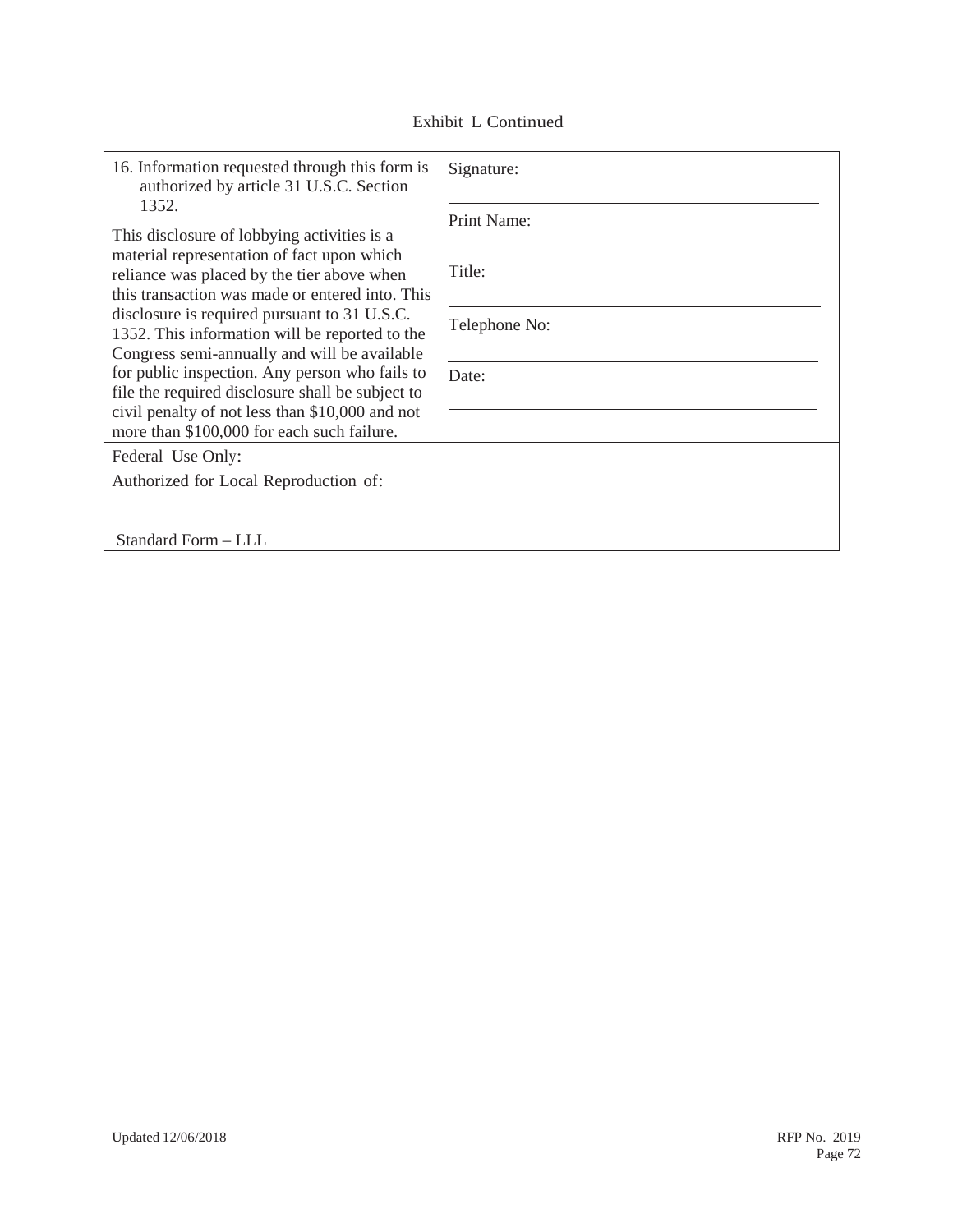#### **PROCUREMENT**

.

Instructions for Completion of SF-LLL, Disclosure of Lobbying Activities This disclosure form shall be completed by the reporting entity, whether sub-awardee or prime Federal recipient, at the initiation or receipt of a covered Federal action, or a material change to a previous filing, pursuant to title 31 U.S.C. Section 1352. The filing of a form is required for each payment or agreement to make payment to any lobbying entity for influencing or attempting to influence an officer or employee of any agency, a Member of Congress, an officer or employee of Congress, or an employee of a Member of Congress in connection with a covered Federal action. Use the SF-LLL-A Continuation Sheet for additional information if the space on the form is inadequate. Complete all items that apply for both the initial filing and material change report. Refer to the implementing guidance published by the Office of Management and Budget for additional information.

- 1. Identify the type of covered Federal Action for which lobbying activity is and/or has been secured to influence the outcome of a covered Federal Action.
- 2. Identify the status of the covered Federal Action.
- 3. Identify the appropriate classification of this report. If this is a follow-up report caused by a material change to the information previously reported, enter the year and quarter in which the change occurred. Enter the date of the last previously submitted report by this reporting entity for this covered Federal Action.
- 4. Enter the full name, address, city, state and zip code of the reporting entity. Include Congressional District, if known. Check the appropriate classification of the reporting entity that designates if it is, or expects to be, a prime or sub-award recipient. Identify the tier of the sub-awardee, e.g., the first sub-awardee of the prime is the 1st tier. Sub-awards include but are not limited to subcontracts, subgrants, and contract awards under grants.
- 5. If the organization filing the report in item 4 checks "sub-awardee," then enter the full name, address, city, state and zip code of the prime Federal recipient. Include Congressional District, if known.
- 6. Enter the name of the Federal Agency making the award or loan commitment. Include at least one organizational level below agency name, if known. For example, Department of Transportation, United States Coast Guard.
- 7. Enter the Federal program name or description for the covered Federal Action (item 1). If known, enter the full Catalog of Federal Domestic Assistance (CFDA) number for grants, cooperative agreements, loans, and loan commitments.
- 8. Enter the most appropriate Federal identifying number available for the Federal Action identified in item 1 (e.g., Request for Proposal (RFP) number; Invitation For Bid (IFB) number; grant announcement number; the contract, grant, or loan award number; the application proposal control number assigned by the Federal agency). Include prefixes, e.g., "RFP-DE-90-001."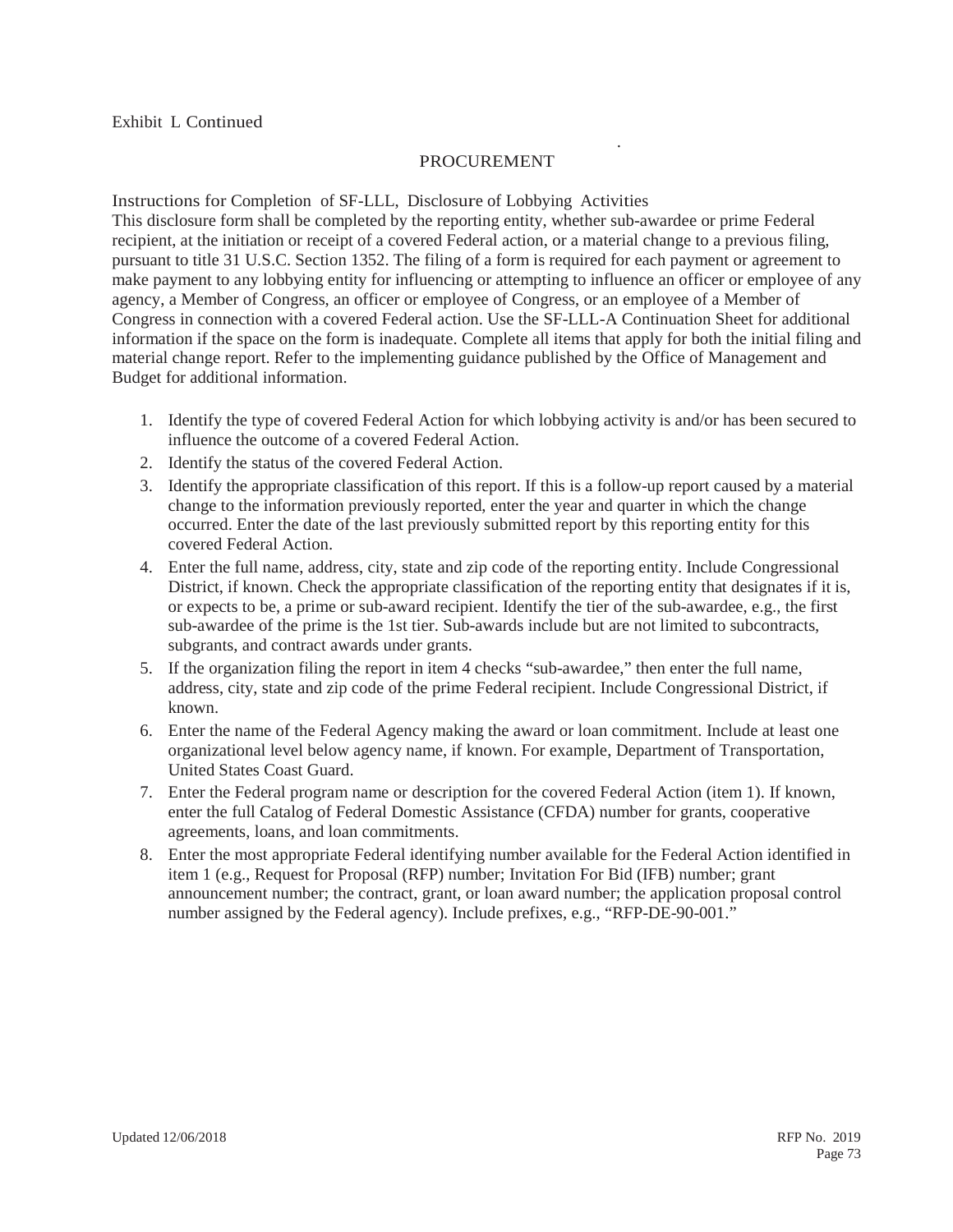#### Exhibit L Continued

- 9. For a covered Federal Action where there has been an award or loan commitment by the Federal agency, enter the Federal amount of the award/loan commitment for the prime entity identified in item 4 or 5.
	- a) Enter the full name, address, city, state and zip code of the lobbying entity engaged by the reporting entity identified in item 4 to influence the covered Federal Action.
	- b) Enter the full names of the individual(s) performing services, and include full address if different from 10 (a). Enter last name, first name, and middle initial (MI).
- 10. Enter the amount of compensation paid or reasonably expected to be paid by the reporting entity (item 4) to the lobbying entity (item 10). Indicate whether the payment has been made (actual) or will be made (planned). Check all boxes that apply. If this is a material change report, enter the cumulative amount of payment made or planned to be made.
- 11. Check the appropriate box (es). Check all boxes that apply. If payment is made through an in-kind contribution, specify the nature and value of the in-kind payment.
- 12. Check the appropriate box (es). Check all boxes that apply. If other, specify nature.
- 13. Provide a specific and detailed description of the services that the lobbyist has performed, or will be expected to perform, and the date(s) of any services rendered. Include all preparatory and related activity, not just time spent in actual contact with Federal officials. Identify the Federal official(s) or  $emplove(s)$  contacted or the officer(s), employee(s), or Member(s) of Congress that were contacted.
- 14. Check whether or not a SF-LLL-A continuation sheet(s) is attached.
- 15. The certifying official shall sign and date the form, print his/her name, title, and telephone number.

Public reporting burden for this collection of information is estimated to average 30 minutes per response, including time for reviewing instructions, searching existing data sources, gathering and maintaining the data needed, and completing and reviewing the collection of information. Send comments regarding the burden estimate or any other aspect of this collection of information, including suggestions for reducing this burden, to the Office of Management and Budget, Paperwork Reduction Project (0348-0046), Washington, D.C. 20503.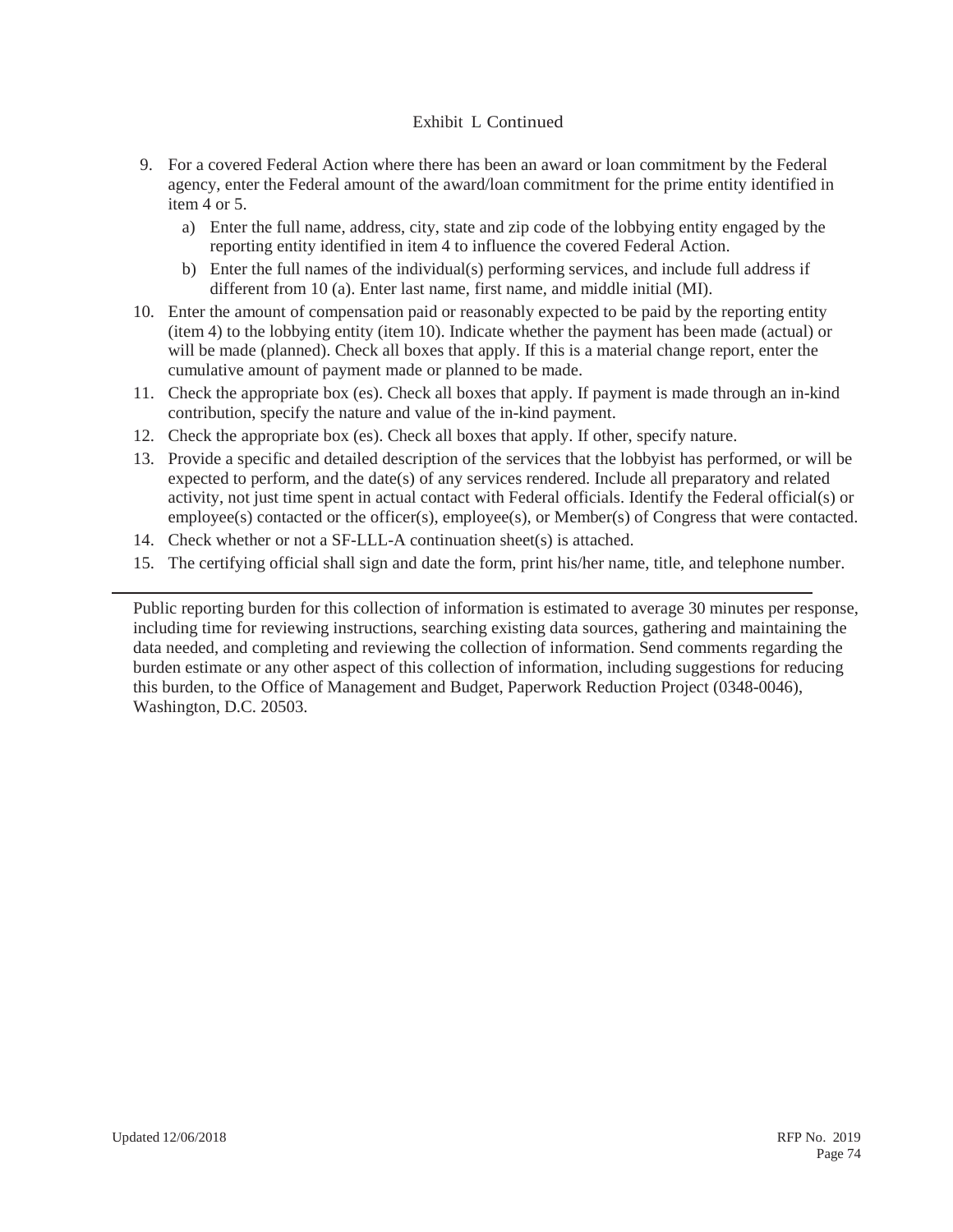# Exhibit M

### PURCHASE DISCOUNTS, REBATES AND VALUE OF USDA GOODS

The undersigned certifies, to the best of his or her knowledge and belief that:

(School District) (hereinafter SFA) has and will undertake all necessary oversight and monitoring measures to assure that the school district receive the full value of purchase discounts, rebates, credits and value of USDA foods. These measures shall include but are not limited to:

All cost reimbursable contracts must contain the following provisions, pursuant to 7 CFR Part 210.21  $(f)(1)(i)$ ,  $(iv)$ ,  $(v)$ ,  $(vi)$ :

- The mandatory return of all credits, discounts and rebates to the SFA's nonprofit food service account;
- The frequency and method Food Service Management Company's (hereinafter FSMC) will use for reporting credits, discounts and rebates on invoices and billing statements, (i.e. monthly, quarterly, annually);
- All credits, discounts and rebates must be clearly identified on billing statements and invoices submitted by FSMCs to the SFA;
- All records of credits, discounts and rebates must be maintained by FSMCs, and made available to SFAs and State agencies upon request; and
- The reporting of credits, discounts and rebates by FSMCs is required no less frequently than annually.

Upon execution of this contract, SFA must strictly monitor the agreement throughout the year to ensure that they receive the full value of credits, discounts and rebates and are in compliance with Federal Regulations. Monitoring activities shall include but are not limited to:

- Identify the person within the SFA that will be responsible for oversight;
- Designate the position that will monitor the credits, discounts and rebates;
- Examine the invoices and other documentation provided by the FSMC as agreed to in the contract;
- Determine the percentage of credits, discounts and rebates reported in relation to the value of food purchased early in the contract year as a benchmark for future comparison;
- Calculate the average credit-purchase proportion received, or as applicable discount or rebate; and
- Examine products to ensure that to the maximum extent practicable, domestic commodities are purchased. Visit storage facilities to observe the origin of purchased food printed on food labels and case units.